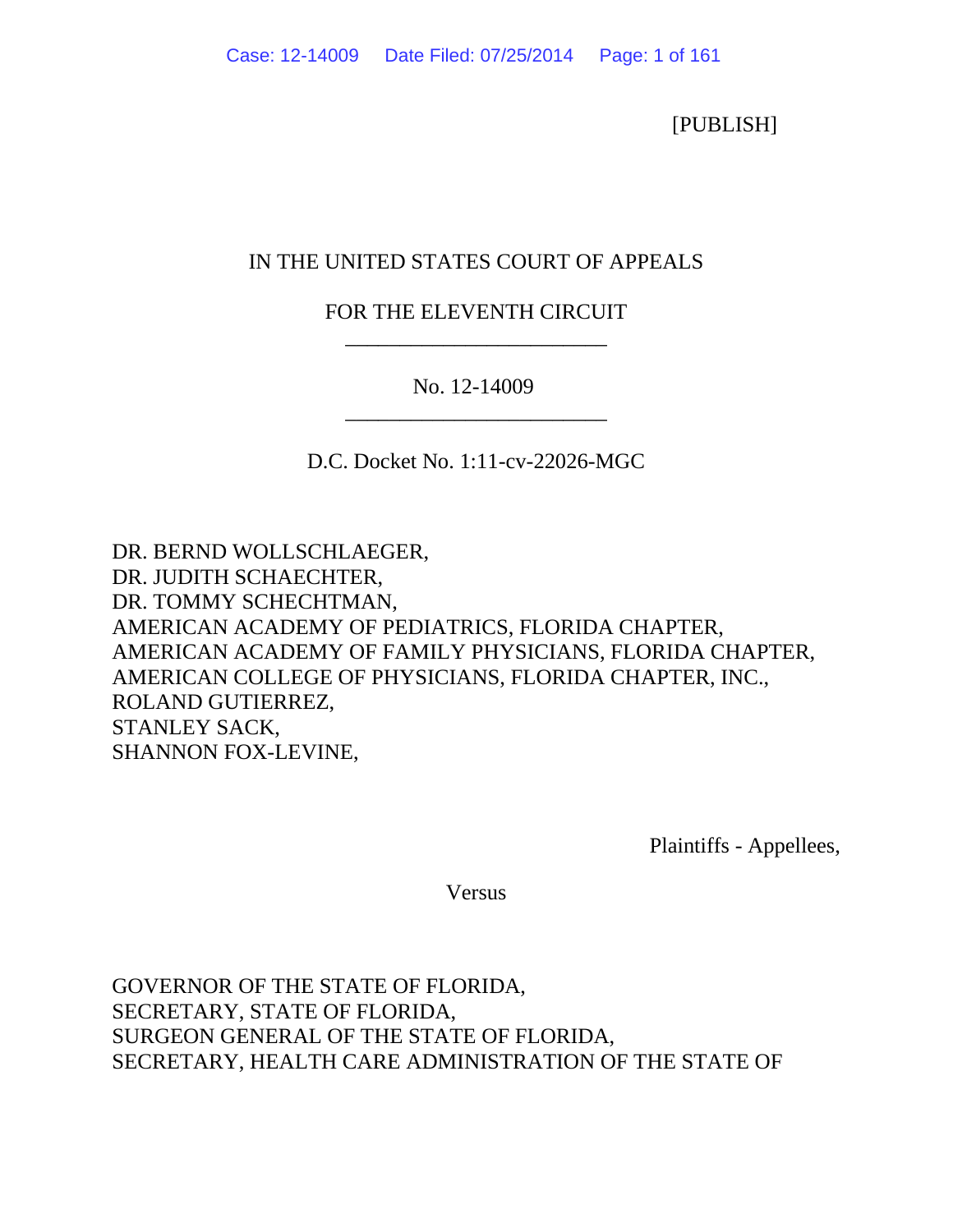FLORIDA, DIVISION DIRECTOR, FLORIDA DEPARTMENT OF HEALTH, Division of Medical Quality Assurance, GEORGE THOMAS, JASON ROSENBERG, ZACHARIAH P. ZACHARIAH, ELISABETH TUCKER, TRINA ESPINOLA, MERLE STRINGER, JAMES ORR, GARY WINCHESTER, NABIL EL SANADI, ROBERT NUSS, ONELIA LAGE, FRED BEARISON, DONALD MULLINS, BRIGETTE RIVERA GOERSCH, BRADLEY LEVINE,

Defendants - Appellants.

BROWARD COUNTY MEDICAL ASSOCIATION, BROWARD COUNTY PEDIATRIC SOCIETY, PALM BEACH COUNTY MEDICAL SOCIETY, FLORIDA PUBLIC HEALTH ASSOCIATION, UNIVERSITY OF MIAMI SCHOOL OF LAW AND YOUTH CLINIC, CHILDREN'S HEALTHCARE IS A LEGAL DUTY, INC., EARLY CHILDHOOD INITIATIVE FOUNDATION, AMERICAN ACADEMY OF PEDIATRICS, AMERICAN ACADEMY Of CHILD AND ADOLESCENT PSYCHIATRY, AMERICAN ACADEMY OF FAMILY PHYSICIANS, AMERICAN ACADEMY OF ORTHOPAEDIC SURGEONS, AMERICAN COLLEGE OF SURGEONS, AMERICAN COLLEGE OF PREVENTIVE MEDICINE, AMERICAN COLLEGE OF OBSTETRICIANS AND GYNECOLOGIST, AMERICAN CONGRESS OF OBSTETRICIANS AND GYNECOLOGISTS, AMERICAN PSYCHIATRIC ASSOCIATION,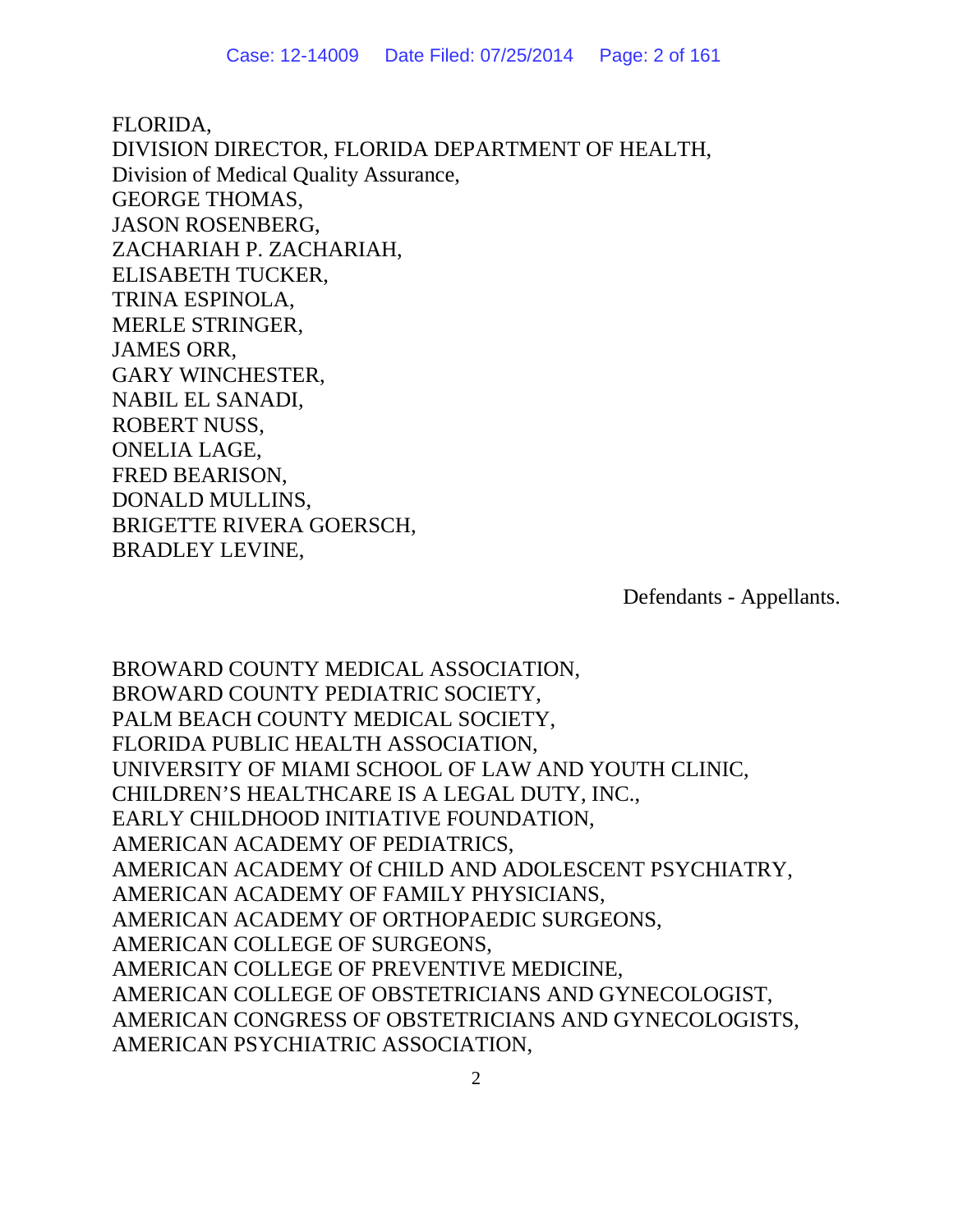CENTER FOR CONSTITUTIONAL JURISPRUDENCE, DOCTORS FOR RESPONSIBLE GUN OWNERSHIP, NATIONAL RIFLE ASSOCIATION OF AMERICA, AMERICAN MEDICAL ASSOCIATION, ACLU FOUNDATION OF FLORIDA, ALACHUA COUNTY MEDICAL SOCIETY, AMERICAN PUBLIC HEALTH ASSOCIATION, AMERICAN ASSOCIATION OF SUICIDOLOGY, SUICIDE AWARENESS VOICES OF EDUCATION, LAW CENTER TO PREVENT GUN VIOLENCE,

Amicus Curiae.

Appeal from the United States District Court for the Southern District of Florida

\_\_\_\_\_\_\_\_\_\_\_\_\_\_\_\_\_\_\_\_\_\_\_\_

\_\_\_\_\_\_\_\_\_\_\_\_\_\_\_\_\_\_\_\_\_\_\_\_

(July 25, 2014)

Before TJOFLAT and WILSON, Circuit Judges, and COOGLER,[\\*](#page-2-0) District Judge.

TJOFLAT, Circuit Judge:

The Governor of the State of Florida, other Florida officials, and members of

the Board of Medicine of the Florida Department of Health (collectively, the

"State"), appeal from the District Court's grant of summary judgment and an

<span id="page-2-0"></span> <sup>\*</sup> Honorable L. Scott Coogler, United States District Judge for the Northern District of Alabama, sitting by designation.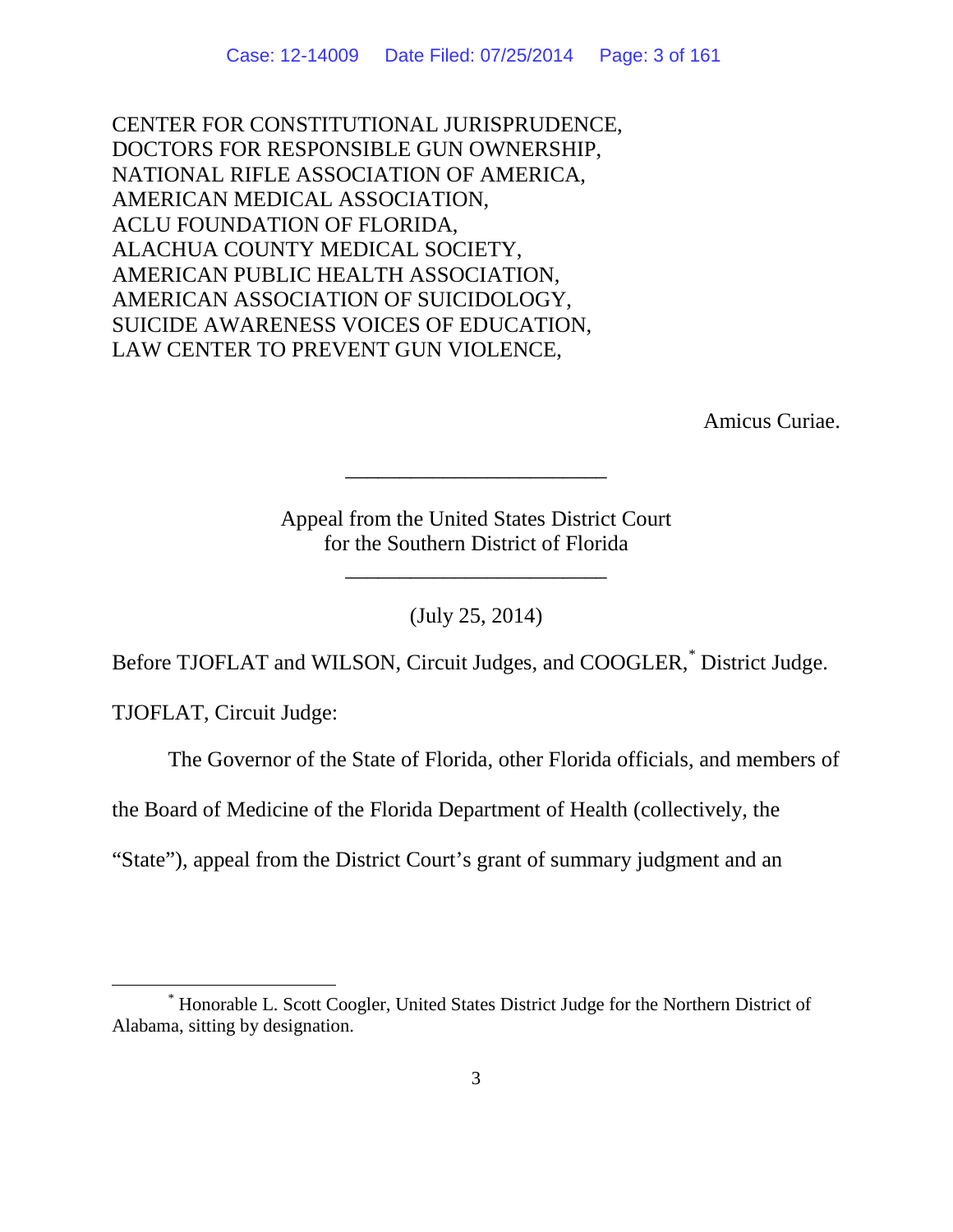injunction in favor of a group of physicians and physician advocacy groups (collectively, "Plaintiffs") enjoining enforcement of Florida's Firearm Owners Privacy  $Act^1$  $Act^1$  (the "Act") on First and Fourteenth Amendment grounds.

The Act seeks to protect patients' privacy by restricting irrelevant inquiry and record-keeping by physicians regarding firearms. The Act recognizes that when a patient enters a physician's examination room, the patient is in a position of relative powerlessness. The patient must place his or her trust in the physician's guidance, and submit to the physician's authority. In order to protect patients, physicians have for millennia been subject to codes of conduct that define the practice of good medicine and affirm the responsibility physicians bear. In keeping with these traditional codes of conduct—which almost universally mandate respect for patient privacy—the Act simply acknowledges that the practice of good medicine does not require interrogation about irrelevant, private matters.

As such, we find that the Act is a legitimate regulation of professional conduct. The Act simply codifies that good medical care does not require inquiry or record-keeping regarding firearms when unnecessary to a patient's care. It is

<span id="page-3-0"></span><sup>&</sup>lt;sup>1</sup> Act of April 26, 2011, 2011 Fla. Laws 112 (codified at Fla. Stat. §§ 381.026, 456.072, 790.338).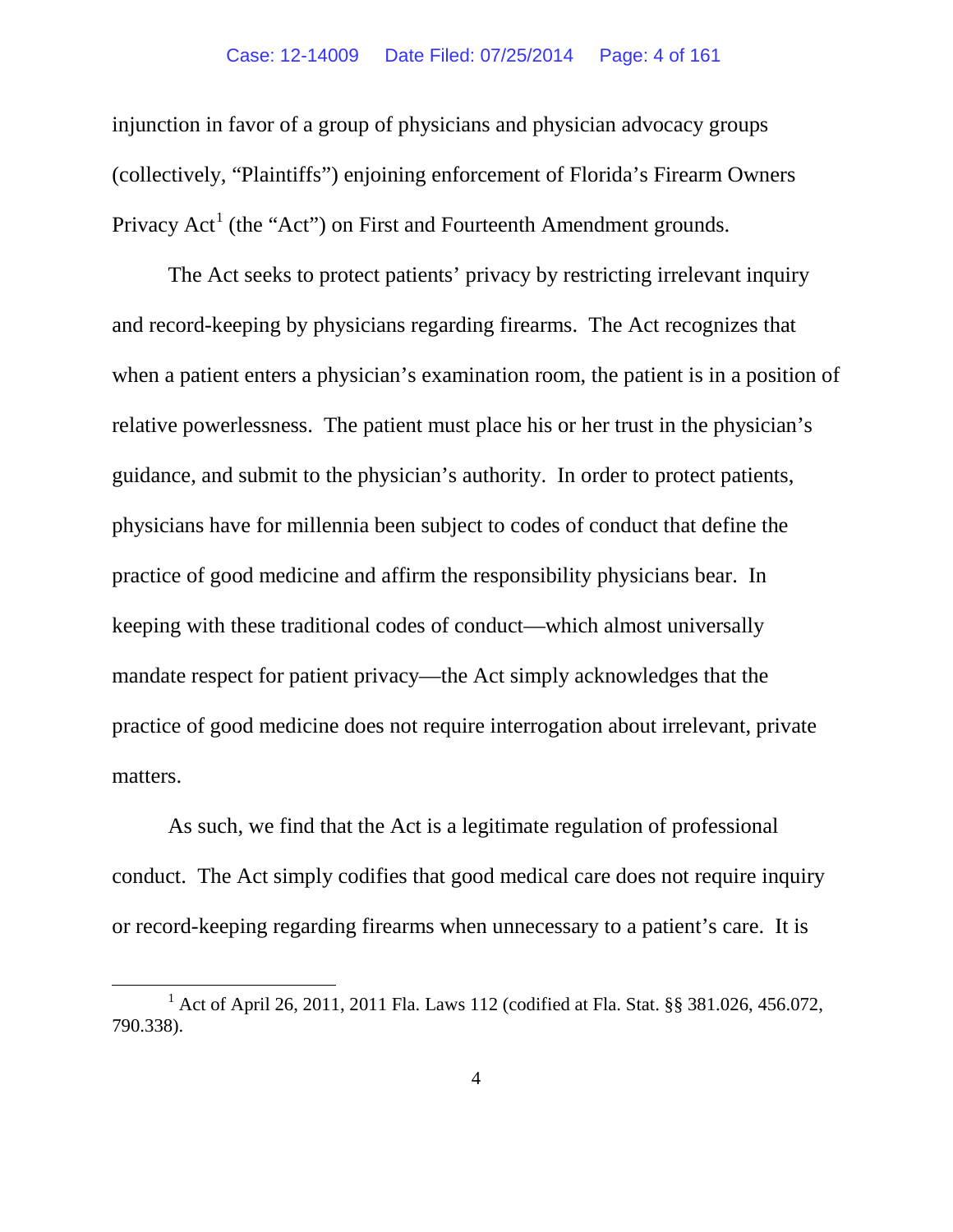uncontroversial that a state may police the boundaries of good medical practice by routinely subjecting physicians to malpractice liability or administrative discipline for all manner of activity that the state deems bad medicine, much of which necessarily involves physicians speaking to patients. Although the Act singles out a particular subset of physician activity as a trigger for discipline, this does little to alter the analysis. Any burden the Act places on physician speech is thus entirely incidental. Plaintiffs remain free—as physicians always have been—to assert their First Amendment rights as an affirmative defense in any actions brought against them. But we will not, by striking down the Act, effectively hand Plaintiffs a declaration that such a defense will be successful. Furthermore, when the Act is properly understood as a regulation of physician conduct intended to protect patient privacy and curtail abuses of the physician-patient relationship, it becomes readily apparent from the language of the Act the type of conduct the Act prohibits. Accordingly, we reverse the District Court's grant of summary judgment in favor of Plaintiffs, and vacate the injunction against enforcement of the Act.

## I.

On June 2, 2011, Florida Governor Rick Scott signed the Act into law. The Act created Fla. Stat. § 790.338, entitled "Medical privacy concerning firearms; prohibitions; penalties; exceptions," and amended the Florida Patient's Bill of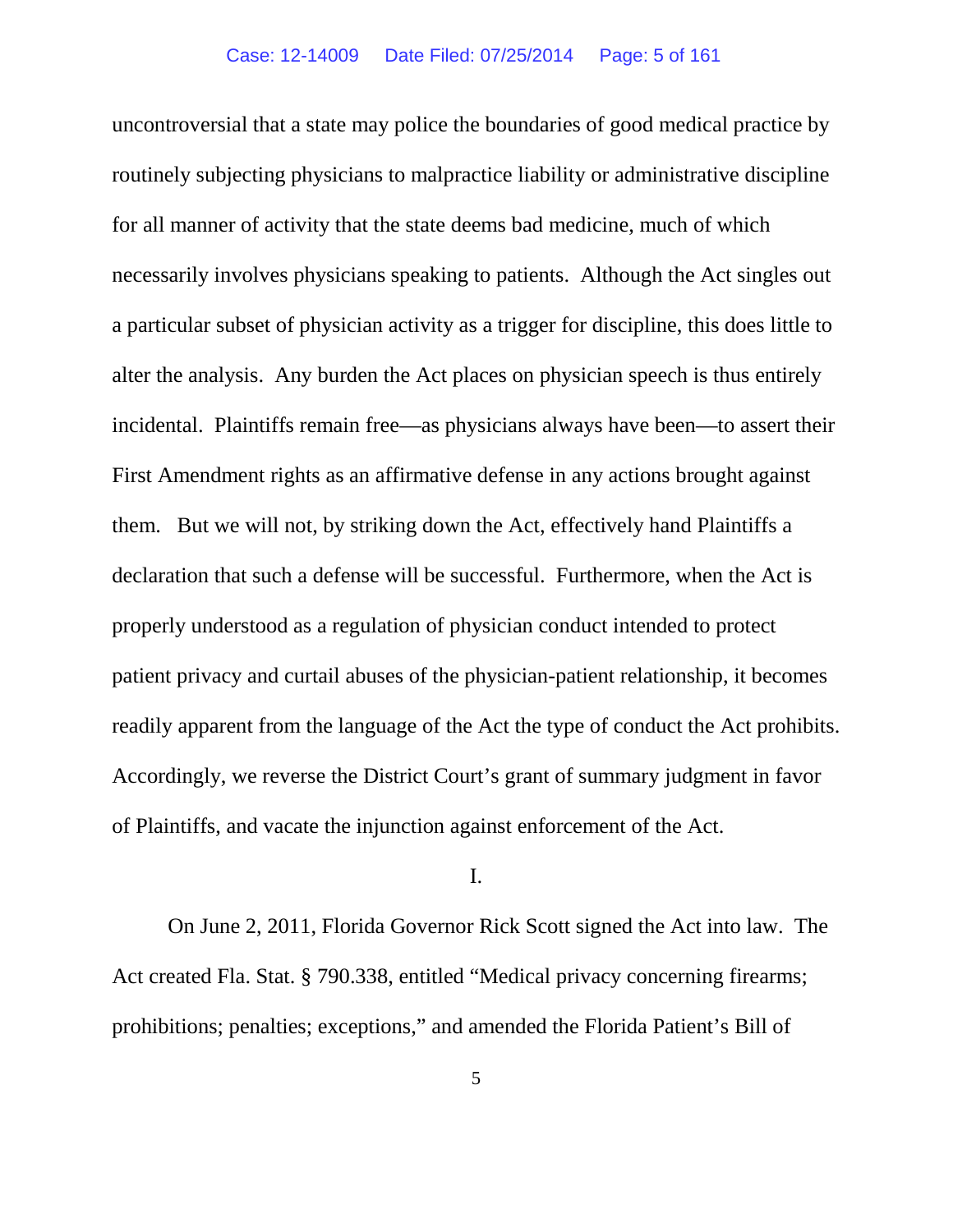Rights and Responsibilities, Fla. Stat. § 381.026, to include several of the same provisions. The Act also amended Fla. Stat. § 456.072, entitled "Grounds for discipline; penalties; enforcement," to provide for disciplinary measures for violation of the Act. The Florida legislature passed the Act in response to complaints from constituents that medical personnel were asking unwelcome questions regarding firearm ownership, and that constituents faced harassment or discrimination on account of their refusal to answer such questions or simply due to their status as firearm owners. $2$ 

The Act provides, in relevant part, that licensed health care practitioners and facilities (i) "may not intentionally enter" information concerning a patient's

<span id="page-5-0"></span> $2$  During the debates leading up to passage of the Act, legislators cited several incidents. For example, in a widely publicized incident that took place in Ocala, a pediatrician, during a routine visit, asked a patient's mother whether she kept any firearms in her home. Because she felt that the question constituted an invasion of her privacy, the mother refused to answer. The pediatrician then terminated their relationship and advised the mother that she had thirty days to find a new doctor.

In another incident, a mother was separated from her children while medical staff asked the children whether the mother owned firearms. In another, physicians refused to provide medical care to nine-year-old "because they wanted to know if [the child's family] had a firearm in their home." Doc. 87, at 3. In another example, a legislator stated that, during an appointment with his daughter, a pediatrician asked that the legislator remove his gun from his home.

Another legislator reported a complaint from a constituent that a health care provider falsely told him that disclosing firearm ownership was a Medicaid requirement. At a March 8, 2011, hearing held by the Florida House Criminal Justice Subcommittee, Marion Hammer of the National Rifle Association reported several similar incidents, including one involving a family that had been falsely advised by a pediatrician's office that Medicaid would not pay claims if the family did not answer questions regarding firearm ownership.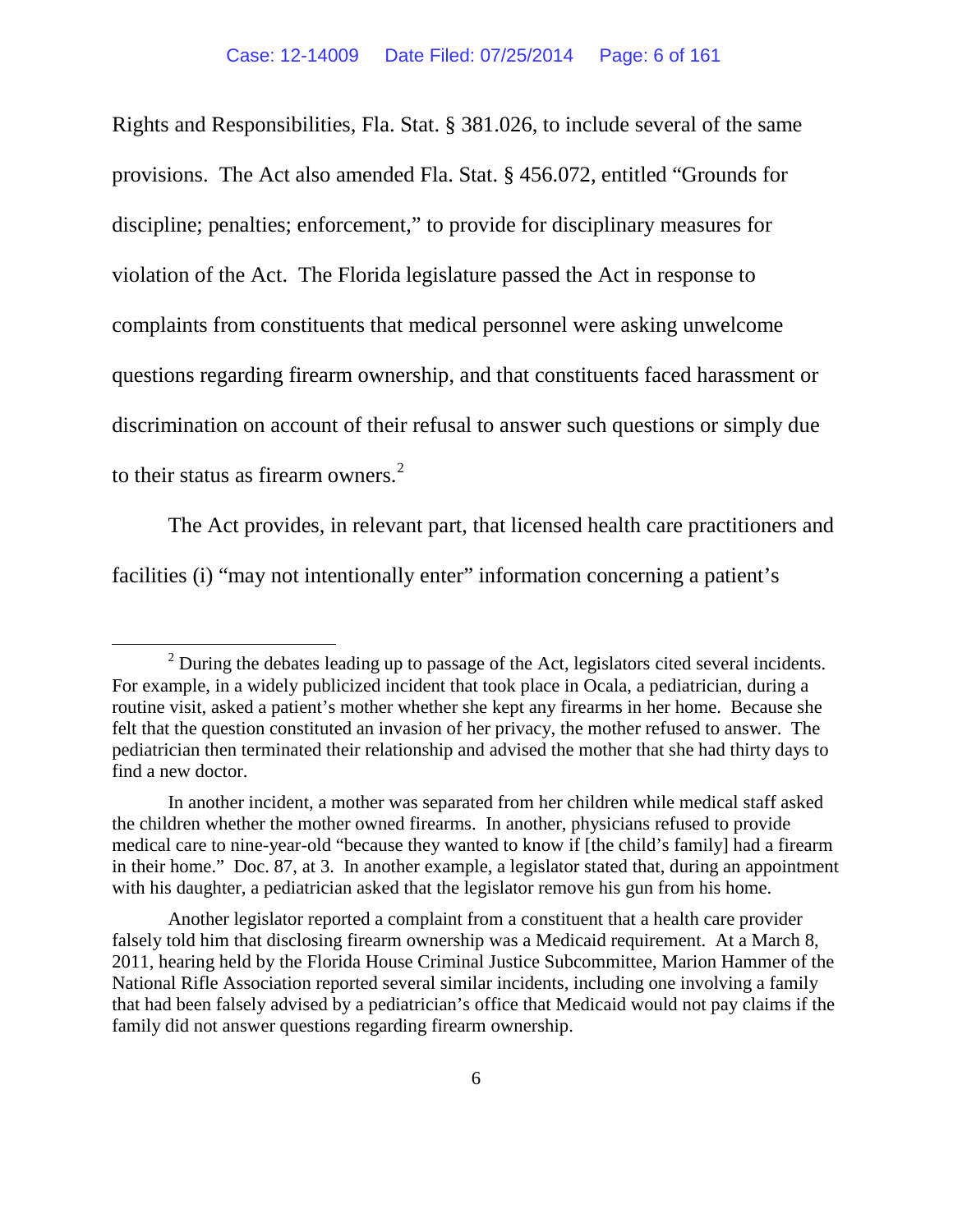ownership of firearms into the patient's medical record that the practitioner knows is "not relevant to the patient's medical care or safety, or the safety of others," § 790.338(1); (ii) "shall respect a patient's right to privacy and should refrain" from inquiring as to whether a patient or his or her family owns firearms, unless the practitioner or facility believes in good faith that the "information is relevant to the patient's medical care or safety, or the safety of others," § 790.338(2); (iii) "may not discriminate" against a patient on the basis of firearm ownership, § 790.338(5); and (iv) "should refrain from unnecessarily harassing a patient about firearm ownership,"  $\S$  790.[3](#page-6-0)38(6).<sup>3</sup>

<sup>&</sup>lt;sup>3</sup> The full text of the challenged provisions is as follows:

<span id="page-6-0"></span><sup>(1)</sup> A health care practitioner licensed under chapter 456 [of the Florida Statutes] or a health care facility licensed under chapter 395 [of the Florida Statutes] may not intentionally enter any disclosed information concerning firearm ownership into the patient's medical record if the practitioner knows that such information is not relevant to the patient's medical care or safety, or the safety of others.

<sup>(2)</sup> A health care practitioner licensed under chapter 456 or a health care facility licensed under chapter 395 shall respect a patient's right to privacy and should refrain from making a written inquiry or asking questions concerning the ownership of a firearm or ammunition by the patient or by a family member of the patient, or the presence of a firearm in a private home or other domicile of the patient or a family member of the patient. Notwithstanding this provision, a health care practitioner or health care facility that in good faith believes that this information is relevant to the patient's medical care or safety, or the safety of others, may make such a verbal or written inquiry. . . .

<sup>(5)</sup> A health care practitioner licensed under chapter 456 or a health care facility licensed under chapter 395 may not discriminate against a patient based solely upon the patient's exercise of the constitutional right to own and possess firearms or ammunition.

<sup>(6)</sup> A health care practitioner licensed under chapter 456 or a health care facility licensed under chapter 395 shall respect a patient's legal right to own or possess a firearm and should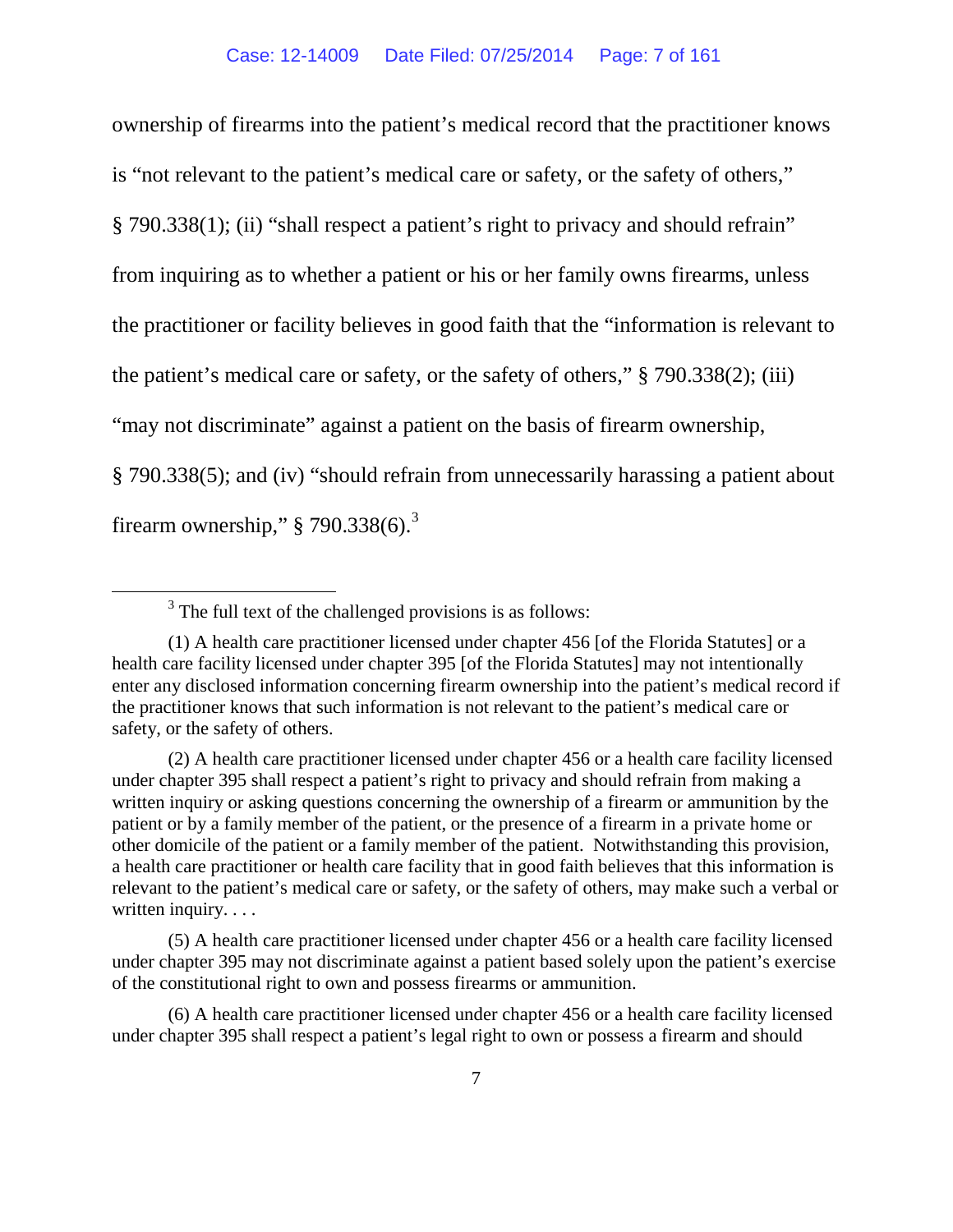Violation of any of the provisions of the Act constitutes grounds for disciplinary action under  $\S$  456.072(2).  $\S$  456.072(1)(nn). Furthermore, "[v]iolations of the provisions of subsections  $(1)$ – $(4)$  constitute grounds for disciplinary action under [Fla. Stat. §§] 456.072(2) and 395.1055." § 790.338(8). Thus, if the Board of Medicine of the Florida Department of Health (the "Board") finds that a practitioner has violated the Act, the practitioner faces disciplinary measures including fines, restriction of practice, return of fees, probation, and suspension or revocation of his or her medical license. § 456.072(2). An investigation culminating in disciplinary action may be initiated against a practitioner by the Department of Health or may be triggered by a citizen's complaint. § 456.073. The minutes of a June 2, 2011, meeting of the Rules/Legislative Committee of the Board indicate that the Board is prepared to initiate disciplinary proceedings against a practitioner who violates the Act, stating

 $\overline{a}$ 

refrain from unnecessarily harassing a patient about firearm ownership during an examination. . . .

Fla. Stat. § 790.338.

The Act also contains related provisions concerning emergency medical personnel and insurance companies, affirming the right of patients to decline to answer physician questions, and affirming that the Act does not alter existing law regarding a physician's authorization to choose patients. § 790.338(3), (4), (7). Plaintiffs do not appear to challenge these provisions, and, as the District Court held, because these provisions do not apply to practitioners or do not regulate any conduct by practitioners, Plaintiffs lack standing to challenge them.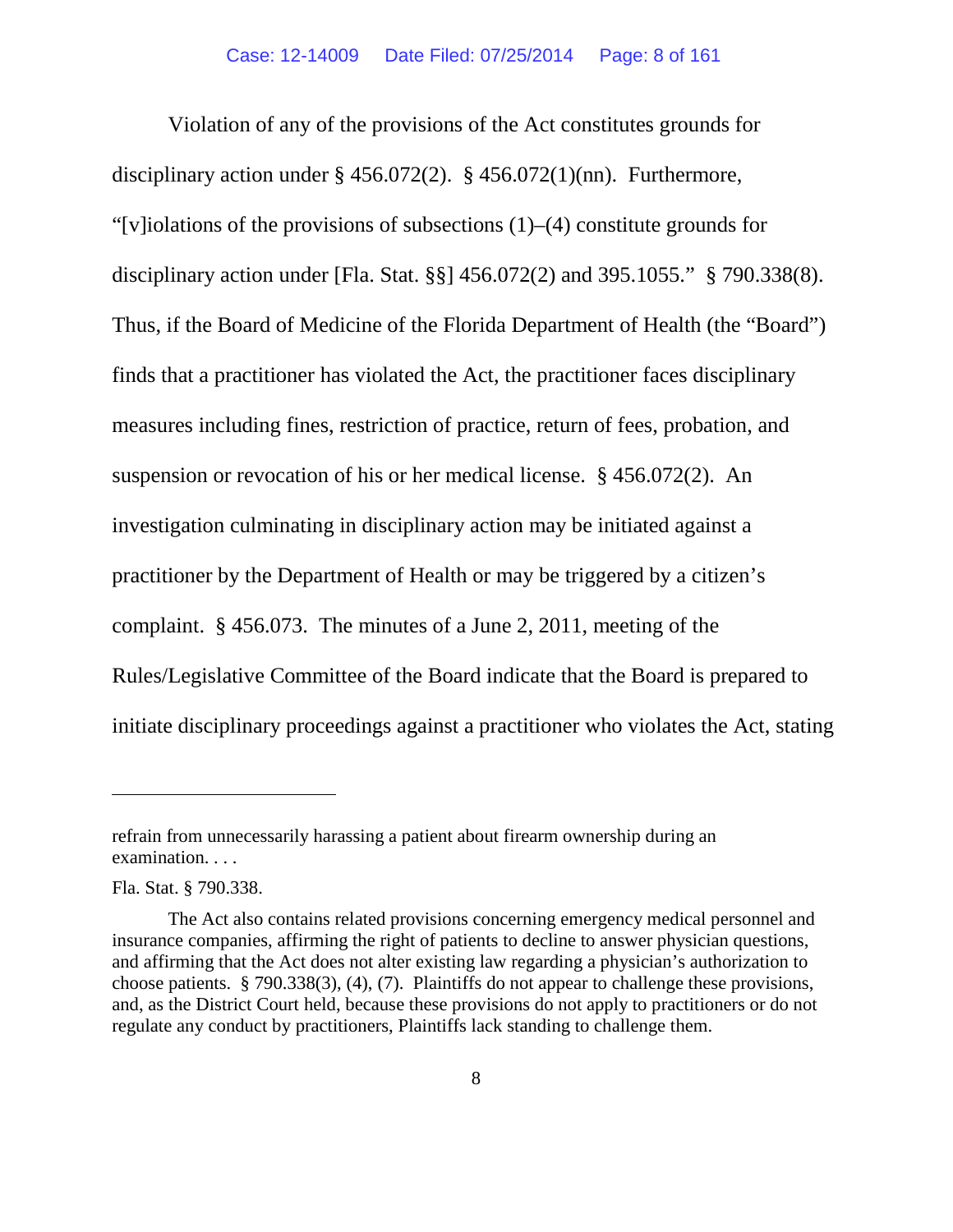### Case: 12-14009 Date Filed: 07/25/2014 Page: 9 of 161

that "the Committee [has] determined [that] violation of [the Act] falls under failure to comply with a legal obligation and the current disciplinary guidelines for this violation would apply." Doc. 87, at 5.

On June 6, 2011, four days after Governor Scott signed the Act into law, Plaintiffs filed a 42 U.S.C. § 1983 action against the State in the United States District Court for the Southern District of Florida, alleging that the inquiry, recordkeeping, discrimination, and harassment provisions of the Act facially violate the First and Fourteenth Amendments of the United States Constitution, and seeking declaratory and injunctive relief. Plaintiffs contended that the Act imposes an unconstitutional, content-based restriction on speech, is overbroad, and is unconstitutionally vague.

On September 14, 2011, finding that Plaintiffs were likely to succeed on the merits, the District Court preliminarily enjoined enforcement of the inquiry, record-keeping, discrimination, and harassment provisions of the Act, together with the provisions providing for discipline of practitioners who violate the Act. Wollschlaeger v. Farmer, 814 F. Supp. 2d 1367, 1384 (S.D. Fla. 2011) (citing §§ 456.072(1)(nn), (2), 790.338(1), (2), (5), (6), (8)).

On June 2, 2012, the District Court permanently enjoined enforcement of the inquiry, record-keeping, discrimination, and harassment provisions of the Act—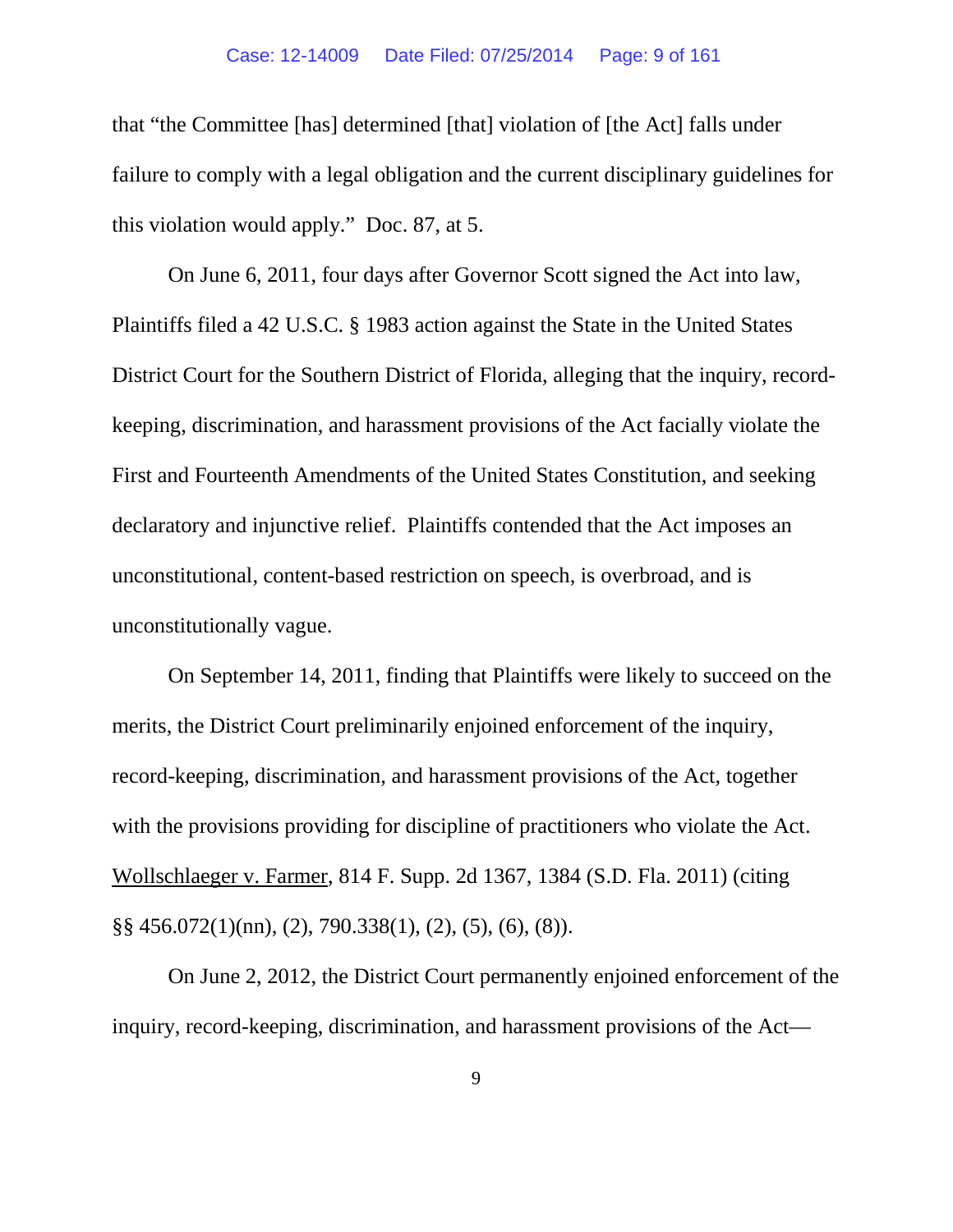together with the related disciplinary provisions—holding, on cross motions for summary judgment, that all four provisions facially violated the First Amendment, and that the inquiry, record-keeping, and harassment provisions of the Act were void for vagueness. Wollschlaeger v. Farmer, 880 F. Supp. 2d 1251, 1267–69 (S.D. Fla. 2012) (citing §§ 456.072(1)(nn), (2), 790.338(1), (2), (5), (6), (8)).

The District Court found that Plaintiffs had standing to sue because Plaintiffs were engaging in self-censorship to avoid potential disciplinary action, which constituted a cognizable injury-in-fact that was fairly traceable to the Act and redressable by injunction. Id. at 1258–59. The District Court also held that Plaintiffs' claims were ripe, finding that delayed review would "cause hardship to Plaintiffs, who would continue to engage in self-censorship," and that further factual development of the issues was unnecessary. Id. at 1259.

Turning to the merits, the District Court found that the Act imposed a content-based restriction on practitioners' speech on the subject of firearms. Id. at 1261. The District Court rejected the State's argument that the Act "constitute[s] a permissible regulation of professional speech or occupational conduct that imposed a mere incidental burden on speech." Id. at 1262. The District Court noted that, unlike the provisions of the Act, "[s]uch regulations govern the access or practice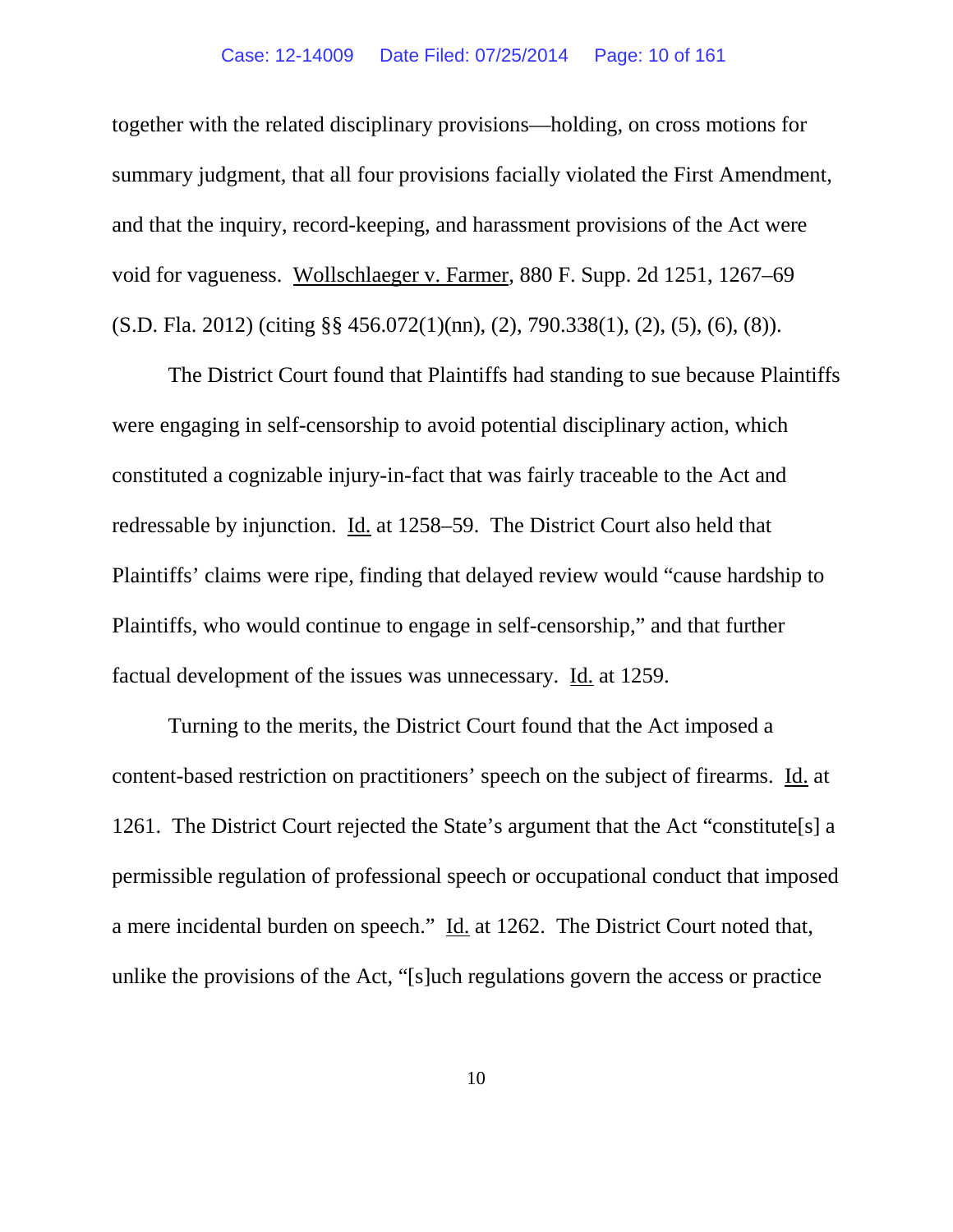of a profession; they do not burden or prohibit truthful, non-misleading speech within the scope of the profession." Id.

The District Court then assessed the State's asserted interests in passing the Act. The District Court acknowledged that the State has an interest in protecting its citizens' Second Amendment right to keep and bear arms, but found that such a right is "irrelevant" to the Act and therefore is not "a legitimate or compelling interest for it." Id. at 1264. The District Court found that, because the State acted on the basis of purely anecdotal information and provided no evidence that discrimination or harassment based on firearm ownership is pervasive, the State does not have a legitimate or compelling interest in protecting its citizens "from barriers to the receipt of medical care arising from [such] discrimination or harassment." Id. (internal quotation marks omitted). However, the District Court found that Florida has legitimate—but "perhaps" not compelling—interests "in protecting patients' privacy regarding their firearm ownership or use" and in the regulation of professions. Id. at 1265.

Balancing physicians' free speech rights against the State's legitimate interests in protecting patient privacy and regulating the professions, the District Court held that—regardless of whether strict scrutiny or some lesser standard applied—the inquiry, record-keeping, discrimination, and harassment provisions of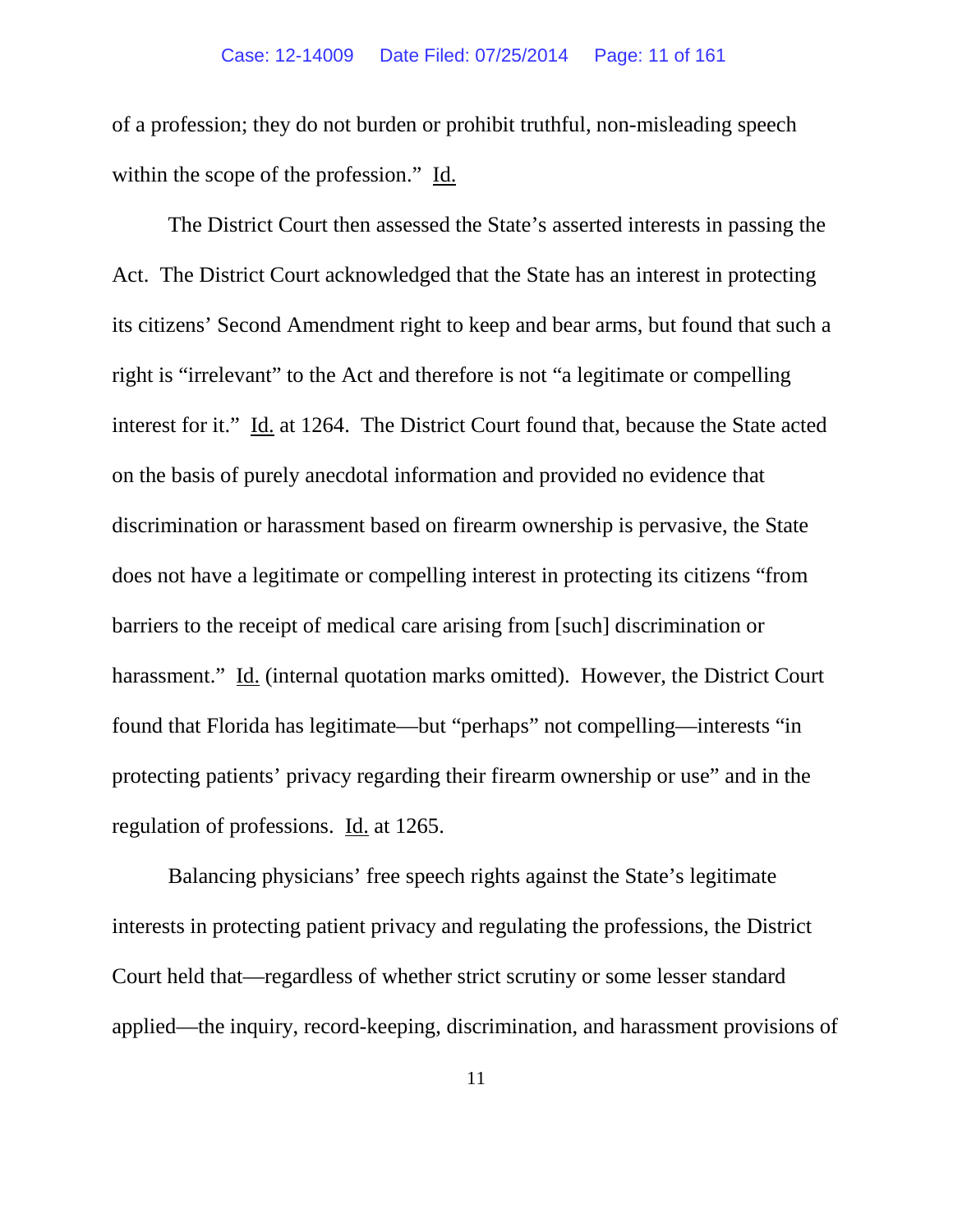the Act could not pass constitutional muster. Id. at 1265–67. The District Court found that the State had failed to provide any evidence that the confidentiality of information regarding patients' firearm ownership was at risk, noting that a patient may simply decline to provide such information, and that state and federal laws pertaining to the confidentiality of medical records provide adequate protection to patients. Id. at 1267 (citing Health Insurance Portability and Accountability Act of 1996, Pub. L. No. 104-191, 110 Stat. 1936 (providing, among other things, confidentiality of medical records); Fla. Stat. § 456.057 (same)). With regard to the regulation of professions, the District Court found that the Act lacked "narrow specificity," id. at 1266 (internal quotation marks omitted), because the Act directly targets speech rather than merely imposing an incidental burden on speech. Id. at 1266–67. For similar reasons, the District Court further found that the Act is not the least restrictive means of achieving the State's interests. Id. at 1267. Thus, the District Court held that the "balance of interests tip significantly in favor of safeguarding practitioners' ability to speak freely to their patients." Id. at 1267.

The District Court also held that the inquiry, record-keeping, and harassment provisions of the Act were unconstitutionally vague. Id. at 1267–69. With regard to the inquiry and record-keeping provisions, the District Court found that the "relevance standard" failed to provide sufficient guidance as to what conduct the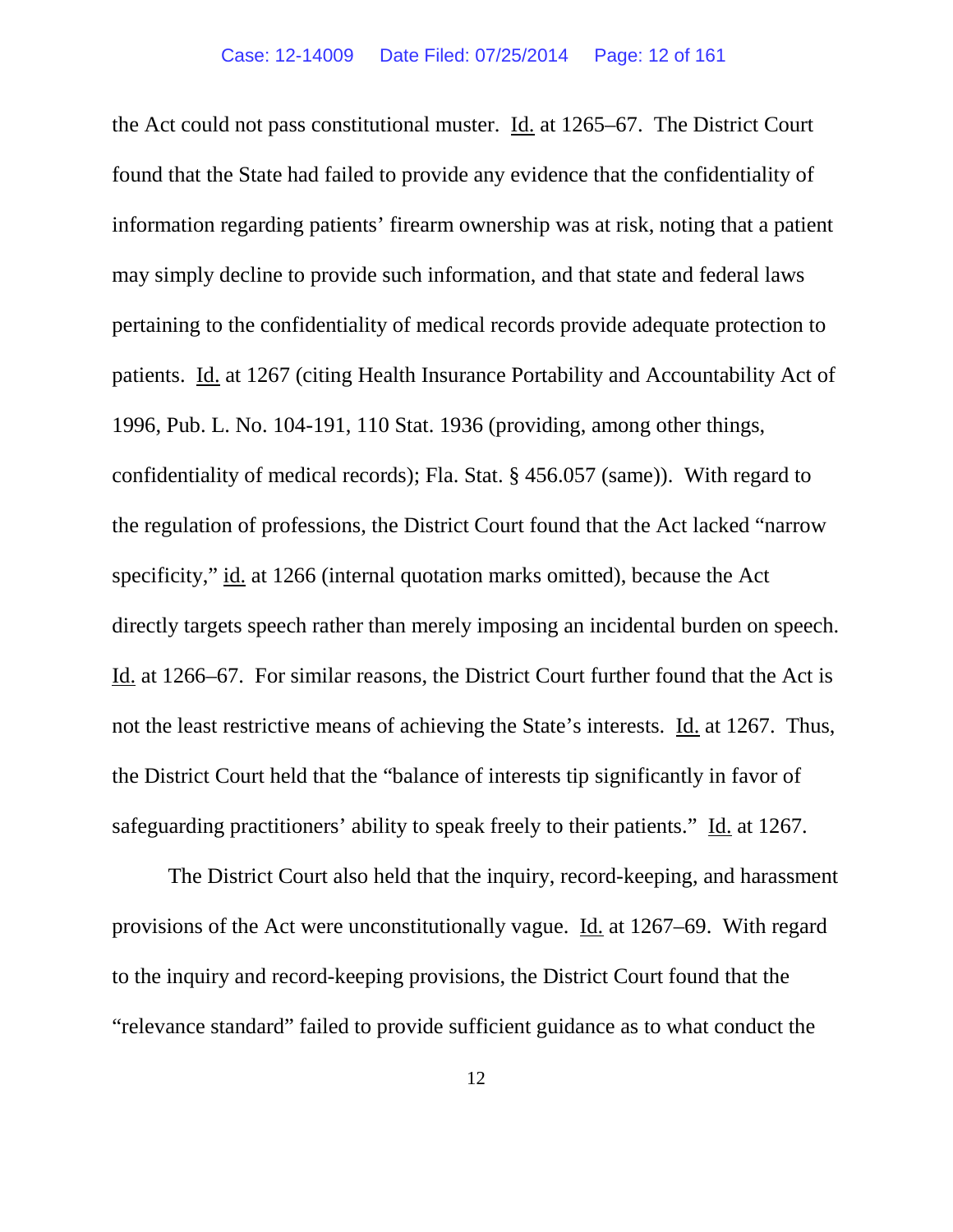Act prohibits. Id. at 1268. With regard to the harassment provision, the District Court noted that the term "harass" has an ordinary meaning that is readily clear, id., but that the "[w]hat constitutes 'unnecessary harassment' is left to anyone's guess," id. at 1269. The District Court noted that it did not need to address Plaintiffs' argument that the Act is overbroad because doing so would not change the outcome.  $\underline{Id}$  at 1270 n.7.

Thus, the District Court—finding the remaining provisions of the Act severable—granted Plaintiffs motion for summary judgment, and granted in part and denied in part the State's motion for summary judgment. $4 \underline{Id}$  $4 \underline{Id}$  at 1270. Accordingly, the District Court permanently enjoined the State from enforcing the record-keeping, inquiry, harassment, and discrimination provisions of the act, § 790.338(1), (2), (5), (6), and from enforcing § 790.338(8), to the extent that it provided that violations of § 790.338(1) and (2) constitute ground for disciplinary action, and  $\S 456.072(1)(nn)$ , to the extent that it provided that violations of § 790.338(1), (2), (5) and (6) constitute grounds for disciplinary action. Id.

<span id="page-12-0"></span><sup>&</sup>lt;sup>4</sup> The District Court granted the State's motion for summary judgment with respect to the provisions of the Act that neither apply to practitioners nor regulate any conduct by practitioners, § 790.338(3), (4), (7), finding that Plaintiffs' lacked standing to challenge these provisions. Wollschlaeger, 880 F. Supp. 2d at 1258.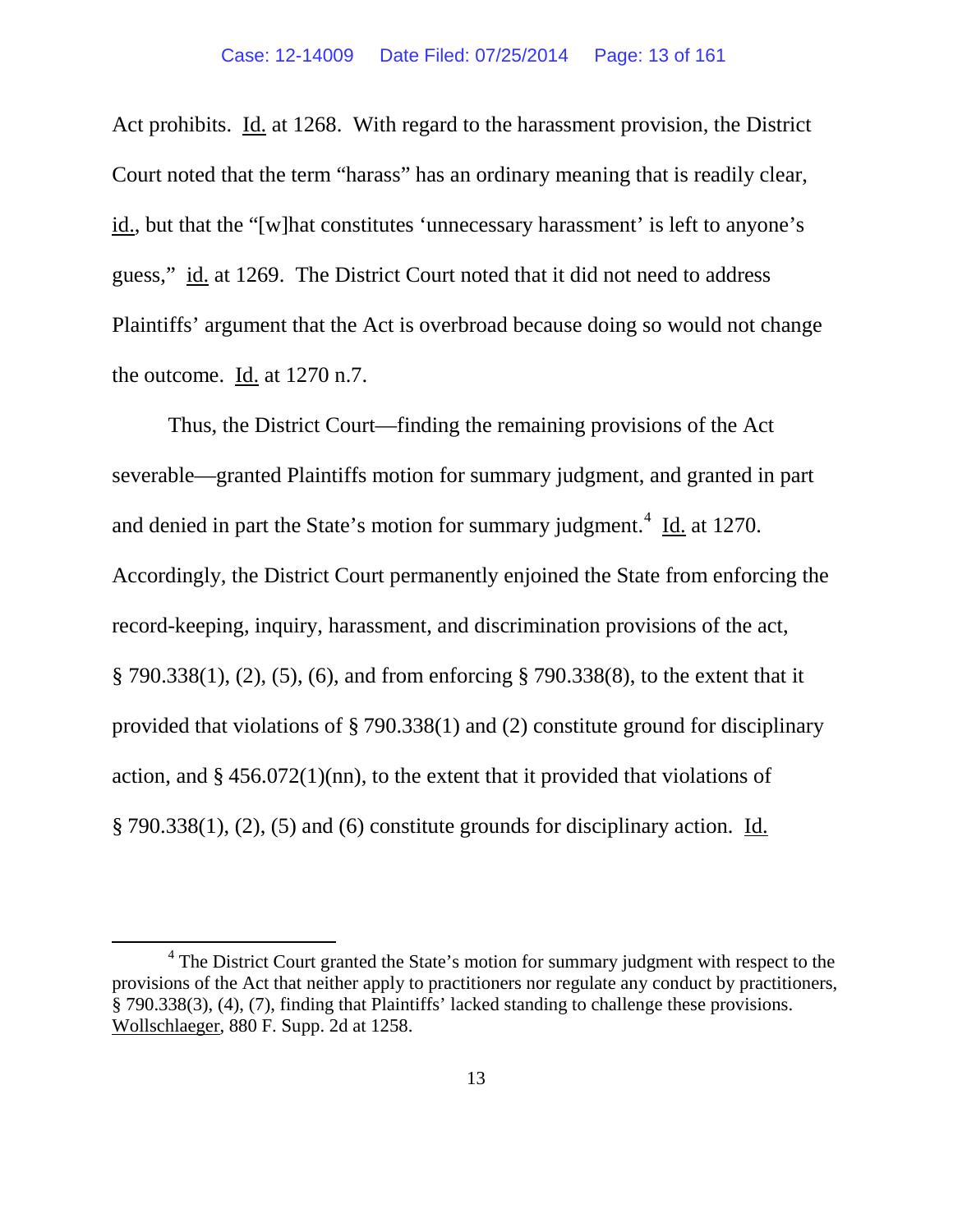On July 30, 2012, the State appealed the District Court's judgment. The State contends that the District Court erred in holding Plaintiffs' claims justiciable, because the Act does not prohibit physicians from asking patients about firearm ownership, providing firearm safety counseling, or recording information concerning patients' firearm ownership. The State argues that physicians may engage in such conduct when it is relevant to patients' care, and even when not relevant, the Act merely suggests that physicians "should refrain" from inquiring as to firearm ownership. § 790.338(2). Such hortatory language, the State argues, does not constitute a mandate that physicians must not inquire. Thus, the State argues, because the Act does not in fact actually prohibit the conduct Plaintiffs wish to engage in, Plaintiffs lack standing to challenge the Act because they have not demonstrated injury-in-fact. Moreover, the State argues, we have an obligation to read the Act as a mere recommendation that physicians refrain from irrelevant inquiry and record-keeping about firearms, in order to construe the Act as valid.

The State also argues that the District Court erred in holding that the Act imposes a facially unconstitutional content-based speech restriction, because the Act is a regulation of professional conduct that imposes only incidental burdens on speech, and because the discrimination and harassment provisions regulate conduct and cannot be challenged on free speech grounds. Even if the Act imposes more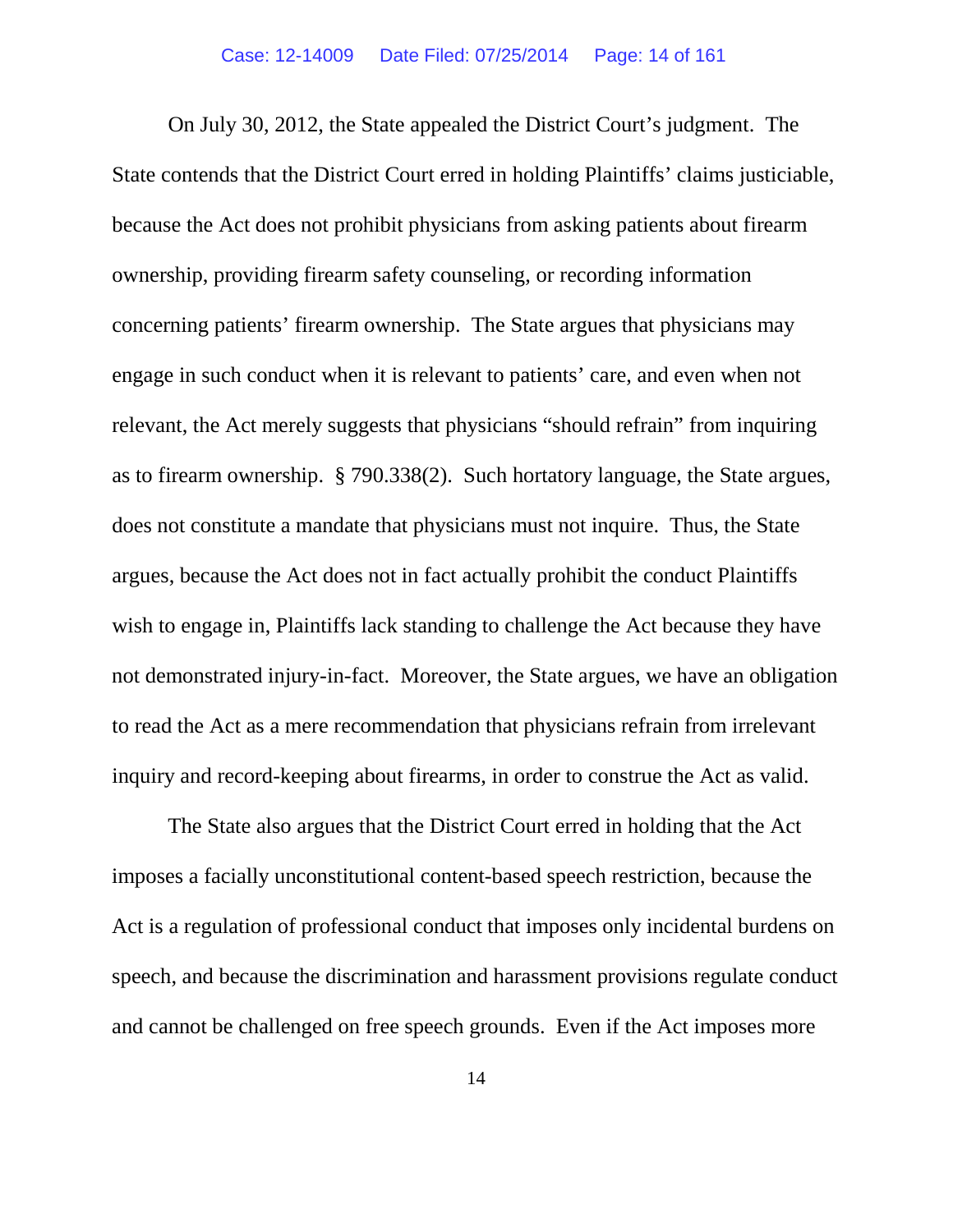than an incidental burden on speech, the State argues, the Act should be upheld as a valid restriction on commercial speech because the Act is narrowly tailored to further substantial governmental interests in patient privacy, protecting Second Amendment rights, preventing barriers for firearm owners to receive medical care, and preventing harassment and discrimination of firearm-owning patients.

The State further contends that the District Court erred in holding the inquiry, record-keeping, and harassment provisions of the Act unconstitutionally vague because a plain meaning reading of the Act's terms makes it reasonably clear what conduct is prohibited. Finally, the State argues that the Act is not overbroad because the inquiry and record-keeping provisions do not unconstitutionally prohibit any speech, and the discrimination and harassment provisions are indistinguishable from legitimate antidiscrimination statutes such as Title VII of the Civil Rights Act of 1964, 42 U.S.C. §§ 2000e–2000e-17 (1976), and the Americans with Disabilities Act of 1990, 42 U.S.C. §§ 12101–12213 (1994). Thus, the State contends, the District Court erred in granting summary judgment for Plaintiffs and enjoining the enforcement of the Act.

Plaintiffs argue that the District Court properly held Plaintiffs' claims justiciable. Plaintiffs contend that their self-censorship constitutes a cognizable injury-in-fact because they wish to engage in speech that is at least arguably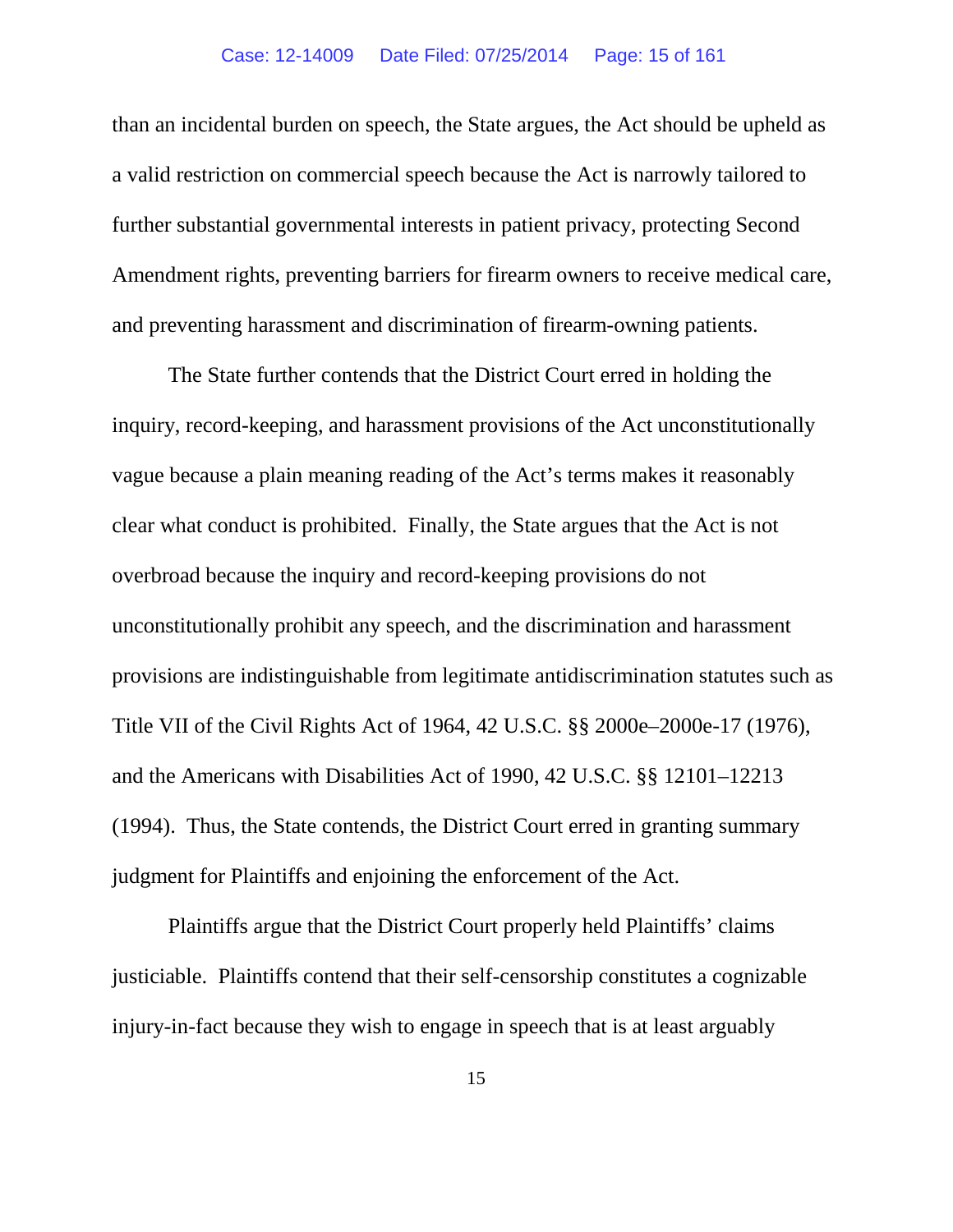forbidden by the Act, the challenged provisions are at least arguably vague, and there is some minimal probability that the provisions will be enforced if violated. Plaintiffs contend that the "should refrain" language of the Act's inquiry provision may not be interpreted as hortatory when physicians face discipline for its violation, and when the provision contains a safe-harbor clause that would be irrelevant if the provision were read as hortatory. Thus, Plaintiffs argue that they have standing.

On the merits, Plaintiffs argue that the Act is not properly understood as a regulation of professional medical conduct, because all four challenged provisions were enacted in response to—and were intended to prohibit—communications regarding firearm safety. Thus, Plaintiffs contend, the Act is an impermissible viewpoint-discriminatory restriction on speech, subject to strict scrutiny, which cannot be justified by any of the State's proffered interests, and which in any case is not the least restrictive means of accomplishing the State's objectives. Plaintiffs also argue that the Act is unconstitutionally vague because the statute does not define "relevant" in the inquiry and record-keeping provisions, and does not define "unnecessarily harassing" or "discrimination." Finally, Plaintiffs argue, the Act is overbroad because it affects a wide swath of physicians' daily interactions with patients, and appears to preclude even consented-to inquiries and recordation of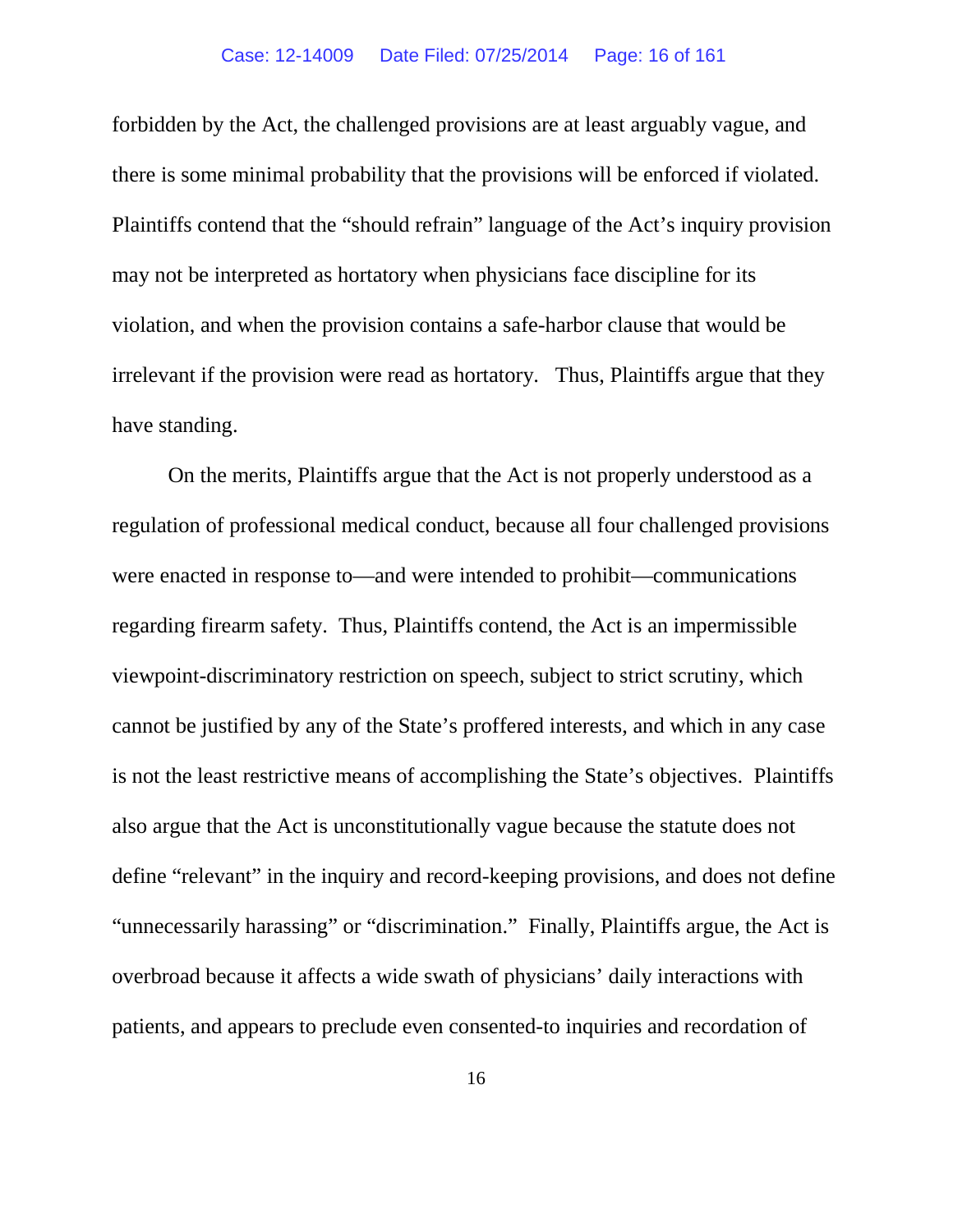information regarding firearms. Thus, Plaintiffs contend, we should affirm the District Court's grant of summary judgment for Plaintiffs and issuance of an injunction against enforcement of the Act.

II.

We review a district court's grant of summary judgment de novo. Thomas v. Cooper Lighting, Inc., 506 F.3d 1361, 1363 (11th Cir. 2007). "Summary judgment is appropriate when 'there is no genuine issue of material fact and . . . the moving party is entitled to a judgment as a matter of law.'" Id. (quoting Fed. R. Civ. P. 56(c)). A genuine issue of material fact exists "if the evidence is such that a reasonable jury could return a verdict for the nonmoving party." United States v. Four Parcels of Real Prop., 941 F.2d 1428, 1437 (11th Cir. 1991). "In making this determination, we review the record, drawing all reasonable inferences in the light most favorable to the nonmoving party." Damon v. Fleming Supermarkets of Fla., Inc., 196 F.3d 1354, 1358 (11th Cir. 1999). We also review de novo questions concerning our subject matter jurisdiction, such as standing and ripeness. Elend v. Basham, 471 F.3d 1199, 1204 (11th Cir. 2006).

III.

A.

17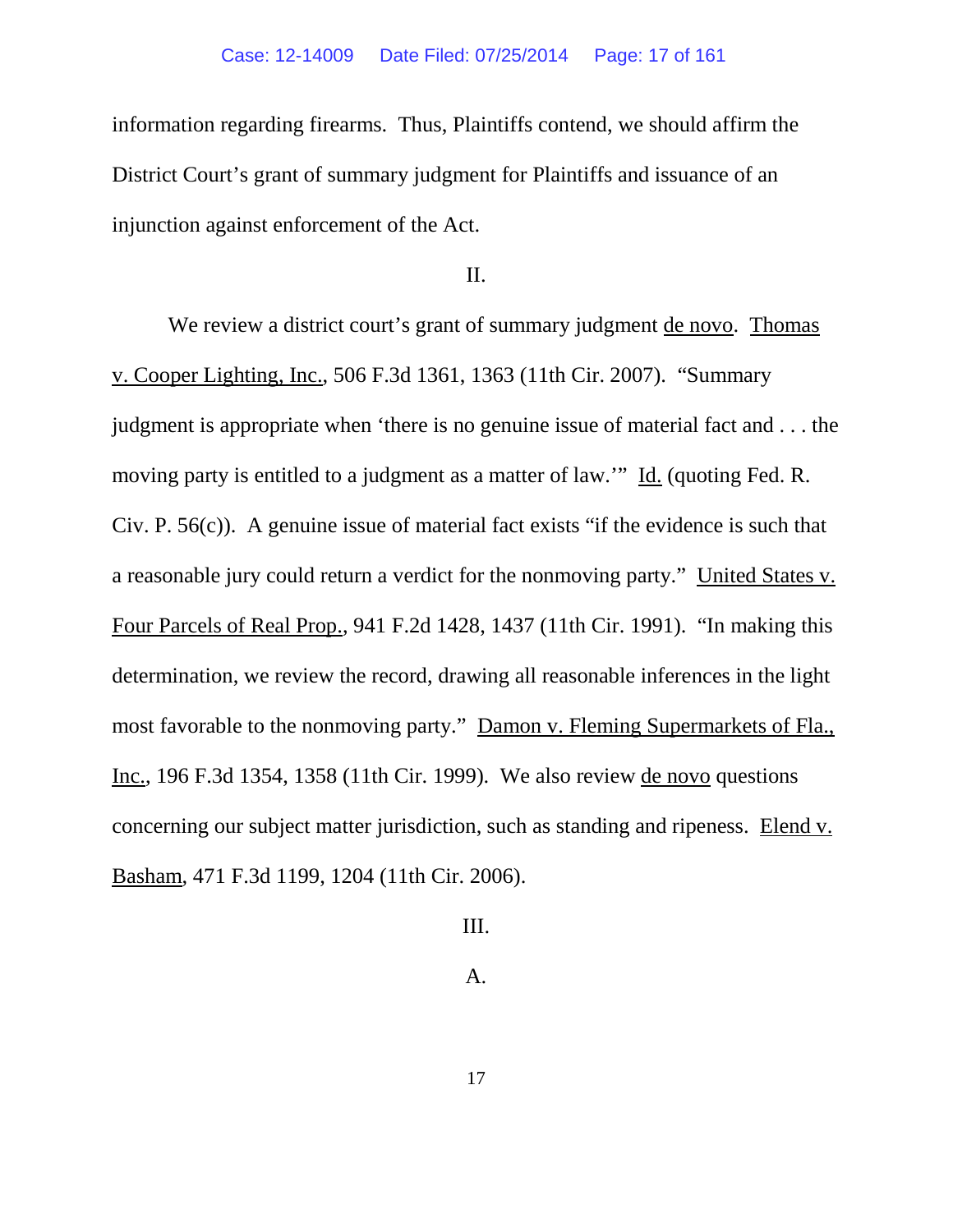We find that the District Court properly held that Plaintiffs' claims are justiciable. In order to have standing, "a claimant must present an injury that is concrete, particularized, and actual or imminent; fairly traceable to the defendant's challenged behavior; and likely to be redressed by a favorable ruling." Davis v. Fed. Election Comm'n, 554 U.S. 724, 733, 128 S. Ct. 2759, 2768, 171 L. Ed. 2d 737 (2008). However, "[s]tanding is not dispensed in gross. Rather, a plaintiff must demonstrate standing for each claim he seeks to press and for each form of relief that is sought." Id. at 734, 128 S. Ct. at 2769 (citations omitted) (internal quotation marks omitted).

At the outset, we note that Plaintiffs' First Amendment challenge to the Act may be viewed as the functional equivalent of a First Amendment argument raised as an affirmative defense in a hypothetical case brought against a physician for asking irrelevant questions about firearms contrary to good medical practice. A physician could raise such a defense in a disciplinary proceeding brought under the Act for such conduct, or, for that matter, in a malpractice action brought in court for such conduct. For example, a patient could file a lawsuit alleging that a physician committed malpractice by unnecessarily harassing the patient about firearm ownership—just as a patient could potentially file a lawsuit alleging that a physician committed malpractice by unnecessarily harassing the patient about any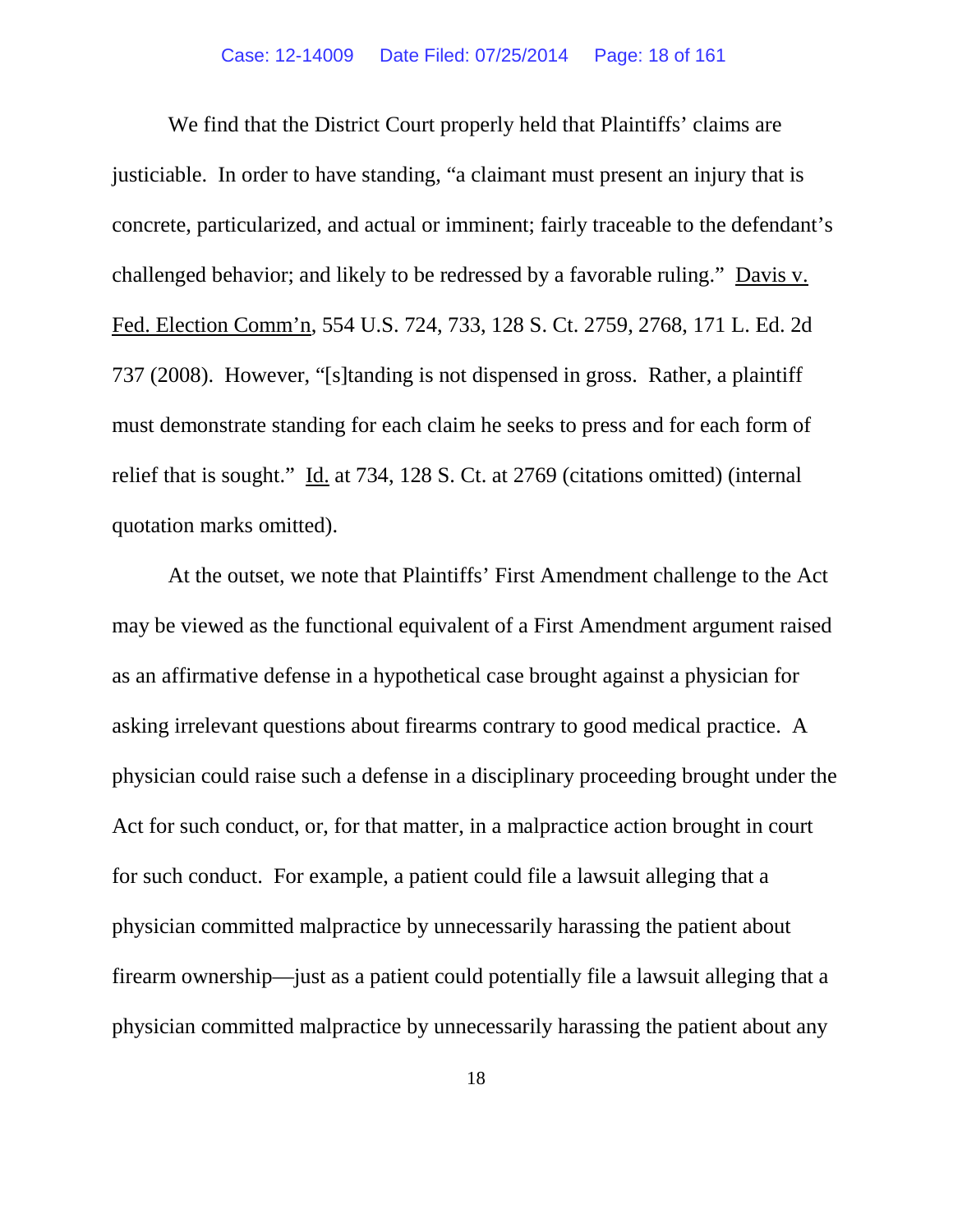other topic. The physician could choose to admit to the purportedly harassing speech and plead the First Amendment as an affirmative defense, in effect contending that the court's rejection of the affirmative defense would constitute state action in violation of the Constitution. Indeed, leaving aside the Act, a physician facing malpractice liability for a wide swath of professional activity involving speech could theoretically raise a First Amendment defense.

In mounting a facial challenge to the Act, however, Plaintiffs sought a First Amendment defense to any action brought against a physician based on speech targeted by the Act. The State contends that the only proper vehicle for Plaintiffs' First Amendment defense is a live proceeding brought under the Act. In other words, in arguing that Plaintiffs' facial challenge is not justiciable, the State is saying that Plaintiffs must wait until they have been subjected to discipline pursuant to the Act.

Crucial to resolving the standing question is the nature of Plaintiffs' claims. "Under controlling case law, we apply the injury-in-fact requirement most loosely where First Amendment rights are involved, lest free speech be chilled even before the law or regulation is enforced." Harrell v. The Fla. Bar, 608 F.3d 1241, 1254 (11th Cir. 2010) (citing Hallandale Prof'l Fire Fighters Local 2238 v. City of Hallandale, 922 F.2d 756, 760 (11th Cir. 1991)).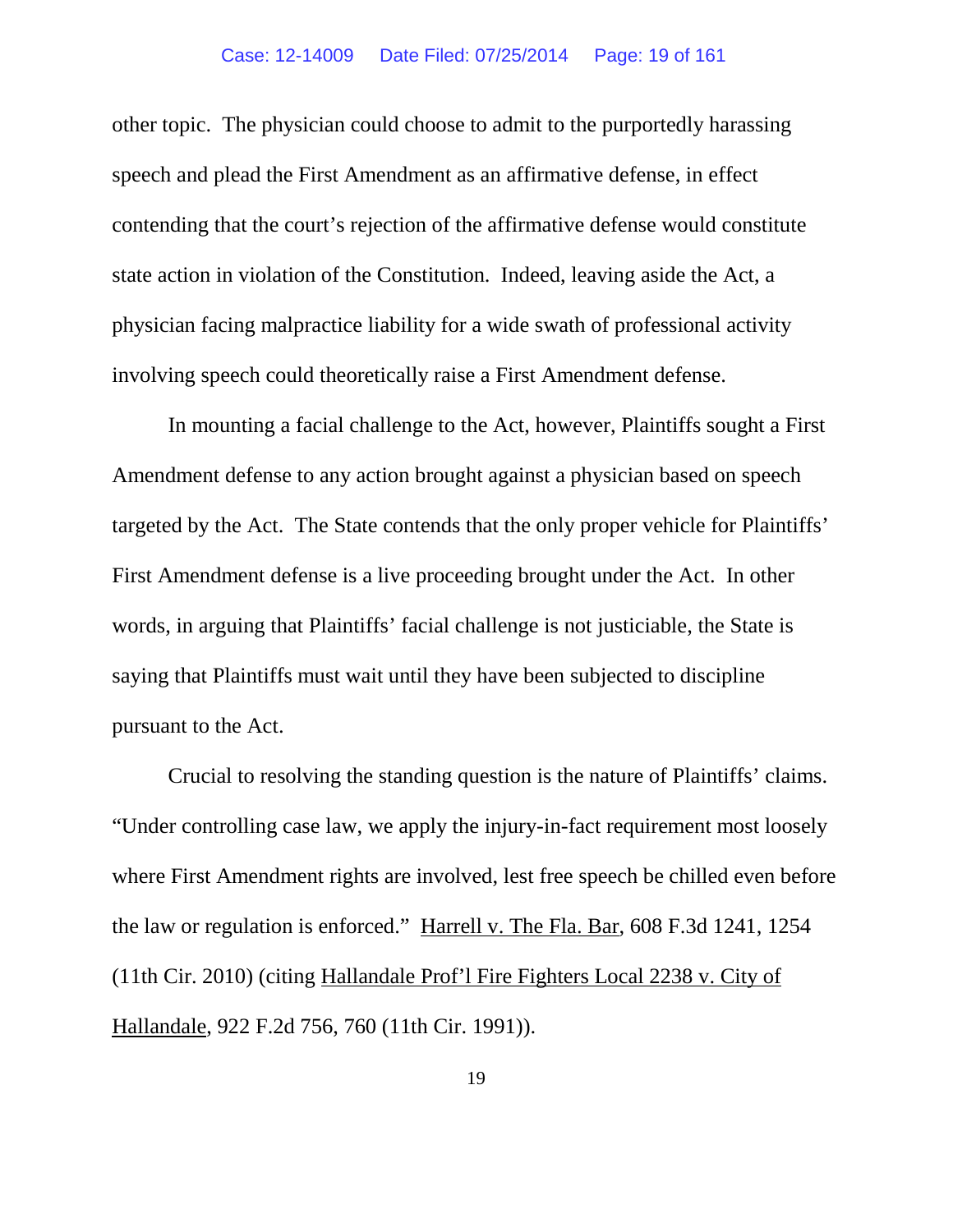### Case: 12-14009 Date Filed: 07/25/2014 Page: 20 of 161

Plaintiffs' sole alleged injury is self-censorship, which may be a cognizable injury-in-fact for standing purposes. See id. ("[I]t is well-established that 'an actual injury can exist when the plaintiff is chilled from exercising her right to free expression or forgoes expression in order to avoid enforcement consequences.'" (quoting Pittman v. Cole, 267 F.3d 1269, 1283 (11th Cir. 2001))).

For their First Amendment claims, to establish a cognizable self-censorship injury, Plaintiffs "must show that, as a result of [their] desired expression, (1) [they were] threatened with prosecution; (2) prosecution is likely; or (3) there is a credible threat of prosecution." Id. at 1260 (internal quotation marks omitted). To establish that there is a credible threat of prosecution, Plaintiffs must demonstrate: "first*,* that [they] seriously wish[] to engage in expression that is 'at least arguably forbidden by the pertinent law,' and second*,* that there is at least some minimal probability that the challenged rules will be enforced if violated." Id. (citations omitted). "If a challenged law or rule was recently enacted, or if the enforcing authority is defending the challenged law or rule in court, an intent to enforce the rule may be inferred." Id. at 1257.

Plaintiffs explain that, as part of the practice of preventative care, some physicians routinely ask patients whether they own firearms—either verbally or via a screening questionnaire—and provide firearm safety counseling, as part of a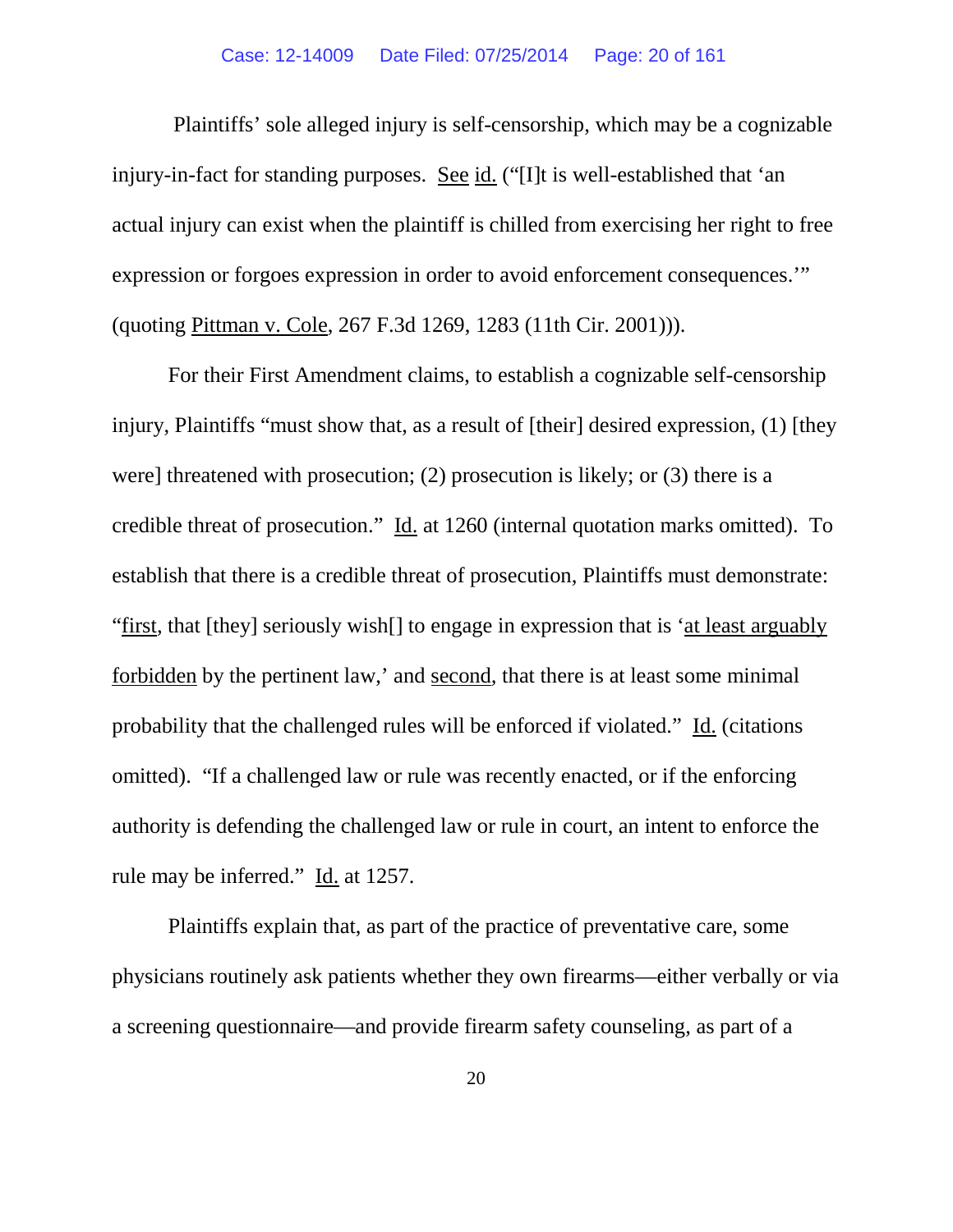larger battery of questions and counseling regarding health and safety risks (including, for example, poisonous chemicals in the home, alcohol, tobacco, and swimming pools). After passage of the Act, Plaintiffs have curtailed or eliminated this practice for fear of facing discipline.<sup>[5](#page-20-0)</sup>

Plaintiffs have established that they wish to engage in conduct that is at least arguably forbidden by the Act. In their practice of preventative medicine,

The other physicians who are party to this suit have limited their practice of asking questions and providing counseling about firearm safety, but still do so to varying degrees. For example, prior to passage of the Act, Dr. Schaechter and Dr. Schectman routinely asked their patients questions regarding firearm ownership and entered related information into their medical records. They have continued this practice even after passage of the Act because they believe in good faith that such questions and information are relevant to their patients' care. However, they now refrain from asking follow-up questions when patients or their parents seem upset by the initial screening question, when, prior to passage of the Act, they would not have refrained. Similarly, Dr. Gutierrez continues to use a patient questionnaire that includes a question about firearm ownership, but has resolved to refrain from asking any follow-up questions should a patient initially appear disinclined to discuss the topic. Dr. Sack has ended his previous practice of beginning his firearm safety counseling by asking patients whether they have a firearm in the house. However, he has continued to provide firearm safety counseling, framing it in hypothetical terms not tailored to his patients' individual circumstances. Dr. Fox-Levine has, since passage of the Act, removed questions regarding firearm ownership from her intake questionnaire, but continues to advise some patients about firearm safety, framing her advice in hypothetical terms.

<span id="page-20-0"></span> $<sup>5</sup>$  Plaintiffs' Complaint lays out the specifics of individual physicians' practices regarding</sup> firearm inquiries and safety counseling. For example, prior to passage of the Act, Dr. Wollschlaeger asked his patients to complete a questionnaire that included questions regarding firearm ownership, and routinely orally asked patients whether they owned firearms if other risk factors were present—such as when patients had children in the home, were suffering from addiction, depression, or suicidal ideation, had an unstable family environment, or were involved in a domestic-violence situation—to provide firearm safety counseling tailored to the patient's circumstances. After passage of the Act, Dr. Wollschlaeger has removed the firearms-related questions from his questionnaire and no longer orally asks questions regarding firearm ownership or discusses firearms as part of his standard preventative counseling.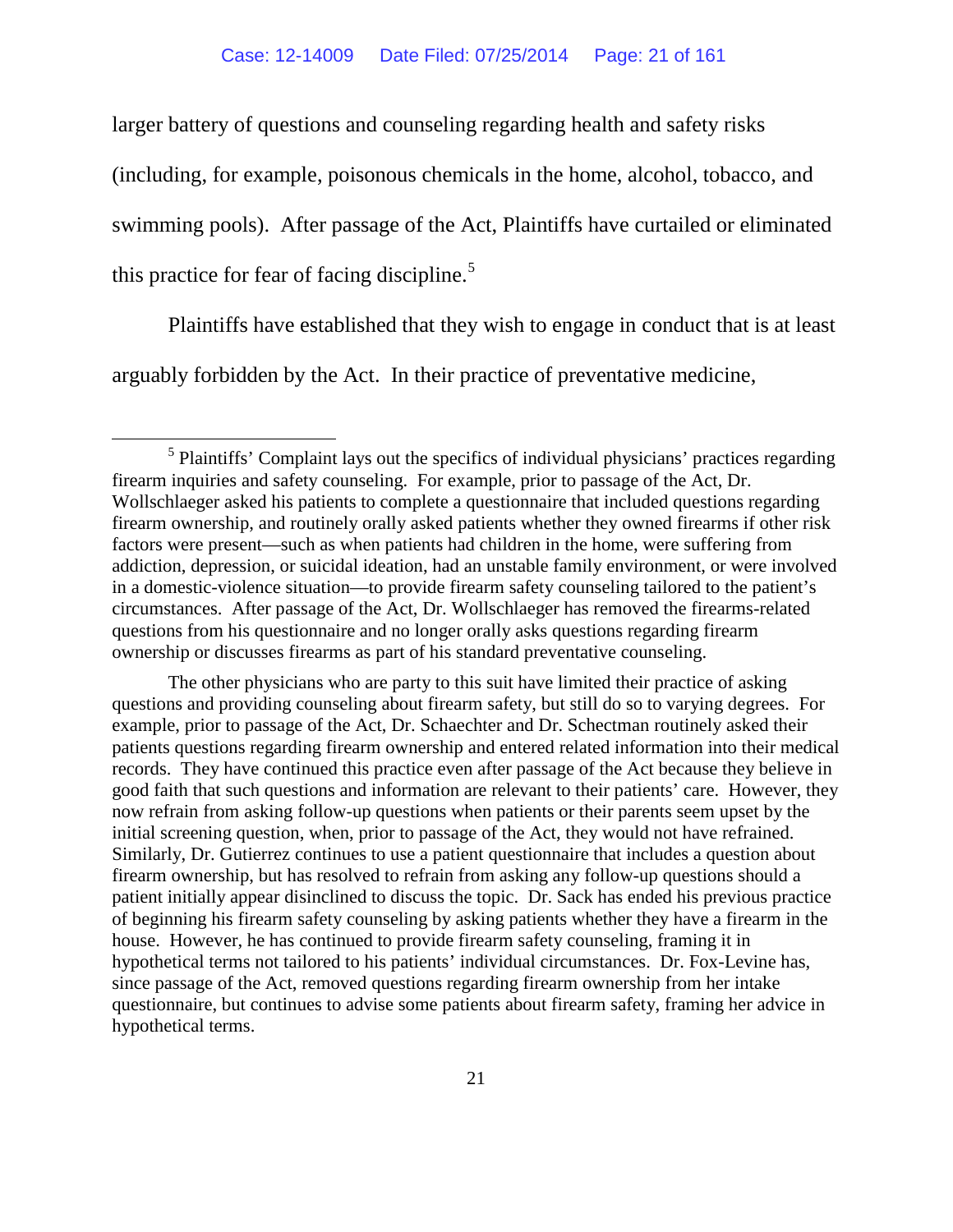Plaintiffs wish to ask questions and record information regarding firearms as a matter of routine—without making a particularized determination of relevance which implies that some such inquiry and recordation will not be relevant to the health and safety of patients or others and thus would be prohibited by the Act. The Act was recently enacted, and the State is defending it, so we may infer that there is at least some probability that the Act will be enforced if violated.  $6$  Thus, Plaintiffs have established a cognizable self-censorship injury for their First Amendment claims.<sup>[7](#page-21-1)</sup>

For Plaintiffs' vagueness claim, the test for establishing a cognizable selfcensorship injury is similar. "[Plaintiffs] must establish that: (1) [they] seriously wish[] to [engage in speech], (2) such [speech] would arguably be affected by the rules, but the rules are at least arguably vague as they apply to [them], and (3) there is at least a minimal probability that the rules will be enforced, if they are

<span id="page-21-0"></span> $6$  We note that the Act does not provide for criminal penalties, but only disciplinary action by the Board. Nevertheless, for standing purpose, the threat of disciplinary action may be sufficient. See Harrell, 608 F.3d at 1248, 1260 (finding an attorney had standing to challenge the state bar's attorney advertising rules, when the consequence for noncompliance was disciplinary action, such as disbarment).

<span id="page-21-1"></span><sup>&</sup>lt;sup>7</sup> We acknowledge that the harassment and discrimination provisions of the Act in particular, § 790.338(5) and (6), prohibit conduct that may involve little to no speech. Nevertheless, Plaintiffs claim self-censorship as a result of all four challenged provisions of the Act. As all four challenged provisions regulate conduct that could arguably involve speech, even if only incidentally, this is sufficient for standing purposes. We need not, of course, evaluate the merits of these claims at the standing stage.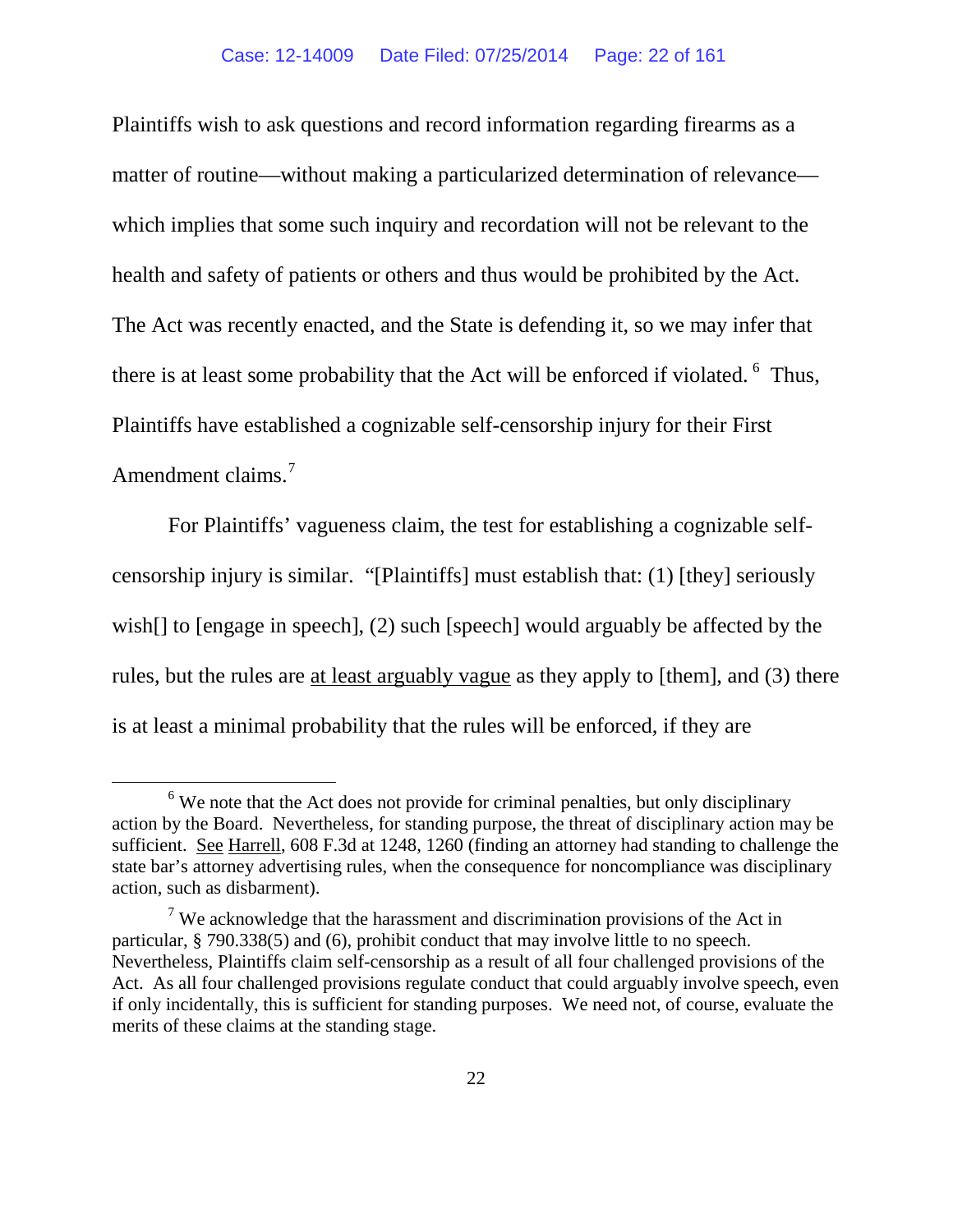violated." Id. at 1254 (citations omitted). Notably, "it is the existence, not the imposition, of standardless requirements that causes [the] injury." Id. (alteration in original) (quoting CAMP Legal Def. Fund, Inc. v. City of Atlanta, 451 F.3d 1257, 1275 (11th Cir. 2006)).

For the reasons discussed above, Plaintiffs have met the first and third prongs. With regard to the second prong, Plaintiffs argue that it is unclear whether routine inquiries and record-keeping regarding firearms, made as part of the practice of preventative medicine and not based on patients' particularized circumstances, qualify as "relevant" to health and safety, and that the law does not define the terms "unnecessarily harassing" or "discriminate," leaving practitioners without guidance as to what conduct the Act prohibits and when physicians may be subject to discipline for conduct patients may unpredictably deem objectionable. Without determining, at this stage, the ultimate merits of Plaintiffs' argument, we accept that the language Plaintiffs point to is at least arguably vague. Thus, Plaintiffs have established a cognizable self-censorship injury for their vagueness claim.

Plaintiffs claim that they curtailed their firearms inquiry and counseling practices due to the Act, and that they would resume those practices but for the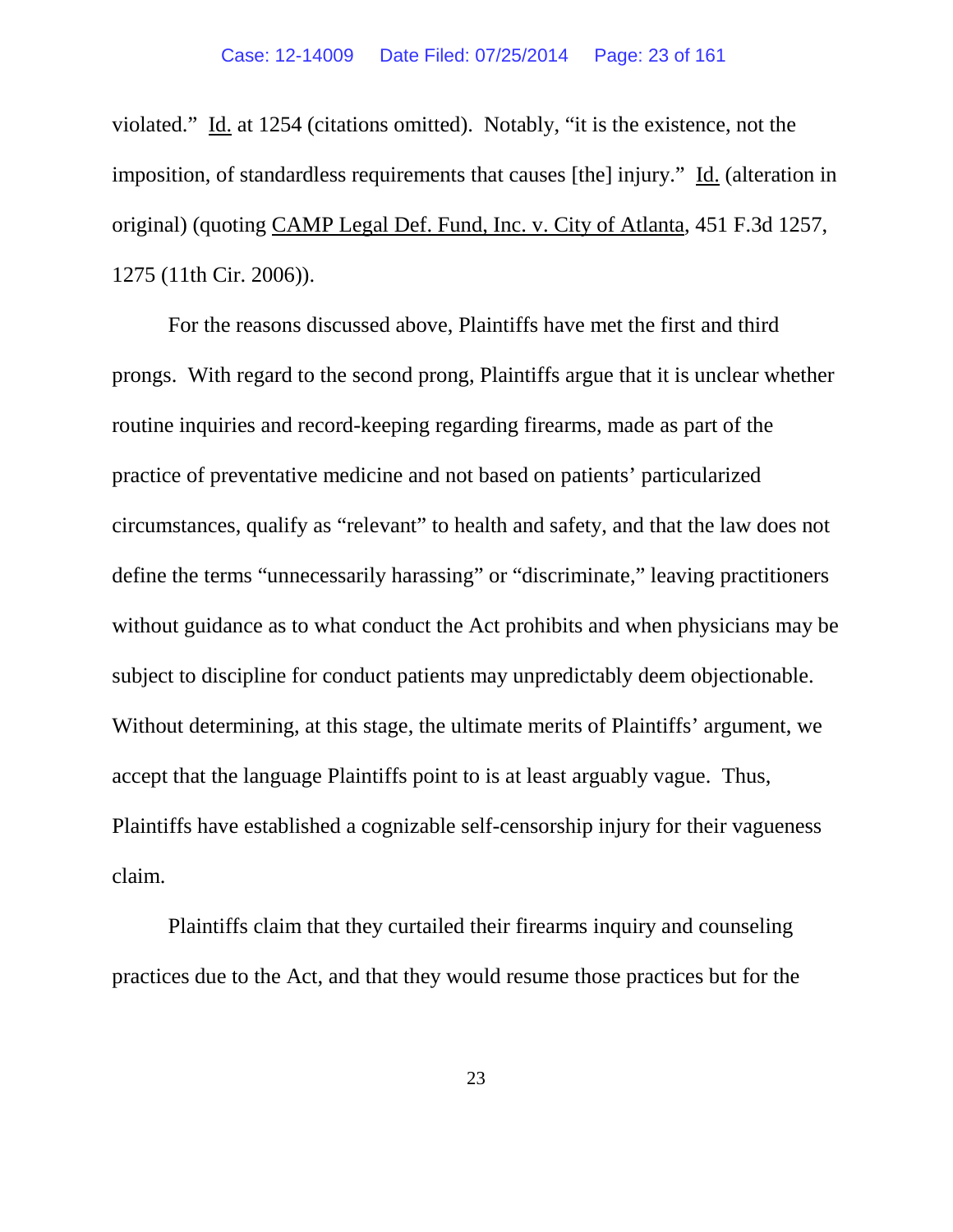Act. Thus, Plaintiffs' self-censorship injury is fairly traceable to passage of the Act, and redressable by injunction. Accordingly, Plaintiffs have standing.

The State argues that Plaintiffs lack standing with regard to the inquiry provision of the Act because the provision in fact prohibits nothing at all. Thus, the State claims, Plaintiffs' fear that they will face discipline is not objectively reasonable. See Wilson v. State Bar of Ga., 132 F.3d 1422, 1428 (11th Cir. 1998) ("A party's subjective fear that she may be prosecuted for engaging in expressive activity will not be held to constitute an injury for standing purposes unless that fear is objectively reasonable."). Under the State's proposed construction, the Act merely recommends that physicians "should refrain" from asking questions about firearms unless relevant, and that such hortatory language does not constitute a bar on speech. The State points out that the Executive Director of the Board stated in a letter—posted to the Board's website shortly after Plaintiffs filed suit—that the Board does not interpret the inquiry provision as a prohibition, but rather as a recommendation (contradicting a letter the Executive Director had previously mailed to Florida physicians stating the opposite). Accordingly, the State contends, there is no credible threat of enforcement with regard to the inquiry provision.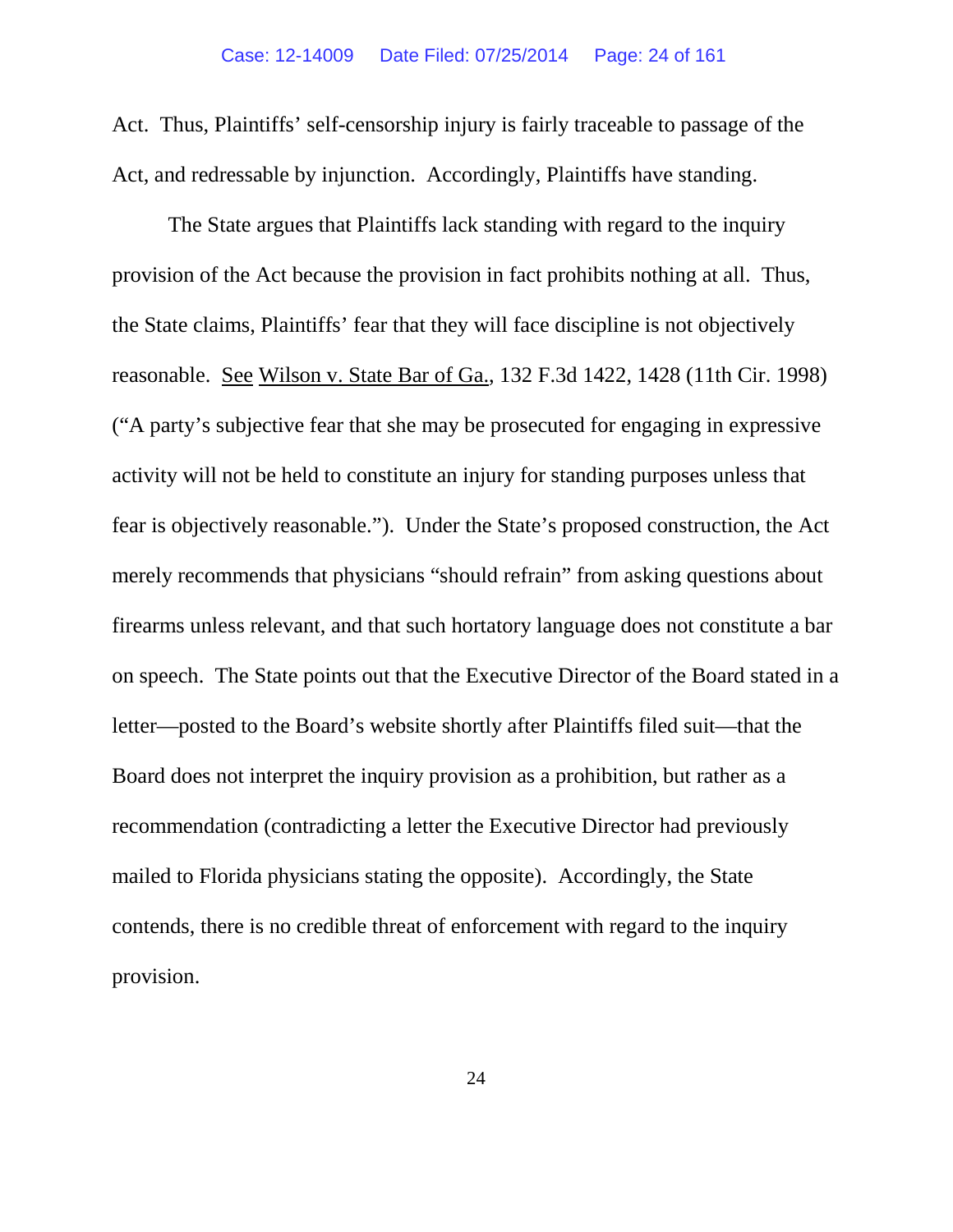We disagree. Laws—such as the Act—that provide for disciplinary action in case of violation should generally not be interpreted as hortatory. Compare Liesegang v. Sec'y of Veterans Affairs, 312 F.3d 1368, 1377 (Fed. Cir. 2002) ("In the absence of any consequences for noncompliance, [a law's] timing provisions are at best precatory rather than mandatory."), with Kittay v. Kornstein, 230 F.3d 531, 538 n.3 (2d Cir. 2000) (noting that attorney disciplinary rules "are mandatory in character" because they "state the minimum level of conduct below which no lawyer can fall without being subject to disciplinary action" (internal quotation marks omitted)), and Edwards v. Born, Inc., 792 F.2d 387, 391–92 (3d Cir. 1986) (noting that attorney disciplinary rules "are mandatory" because attorneys are subject to discipline for violating them). Thus, despite the Board's position insofar as the Executive Director's letters represent it—that the inquiry provision constitutes a recommendation rather than a mandate, the fact that the Act provides for disciplinary action against Plaintiffs in case of a violation provides evidence that Plaintiffs' fear that they may face discipline is objectively reasonable for standing purposes. Notably, this is not a generalized fear of disciplinary action, but rather a specific apprehension by a specific group—physicians—whose conduct the Act targets. But cf. Clapper v. Amnesty Int'l USA, \_\_\_ U.S. \_\_\_, 133 S. Ct. 1138, 1143, 185 L. Ed. 2d 264 (2013) (holding that attorneys and various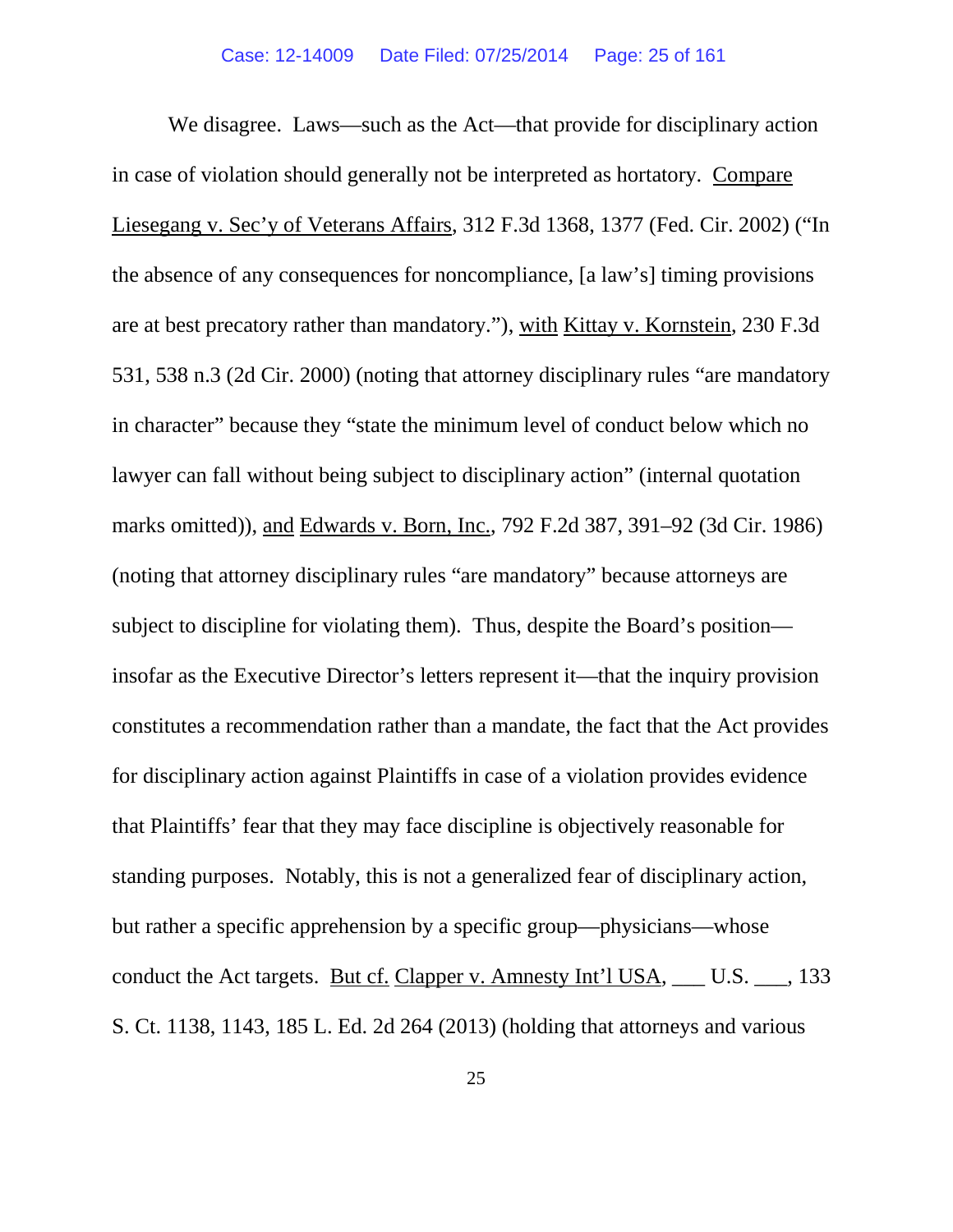human rights, labor, legal, and media organizations cannot "manufacture standing" to challenge a provision of the Foreign Intelligence Surveillance Act of 1978 "by choosing to make expenditures based on hypothetical future harm" where plaintiffs merely speculate that the government will target their communications, and so the costs they incurred were a product of their generalized fear of surveillance).

Moreover, we note that Board has not been consistent in its position that the inquiry provision is hortatory, as indicated by the Executive Director's first letter stating the contrary. The State is also inconsistent in its interpretation of the "should refrain" language in its briefs, repeatedly characterizing identical language in the harassment provision of the Act as a mandatory prohibition against unnecessary harassment, State's Br. at 1, 6, 18, 27, 35 n.8, 39, and describing the inquiry provision itself as "proscrib[ing] . . . inquiries," id. at 11, and "prohibit[ing] conduct: health care providers must not interrogate patients about firearms . . . if it is not relevant to a patient's medical care or safety, or the safety of others," id. at 39 (emphasis added). But cf. Wilson, 132 F.3d at 1428–29 (holding disbarred attorneys lacked standing to challenge State Bar rules that limit the ways in which disbarred attorneys can represent themselves to the public or have contact with clients where "the State Bar ha[d] repeatedly and consistently taken the position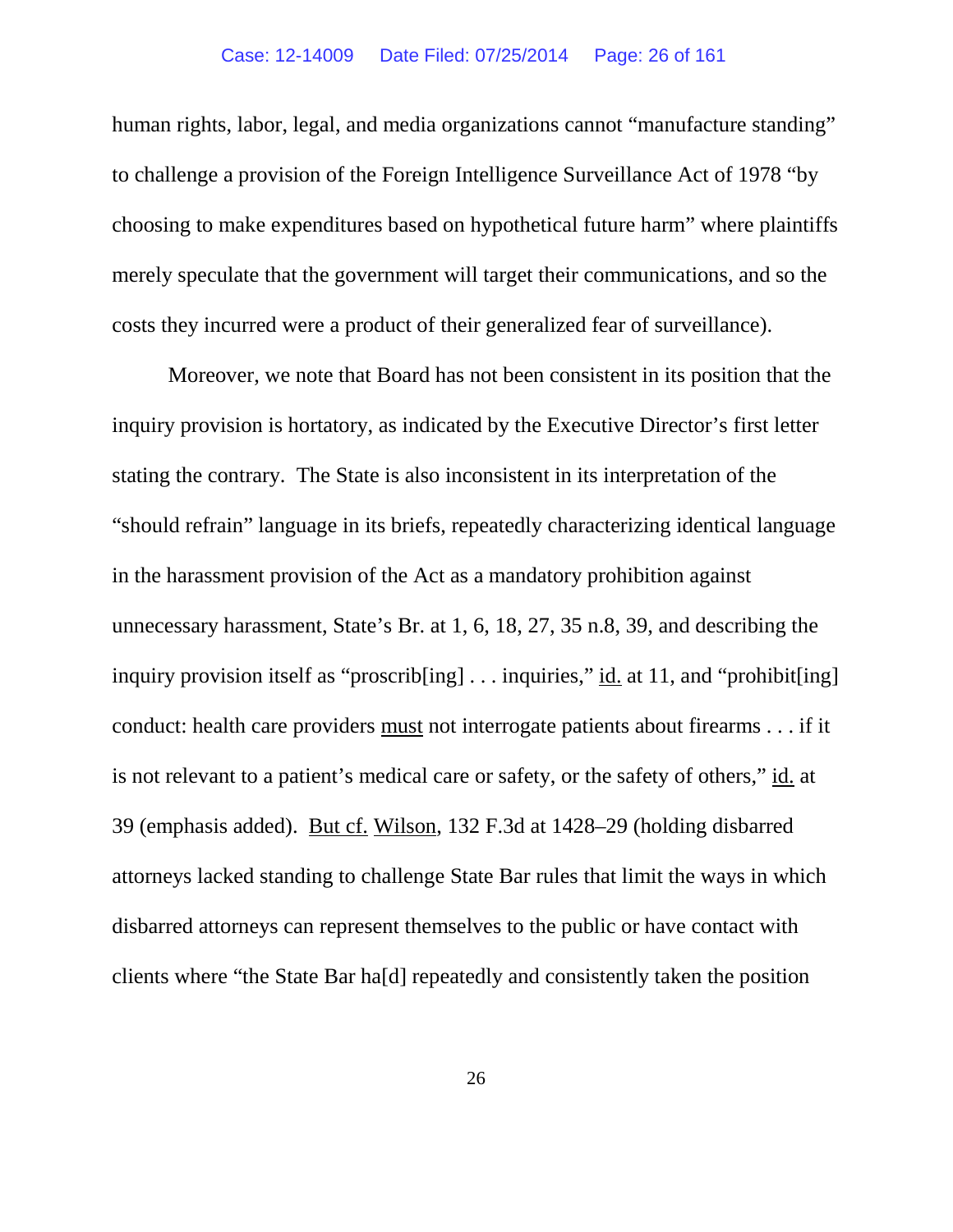that the [challenged rules] ha[d] no application to the types of scenarios the disbarred attorneys have posed").

Neither is it controlling that—as the State contends—the Florida Supreme Court interpreted the term "should" as hortatory in reviewing Florida's Code of Judicial Conduct. See In re Code of Judicial Conduct, 643 So. 2d 1037, 1041 (Fla. 1994). Such interpretation is irrelevant to determining what effect the Florida legislature intended to give language in the Act. Thus, Plaintiffs' fear that they may face discipline under the inquiry provision is objectively reasonable.<sup>[8](#page-26-0)</sup>

The State also argues that Plaintiffs lack standing with regard to the recordkeeping provision of the Act because it only proscribes the entry of firearm information that is not relevant to medical care or safety, and Plaintiffs claim no injury arising from a wish to record irrelevant information. However, Plaintiffs claim an injury to their practice of preventative medicine arising from not being

<span id="page-26-0"></span><sup>&</sup>lt;sup>8</sup> We do not accept the State's argument that construing the inquiry provision's "should" refrain" language as hortatory would render meaningless the portion of the provision allowing physicians to nevertheless make firearm inquiries when doing so would be relevant to care and safety. See Corley v. United States, 556 U.S. 314, 129 S. Ct. 1558, 1566, 173 L. Ed. 2d 443 (2009) ("[A] statute should be construed so that effect is given to all its provisions, so that no part will be inoperative or superfluous, void or insignificant." (internal quotation mark omitted)). Even if we were to construe the inquiry provision as a mere recommendation that physicians refrain from inquiring about firearms, it is perfectly reasonable that the legislature may wish to withdraw this recommendation should the inquiry be relevant in a given case. Nevertheless, we find that the inquiry clause is not a mere recommendation, and our rejection of the State's argument does not alter the result of our standing inquiry.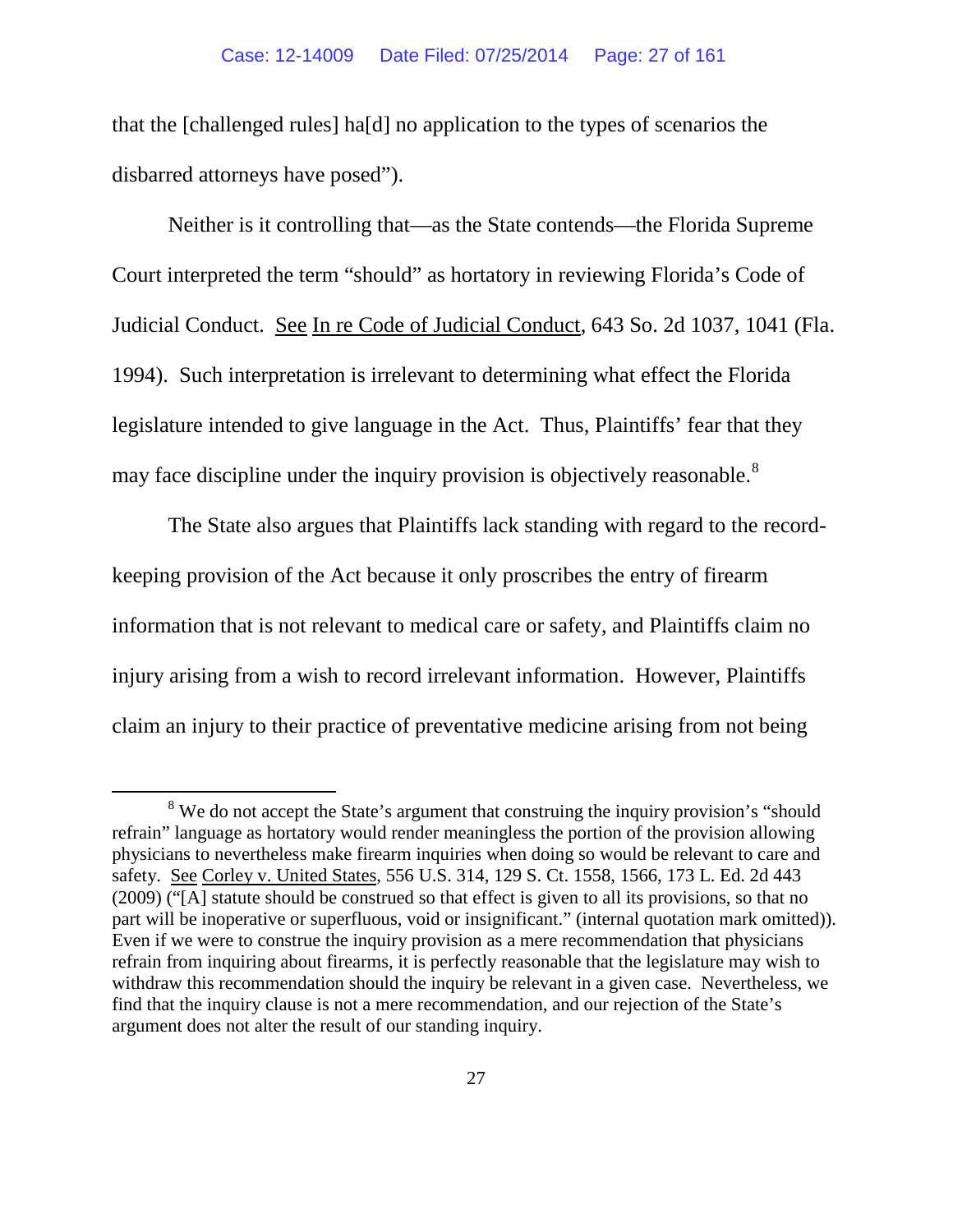free to record the firearm information of every patient as a matter of course. Some—perhaps the majority—of these records will therefore be irrelevant to the care and safety of patients and others. Thus, the State's argument is unavailing: Plaintiffs claim an injury arising, in part, from a desire to record irrelevant information.

Accordingly, we find that the District Court properly held that Plaintiffs' have standing to challenge the Act. We also find that the District Court properly held that Plaintiffs' claims are ripe for adjudication.<sup>[9](#page-27-0)</sup>

### B.

Before addressing the State's other arguments, however, we must evaluate the Act in order to assess the interests at stake. The essence of the Act is simple: medical practitioners should not record information or inquire about patients' firearm-ownership status when doing so is not necessary to providing the patient with good medical care. The Act's harassment and discrimination provisions serve to reinforce these prohibitions.

As suggested by the complaints the Florida legislature received prior to passage of the Act, patients are aware that their answers to physicians' inquiries

<span id="page-27-0"></span> $9<sup>9</sup>$  The State does not renew on appeal its argument that Plaintiffs' claims are not ripe. Thus, we will not address the issue in detail.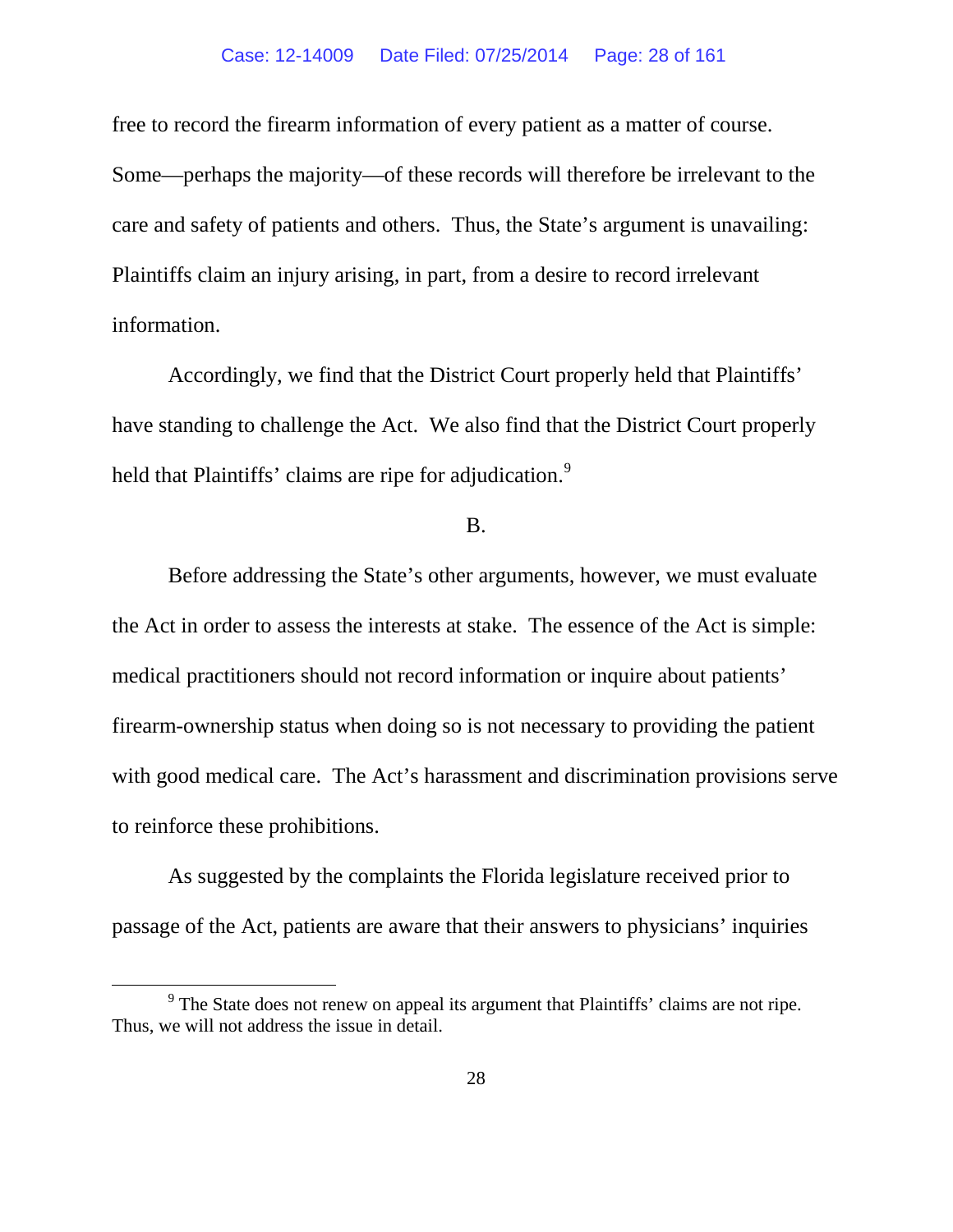will be entered into their medical record, and may fear that their record will be shared with third parties, including, for example, government bureaucrats.<sup>10</sup> We need not speculate as to the reasons a patient may have for objecting to the sharing of his or her firearm-ownership status, but we note that a patient might be concerned about disclosing to a physician information regarding any number of private topics when such information is not relevant to his or her medical care for similar reasons. For example, a patient may not wish to disclose his or her religious or political affiliations, sexual preferences, or bank account balance to a physician. The Act merely circumscribes the unnecessary collection of patient information on one of many potential sensitive topics. It does so as a means of

<span id="page-28-0"></span><sup>&</sup>lt;sup>10</sup> Plaintiffs argue that existing federal and state law sufficiently protects the confidentiality of medical records. Under regulations promulgated pursuant to the federal Health Insurance Portability and Accountability Act of 1996, Pub. L. No. 104–191, 110 Stat. 1936, covered health care providers may not disclose health information except to an enumerated list of entities. 45 C.F.R. § 164.502. Florida law provides that a patients' medical records must be kept confidential and enumerates only limited circumstances in which a health care provider may share a patient's records with a third party. Fla. Stat. § 456.057(7)(a). Thus, Plaintiffs contend, patients' fears that their firearm-ownership status will be shared with third parties are unfounded and the Act is unnecessary, insofar as its purpose is to protect the confidentiality of patients' firearm-ownership status.

Nevertheless, the Florida legislature perceived a particular problem surrounding the eliciting and recording of firearm ownership information by physicians, and passed the Act in response. It is not our place to pass on the wisdom of the legislature's motivations, nor—at this stage—to evaluate the extent to which the Act furthers the legislature's stated interests. See City of New Orleans v. Dukes, 427 U.S. 297, 303, 96 S. Ct. 2513, 2517, 49 L. Ed. 2d 511 (1976) ("[T]he judiciary may not sit as a superlegislature to judge the wisdom or desirability of legislative policy determinations made in areas that neither affect fundamental rights nor proceed along suspect lines  $\dots$ .").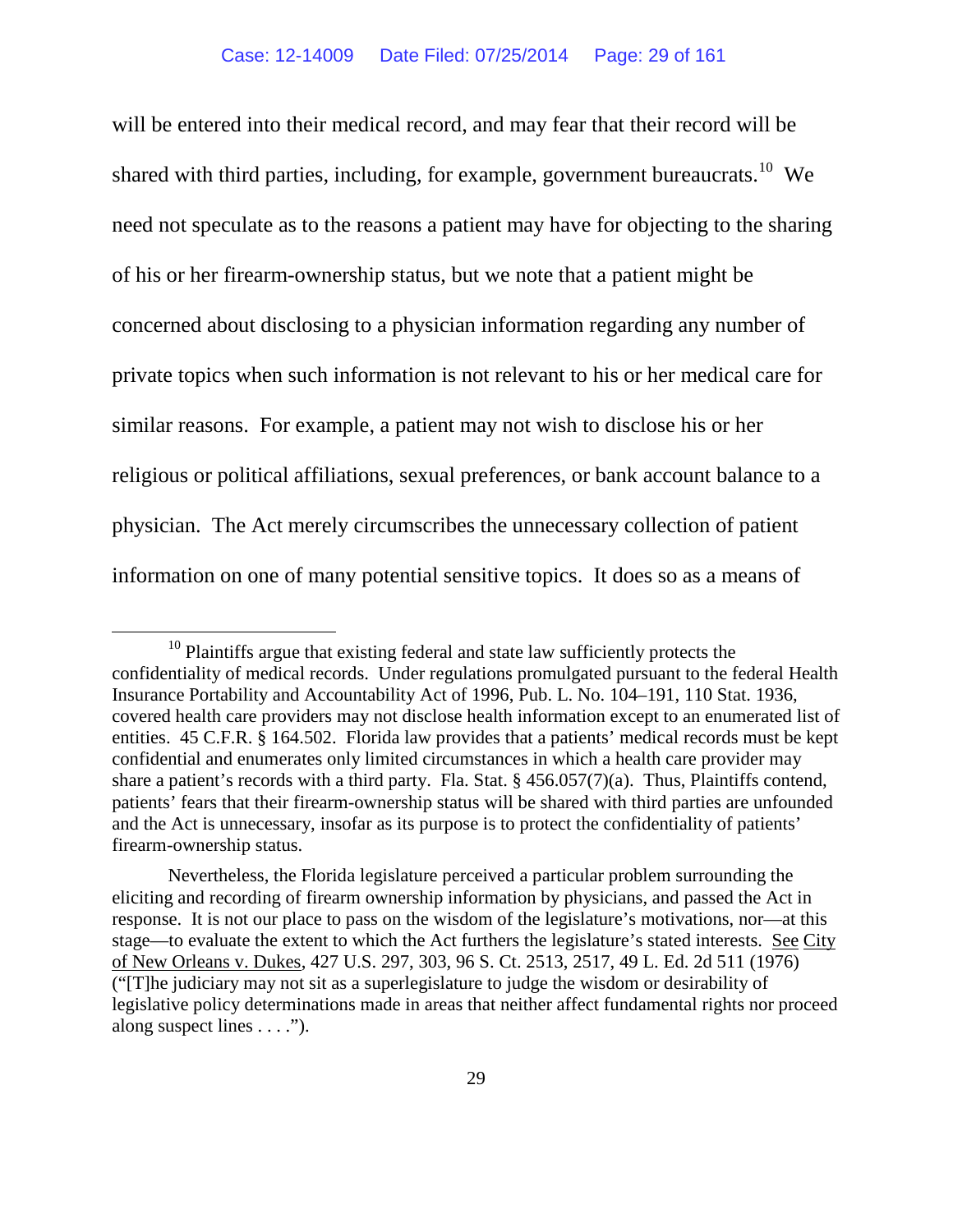protecting a patient's ability to receive effective medical treatment without compromising the patient's privacy with regard to matters unrelated to healthcare.

In the physician-patient relationship, a patient may need protection because there is an "imbalance of power between patient and physician." American College of Physicians, Ethics Manual (6th ed. 2012), available at http://www.acponline.org/running\_practice/ethics/manual/manual6th.htm#physicia n-patient. When a patient enters a physician's office, the patient depends on the physician's knowledge and submits to the physician's authority, sometimes on matters of life and death. It is no exaggeration to state that a patient may be in some cases essentially at the mercy of his or her physician. As such, physicians bear a great responsibility toward their patients, and the relationship of patient to physician is one of trust and dependence, in which the patient consigns him- or herself to the physician's care, and depends on the physician to act with integrity, fidelity, and competence. See John Ladd, Medical Ethics: Who Knows Best?, 316 The Lancet 1127, 1129 (1980) ("The physician's power is awesome, and power carries responsibility. . . . Power, of course, presupposes trust and confidence.").

The Dissent states that "[o]f course," patients are free not to answer their doctors' questions about firearms if they choose not to. Dissenting op. at 137. In support, the Dissent cites precedent holding that residents who wish not to answer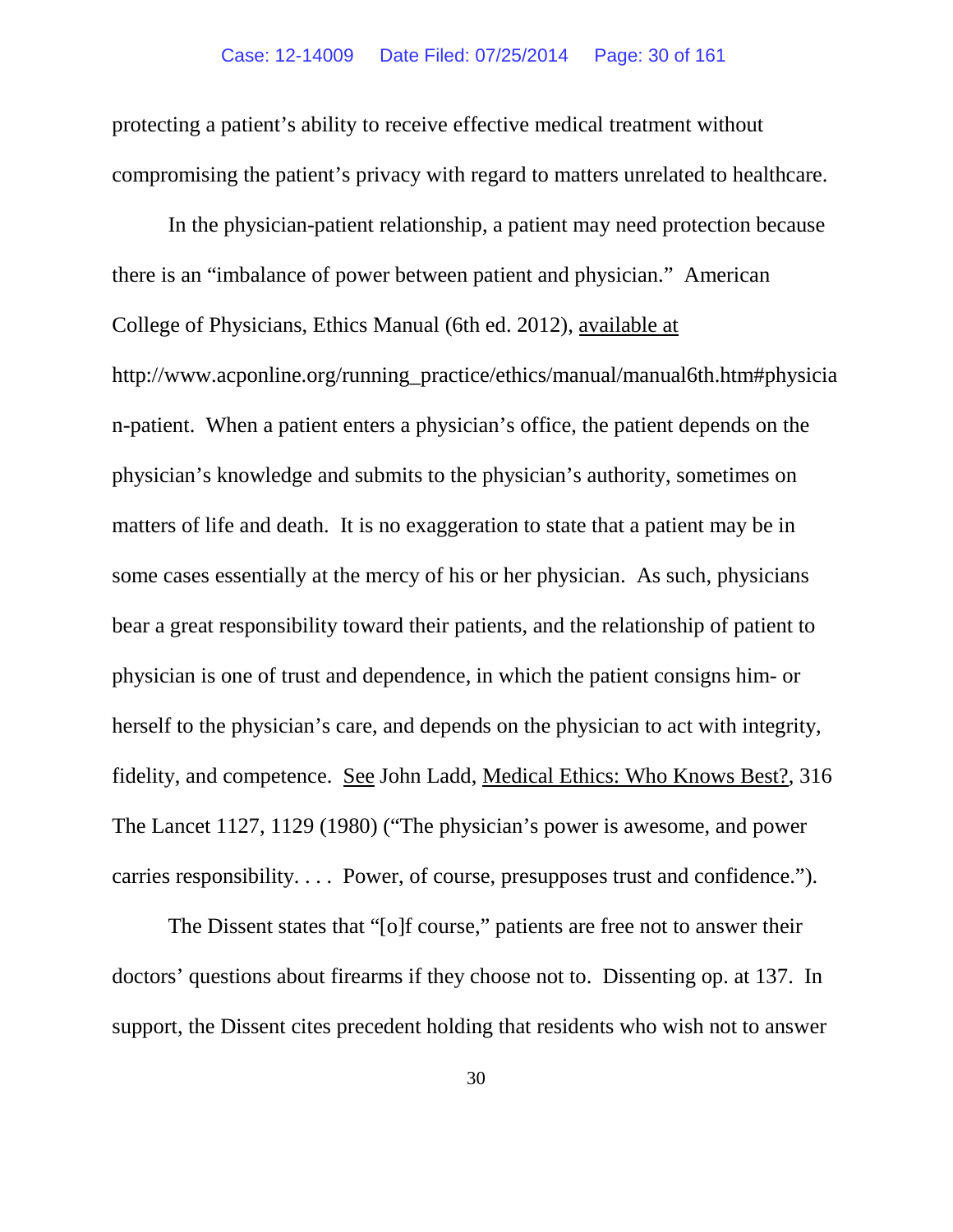questions from unwelcome visitors at their doorsteps receive "'ample protection' from [their] 'unquestioned right to refuse to engage.'" Sorrell v. IMS Health Inc., \_\_\_ U.S. \_\_\_, 131 S. Ct. 2653, 2670, 180 L. Ed. 2d 544 (2011) (quoting Watchtower Bible & Tract Soc'y of N.Y., Inc. v. Vill. of Stratton, 536 U.S. 150, 168, 122 S. Ct. 2080, 2091, 153 L. Ed. 2d 205 (2002)). But the Dissent's assumption ignores the reality that when patients are in examining rooms, they may feel powerless vis-à-vis their physicians. So when physicians inquire about the presence of firearms in patients' homes, some patients may feel that their physicians demand an answer. While an individual is certainly free to refuse to answer a question posed by another in the public square, a patient may not feel that same freedom when the question comes from his or her physician.

This is particularly true in circumstances in which a patient is especially powerless vis-à-vis his or her physician. For example, a patient in a rural area may have access to only a single physician. Without the option to seek treatment from a different physician, and without the protections imposed by professional codes of conduct and the law of malpractice, such a patient would have no recourse if the physician chooses to abuse the physician-patient relationship in some way—for instance by exploiting his or her authority over a patient for personal financial gain, to make inappropriate sexual advances, or, as we are concerned with here, to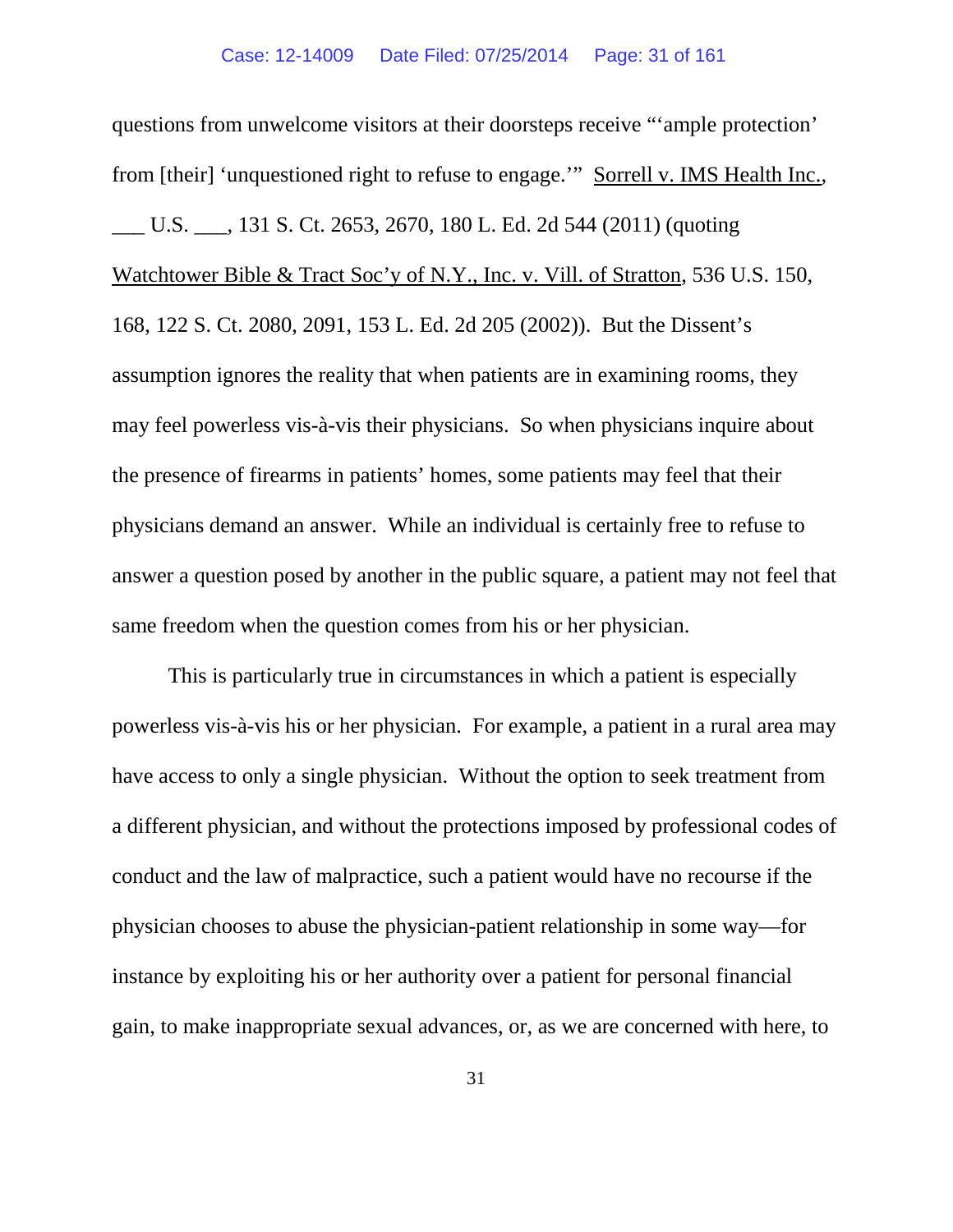extract private information, for whatever reason, unrelated to the patient's medical care.

Thus, at least in part to protect patients from physicians who abuse their position of power, physicians have long been subject to codes of conduct. In Classical Greece, the Hippocratic Oath—as it comes down to us today—required physicians to affirm their responsibilities by swearing that they will uphold a number of professional ethical standards, including that they will keep patients' private information in confidence and "keep [patients] from harm and injustice." Ludwig Edelstein, The Hippocratic Oath: Text, Translation, and Interpretation (1943), available at

[http://guides.library.jhu.edu/content.php?pid=23699&sid=190555.](http://guides.library.jhu.edu/content.php?pid=23699&sid=190555) Today, most graduating medical students swear to a modernized form of the Oath. Peter Tyson, The Hippocratic Oath Today, PBS (Mar. 27, 2001),

[http://www.pbs.org/wgbh/nova/body/hippocratic-oath-today.html.](http://www.pbs.org/wgbh/nova/body/hippocratic-oath-today.html)

Other modern ethical models abound. For example, the American Medical Association (the "AMA") invites physicians to pledge to a Declaration of Professional Responsibility, which provides that physicians must, among other things, "[t]reat the sick and injured with competence and compassion and without prejudice" and "[p]rotect the privacy and confidentiality of those for whom [they]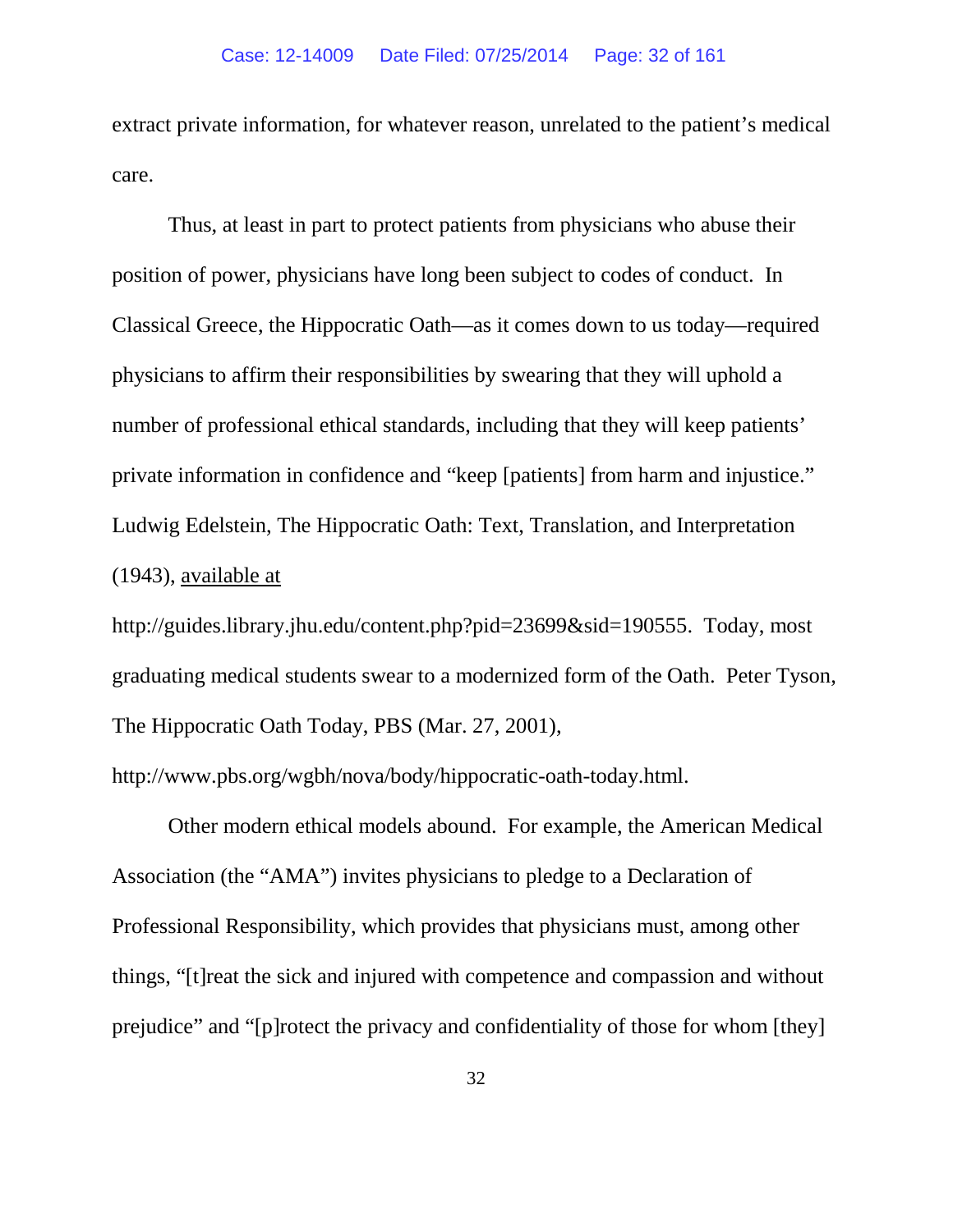#### Case: 12-14009 Date Filed: 07/25/2014 Page: 33 of 161

care and breach that confidence only when keeping it would seriously threaten their health and safety or that of others." American Medical Association, Declaration of Professional Responsibility: Medicine's Social Contract with Humanity (2001), available at http://www.amaassn.org/resources/doc/ethics/decofprofessional.pdf.

As the Hippocratic Oath and the AMA's Declaration of Professional Responsibility suggest, the practice of good medicine should not require inquiry into private matters unless such inquiry is necessary for the practice of good medicine. What better way to protect patients' privacy than to not inquire unnecessarily about private matters? The Act merely reaffirms the boundaries surrounding what constitutes good medical practice by codifying into law this common-sense proposition, and serves the important purpose of protecting the privacy rights of patients who do not wish to answer questions about irrelevant and private matters.

Insofar as Plaintiffs claim a generalized interest in being able to speak freely to their patients, such conversation (if not relevant to medical care) is outside the boundaries of the physician-patient relationship. Thus, insofar as Plaintiffs wish to make inquiries and keep records regarding firearm ownership as a matter of routine, even when not relevant to an individual patient's case, the Act places such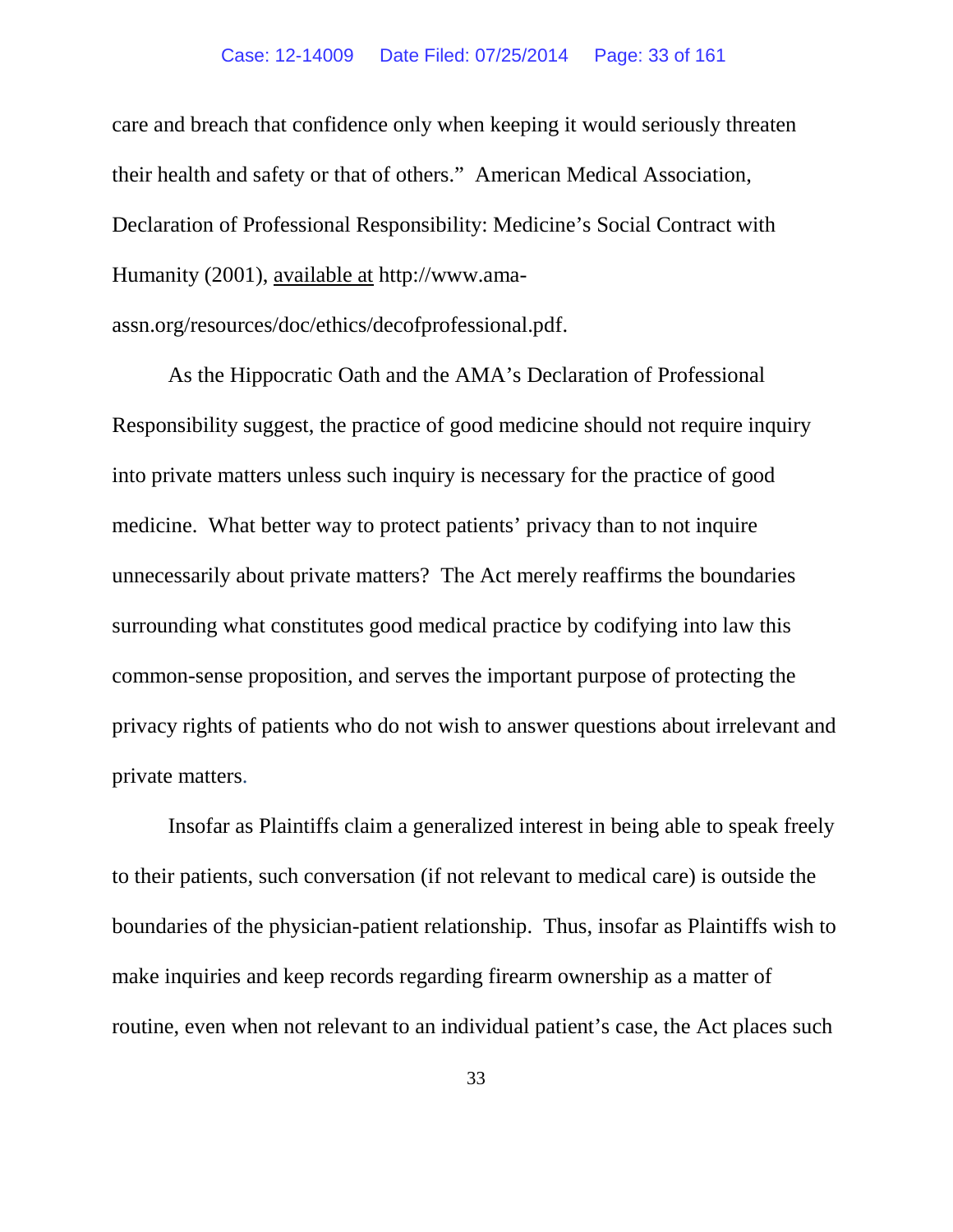conduct outside of the bounds of good medical practice, recognizing that routine inquiries and recordkeeping regarding firearm ownership are not within the province of medicine but are rather, perhaps, law enforcement issues.<sup>[11](#page-33-0)</sup>

Plaintiffs' ultimate concern, then, must lie in the close case: where it may be debatable whether a firearm inquiry is relevant to a given patient's care. At one extreme, if a patient's firearm-ownership status is plainly irrelevant to a patient's care, it will be clear that the Act bars inquiry. At the other extreme, if good medical care clearly requires inquiry—for example, in case of a suicidal patient the physician will know that inquiry is relevant and thus not barred. The close case lies somewhere in the middle, where a physician may be forced to act without

<span id="page-33-0"></span> $11$  Plaintiffs contend that physician inquiries about firearm ownership comply with professional medical standards, even in situations (presented by the practice of preventative care) where such inquiries may initially appear irrelevant to medical care or safety. Several medical associations—including the AMA, and those associations that are party to this suit—have policies that endorse physicians' practice of asking questions and providing counseling regarding firearms. See, e.g., Brief for American Medical Association, et al., as Amici Curiae Supporting Plaintiffs/Appellees at 21–22 (citing American Medical Association Policy H-145.990, Prevention of Firearm Accidents of Children).

We observe that these policies may be in conflict with the AMA's Declaration of Professional Responsibility, which, as noted, mandates respect for patient privacy. In any case, it is well-established that Florida may regulate professional standards of medical care within its borders—regardless of what medical associations may recommend. See, e.g., Barsky v. Bd. of Regents, 347 U.S. 442, 449, 74 S. Ct. 650, 654, 98 L. Ed. 829 (1954) ("It is elemental that a state has broad power to establish and enforce standards of conduct within its borders relative to the health of everyone there. . . . The state's discretion in that field extends naturally to the regulation of all professions concerned with health.").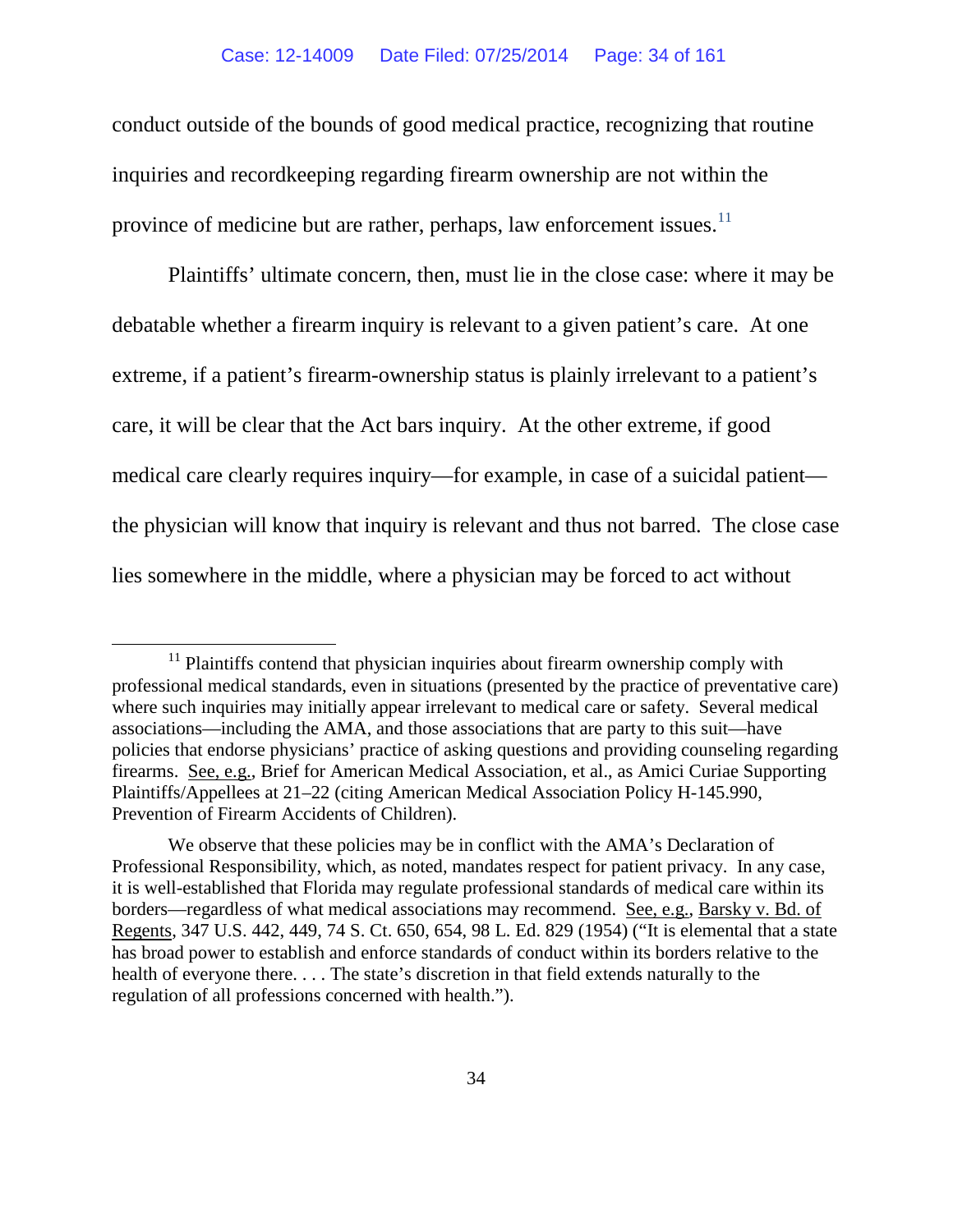definitive guidance as to whether or not his or her conduct falls within the bounds of good medical care.

This problem, however, is not unique to a physician's decision regarding the propriety of firearm inquiries under the Act. A physician must continually make decisions regarding what constitutes appropriate care under the relevant professional standards, while running the risk that he or she may be subject to discipline or exposed to malpractice liability for making a poor decision. As leading bioethicists recognize,

[b]y entering into the profession of medicine, physicians accept a responsibility to observe the standards specific to their profession. If their conduct falls below these standards, they act negligently. . . . [However,] [t]he line between due care and inadequate care (that which falls below what is due) is often difficult to draw.

Tom. L. Beauchamp & James F. Childress, Principals of Biomedical Ethics 154– 55 (6th ed. 2009). Whether a physician's transgression concerns unnecessary inquiry or record-keeping regarding private matters or anything else the State chooses to define as grounds for discipline, the law of malpractice—and the statutory disciplinary measures the Board is authorized to impose for violations of specific professional standards—remain the same. Likewise, under the Act, the challenge a physician faces in treating a patient remains the same: he or she must use professional judgment to determine what constitutes good medical care for that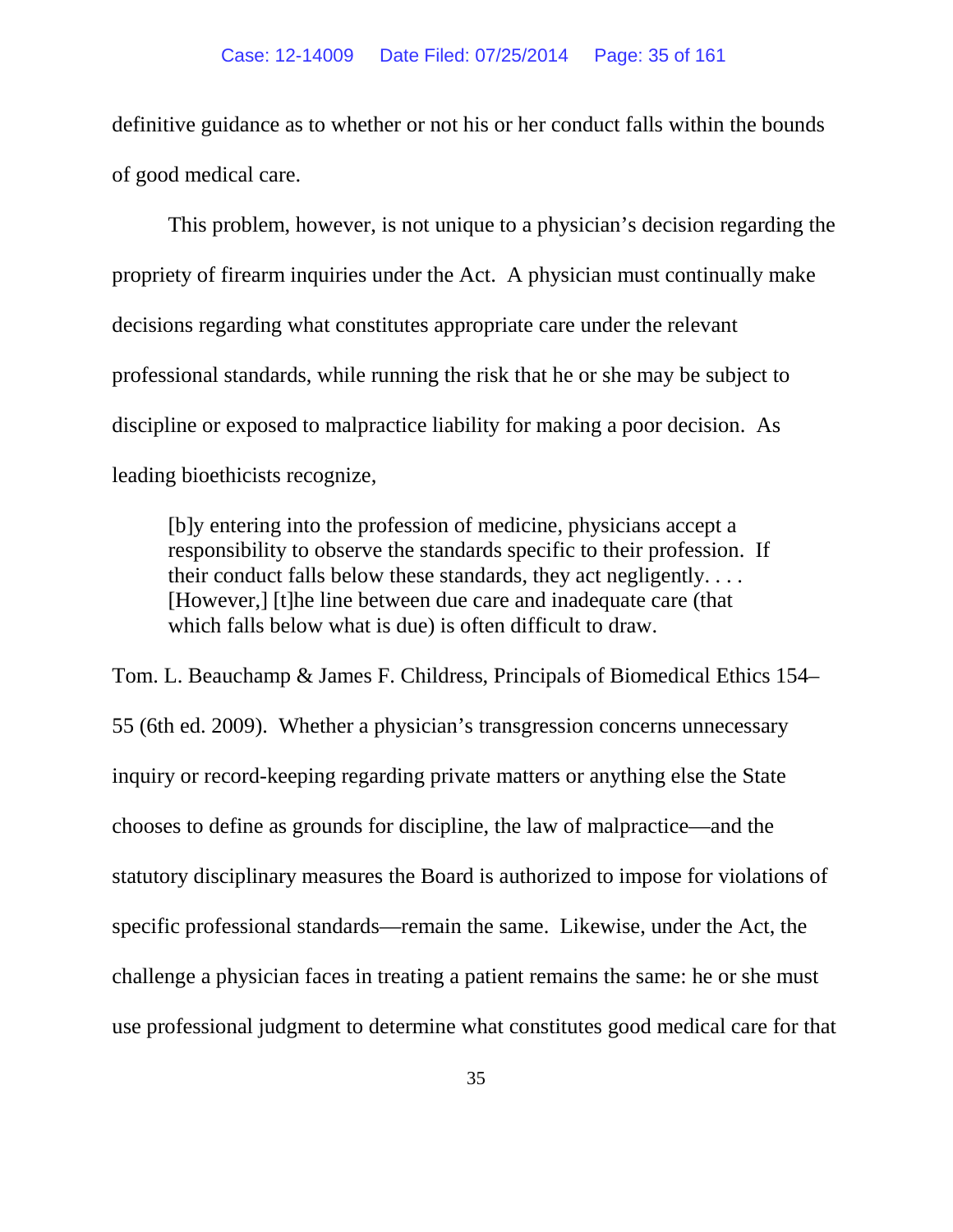particular patient, and proceed accordingly. The Act merely delineates one factor—privacy regarding firearm ownership—in the physician's calculation.

It does little to alter the analysis that the Act singles out a single factor as a trigger for discipline, nor that this factor involves what the legislature considers appropriate for physicians to ask or record about their patients. Even leaving aside statutory disciplinary measures such as the Act, a physician may face liability in state courts under malpractice or tort law for a wide swath of professional activity, much of which necessarily involves physicians speaking or failing to speak. Indeed, "doctors are routinely held liable for giving negligent medical advice to their patients, without serious suggestion that the First Amendment protects their right to give advice that is not consistent with the accepted standard of care." Pickup v. Brown, 740 F.3d 1208, 1228 (9th Cir. 2014).

For example, "[a] doctor may not counsel a patient to rely on quack medicine. The First Amendment would not prohibit the doctor's loss of license for doing so." Id. (internal quotation marks omitted). "When a drug is banned, . . . a doctor who treats patients with that drug does not have a First Amendment right to speak the words necessary to provide or administer the banned drug." Id. at 1229. A doctor might face malpractice liability for communicating an inaccurate diagnosis to a patient, or for failing to timely communicate an accurate diagnosis.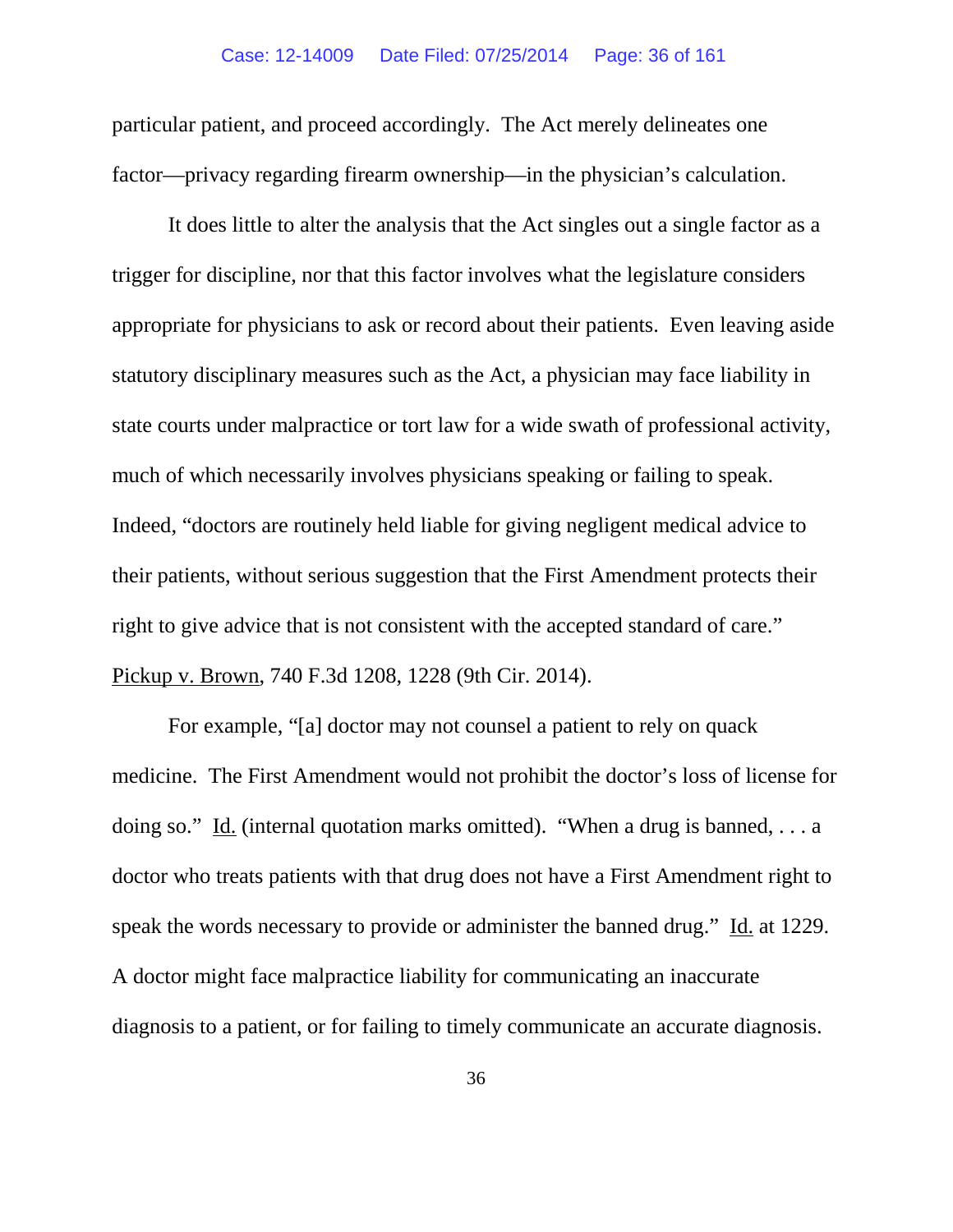A doctor might face malpractice liability for giving a patient improper instructions, or for failing to provide a patient with proper instructions. In all of these scenarios, a court might hold a doctor liable for actions which involve speech and, given such state action, presumably infringe the doctor's First Amendment rights. With this in mind, we proceed to evaluate the Act's constitutionality.

### C.

We find that the Act is a valid regulation of professional conduct that has only an incidental effect on physicians' speech. As such, the Act does not facially violate the First Amendment.<sup>12</sup> To define the standards of good medical practice and provide for administrative enforcement of those standards is well within the State's long-established authority to regulate the professions. See generally Barsky v. Bd. of Regents, 347 U.S. 442, 449, 74 S. Ct. 650, 654, 98 L. Ed. 829 (1954) (holding that states may regulate "all professions concerned with health"); Semler v. Oregon State Bd. of Dental Exam'rs, 294 U.S. 608, 611, 55 S. Ct. 570, 571, 79

<span id="page-36-0"></span> $12$  We note that, insofar as individual Plaintiffs are concerned that their particular practice of asking questions about firearm ownership and providing individualized firearm safety counseling (in the manner that they did prior to the Act's passage) constitutes a "close case," they may seek an advisory opinion from the Board to determine whether they will face discipline for engaging in that practice. Florida law provides that "[a]ny substantially affected person may seek a declaratory statement regarding an agency's opinion as to the applicability of a statutory provision, or of any rule or order of the agency, as it applies to the petitioner's particular set of circumstances." Fla. Stat. § 120.565(1). Plaintiffs do not, however, challenge the Act here as applied to their specific conduct, but rather argue that the Act is invalid on its face.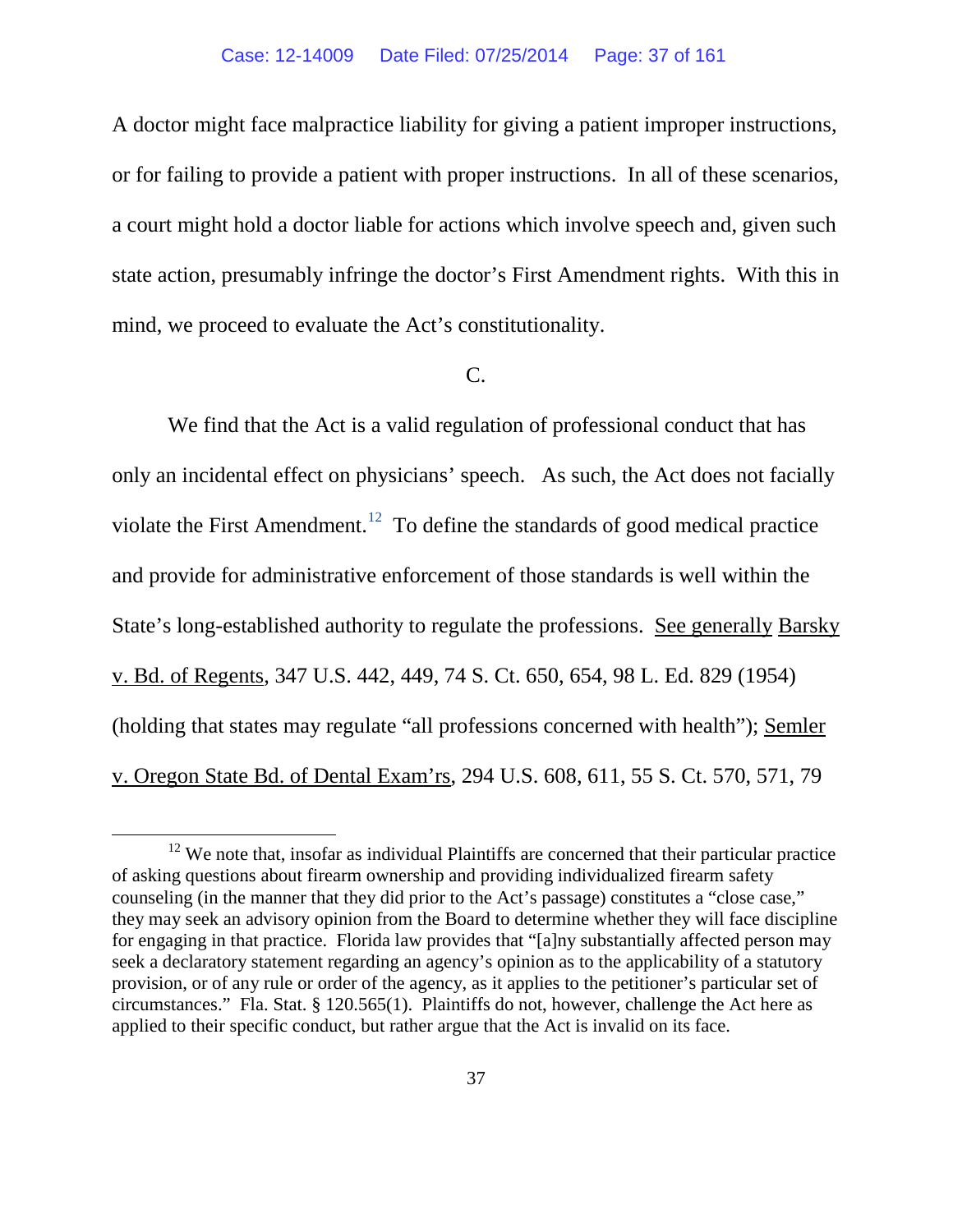L. Ed. 1086 (1935) ("That the state may regulate the [professions] . . . and to that end may . . . establish supervision by an administrative board, is not open to dispute.").

Moreover, as discussed above, and as Justice White observed in Lowe v. S.E.C., "[t]he power of government to regulate the professions is not lost whenever the practice of a profession entails speech." 472 U.S. 181, 228, 105 S. Ct. 2557, 2582, 86 L. Ed. 2d 130 (1985) (White, J., concurring in the result). Rather, "[a] statute that governs the practice of an occupation is not unconstitutional as an abridgement of the right to free speech, so long as any inhibition of that right is merely the incidental effect of observing an otherwise legitimate regulation." Locke v. Shore, 634 F.3d 1185, 1191 (11th Cir. 2011) (quoting Accountant's Soc'y. of Va. v. Bowman, 860 F.2d 602, 604 (4th Cir. 1988) (relying on Justice White's reasoning in Lowe to uphold a state statute restricting the use of certain terms in the work product of persons not licensed as certified public accountants)).

As a general matter, of course, speech by professionals is not immune from the protections of the First Amendment. See, e.g., Fla. Bar v. Went For It, Inc., 515 U.S. 618, 634–35, 115 S. Ct. 2371, 2381, 132 L. Ed. 2d 541 (1995). These protections are at their apex when a professional speaks to the public on matters of public concern; they approach a nadir, however, when the professional speaks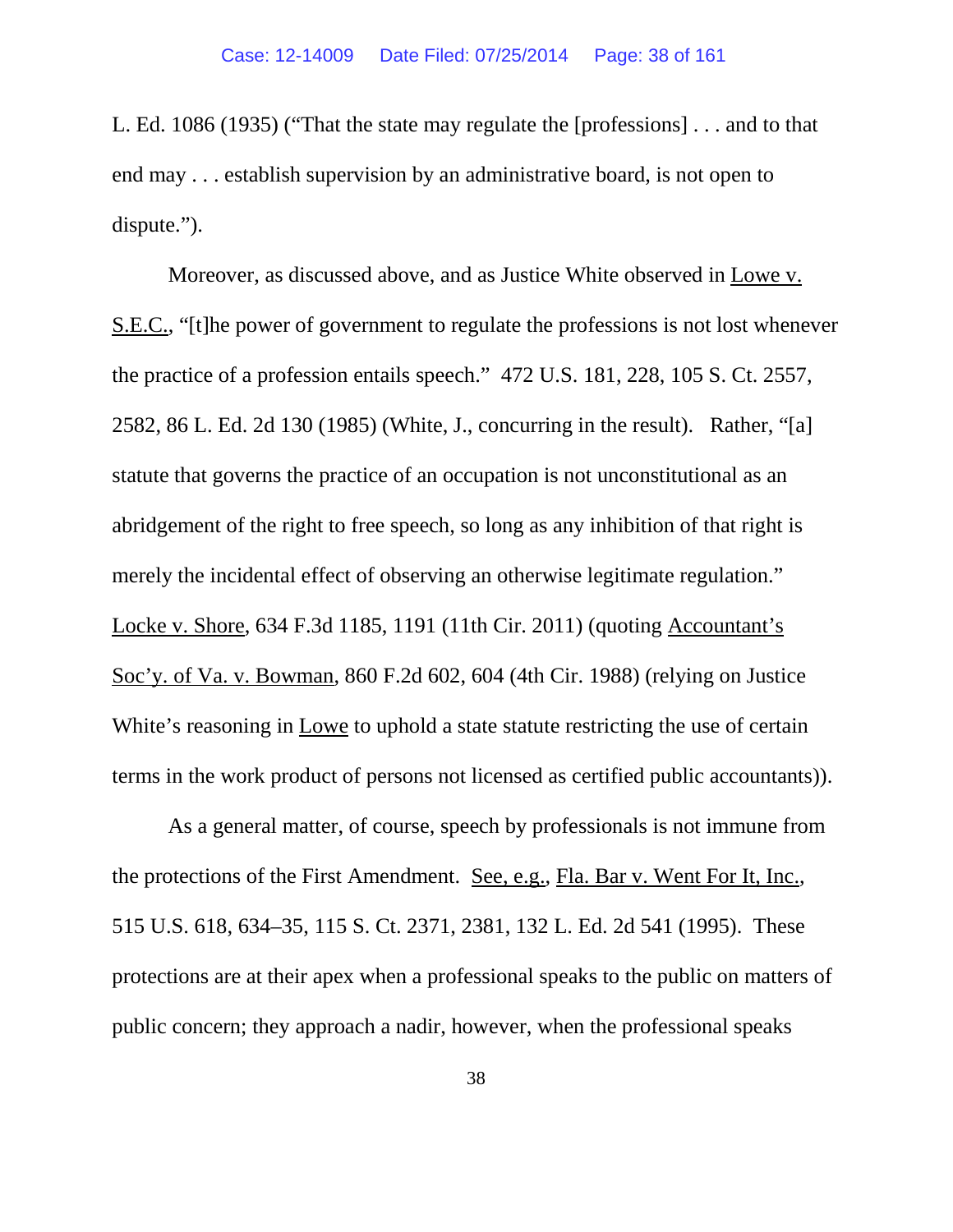privately, in the course of exercising his or her professional judgment, to a person receiving the professional's services. As Justice White explained in the context of a licensing scheme for professional investment advisors,

One who takes the affairs of a client personally in hand and purports to exercise judgment on behalf of the client in the light of the client's individual needs and circumstances is properly viewed as engaging in the practice of a profession. Just as offer and acceptance are communications incidental to the regulable transaction called a contract, the professional's speech is incidental to the conduct of the profession. . . . Where the personal nexus between professional and client does not exist, and a speaker does not purport to be exercising judgment on behalf of any particular individual with whose circumstances he is directly acquainted, government regulation ceases to function as legitimate regulation of professional practice with only incidental impact on speech; it becomes regulation of speaking or publishing as such, subject to the First Amendment's command that "Congress shall make no law . . . abridging the freedom of speech, or of the press."

Lowe, 472 U.S. at 232, 105 S. Ct. at 2584 (White, J., concurring in the result) (footnote omitted); see also Locke, 634 F.3d at 1191 ("There is a difference, for First Amendment purposes, between regulating professionals' speech to the public at large versus their direct, personalized speech with clients." (citing Lowe, 472 U.S. at 232, 105 S. Ct. at 2584 (White, J., concurring in the result))).

Thus, "[t]he key to distinguishing between occupational regulation and abridgment of [F]irst [A]mendment liberties is in finding 'a personal nexus between professional and client,'" Bowman, 860 F.2d at 605 (quoting Lowe, 472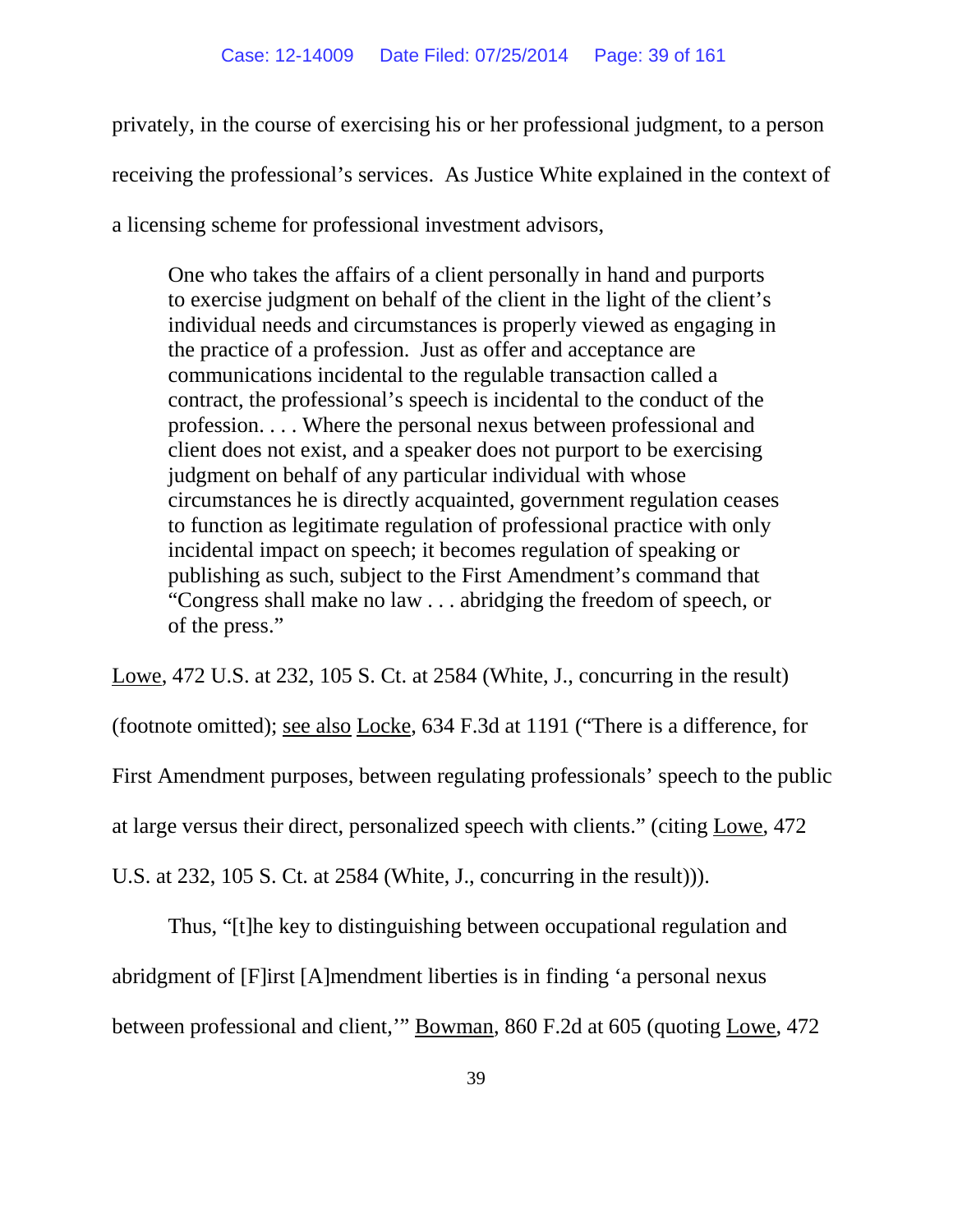U.S. at 232, 105 S. Ct. at 2584 (White, J., concurring in the result)), where the professional is "exercis[ing] judgment on behalf of the client in the light of the client's individual needs and circumstances," Lowe, 472 U.S. at 232, 105 S. Ct. at 2584 (White, J., concurring in the result).

Accordingly, we afford speech to the public "by attorneys on public issues and matters of legal representation the strongest protection our Constitution has to offer." Went For It, Inc., 515 U.S. at 634, 115 S. Ct. at 2381 (citing Gentile v. State Bar of Nev., 501 U.S. 1030, 111 S. Ct. 2720, 115 L. Ed. 2d 888 (1991)). At the opposite end of the spectrum, there is no "constitutional infirmity" where the speech rights of physicians are "implicated, but only as part of the practice of medicine, subject to reasonable licensing and regulation by the State." Planned Parenthood of Se. Pa. v. Casey, 505 U.S. 833, 884, 112 S. Ct. 2791, 2824, 120 L. Ed. 2d 674 (1992) (plurality opinion of O'Connor, Kennedy, and Souter, JJ.) (citations omitted) (holding that a provision of a Pennsylvania statute requiring health care providers to inform patients of the availability of certain information regarding abortion and childbirth prior to obtaining an abortion was a valid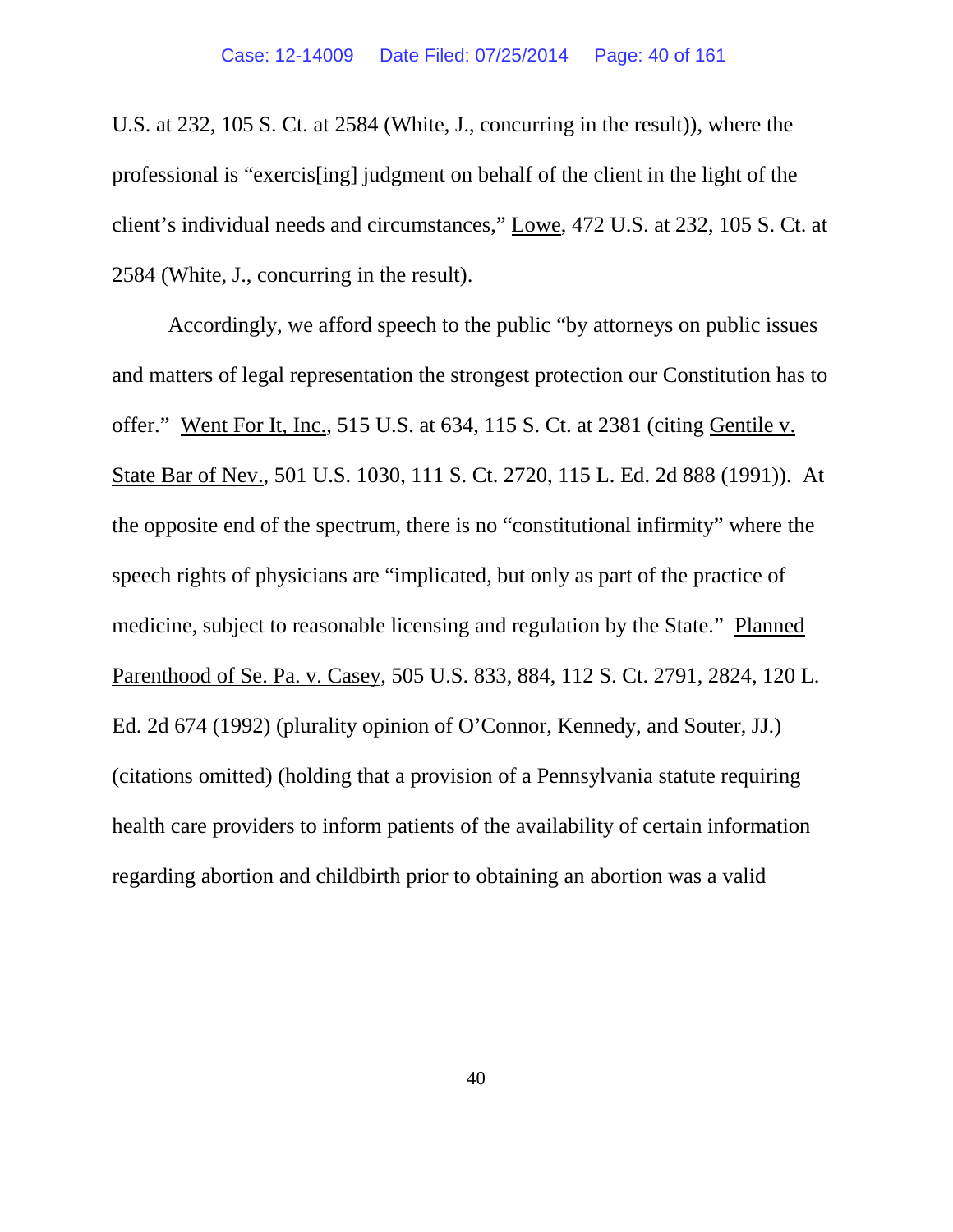regulation of the practice of medicine and so did not violate physicians' First Amendment right not to speak).<sup>[13](#page-40-0)</sup>

For example, in Locke we applied Justice White's framework in Lowe in upholding a requirement that professional interior designers obtain a license to practice. Locke, 634 F.3d at 1191–92. We noted that, although the practice of interior design involves speech, the license requirement regulates only "professionals' . . . direct, personalized speech with clients." Id. at 1191 (citing Lowe, 472 U.S. at 232, 105 S. Ct. at 2584) (White, J., concurring in the result)). "Because of this 'personal nexus' between the designer and the client and because the designer is exercising judgment on behalf of the client in light of the client's specific circumstances, Florida's law is properly viewed as a legitimate regulation of professional practice." Id. at 1197 (Black, J., concurring). Therefore, we held, "the license requirement governs occupational conduct, and not a substantial amount of protected speech, [and so] it does not implicate constitutionally

<span id="page-40-0"></span><sup>&</sup>lt;sup>13</sup> The section of Planned Parenthood of Southeast Pennsylvania v. Casey upholding the Pennsylvania statute's informed consent provision, which required physicians to provide patients with certain information prior to obtaining an abortion, is found in the plurality opinion written by Justices O'Connor, Kennedy, and Souter. 505 U.S. 833, 881–85, 112 S. Ct. 2791, 2822–25, 120 L. Ed. 2d 674 (1992). However, both Chief Justice Rehnquist—joined by Justices White, Scalia, and Thomas—and Justice Scalia—joined by Chief Justice Rehnquist and Justices White and Thomas—wrote separately to concur in upholding this provision. Id. at 967, 981, 112 S. Ct. at 2867, 2875.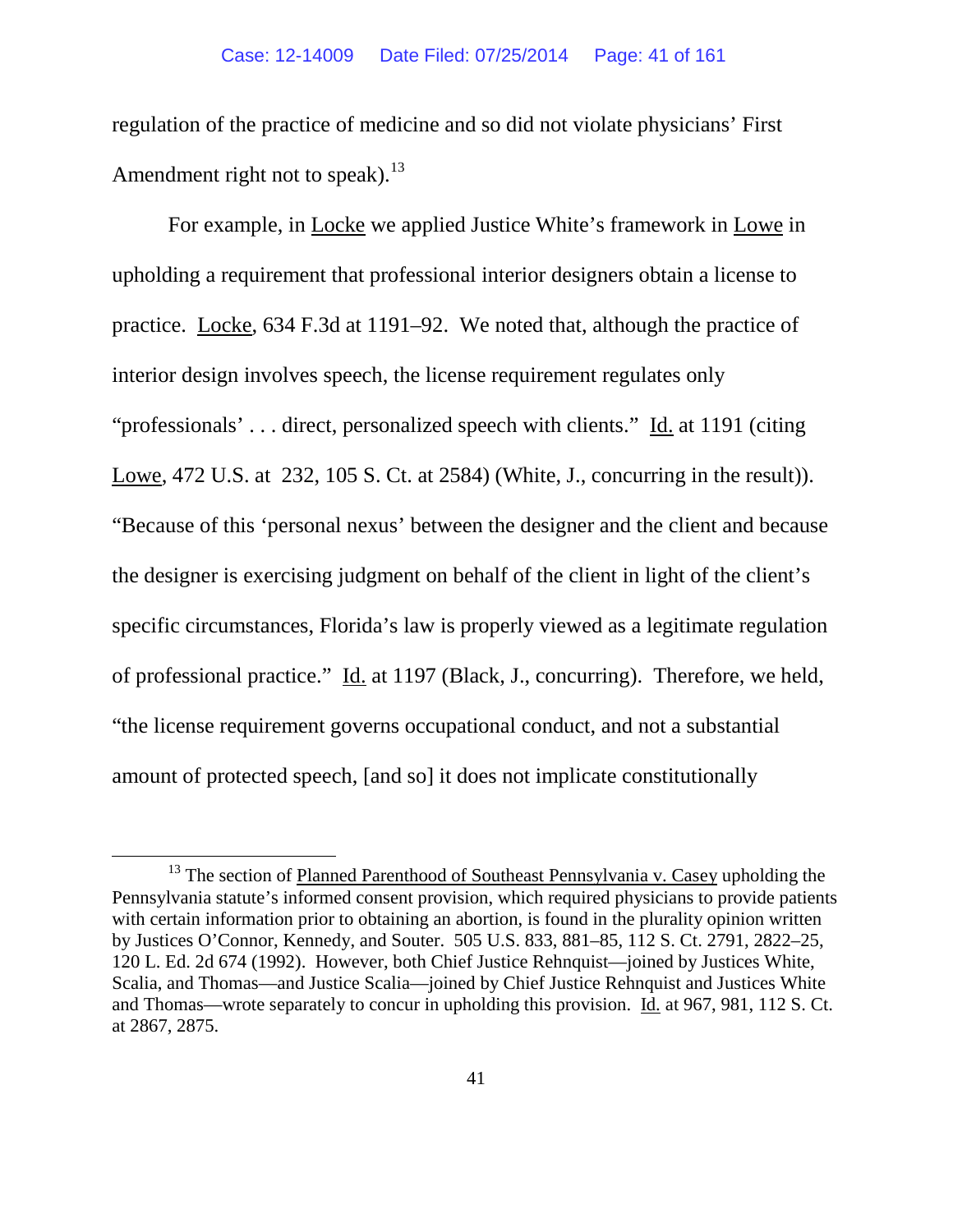protected activity under the First Amendment." Id. at 1191 (majority opinion) (internal quotation marks omitted).

Insofar as the inquiry provision of the Act, § 790.338(2), regulates physician speech, it does so where the "personal nexus between professional and client" is perhaps at its most significant: within the confines of the physician's examination room, where the physician exercises his or her judgment to deliver professional treatment and advice to a particular patient, tailored to that patient's personal circumstances, in private. See Lowe, 472 U.S. at 232, 105 S. Ct. at 2584 (White, J., concurring in the result). Thus, although the Act restricts physicians' ability to ask questions about firearm ownership when doing so would be irrelevant to patients' medical care, it does so only in the service of defining the practice of good medicine, in the context of the very private, physician-patient relationship. The inquiry provision places no burdens whatsoever on physicians' ability to speak outside the physician-patient relationship.<sup>14</sup> The Act simply informs physicians that inquiring about a private matter irrelevant to medical care is not part of the practice of good medicine, and that, as always, a physician may face discipline for not practicing good medicine. Therefore, the inquiry provision of the Act is a

<span id="page-41-0"></span> $14$  For example, a physician would not face discipline under the Act for giving a lecture, publishing a pamphlet, or speaking to a person who is not a patient about firearm safety.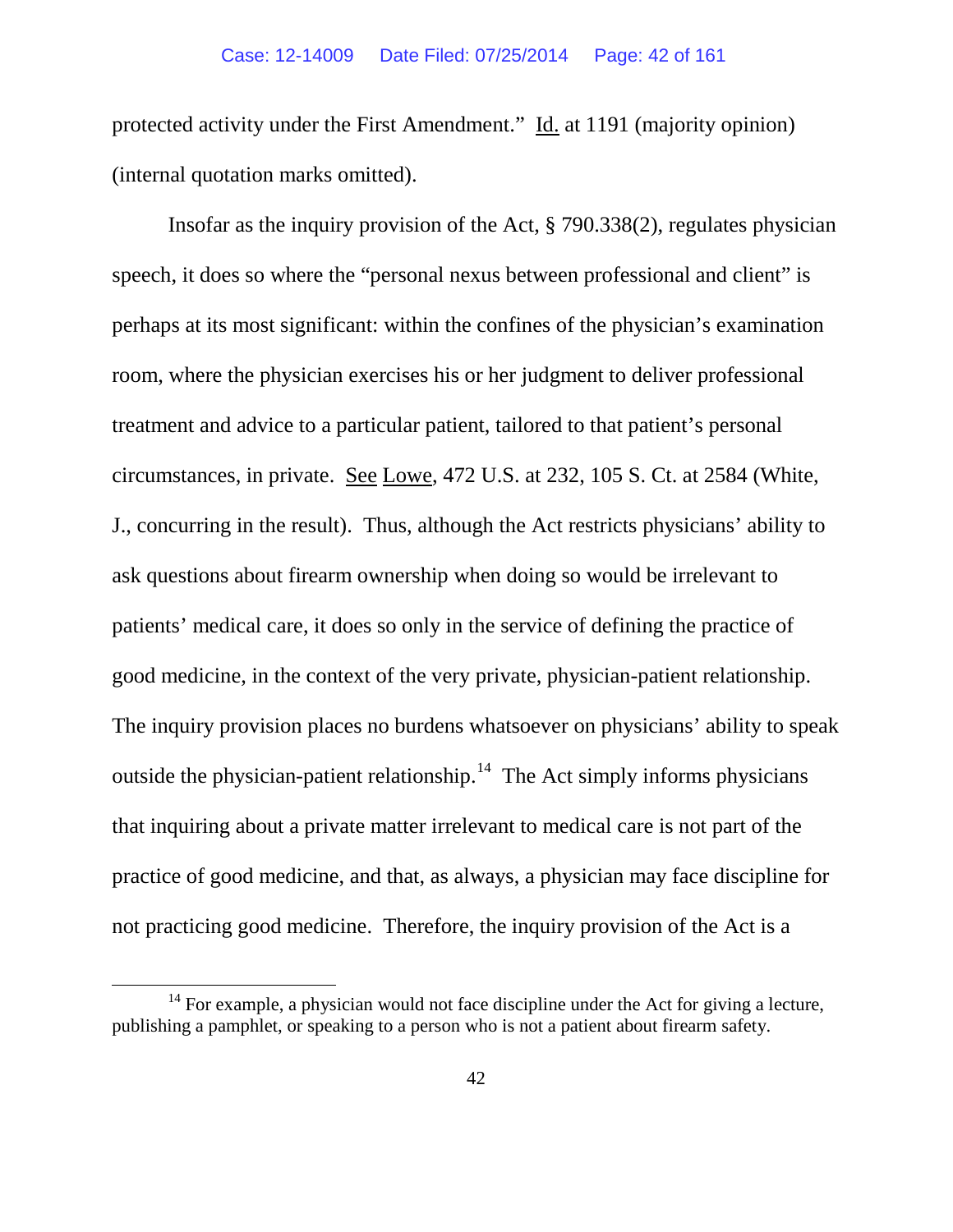regulation of professional conduct that implicates physicians' speech only "as part of the practice of medicine, subject to reasonable licensing and regulation," and does not offend the First Amendment. See Casey, 505 U.S. at 884, 112 S. Ct. at 2824 (plurality opinion).

The Act's record-keeping provision, § 790.338(1), is similarly a valid regulation of professional conduct. Here too, the Act regulates one aspect of the making of records within the confines of the physician-patient relationship. A medical record is merely a reduction to writing of a physician's course of treatment of his or her patient, based on his or her professional judgment, and tailored to the patient's personal circumstances. Thus, to the extent that the record-keeping provision implicates speech, it is non-public, personalized speech made by a physician in the course of using his or her professional judgment to care for a particular patient. Accordingly, insofar as the making of medical records has a speech aspect, it also occurs where the "personal nexus between professional and client" is at its most significant, and so the Act may regulate it without running afoul of the First Amendment. See Lowe, 472 U.S. at 232, 105 S. Ct. at 2584 (White, J., concurring in the result).

We acknowledge that a business's record-keeping activities are not categorically excluded from the protections of the First Amendment. As Plaintiffs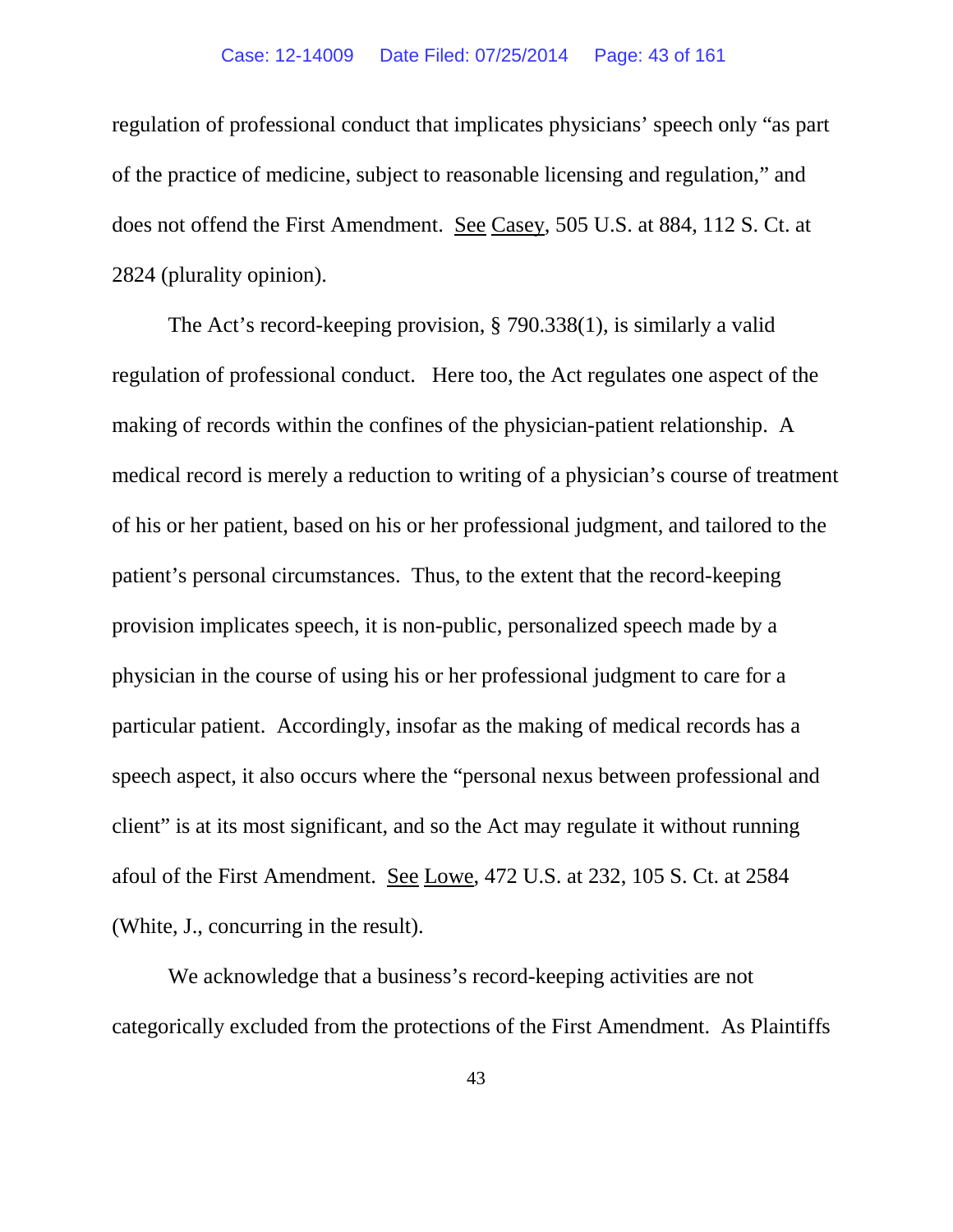point out, in Sorrell v. IMS Health Inc., the Supreme Court held that "the creation and dissemination of information are speech within the meaning of the First Amendment", 131 S. Ct. at 2667, and that "[a]n individual's right to speak is implicated when information he or she possesses is subjected to 'restraints on the way in which the information might be used' or disseminated," id. at 2665 (quoting Seattle Times Co. v. Rhinehart, 467 U.S. 20, 32, 104 S. Ct. 2199, 81 L. Ed. 2d 17 (1984)). Thus, the Court found that a Vermont statute that restricted the sale, disclosure, and use for marketing purposes of pharmacy records that reveal prescribing practices of individual doctors imposed a content-based regulation on protected expression, and, applying heightened scrutiny, struck down the statute. Id. at 2672.

We note, however, that in Sorrell, the statute in question restricted the manner in which pharmacies could disseminate business records to third parties or use them in a way which involved communicating their contents to third parties. In contrast, the Act does not clearly prohibit the dissemination of information. Plaintiffs characterize the act of entering information in a patient's record as "communicating in writing with the patient's current and future care-providers." Plaintiffs' Br. at 32. However, whatever communicative function medical records serve is, with only limited exception, contained within the medical profession—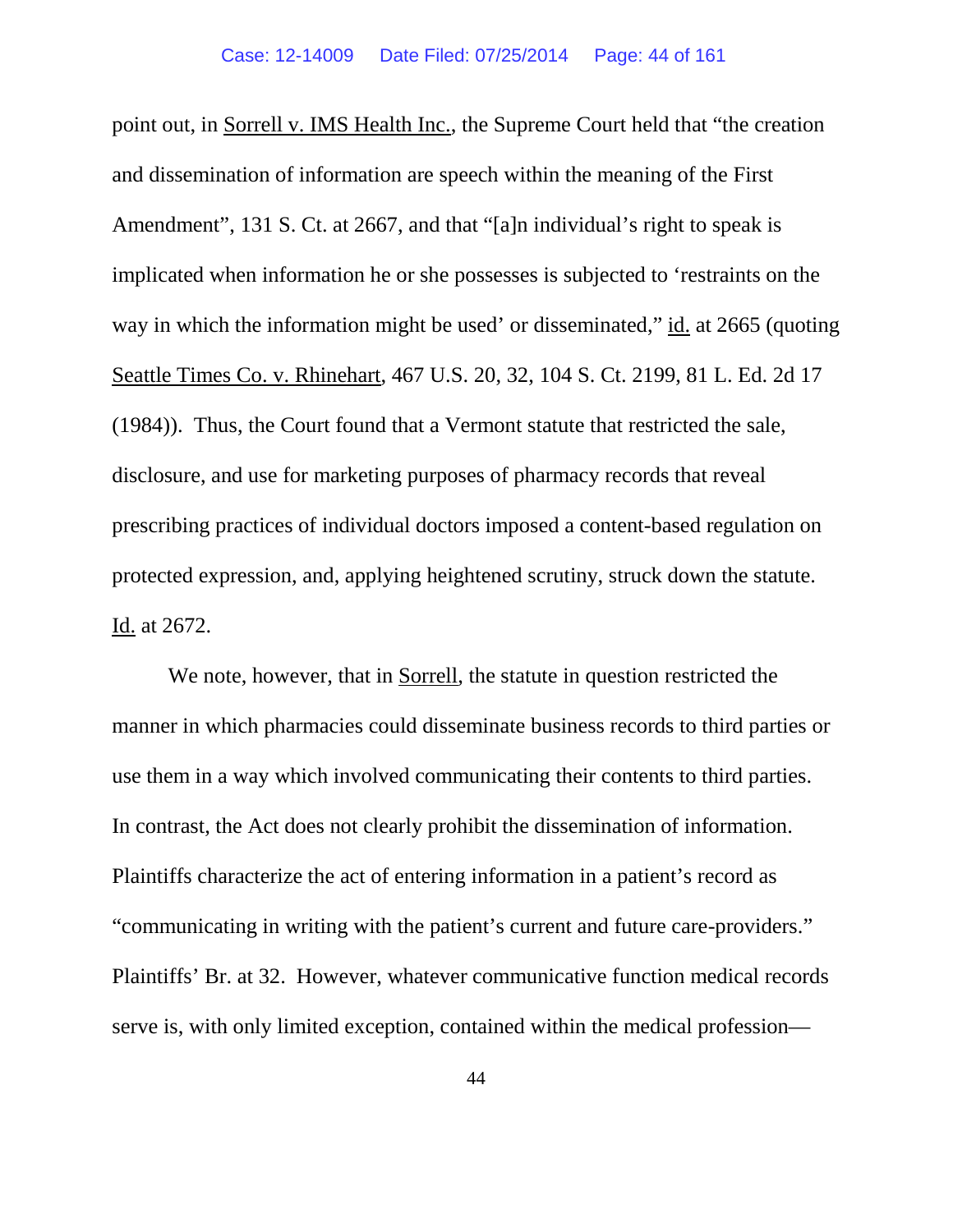physicians do not, of course, make medical records for public consumption. Moreover, what health care providers may do with medical records is, of course, already highly regulated. See, e.g., Health Insurance Portability and Accountability Act of 1996, Pub. L. No. 104-191, 110 Stat. 1936; § 456.057. Thus, the reasoning of Sorrell is inapposite. The Act merely recognizes that good medical practice does not require the keeping of irrelevant records. Any burden the record-keeping provision may place on physicians' ability to create information in the form of medical records or to communicate such information to other health care providers is incidental to the Act's regulation of the practice of medicine.

The Act's discrimination provision, § 790.338(5), also regulates professional conduct within the physician-patient relationship. Although physician discrimination could potentially involve speech, on balance discrimination involves conduct. To the extent that the discrimination provision does prohibit conduct involving physician speech, the same analysis applies as to its place within the private physician-patient relationship, where the "personal nexus between professional and client" is at its strongest. See Lowe, 472 U.S. at 232, 105 S. Ct. at 2584 (White, J., concurring in the result). Thus, the discrimination provision is also a valid regulation of professional conduct that only incidentally—if at all affects physician speech.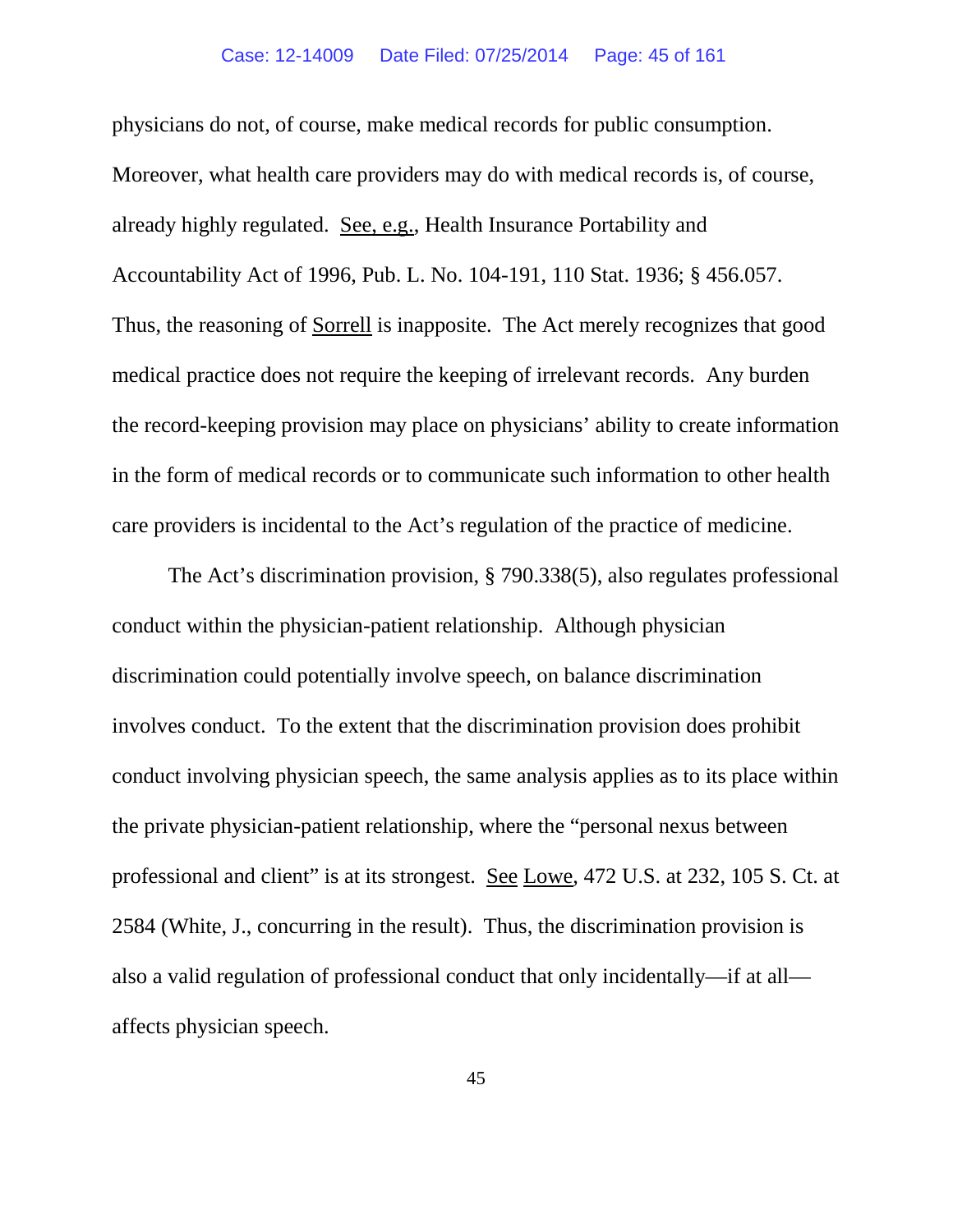The Act's harassment provision, § 790.338(6), similarly targets professional conduct within the physician-patient relationship. Harassment can involve speech, but any speech that the harassment provision reaches is—like that involved in the Act's other provisions—private, personalized speech between a physician and patient, involving the physician's professional judgments and tailored to the patient's individual circumstances. Of course, harassing speech may in some cases be protected by the First Amendment, such as when such speech is made in a public place regarding a matter of public concern. See Snyder v. Phelps, \_\_\_ U.S. \_\_\_, 131 S. Ct. 1207, 1219, 179 L. Ed. 2d 172 (2011) (holding that picketers at military funerals who held signs communicating their belief that God hates the United States for its tolerance of homosexuality were shielded by the First Amendment from tort liability because this activity constituted speech in "a public place on a matter of public concern"). Although we accept that firearm safety may be a matter of public concern, the reasoning of Snyder is inapposite in the context of a regulation of professional conduct that provides that the privacy of a physician's examination room is not an appropriate forum for unrestricted debate on such matters. Thus, the harassment provision is also a valid regulation of professional conduct that only incidentally affects speech.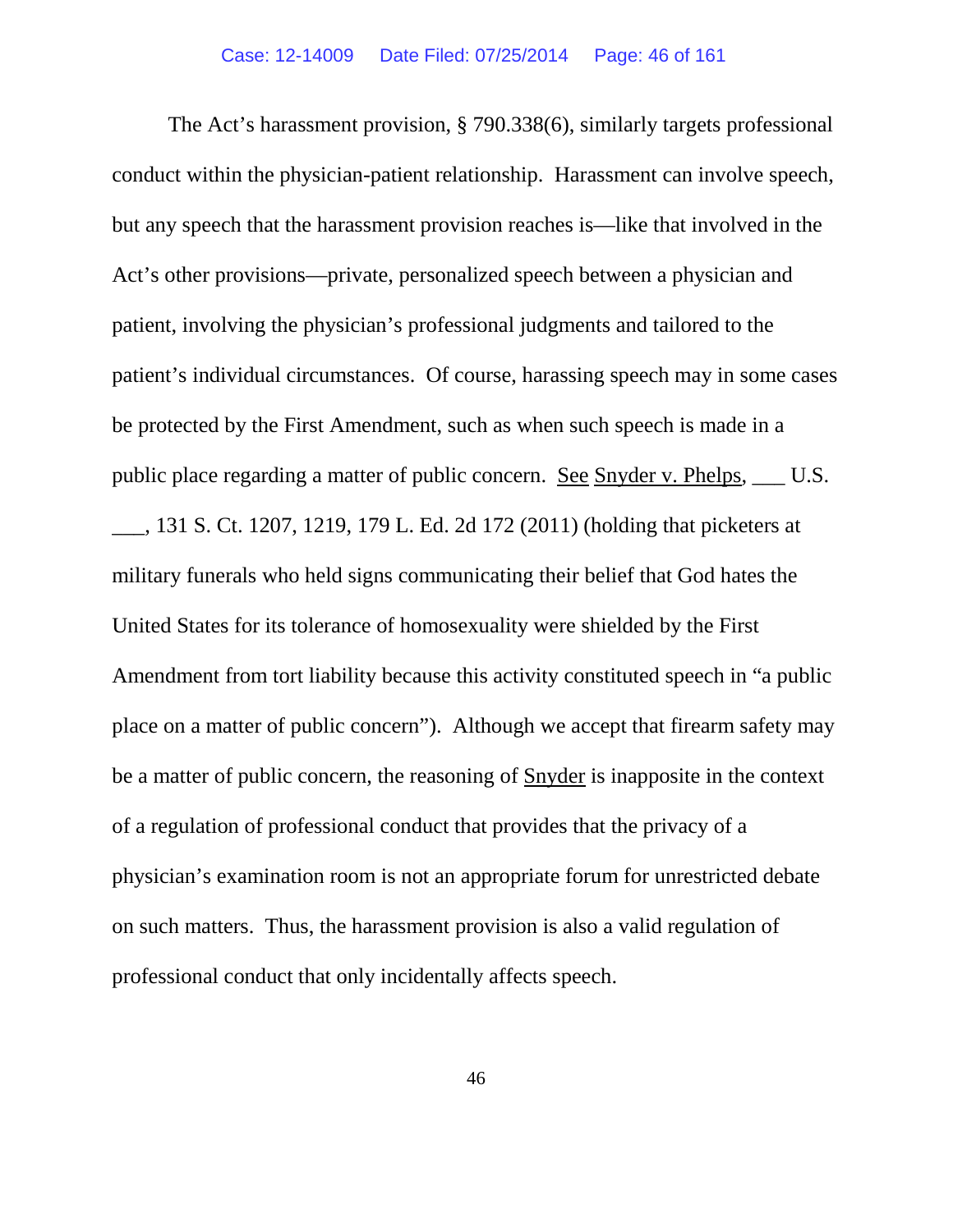Plaintiffs argue that the cases establishing that professional regulations may incidentally burden speech without offending the First Amendment concern licensing and supervision requirements.<sup>[15](#page-46-0)</sup> The purpose of these requirements, Plaintiffs explain, is to "shield[] the public against the untrustworthy, the incompetent, or the irresponsible, or against unauthorized representation of agency." Thomas v. Collins, 323 U.S. 516, 545, 65 S. Ct. 315, 329, 89 L. Ed. 430 (1945) (Jackson, J., concurring). In contrast, Plaintiffs contend, the Act directly targets physicians' speech about firearms and so any speech restriction cannot be merely incidental.

<span id="page-46-0"></span><sup>&</sup>lt;sup>15</sup> The Dissent would have the reasoning as to why a state may regulate a professional's personalized, one-to-one speech with a client as part of its regulation of the profession—as set forth in Justice White's concurrence in Lowe v. S.E.C., 472 U.S. 181, 105 S. Ct. 2557, 86 L. Ed. 2d 130 (1985), and cited in our decision in Locke v. Shore, 634 F.3d 1185 (11th Cir. 2011) apply only where the law at issue is a licensing scheme regulating entry into the profession, the incidental impact on speech is felt only by unlicensed, would-be practitioners, and the burden on speech is content-neutral.

We do not find the reasoning set forth in Justice White's Lowe concurrence and in Locke valid only in such a narrow context. As we have explained, see supra section III.B, it is uncontroversial that a state may impose discipline on professionals for all manner of activity that involves the professional speaking with a client. Justice White's concurrence in Lowe merely helps explain why this is so. Casey affirms that states may directly regulate what physicians say to their patients "as part of the practice of medicine." 505 U.S. at 884, 112 S. Ct. at 2824 (plurality opinion). Finally, as we will discuss in more detail, the Ninth Circuit has already drawn a line from Justice White's reasoning in Lowe to the informed consent provision the Supreme Court upheld in Casey, and invoked this reasoning in upholding a state statute that directly regulates what physicians may say to their patients. See Pickup v. Brown, 740 F.3d 1208, 1227–29 (9th Cir. 2014).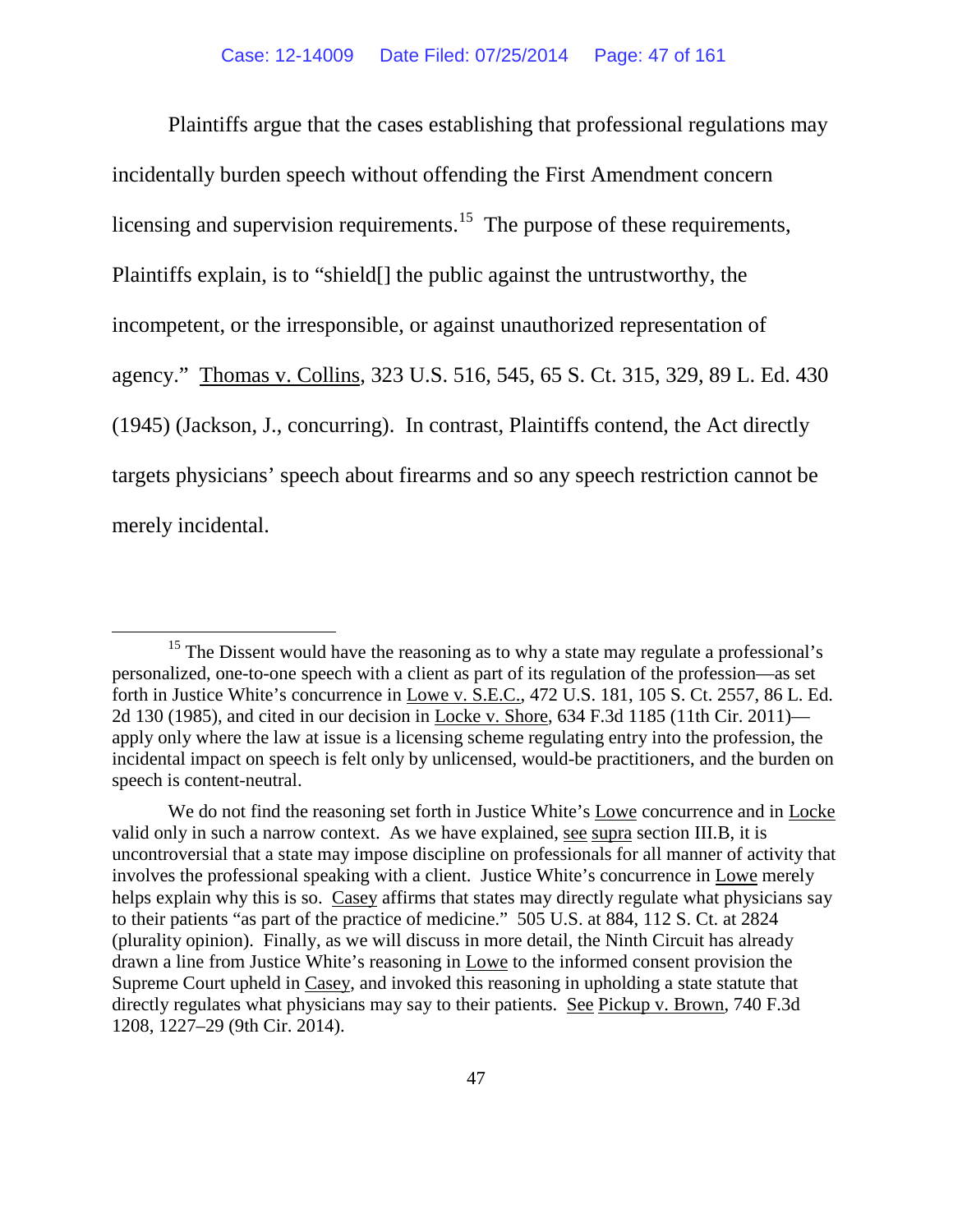However, it is well-established "that a state's legitimate concern for maintaining high standards of professional conduct extends beyond initial licensing." Barsky, 347 U.S. at 451, 74 S. Ct. at 655. In Casey, the Supreme Court—although without invoking the "personal nexus" framework set forth in Justice White's Lowe concurrence and applied by this Court in Locke—upheld a statutory provision that directly regulated physicians' conversations with patients as a valid regulation of the practice of medicine. Casey, 505 U.S. at 884, 112 S. Ct. at 2824 (plurality opinion).<sup>16</sup> We are not convinced that a licensing

We do not mean to imply that the instant case is analogous. However, the Court's First Amendment analysis of the informed consent provision in Casey—that the State may to some extent regulate physician speech within the confines of the physician-patient relationship "as part of the practice of medicine" without violating the First Amendment, see id. at 884, 112 S. Ct. at 2824 (plurality opinion)—stands on its own, and applies here, despite the fact that the Act prohibits inquiries and record-keeping about irrelevant information, rather than requires discussion of relevant information. That the Pennsylvania statute's informed consent provision required the disclosure of truthful, non-misleading information and did not interfere with physicians' judgment was not, as Plaintiffs suggest, the basis for the Court's determination that the provision did not violate the First Amendment. Rather, the Court considered these factors in determining, respectively, that the statute did not impose an undue burden with regard to obtaining an abortion, and did not "interfere[] with a constitutional right of privacy between a pregnant woman and her physician." Id. at 883, 112 S. Ct. at 2823–24 (plurality opinion).

<span id="page-47-0"></span><sup>&</sup>lt;sup>16</sup> Of course, the Supreme Court upheld the informed consent provision of the Pennsylvania statute at issue in Casey on several other grounds, including that the information the provision requires physicians to provide regarding abortion and childbirth is truthful and nonmisleading, that the provision furthers an important interest in protecting the life of the unborn, and that the provision did not "not prevent the physician from exercising his or her medical judgment," which the Court attributed to the statute's safe harbor, under which a physician need not provide the information if doing so would adversely affect the health of the patient (not unlike the safe harbor of the Act's inquiry provision, under which physicians may inquire as to firearms when doing so is relevant to medical care or safety). See Casey, 505 U.S. at 881–87, 112 S. Ct. at 2822–26 (plurality opinion).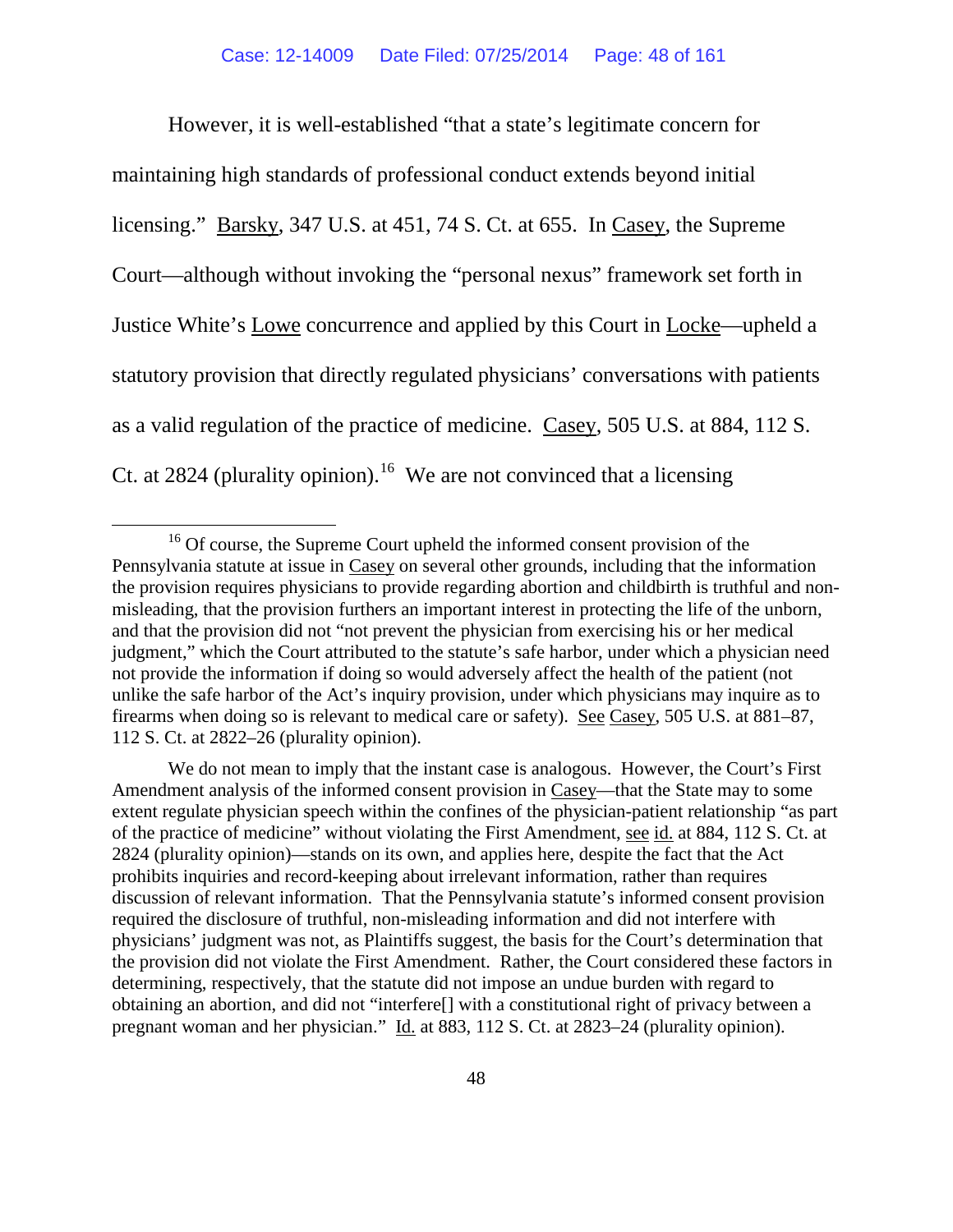requirement is the only form of professional regulation that may validly touch on professional speech.

In Pickup v. Brown, the Ninth Circuit invoked Casey together with Justice White's Lowe concurrence in rejecting a First Amendment challenge to a statute that directly regulated what a healthcare provider may say to a patient. Pickup, 740 F.3d at 1227–29. In Pickup, plaintiffs—practitioners, advocacy organizations, patients, and patients' parents—challenged a California statute that prohibited state-licensed mental health providers from engaging in therapy with a minor in an effort to change the minor's sexual orientation. Id. at 1222–24. The Ninth Circuit

 $\overline{a}$ 

The Dissent suggests that the Court in Casey, without explaining that it was doing so, applied intermediate scrutiny in reviewing the informed consent provision. However, the language the Dissent cites to support this reading of Casey is, as discussed above, directed at other issues and is set forth in the opinion before the Court turned to its discussion of the First Amendment, noting that the First Amendment issue was "[a]ll that is left of petitioners' argument" and then dispatching of that argument in a short paragraph explaining that there is "no constitutional infirmity" because the provision reaches physician speech only as part of a reasonable regulation of the practice of medicine. Id. at 885, 112 S. Ct. at 2823–24 (plurality opinion).

The Dissent also suggests that, even if Casey applied something less than intermediate scrutiny, Casey involved compelled speech whereas the Act involves a prohibition on speech, and so a more exacting test is required here. See Zauderer v. Office of Disciplinary Counsel of Sup. Ct. of Ohio, 471 U.S. 626, 651, 105 S. Ct. 2265, 2282, 85 L. Ed. 2d 652 (1985) (subjecting a provision of disciplinary rules prohibiting certain subject matter in attorney advertising to intermediate scrutiny and a provision compelling inclusion of certain subject matter to a less demanding "reasonably related to the State's interest" standard). However, we do not find this distinction compelling. Zauderer involved a regulation of attorney advertising to the public and not of, as here, a professional's one-on-one interaction with his or her client. Moreover, a state's interest in regulating the practice of medicine is no less important when a state prohibits physician activity than when it compels physician activity.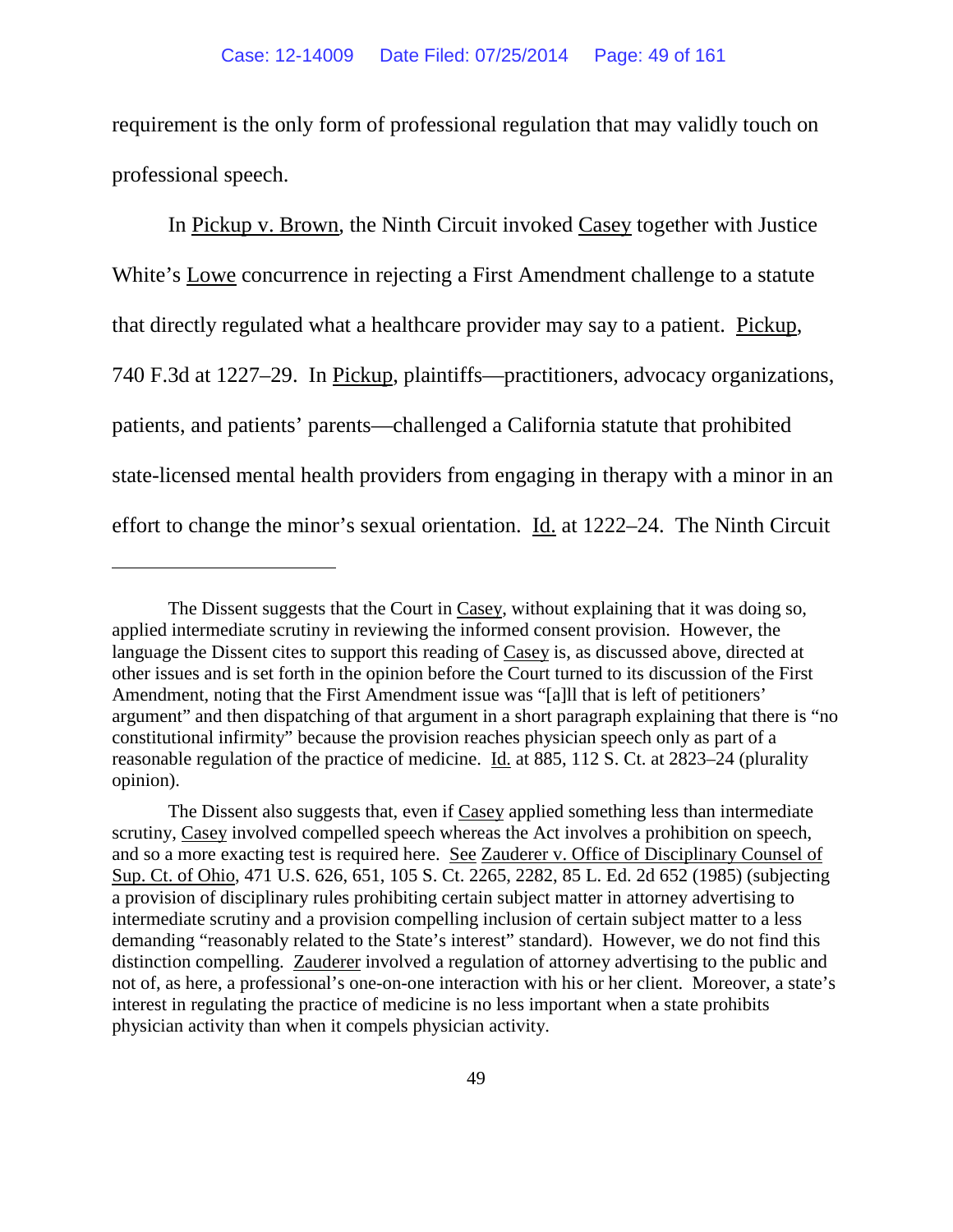upheld the statute as a valid regulation of professional conduct that has only "incidental effect on speech." Id. at 1229.

In so holding, the Ninth Circuit recognized a "continuum" along which "the First Amendment rights of professionals, such as doctors and mental health providers" may be evaluated. Id. at 1227. The Ninth Circuit noted that "where a professional is engaged in a public dialogue," this represents "the high end of the continuum, where First Amendment protection is greatest." Id. (citing Lowe, 472 U.S. at 232, 105 S. Ct. at 2584 (White, J., concurring)). The Ninth Circuit placed the requirement that health care providers communicate certain information to patients that was challenged in Casey "[a]t the midpoint of the continuum," noting that the speech at issue there took place "within the confines of a professional relationship." Id. at 1228. Citing the reasoning of Justice White's Lowe concurrence, the Ninth Circuit noted that:

Outside the professional relationship, such a requirement would almost certainly be considered impermissible compelled speech. . . . [However,] the First Amendment tolerates a substantial amount of speech regulation within the professional-client relationship that it would not tolerate outside of it. And that toleration makes sense: When professionals, by means of their state-issued licenses, form relationships with clients, the purpose of those relationships is to advance the welfare of the clients, rather than to contribute to public debate.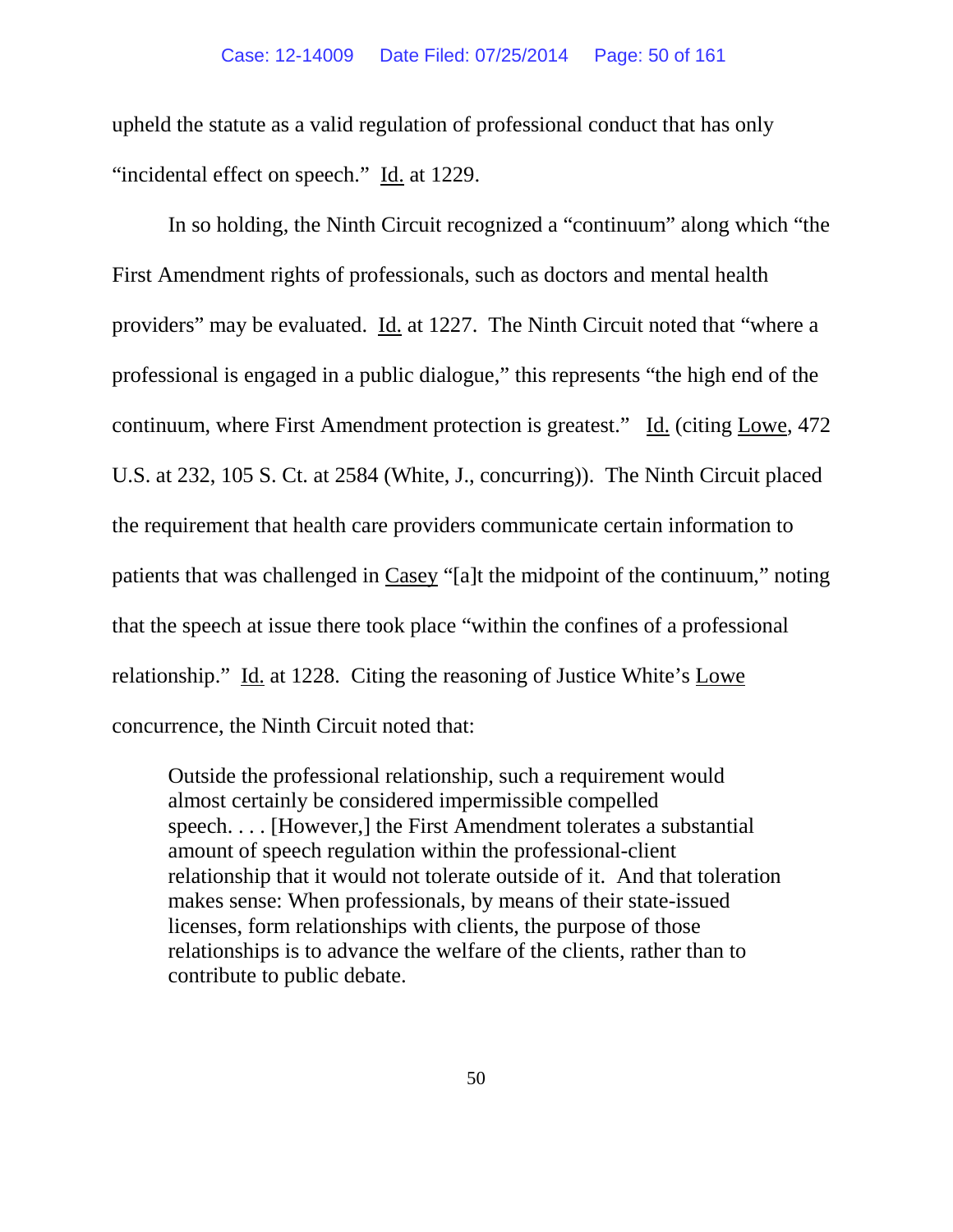Id. at 1228–29 (citing Lowe, 472 U.S. at 232, 105 S. Ct. at 2584 (White, J., concurring)). The Ninth Circuit proceeded to locate the therapy prohibited by the California statute even lower on the continuum of First Amendment protections than the activity at issue in Casey, describing it as a "regulation of professional conduct, where the state's power is great, even though such regulation may have an incidental effect on speech." Id. at 1229.

However, the Ninth Circuit reached a different conclusion in an earlier case with regard to a federal policy that threatened physicians with administrative discipline—including revocation of a physician's license—for recommending that a patient use medical marijuana, holding that this policy interfered with expression protected by the First Amendment. Conant v. Walters, 309 F.3d 629, 632 (9th Cir. 2002).

In Pickup, the Ninth Circuit distinguished Conant by noting that in Conant, it was the policy against physicians recommending marijuana that offended the First Amendment. Pickup, 740 F.3d at 1226. The policy prohibiting physicians from prescribing or distributing marijuana was unchallenged. Id. Thus, "the demarcation between conduct and speech in Conant was clear. . . . [T]he policy against merely 'recommending' marijuana was both [a] content- and viewpointbased" restriction on speech. Pickup, 740 F.3d at 1226. In Pickup, however, the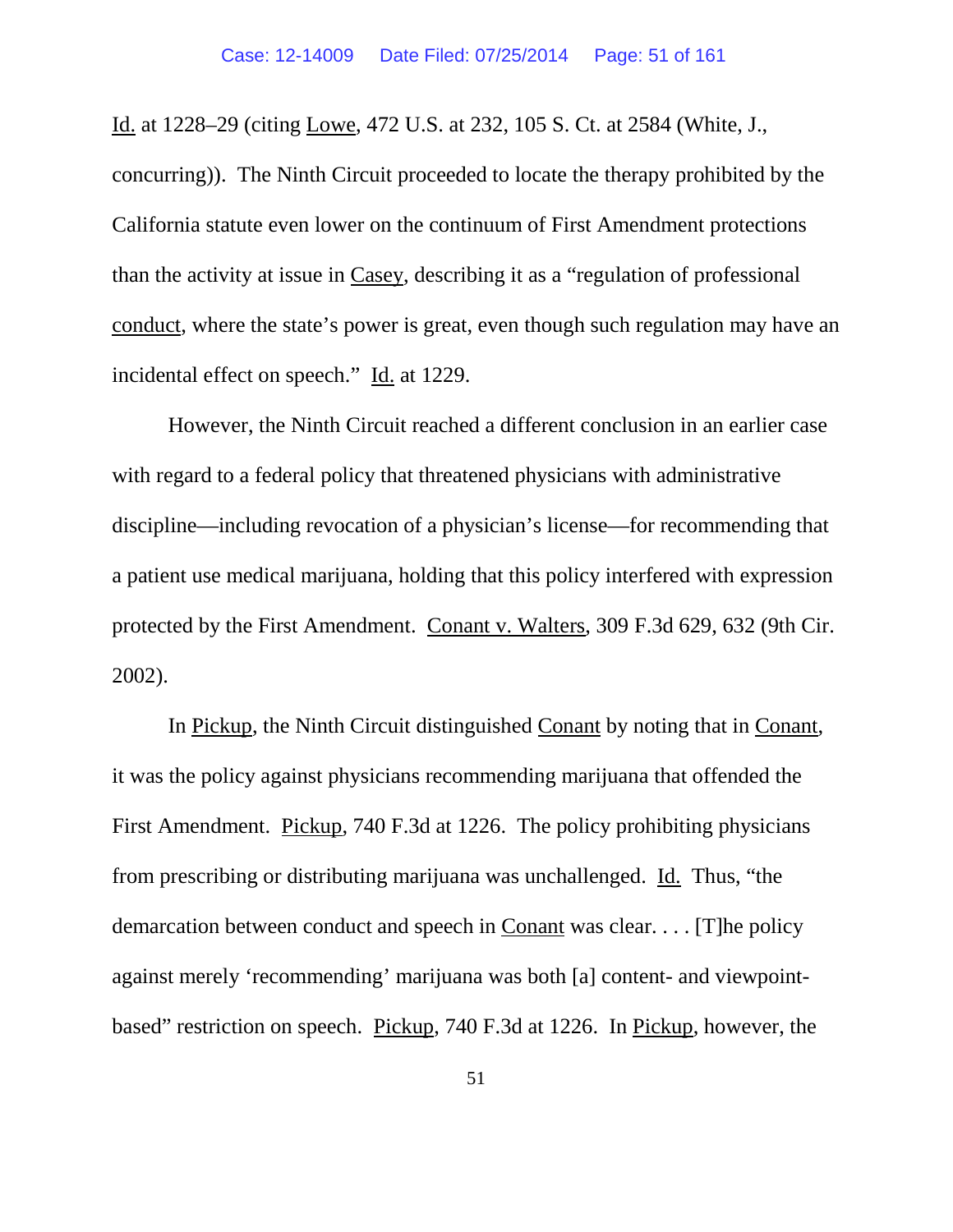Ninth Circuit held that the therapy targeted by the California statute was itself treatment, and so the statute "regulates conduct. It bans a form of treatment for minors; it does nothing to prevent licensed therapists from discussing the pros and cons of [sexual orientation change efforts] with their patients." Id. at 1229.

Plaintiffs characterize the Act as regulating not treatment, as in Pickup, but speech per se, as in Conant. However, the line between treatment and communication about treatment is not necessarily so clear. In some cases, medical treatment—such as may occur when, for example, a physician attempts to help a patient cease smoking—may begin with an inquiry ("do you smoke?"), followed by a recommendation and some amount of counseling ("you should quit smoking because smoking has been shown to cause cancer"). In many cases, a physician's efforts may go no further than this. Nevertheless, the physician would almost certainly characterize an attempt to convince a patient to cease smoking as part of his or her treatment of that patient.

Thus, although the Ninth Circuit chose to drawn a bright line between the recommendation at issue in Conant and the therapy at issue in Pickup, we do not find such a line here. A physician's inquiry about the presence of firearms in a patient's home may be viewed as the opening salvo in an attempt to treat any issues raised by the presence of those firearms. When a physician enters a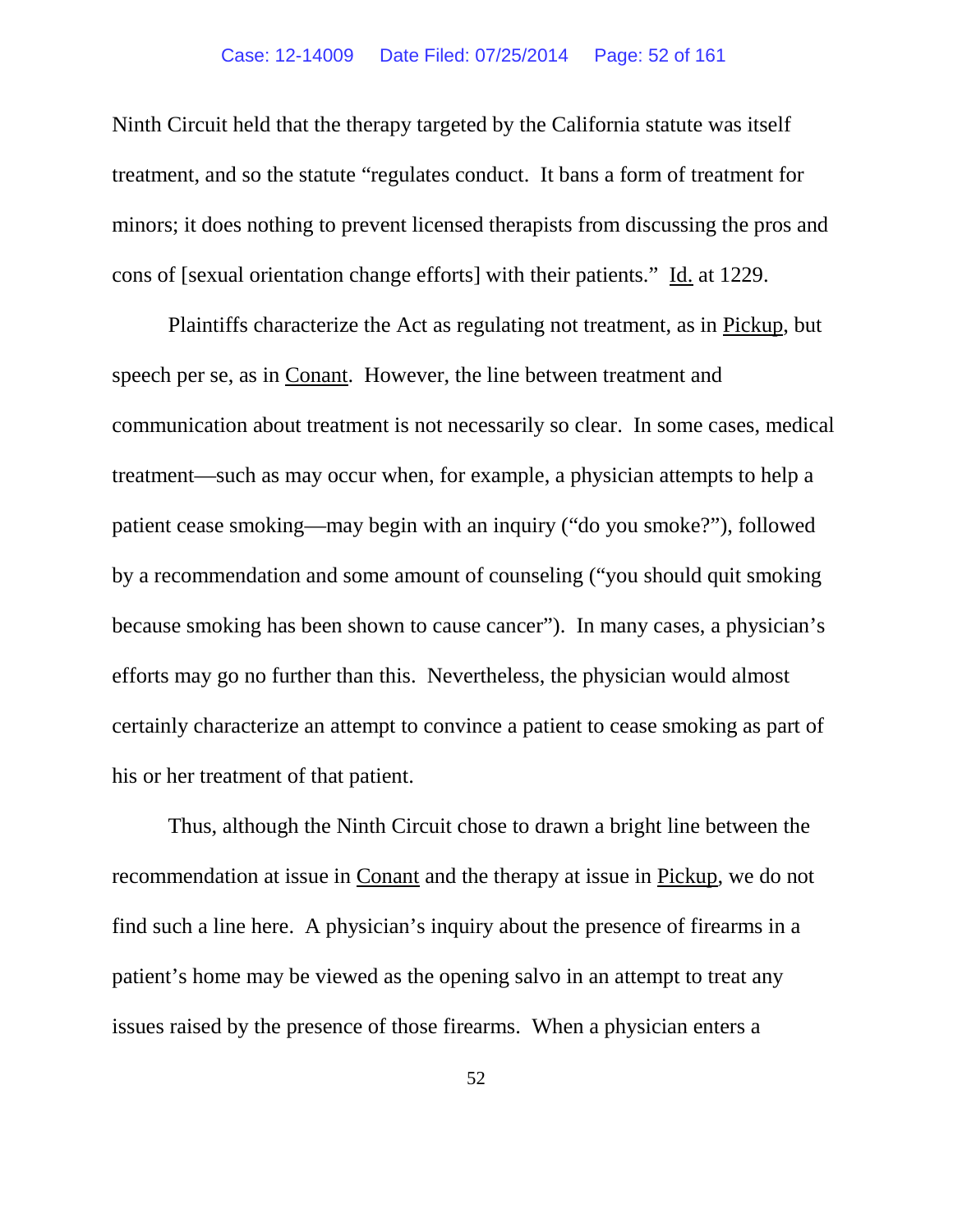patient's firearm ownership status into the patient's medical records—along with the rest of the patient's course of treatment—this is part and parcel with the physician's treatment of the patient. Moreover, under the Act, physicians remain largely free—up to the point of unnecessarily harassing a patient about the patient's ownership of firearms—to discuss firearm safety, make recommendations with regard to firearm safety, and express opinions about firearms. Cf. Pickup, 740 F.3d at 1229 ("[T]he law allows discussions about treatment, recommendations to obtain treatment, and expressions of opinions about [sexual orientation change efforts] and homosexuality."). The Act simply targets inquiry and record-keeping, along with related harassment and discrimination.

Furthermore, unlike the state statute at issue here (and the one upheld in Pickup), Conant involved a federal policy that purported to regulate physicians' conduct, and in upholding an injunction against enforcement of the policy, the Ninth Circuit took into account that "states [are] the primary regulators of professional conduct." Conant, 309 F.3d at 639.

Thus, we do not find that the reasoning of Conant mandates a different result in our analysis of the Act. Nor do we find Pickup inapposite because of the Ninth Circuit's characterization of the therapy prohibited in Pickup as pure conduct deserving of even less First Amendment protection than the compelled disclosure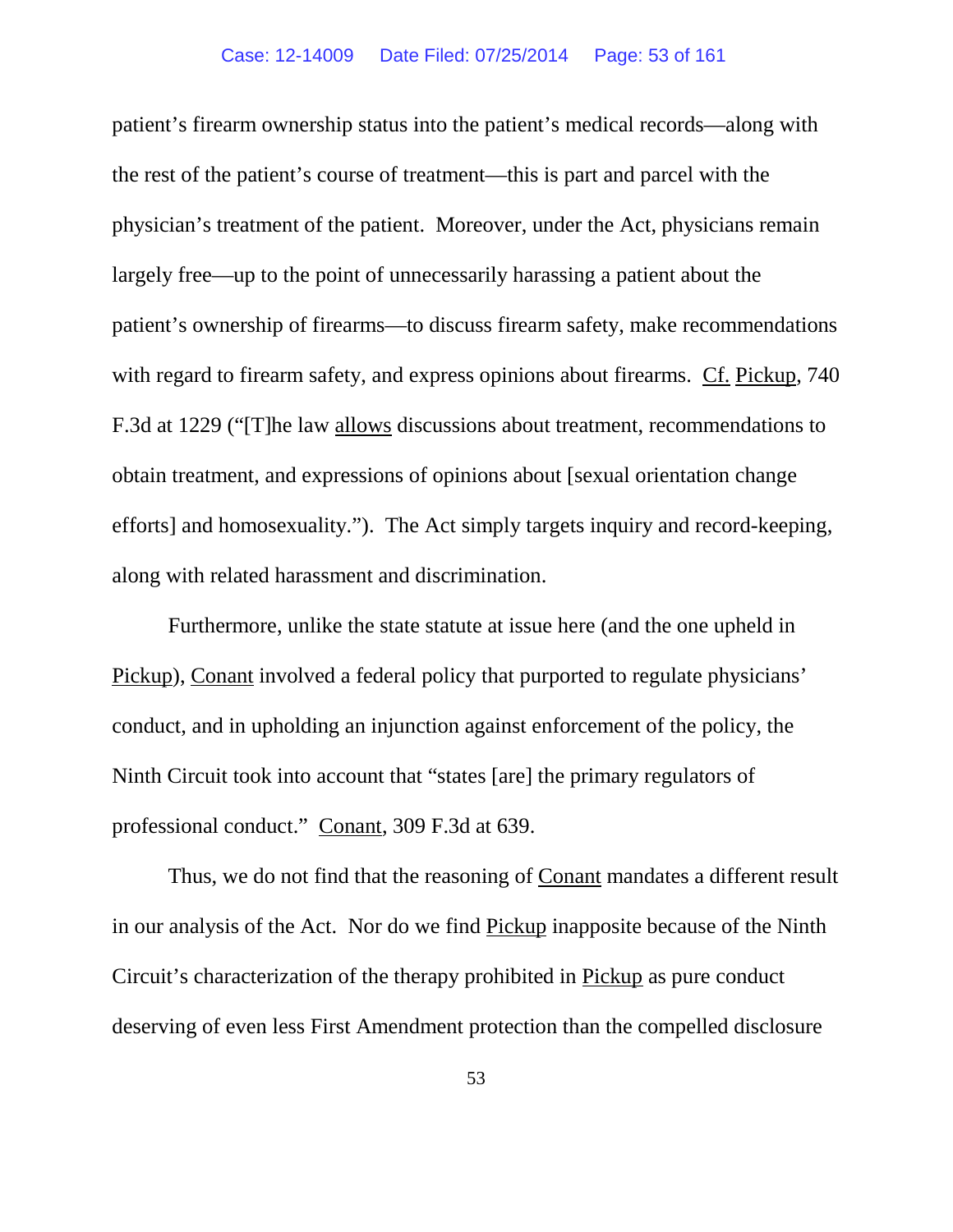at issue in Casey. Pickup is instructive as a recent example of a court applying Justice White's reasoning in Lowe in conjunction with Casey to uphold a regulation of professional conduct with incidental effect on speech, outside of the context of a license requirement.

The Act as a whole "governs occupational conduct, and not a substantial amount of protected speech." See Locke, 634 F.3d at 1191 (internal quotation marks omitted). Any burden the Act places on speech is thus incidental to its legitimate regulation of the practice of medicine.<sup>17</sup>

Moreover, the Dissent's assertion that the Act violates the First Amendment because it targets and prohibits physicians' speech on the topic of firearms is actually belied by the plain language of the Act itself. As noted, so long as

<span id="page-53-0"></span> $17$  In reaching this conclusion, we are not, as the Dissent claims, declaring "a new category of speech immune from First Amendment review." Dissenting op. at 85. As discussed above, see supra section III.B, our holding simply recognizes that a state may—just as it routinely does in state court malpractice and tort actions—impose discipline on a physician for activities that the state deems bad medicine even when those activities involve the physician speaking, and that when a state does so the First Amendment generally does not provide the physician with a shield.

Neither are we, as the Dissent suggests, creating a rule whereby any law burdening speech—such as a law barring doctors from discussing the Affordable Care Act, Medicare/Medicaid, medical malpractice laws, or any other topic—will avoid First Amendment scrutiny so long as the law applies within the confines of a one-on-one professional relationship. We note that the Act does not ban discussion of any topic, but only irrelevant inquiry, recordkeeping, and related harassment and discrimination. In any case, we must decide this case based on the facts before us, and in doing so we need not—indeed, we must not—speculate as to the constitutionality of hypothetical laws.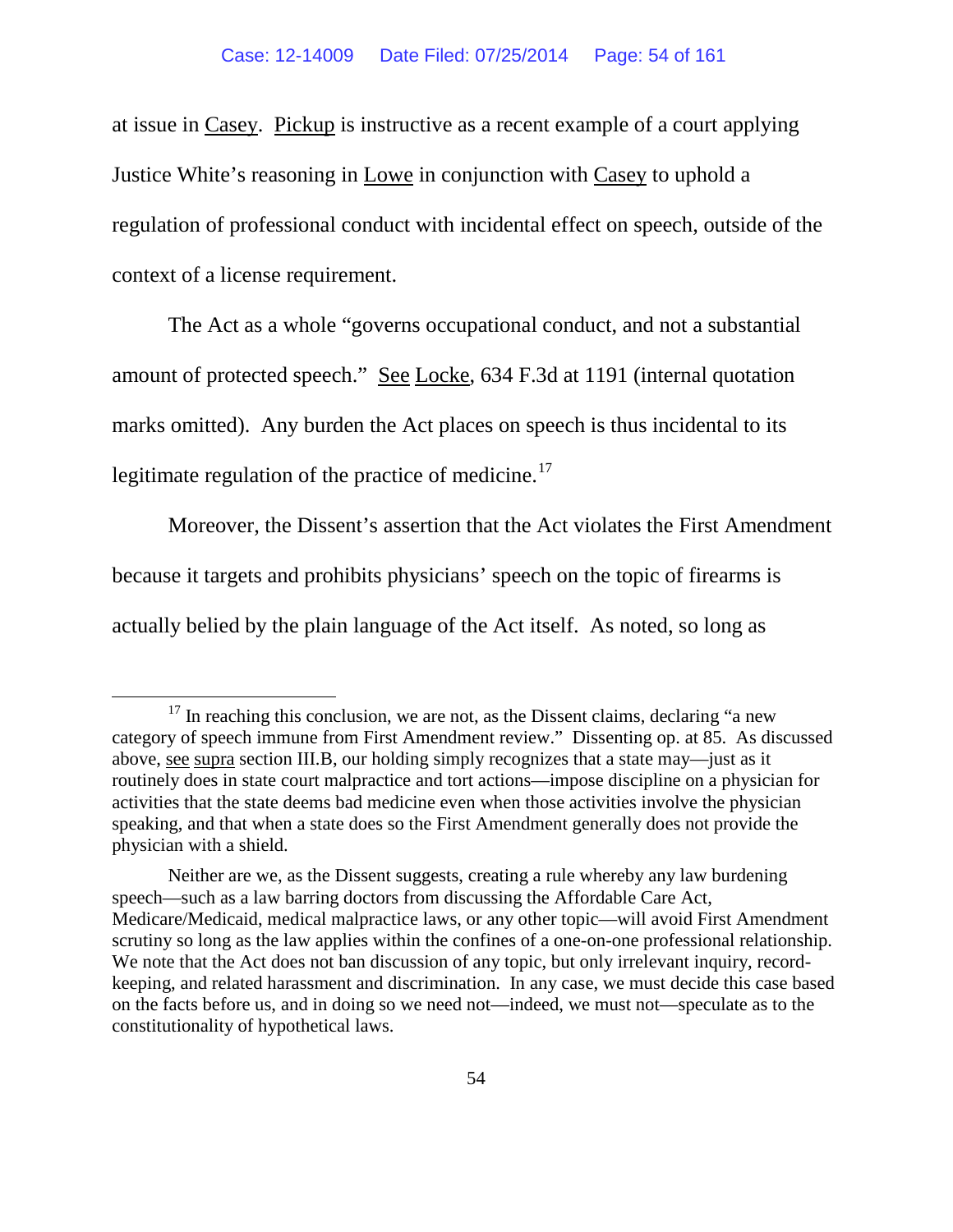physicians do not ask patients irrelevant questions about their firearm ownership, the Act nowhere prohibits physicians from discussing firearm safety with their patients, except in the case where such firearms counseling might rise to the level of unnecessary harassment prohibited by the Act. Indeed, a physician need not find out whether his patient owns a firearm in order to provide information to that patient on any possible health consequences that might go along with firearm ownership. A physician might offer such counseling by providing literature on firearm safety that does not make inquiries of patients or by briefly advising patients of safe firearms storing practices without demanding answers from patients as to whether they own firearms at home. Counseling, without inquiring, as long as it does not harass, maintains patients' right to privacy regarding firearms and at the same time enables physicians to advise patients on safe practices. As such, the Act actually neither infringes on physicians' rights to speak on a topic of their choosing nor infringes on the rights of those patients who would welcome information on firearm safety.

For the same reasons, we reject Plaintiffs' argument that the Act is overbroad. "In the First Amendment context, . . . a law may be invalidated as overbroad if 'a substantial number of its applications are unconstitutional, judged in relation to the statute's plainly legitimate sweep.'" United States v. Stevens,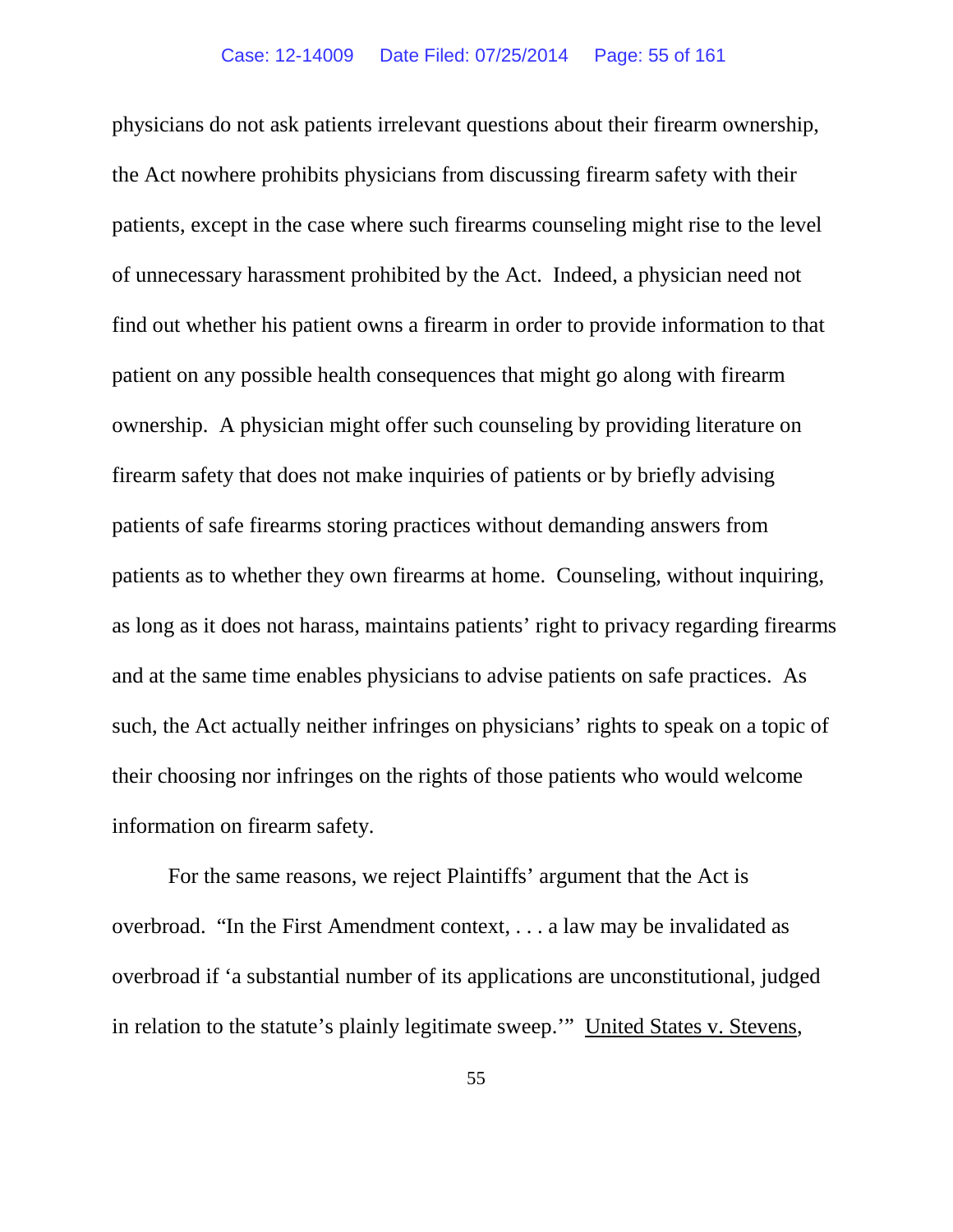559 U.S. 460, 473, 130 S. Ct. 1577, 1587, 176 L. Ed. 2d 435 (2010) (quoting Wash. State Grange v. Wash. State Republican Party, 552 U.S. 442, 449, n. 6, 128 S. Ct. 1184, 170 L. Ed. 2d 151 (2008)). "The overbreadth doctrine is 'strong medicine' that generally should be administered 'only as a last resort.'" Locke, 634 F.3d at 1192 (quoting United States v. Williams, 553 U.S. 285, 293, 128 S. Ct. 1830, 1838, 170 L. Ed. 2d 650 (2008)).

Plaintiffs argue that that Act is overbroad because it regulates every practitioner's speech on the subject of firearms, and appears to preclude even consented-to inquiries or record-keeping regarding firearms. However, as discussed, the Act does not prohibit relevant inquiries and record-keeping, and the State may legitimately regulate the practice of medicine to exclude irrelevant inquiries and record-keeping. Because the Act "is a professional regulation with a merely incidental effect on protected speech, we cannot say that its impermissible applications are substantial relative to its plainly legitimate sweep." Id. Thus, the Act is not overbroad.<sup>[18](#page-55-0)</sup>

<span id="page-55-0"></span> $18$  Because it would not alter our holding, we need not address the State's argument that the discrimination and harassment provisions of the Act are not overbroad because these provisions are indistinguishable from valid antidiscrimination regulations such as Title VII of the Civil Rights Act of 1964, 42 U.S.C. §§ 2000e–2000e-17 (1976), and the Americans with Disabilities Act of 1990, 42 U.S.C. §§ 12101–12213 (1994).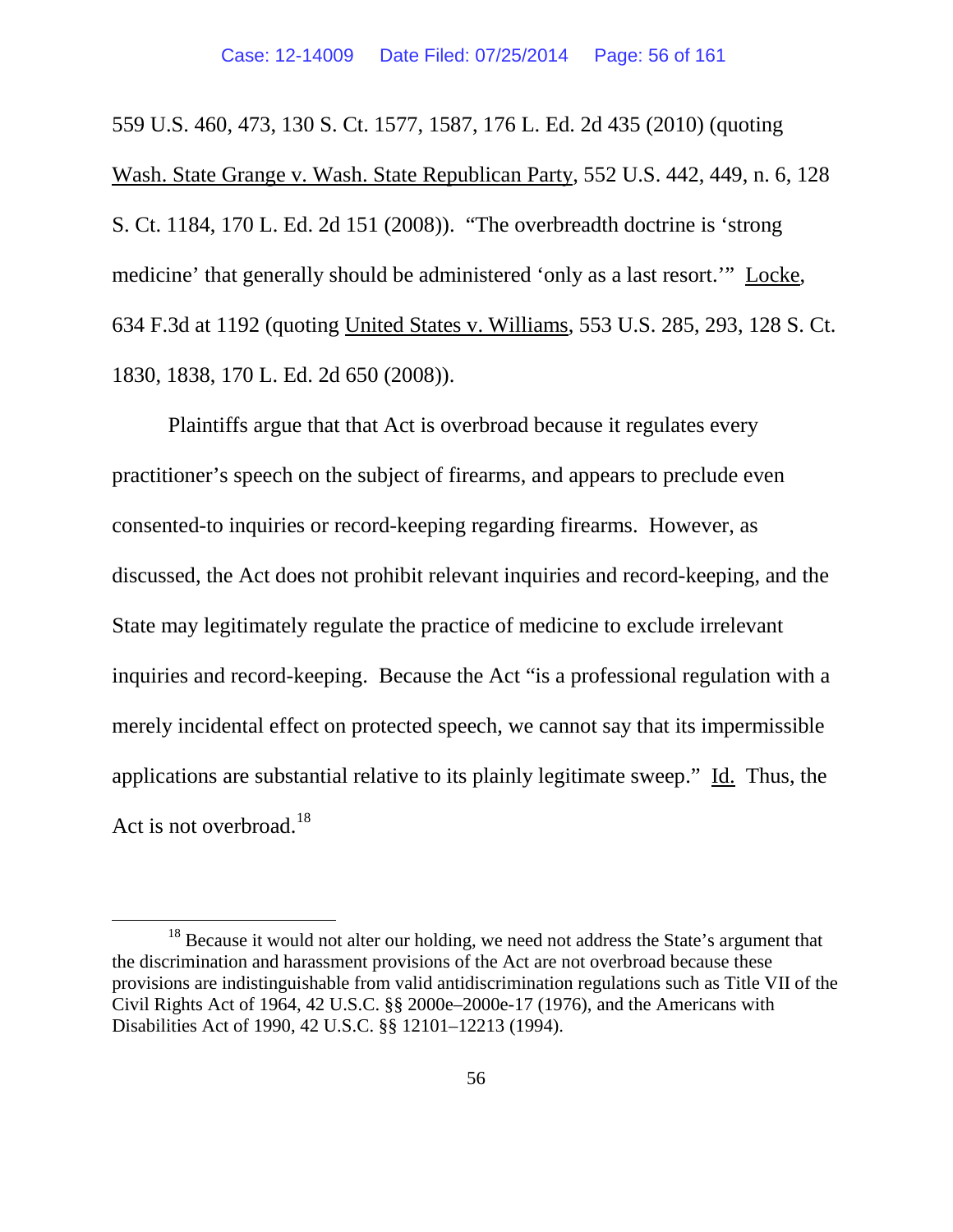#### Case: 12-14009 Date Filed: 07/25/2014 Page: 57 of 161

Accordingly, we find Plaintiffs' claims that the Act facially violates the First Amendment without merit. The State may validly regulate the practice of medicine to protect patients' privacy. Any speech that the Act reaches takes place entirely within the confines of the physician-patient relationship, where the "personal nexus between professional and client" is strong, and so is entirely incidental to the Act's regulation of physicians' professional conduct. See Lowe, 472 U.S. at 232, 105 S. Ct. at 2584 (White, J., concurring in the result).

In reaching this conclusion, we note that we are not curtailing Plaintiffs' First Amendment rights. Plaintiffs remain free to assert the First Amendment as an affirmative defense in any proceeding brought against them based upon speech made in the course of treatment that fell outside the bounds of good medical care. By rejecting Plaintiffs' facial challenge to the Act, we are simply refusing to provide Plaintiffs with a declaration that such a defense will be successful.

Thus, we hold that the District Court erred in finding that the Act facially violates the First Amendment.

# D.

We also find that the Act is not unconstitutionally vague. Under "[t]he voidfor-vagueness doctrine[,] . . . 'a statute which either forbids or requires the doing of an act in terms so vague that [persons] of common intelligence must necessarily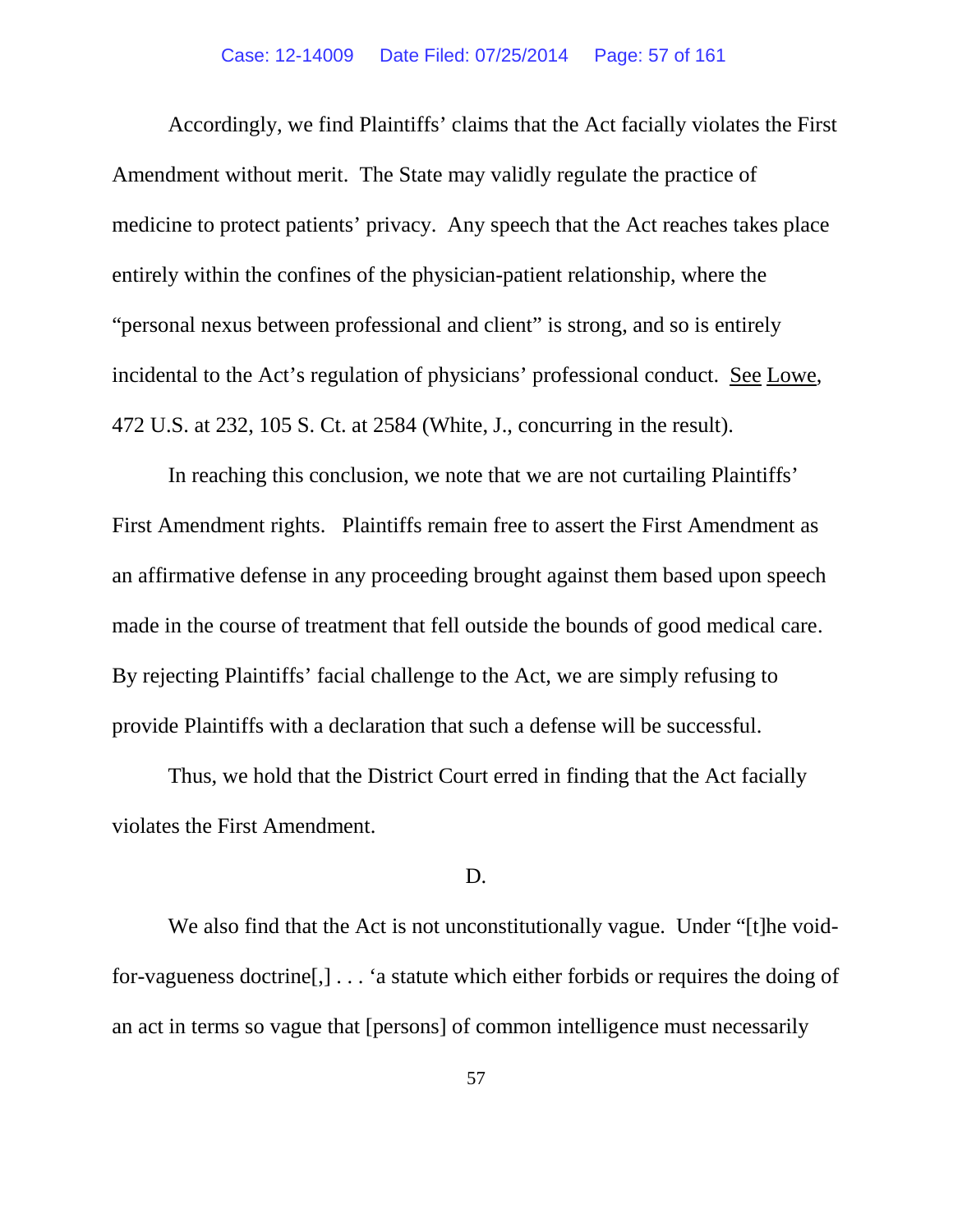guess at its meaning and differ as to its application, violates the first essential of due process of law.'" Harris v. Mexican Specialty Foods, Inc., 564 F.3d 1301, 1310 (11th Cir. 2009) (third alteration in original) (quoting Roberts v. U.S. Jaycees, 468 U.S. 609, 629, 104 S. Ct. 3244, 3256, 82 L. Ed. 2d 462 (1984)). Thus, a statute is unconstitutionally vague if "it leaves the public uncertain as to the conduct it prohibits or leaves judges and jurors free to decide, without any legally fixed standards, what is prohibited and what is not in each particular case." Giaccio v. Pennsylvania, 382 U.S. 399, 402–03, 86 S. Ct. 518, 520–21, 15 L. Ed. 2d 447 (1966).

As an initial matter, we note that the Act provides only for civil penalties in the form of disciplinary action by the Board—physicians do not face criminal penalties for the Act's violation. "The Supreme Court has warned against the mechanical application of vagueness doctrine, emphasizing that . . . there should be 'greater tolerance of enactments with civil rather than criminal penalties because the consequences of imprecision are qualitatively less severe.'" Harris, 564 F.3d at 1310 (quoting Vill. of Hoffman Estates v. Flipside, Hoffman Estates, Inc., 455 U.S. 489, 498–99, 102 S. Ct. 1186, 1[19](#page-57-0)3, 71 L. Ed. 2d 362 (1982)).<sup>19</sup>

<span id="page-57-0"></span><sup>&</sup>lt;sup>19</sup> Plaintiffs point out that the Supreme Court has held that "a content-based regulation of speech . . . raises special First Amendment concerns because of its obvious chilling effect on free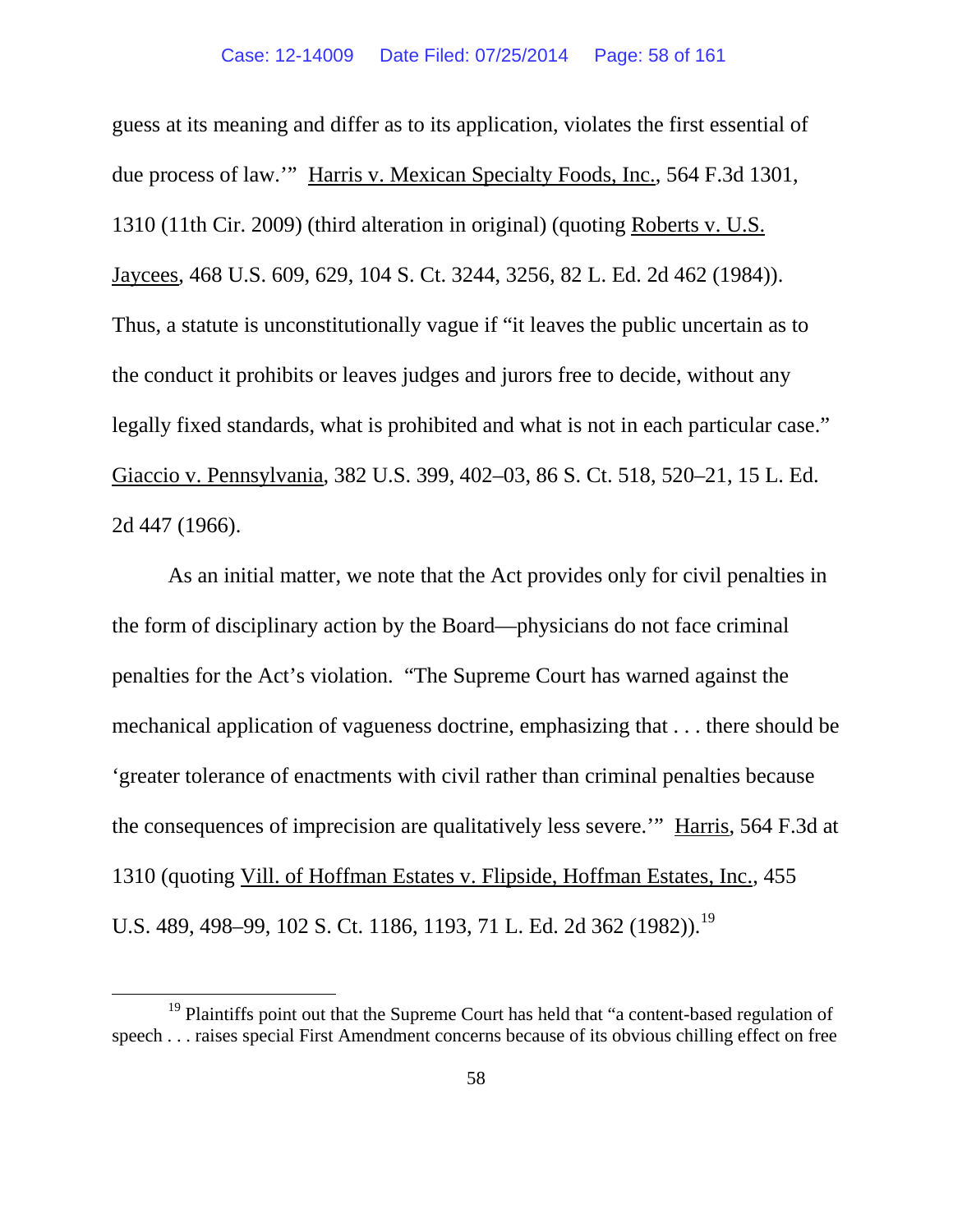Plaintiffs argue that the record-keeping and inquiry provisions of the Act, § 790.338(1), (2), are vague because the Act does not provide sufficient notice as to when record-keeping or inquiry regarding firearms is "relevant" to medical care or safety. Plaintiffs note that the Act does not specify whether a physician must make a particularized finding of relevance for each patient or whether a physician's general belief that firearms are always relevant will suffice, and does not specify if a physician must believe that firearm information is relevant at the time of inquiry and record-keeping, or if a good faith belief that the information may later become relevant (such as in the practice of preventative medicine) satisfies the requirements of the Act. Plaintiffs contend that, because a reading that information about firearms is always relevant would render the Act meaningless, physicians reasonably fear that the Act requires some higher, unspecified level of relevance. See In re Davis, 565 F.3d 810, 823 (11th Cir. 2009) ("We cannot read statutory language in a way that renders it wholly meaningless or nonsensical.").

 $\overline{a}$ 

speech." Reno v. Am. Civil Liberties Union, 521 U.S. 844, 871–72, 117 S. Ct. 2329, 2344, 138 L. Ed. 2d 874 (1997). Thus, if a "law interferes with the right of free speech  $\dots$ , a more stringent vagueness test should apply." Vill. of Hoffman Estates v. Flipside, Hoffman Estates, Inc., 455 U.S. 489, 499, 102 S. Ct. 1186, 1193–94, 71 L. Ed. 2d 362 (1982). However, because the Act is not a content-based regulation of speech but rather a regulation of professional conduct that only incidentally impacts speech, we need not apply a more stringent version of our vagueness analysis.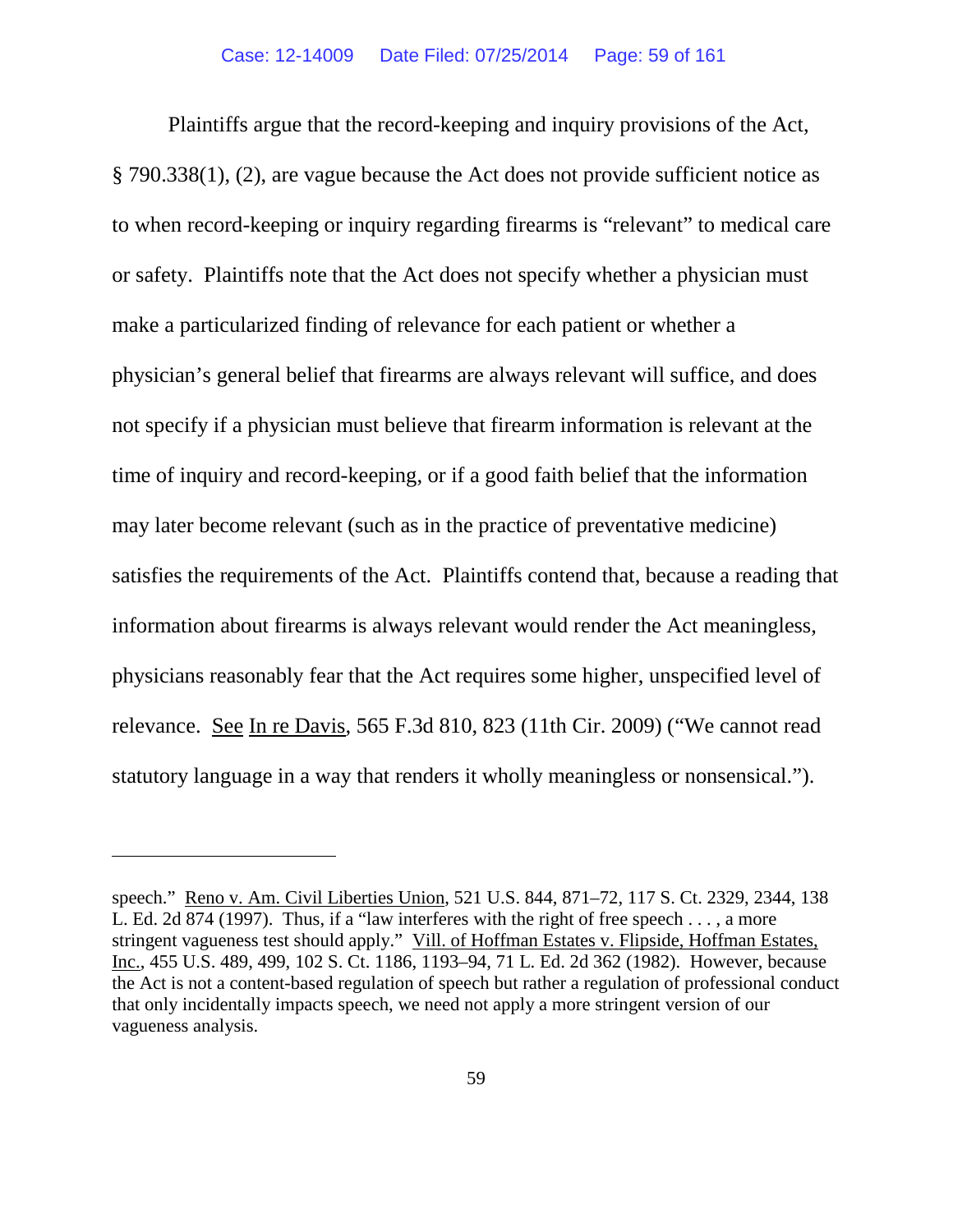We find recourse to plain meaning resolves the issue. "Relevant" means "[r]elated to the matter at hand; to the point; pertinent." American Heritage Dictionary of the English Language 1098 (William Morris, ed., 1969). An ordinary person of common intelligence need not guess as to the meaning of the term. It is apparent that the Act's relevancy standard is only vague insofar as "relevancy" is necessarily determined on a case-by-case basis—that is, whether information is related to the matter at hand depends entirely on the specifics of the matter at hand. A reading that firearms information is relevant in every case would, indeed, render the inquiry and record-keeping provisions superfluous, but this problem is easily avoided by adhering to a plain-meaning construction of relevancy as an ad hoc determination, requiring a physician to base his or her calculation as to the relevancy of a patient's firearms ownership status on particularized information about the patient. By employing a flexible "relevancy" standard, the Act provides physicians with the freedom to make inquiries and record information regarding firearms whenever doing so would be part of the practice of good medicine.

For example, under the record-keeping provision, the Act prohibits recordation of firearm information only if the physician "knows" that the information is not relevant. § 790.338(1). This simply means that a physician may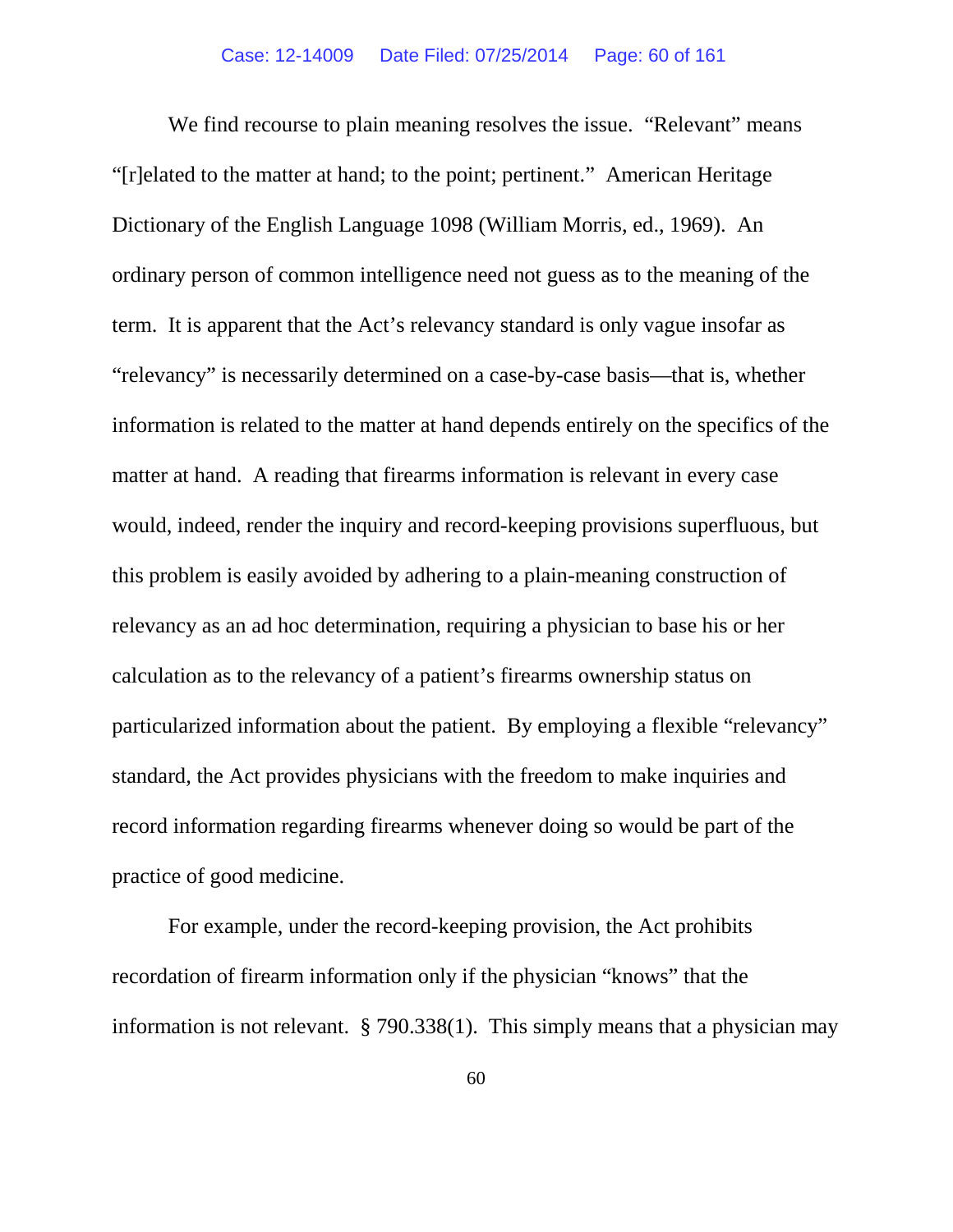not record a patient's firearm-ownership status unless the physician has knowledge that—because of some particularized information about the individual patient, for example, that the patient is suicidal or has violent tendencies—the patient's firearm-ownership status pertains to the patient's medical care or safety, or the safety of others. Therefore, the record-keeping provision is not vague.

The key to the inquiry provision's relevancy clause is that a physician must believe in "good faith" that firearm ownership information is relevant to medical care or safety. § 790.338(2). Thus, a physician may make firearms inquiries of any or all patients, so long as he or she does so with the good faith belief—based on the specifics of the patient's case—that the inquiry is relevant to the patient's medical care or safety, or the safety of others. If, for example, the physician seeks firearm information to suit an agenda unrelated to medical care or safety, he or she would not be making a "good faith" inquiry, and so the Act plainly directs him to refrain from inquiring. Thus, the inquiry provision is not vague.

Plaintiffs argue that the discrimination provision of the Act, § 790.338(5), is vague because the Act does not define "discrimination." Plaintiffs point out that,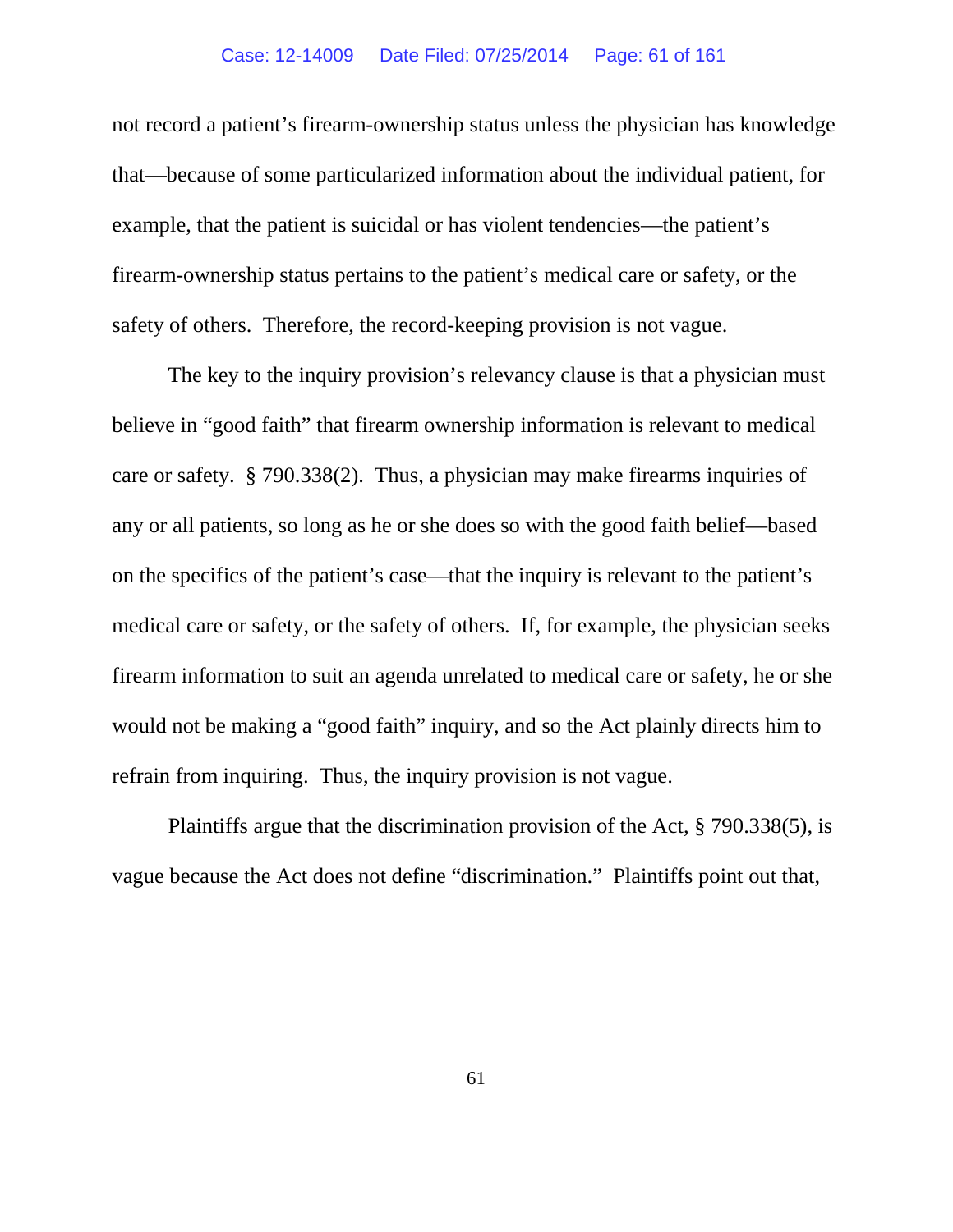given the context of the Act's passage,  $20$  one might expect this provision to prohibit a physician from terminating his or her care of a patient based on the patient's refusal to answer questions about firearm ownership, but that another, unchallenged provision of the Act makes it explicit that the Act does not alter the rule that a physician is free to cease providing services to a patient for any reason. See § 790.338(4) ("A patient's decision not to answer a question relating to the presence or ownership of a firearm does not alter existing law regarding a physician's authorization to choose his or her patients."). Thus, Plaintiffs contend, physicians are left to guess what activity would be prohibited by the discrimination provision.

We agree with the District Court that the term "discriminate" has an ordinary meaning that is readily clear to persons of common intelligence. In this context, "discriminate" means "[t]o act on the basis of prejudice." American Heritage Dictionary of the English Language, supra, at 376. Under this plainmeaning reading, the discrimination provision of the Act simply means that physicians may not provide a lower level of medical care on the basis of a patient's firearm-ownership status. Although the particulars may vary—a physician could

<span id="page-61-0"></span> $20$  In particular, Plaintiffs point out that the Act was in large part passed in response to the incident in Ocala in which a pediatrician terminated care of a patient because the patient's mother refused to answer the pediatrician's questions regarding firearm ownership.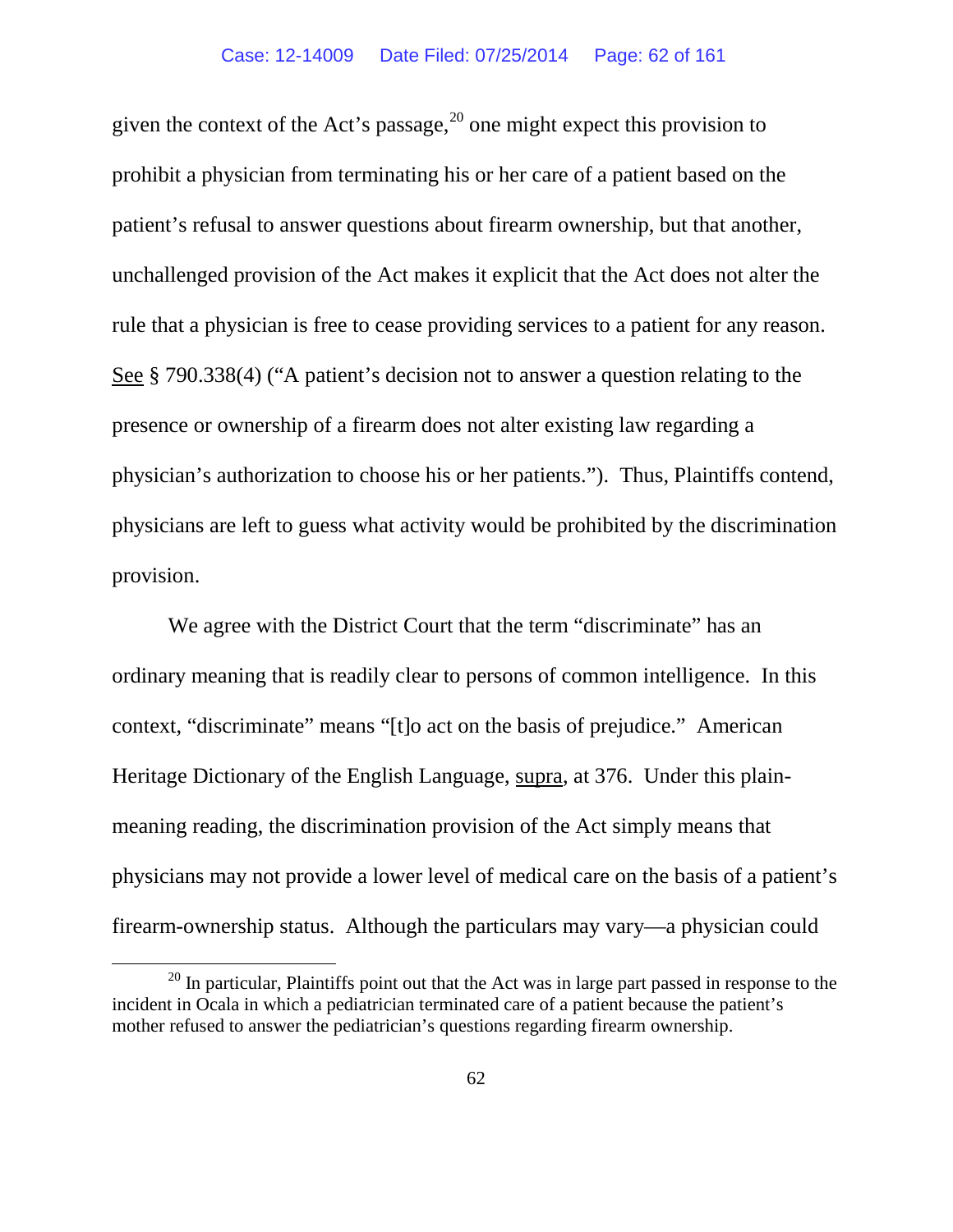discriminate against firearm-owning patients by, for example, making them wait an excessively long time for an appointment, or by refusing them equal opportunities for referrals to specialists—the discrimination provision is sufficiently clear in apprising physicians that they may not provide firearm-owning patients with less medical care than they would other patients, in any circumstances. Thus, the discrimination provision of the Act is not vague.

Finally, Plaintiffs argue that the harassment provision of the Act, § 709.338(6), is vague because the Act does not define "unnecessarily harassing." Plaintiffs contend that patients may hold diverse views as to what constitutes unnecessary harassment. Plaintiffs argue that what conduct is prohibited thus depends on what a particular patient understands it to be, and that the resulting uncertainty as to what the Act prohibits "is not permissible under the First Amendment." See Conant, 309 F.3d at 639 (holding a statute providing for administrative action against physicians who engage in speech that "the patient believes to be a recommendation of marijuana" lacks the requisite narrow specificity under the First Amendment) (citing Collins, 323 U.S. at 535, 65 S. Ct. at 325 (striking on First Amendment grounds a statute criminalizing solicitation of membership for certain unions without state license because the statute did not distinguish between solicitation and advocacy, and so "put[] the speaker . . . wholly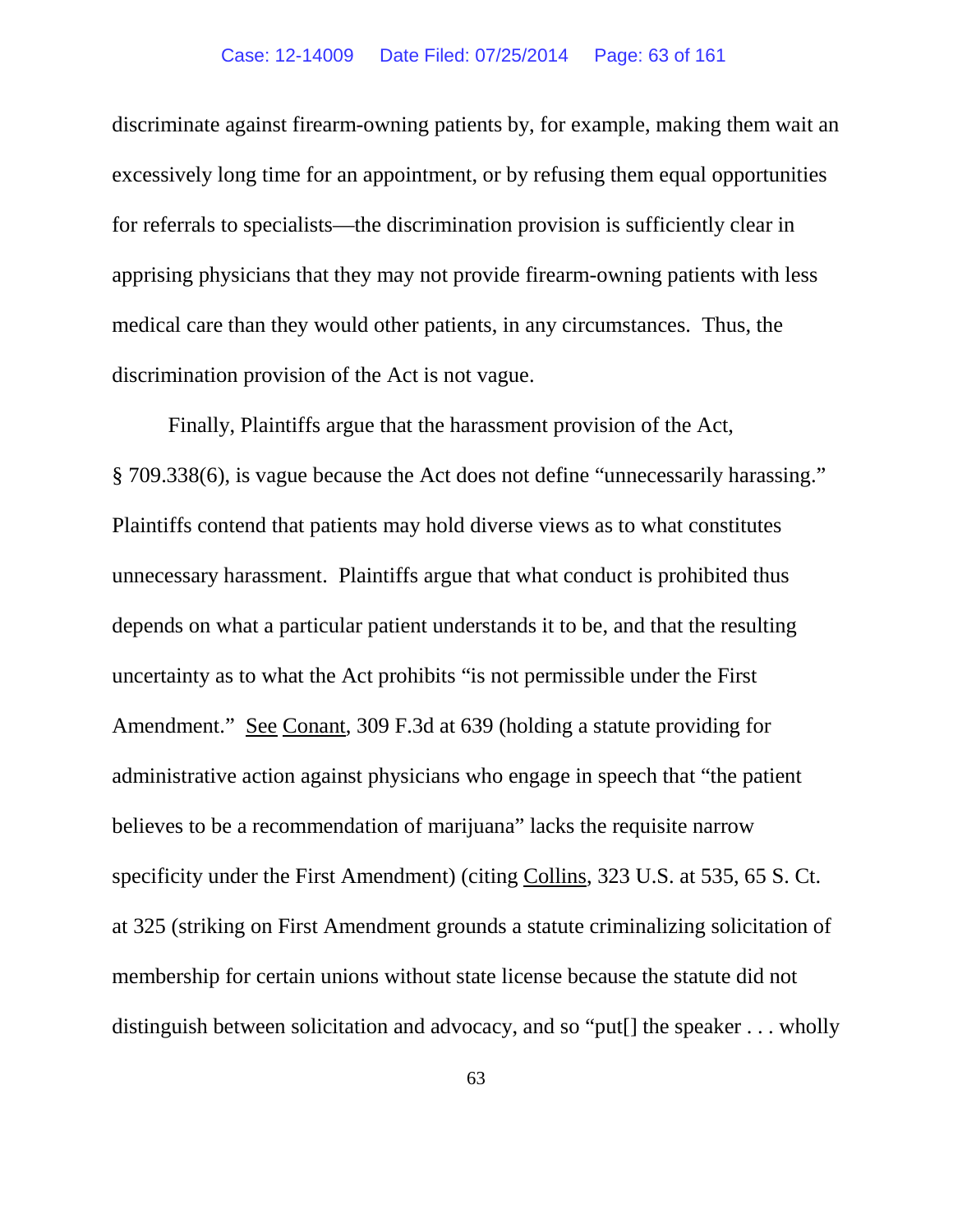### Case: 12-14009 Date Filed: 07/25/2014 Page: 64 of 161

at the mercy of the varied understanding of his hearers and consequently of whatever inference may be drawn as to his intent and meaning".

However, the term "harass" has an ordinary meaning that is readily clear to persons of common intelligence: "harass" means "[t]o disturb or irritate persistently." American Heritage Dictionary of the English Language, supra, at 600. When read in the context of the Act as a whole, the harassment provision communicates that health care providers should not disparage firearm-owning patients, and should not continue over a patient's objection to attempt to speak to the patient about firearm ownership when not relevant to medical care or safety. Like the other provisions of the Act, the harassment provision targets physicians who wish to pursue an agenda unrelated to medical care or safety.

Although the District Court found that the modifier "unnecessarily" rendered the harassment provision vague, we disagree. The modifier in fact allows physicians the freedom to challenge—i.e., "harass"— patients regarding firearms when doing so is necessary for health or safety reasons, even if the patient might find the physicians' advice unwelcome. For example, if a patient is suicidal, a physician may wish to attempt to persuade the patient to remove firearms from the patient's home, even if the patient initially objects. Even if the patient considers the physician's health and safety advice related to firearms harassing, the inclusion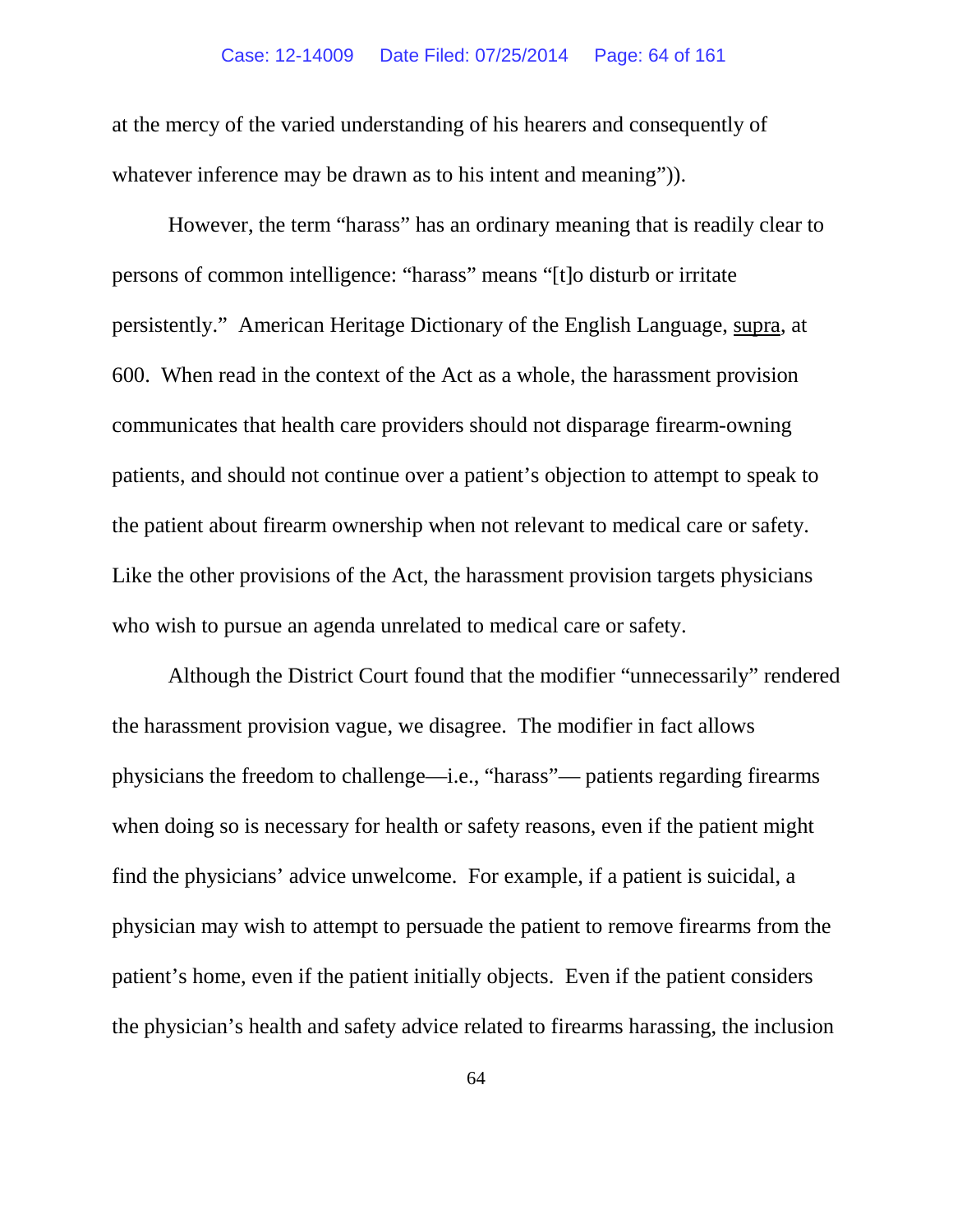### Case: 12-14009 Date Filed: 07/25/2014 Page: 65 of 161

of the modifier "unnecessary" leaves room for physicians to deliver such advice when necessary, consistent with the Act's other provisions.

Plaintiffs' fears that physicians may face discipline for offending a patient's subjective sensibilities are therefore unfounded. Leaving aside that Conant and Collins did not turn on vagueness challenges, we note that patients by themselves cannot subject physicians to discipline. Patients may file a complaint which triggers an investigation by the Board, or they may bring a malpractice action, but so long as a physician is operating in good faith within the boundaries of good medical practice, and is providing only firearm safety advice which is relevant and necessary, he or she need not fear discipline at the hands of the Board or a money judgment in a court of law. Thus, the harassment provision of the Act is not vague.

Persons of "common intelligence" need not guess as to the meaning of any of the four challenged provisions of the Act. See Harris, 564 F.3d at 1310. Thus, we hold that the District Court erred in finding the record-keeping, inquiry, and harassment provisions void for vagueness.

## IV.

Accordingly, we REVERSE the District Court's grant of summary judgment in favor of Plaintiffs, and VACATE the injunction against enforcement of the Act. SO ORDERED.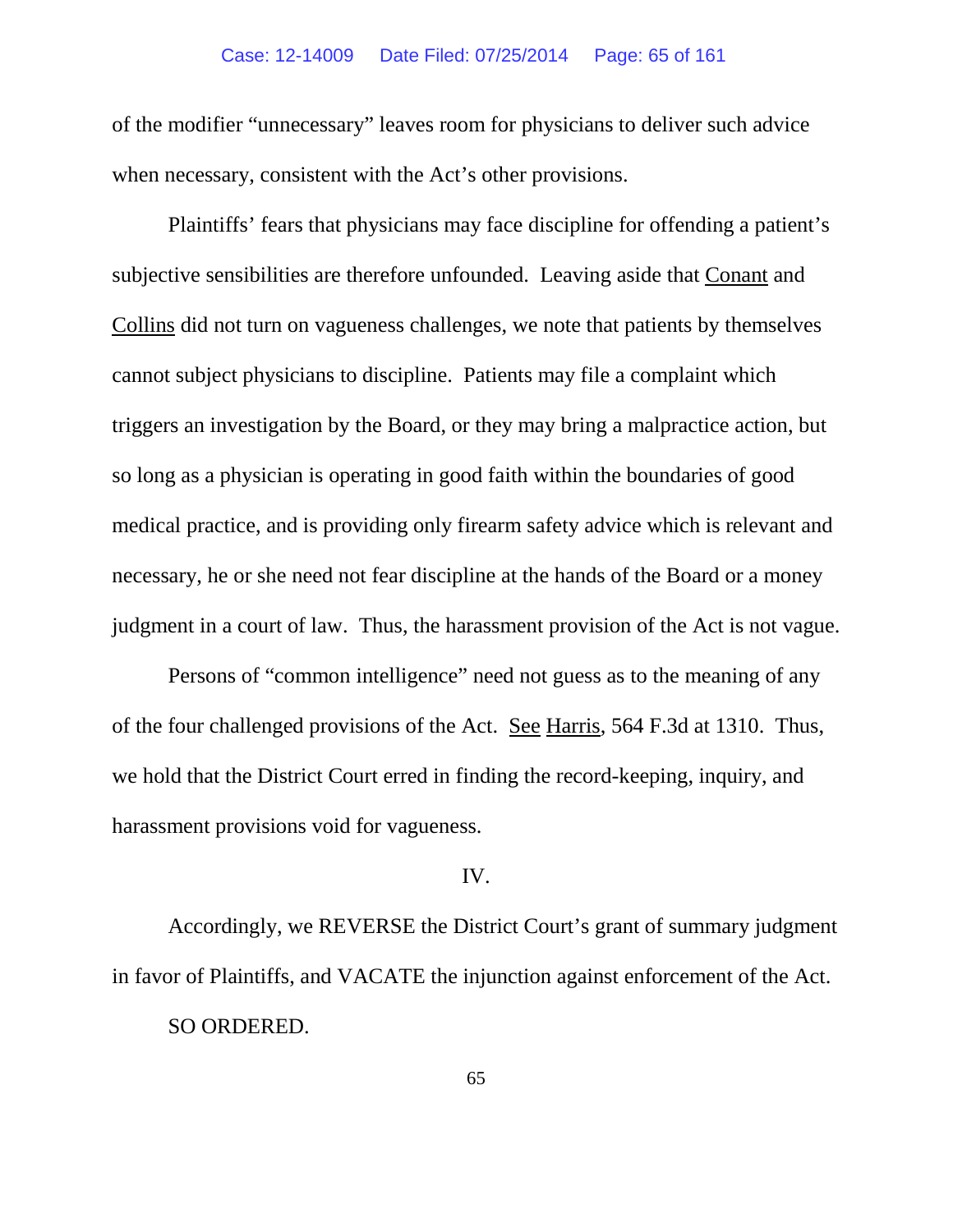WILSON, Circuit Judge, dissenting:

Numerous medical organizations, including the American Medical Association (AMA), view firearm related deaths and injuries as a serious public health problem with particularly pernicious effects on children. These organizations believe that this public health problem can be alleviated by providing people, particularly children and their parents, with information about firearm safety.<sup>[1](#page-65-0)</sup> Accordingly, the AMA has, among other things, adopted a policy encouraging "members to inquire as to the presence of household firearms as a part of childproofing the home." Prevention of Firearm Accidents in Children, AMA Policy H-145.990. From the AMA's perspective, this inquiry could not be more vital, as the policies are specifically designed to "reduce pediatric firearm morbidity and mortality." *Id.*

Consistent with their beliefs about how best to address this public health problem, a number of Florida doctors, including plaintiffs, followed the AMA's advice. They routinely spoke with patients about firearms, asking patients if

<span id="page-65-0"></span><sup>&</sup>lt;sup>1</sup> See Christine S. Moyer, "Public Health Approach: Physicians Aim to Prevent Gun Violence," *American Medical News*, Sept. 10, 2012, *available at* http://www.amednews.com. *American Medical News* is published by the AMA. Moyer's article describes efforts in the medical community to reduce firearm related injuries by using preventive care methods that have been used to address other public health problems such as motor vehicle accidents, smoking, and the spread of diseases.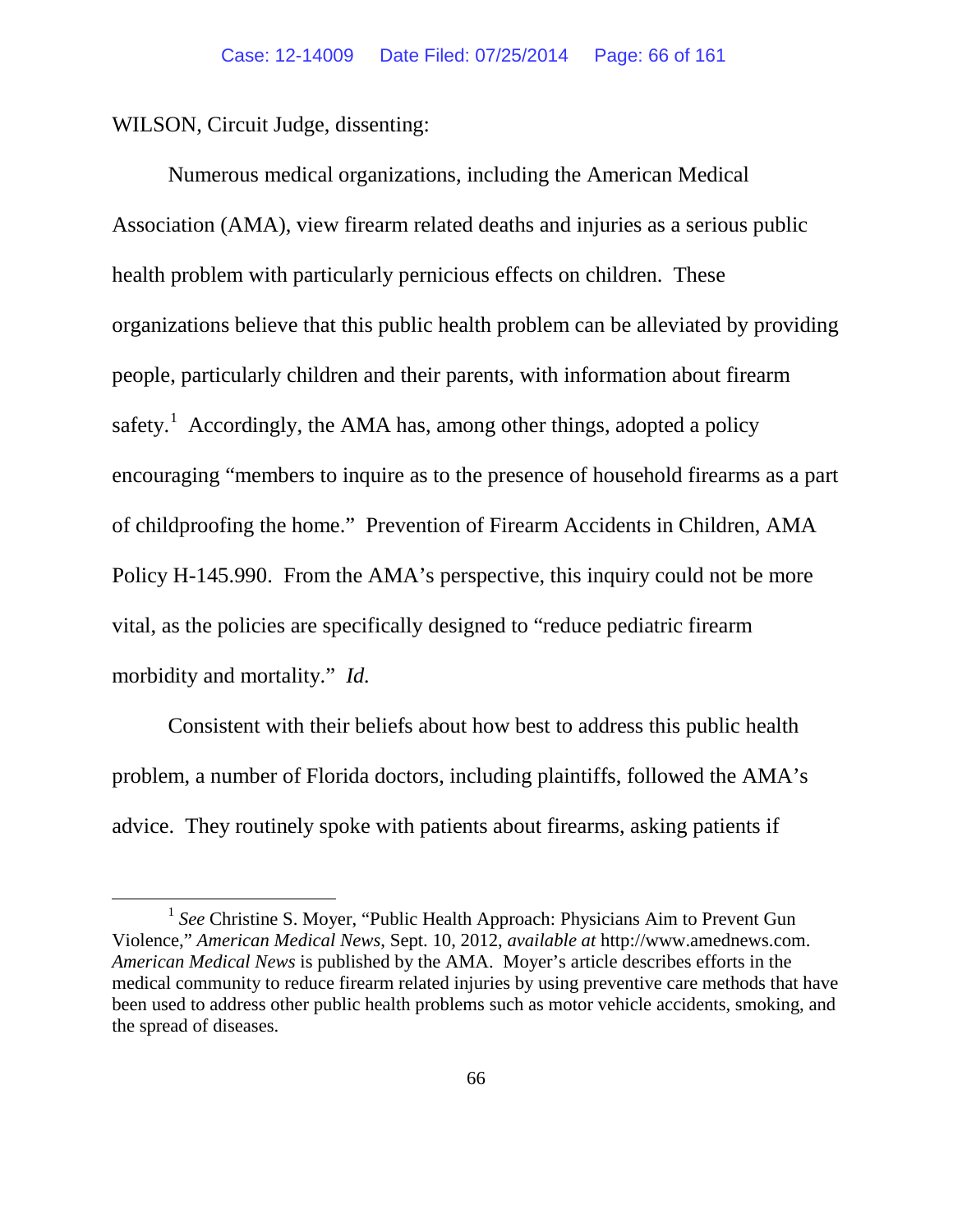firearms were present in the home in order to specifically tailor follow-up safety information. There is no doubt that many doctors genuinely believe that these conversations can help protect their patients and the public. Indeed, some doctors believed these conversations to be so important that they were willing to lose the business of patients who refused to engage.

In response to complaints by patients who found doctors' questioning and counseling on the subject of firearms to be irritating, offensive, and overly political, Florida passed the Firearm Owners' Privacy Act (Act). Simply put, the Act is a gag order that prevents doctors from even asking the first question in a conversation about firearms. The Act prohibits or significantly chills doctors from expressing their views and providing information to patients about one topic and one topic only, firearms.

Regardless of whether we agree with the message conveyed by doctors to patients about firearms, I think it is perfectly clear that doctors have a First Amendment right to convey that message. This Act significantly infringes upon that right, and it is therefore subject, at the very least, to intermediate scrutiny. Subject to this level of scrutiny, the Act cannot pass constitutional muster.

The State's asserted interests in protecting the rights of firearm owners, including their privacy rights, their rights to be free from harassment and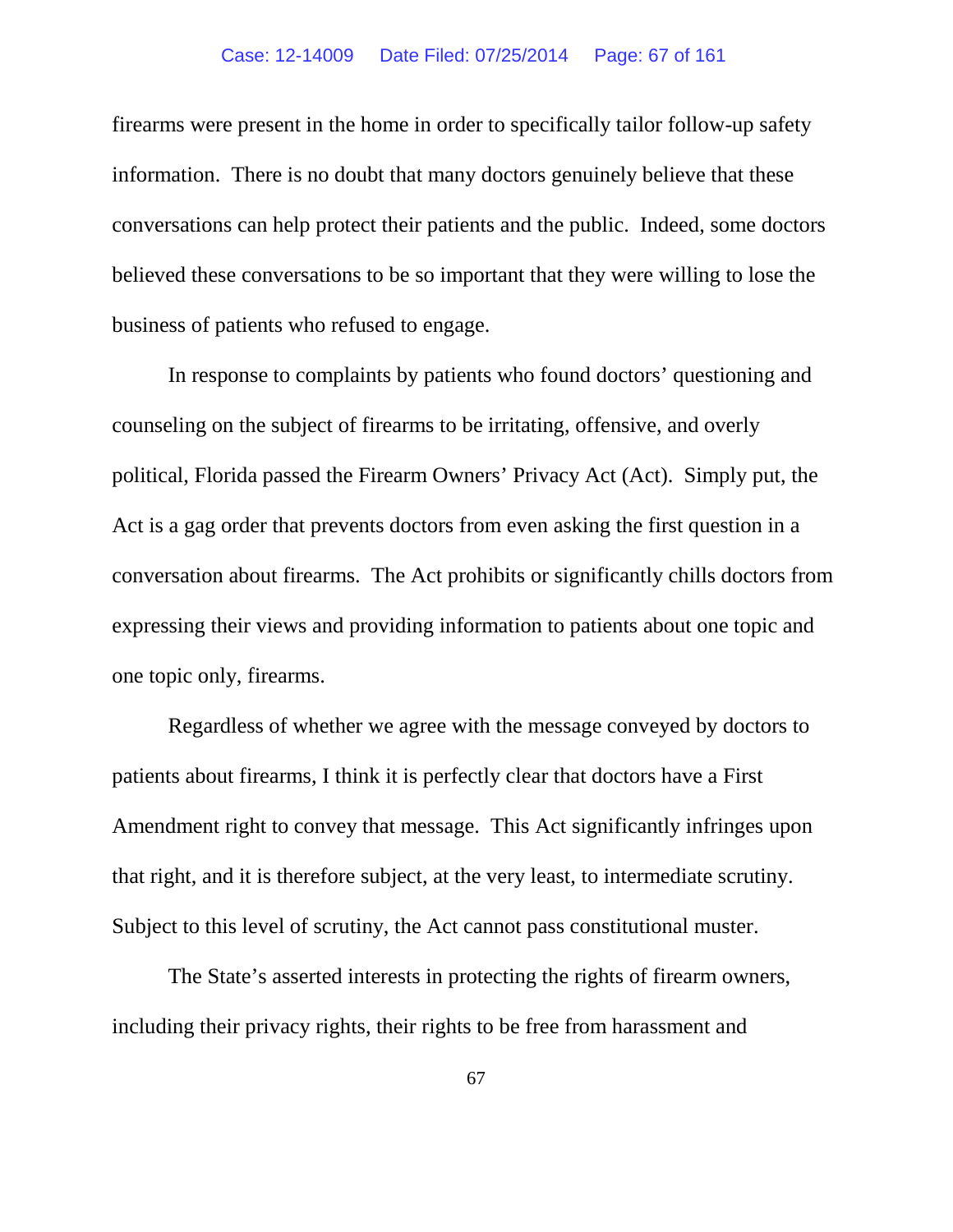discrimination, and their ability to access medical care, are incredibly important. Were the Act necessary to protect those rights, I believe the Act might survive an intermediate scrutiny challenge. But the State has offered no evidence to show that those rights are under threat, nor is there evidence in the record suggesting that the Act will either directly or materially advances those interests.

Further, those interests must be weighed against doctors' rights to convey their chosen message about firearm safety and to play their chosen role in addressing what they view to be a public health crisis. If there is disagreement in the medical community with the plaintiffs' view that providing patients with information about firearm safety is good for public health, it is certainly not presented in the record before us. $2 \text{ Indeed}$  $2 \text{ Indeed}$ , the record and common sense lead

Citing the AMA policy quoted above, the ABA specifically recognized that

<span id="page-67-0"></span> $2$  At its annual meeting in August of 2012, the American Bar Association (ABA) adopted Resolution 111,

oppos[ing] governmental actions and policies that limit the rights of physicians and other health care providers to inquire of their patients whether they possess guns and how they are secured in the home or to counsel their patients about the dangers of guns in the home and safe practices to avoid those dangers.

<sup>[</sup>p]reventive care through safety counseling is a pillar of modern medicine, and is vitally important to the health and welfare of patients. It is also the ethical and legal responsibility of physicians. Failure to fulfill these duties results in a breach of the objective standard of care owed to patients. . . . Firearms in the home are another known risk factor that doctors may choose to discuss with their patients or the parents of young patients.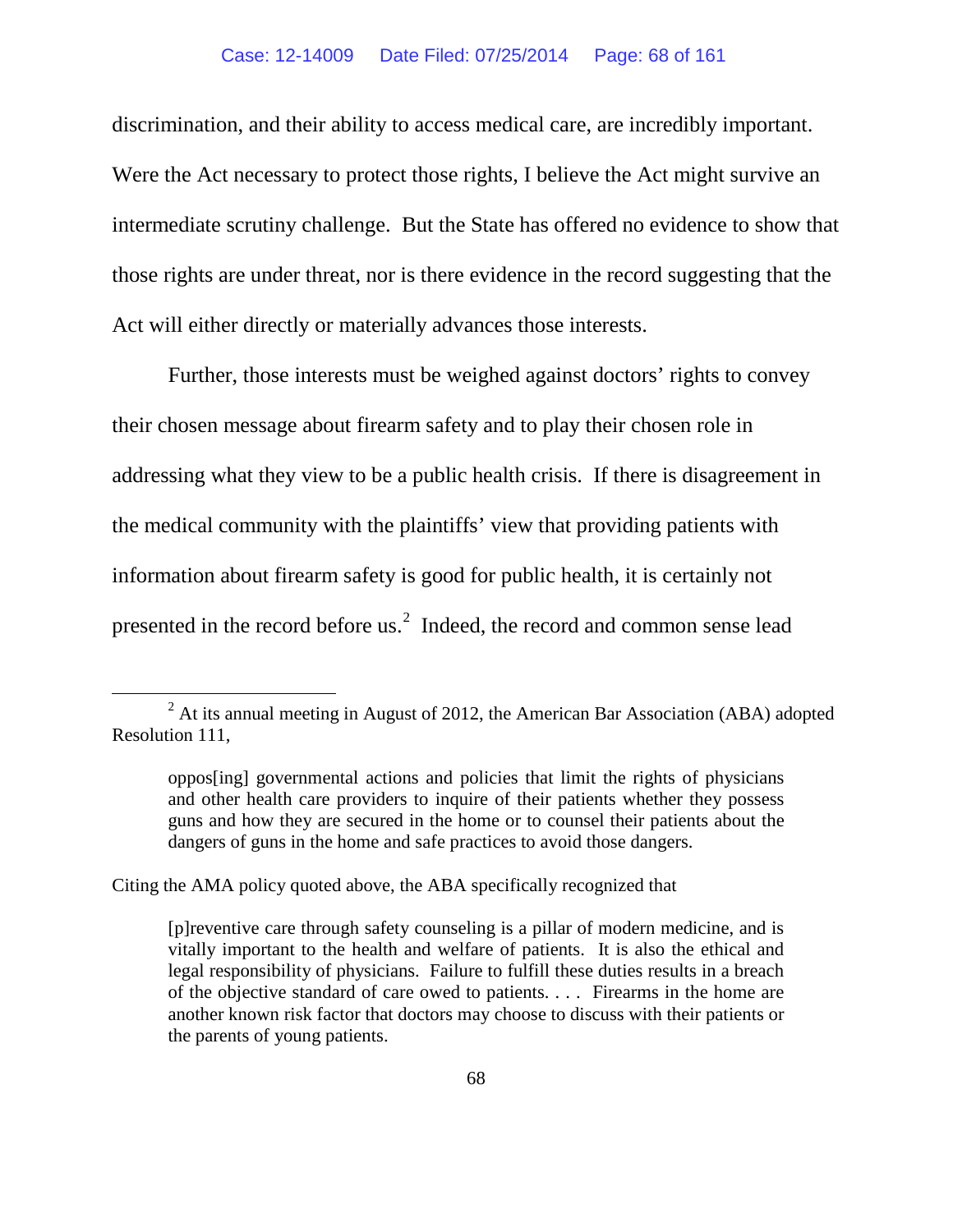inexorably to the conclusion that children will suffer fewer firearm related injuries if they—and their parents—know more about firearm safety. But now they will know less. As a result of the Act, there is no doubt that many doctors in Florida will significantly curtail, if not altogether cease, discussions with patients about firearms and firearm safety.

Thus, while the Act does not advance the State's asserted interests, the Act does significantly limit doctors' ability to speak to their patients in ways that they believe will protect the public and save lives. The poor fit between what the Act actually does and the interests it purportedly serves belies Florida's true purpose in passing this Act: silencing doctors' disfavored message about firearm safety. This, the State cannot do.

The district court properly invalidated the Act as a content-, speaker-, and viewpoint-based restriction that "chills practitioners' speech in a way that impairs the provision of medical care and may ultimately harm the patient." *Wollschlaeger v. Farmer*, 880 F. Supp. 2d 1251, 1267 (S.D. Fla., 2012).In an unprecedented decision, the Majority reverses and holds that this law is immune from First Amendment scrutiny. This is so because the State labeled the speech it wished to quell "conduct" and the speakers it wished to silence "professionals," and because these professionals were prohibited only from speaking privately to patients.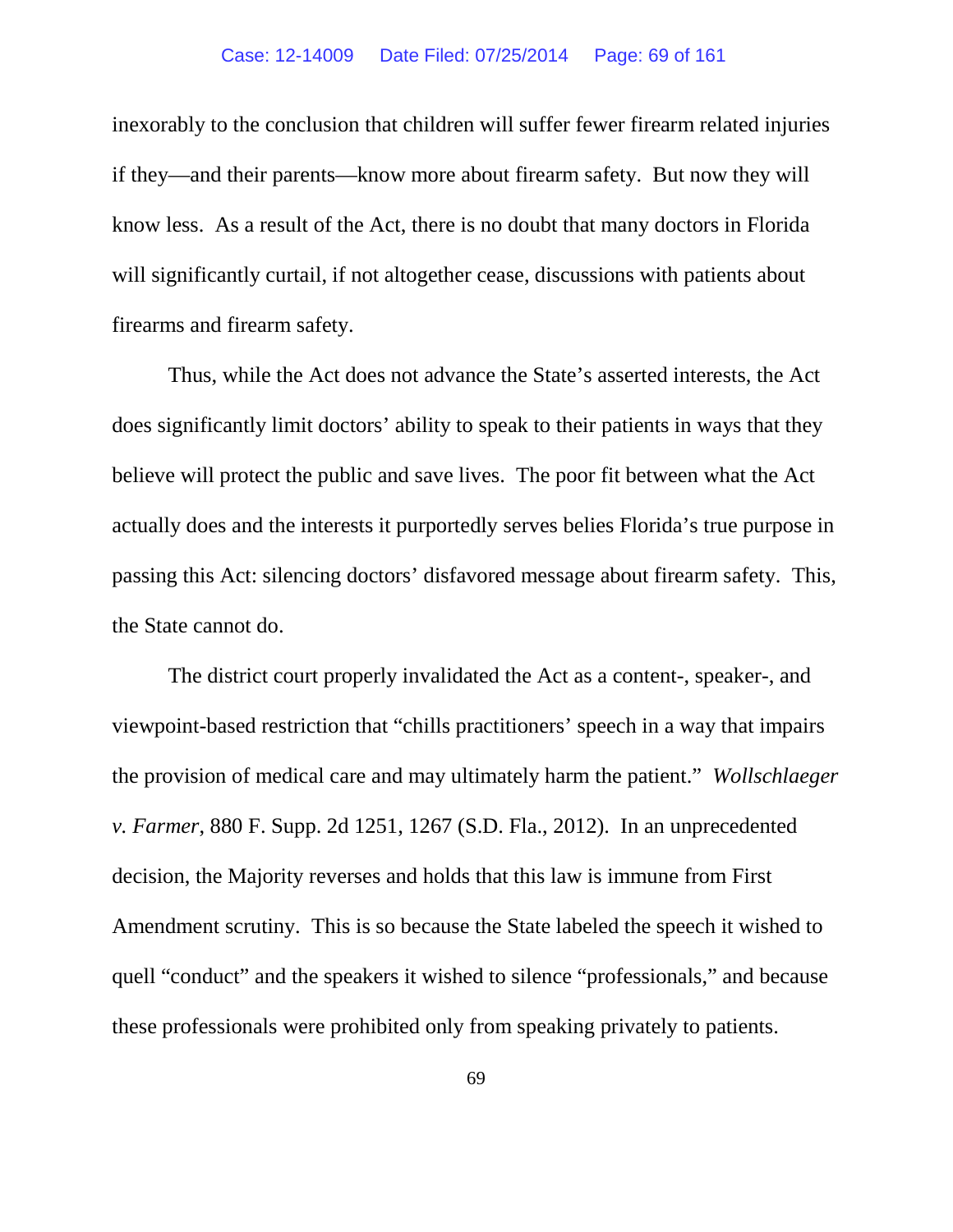Precedent firmly establishes that the speech proscribed or chilled by this Act speech that ranges from potentially lifesaving medical information conveyed from doctor to patient, to political discussions between private citizens, to conversations between people who enjoy speaking freely with each other about a host of irrelevant topics—is protected by the First Amendment.

I would affirm the district court's order, and I therefore respectfully dissent.

## **I.**

The Act contains four provisions at issue in this appeal. (1) The "record keeping provision" states that doctors cannot record firearm-related information in medical files that they "know" not to be "relevant." Fla. Stat. § 790.338(1). (2) The "inquiry provision" states that doctors "shall respect a patient's right to privacy and should refrain" from asking patients about firearm ownership, unless the doctor believes in good faith that the information is medically relevant. Fla. Stat. § 790.338(2). (3) The "discrimination provision" states that practitioners "may not discriminate" against patients on the basis of firearm ownership. Fla. Stat. § 790.338(5). (4) Finally, the "harassment provision" states that practitioners "shall respect a patient's legal right to own or possess a firearm and should refrain from unnecessarily harassing" patients about firearm ownership. Fla. Stat. § 790.338(6).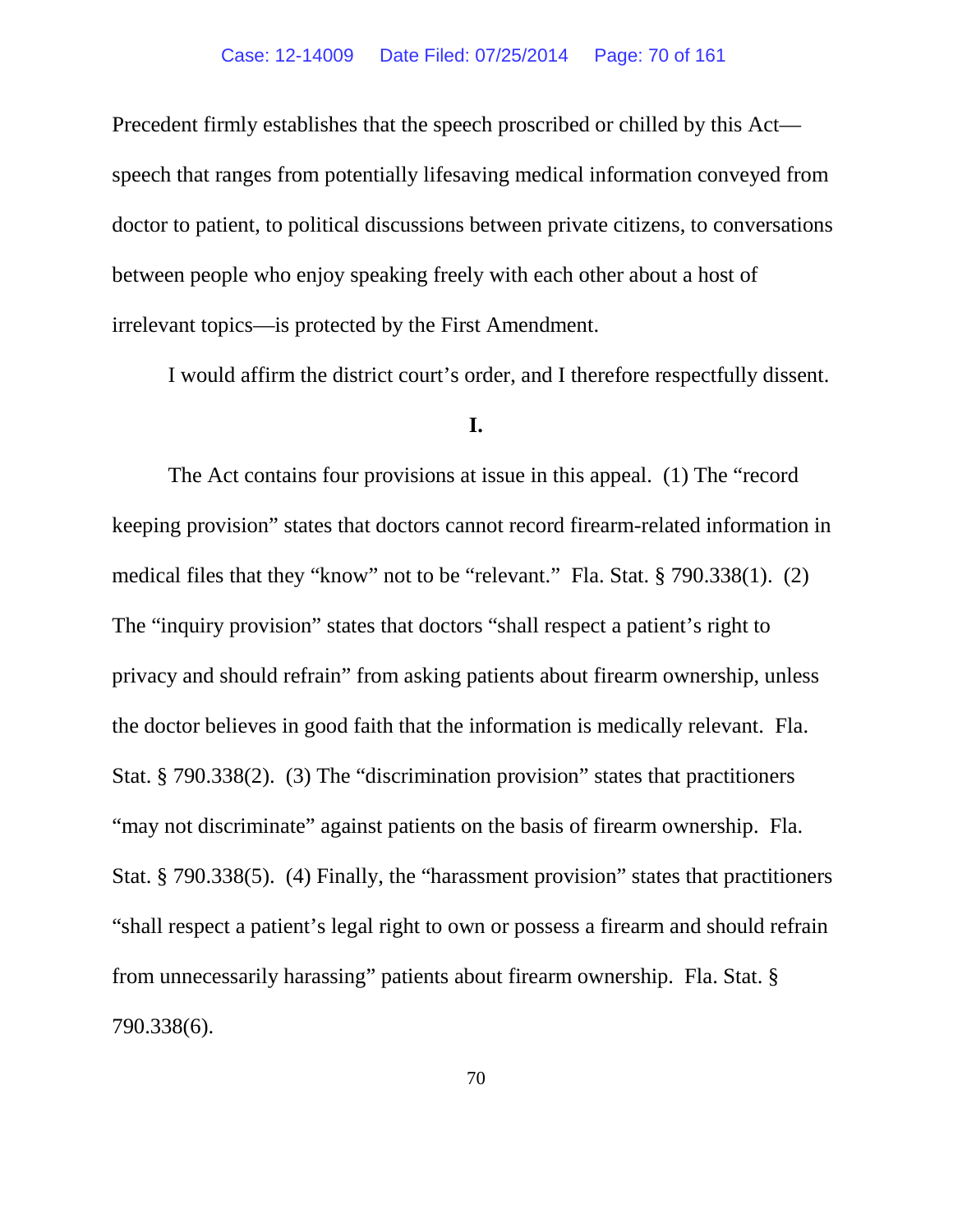This Act was passed in response to constituent complaints about the manner

and extent to which doctors were discussing firearm ownership with patients.

Specifically, as the State explains:

[A]ctual discrimination experienced by gun owners in Florida directly motivated the Legislature to pass the Act. Among other things, the Legislature heard that: a woman was given 30 days to find a new physician after she refused to answer questions about firearms in her home; a patient was asked by a physician to remove firearms from his home; a facility separated a mother from her children while interrogating them about firearms; a physician refused to care for a nine-year-old boy because he wanted to know about firearms in the home; citizens were falsely told that Medicaid required them to disclose their firearm ownership and would not pay if they refused to answer; a doctor refused to examine a child when the mother refused to answer firearms questions; and a facility billed for services not delivered after a family refused to answer questions about their firearms.

These experiences show that the Legislature's action in passing the Act overwhelmingly was based on real concerns about protecting constituent privacy and preventing discrimination and harassment during doctor's visits.

A Legislator's own experience was similar: "After answering a

pediatrician's question about gun ownership, the pediatrician asked that [the

Legislator] remove the gun from his home. To the [L]egislator, the doctor's

conduct constituted 'a political . . . attack on the constitutional right to own a . . .

firearm.'" A National Rifle Association representative also complained that

questioning patients about gun ownership "to satisfy a political agenda needs to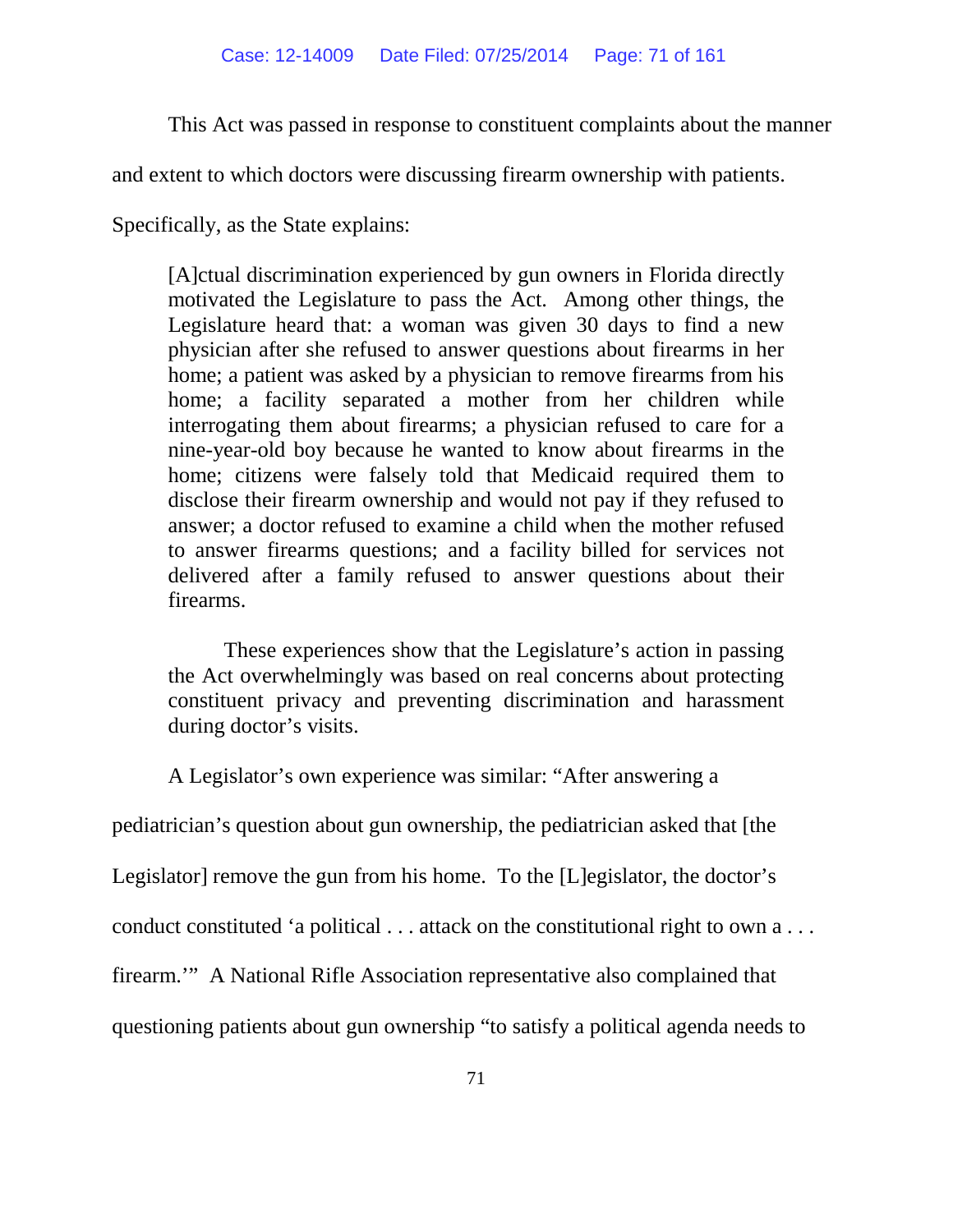stop." The State asserts that these are examples of what the Act was designed to stop.

Tellingly, the State attempts on appeal to narrow the scope of the Act though it does so inconsistently. In any event, the Supreme Court has explained that a law restricting speech may be rendered unconstitutional based on "the inevitable effect of [the] statute on its face . . . [or its] stated purposes." *Sorrell v. IMS Health Inc.*, \_\_ U.S. \_\_, 131 S. Ct. 2653, 2663 (2011) (internal quotation marks omitted). Therefore, in assessing the constitutionality of the Act, we cannot ignore that this Act will inevitably silence doctors on the topic of firearms in all but the rarest of circumstances. Doctors risk losing their licenses if they are found to have violated the Act, so they cannot safely assume that the State will only advance the narrow reading of the Act it suggests here.

In a revealing portion of its brief, the State asserts that the "Act *proscribes* only inquiries within the doctor-patient relationship and recordkeeping about firearms that is not relevant to medical and safety concerns."<sup>[3](#page-71-0)</sup> At this point,

<span id="page-71-0"></span> $3$  Here is one of the State's contradictions. Elsewhere in its briefing, the State asserts that the inquiry provision is not, as it just stated, a proscription but is instead merely advisory. From a doctor's perspective, however, the Act must be treated as mandatory. Indeed, the Executive Director of the body responsible for enforcing the Act, the Board of Medicine of the Florida Department of Health (Board), mailed a letter to physicians stating that the inquiry provision was mandatory. But in a change of course, the Board posted to its website shortly after Appellees filed suit that, in fact, the provision was only advisory. The State's argument that the provision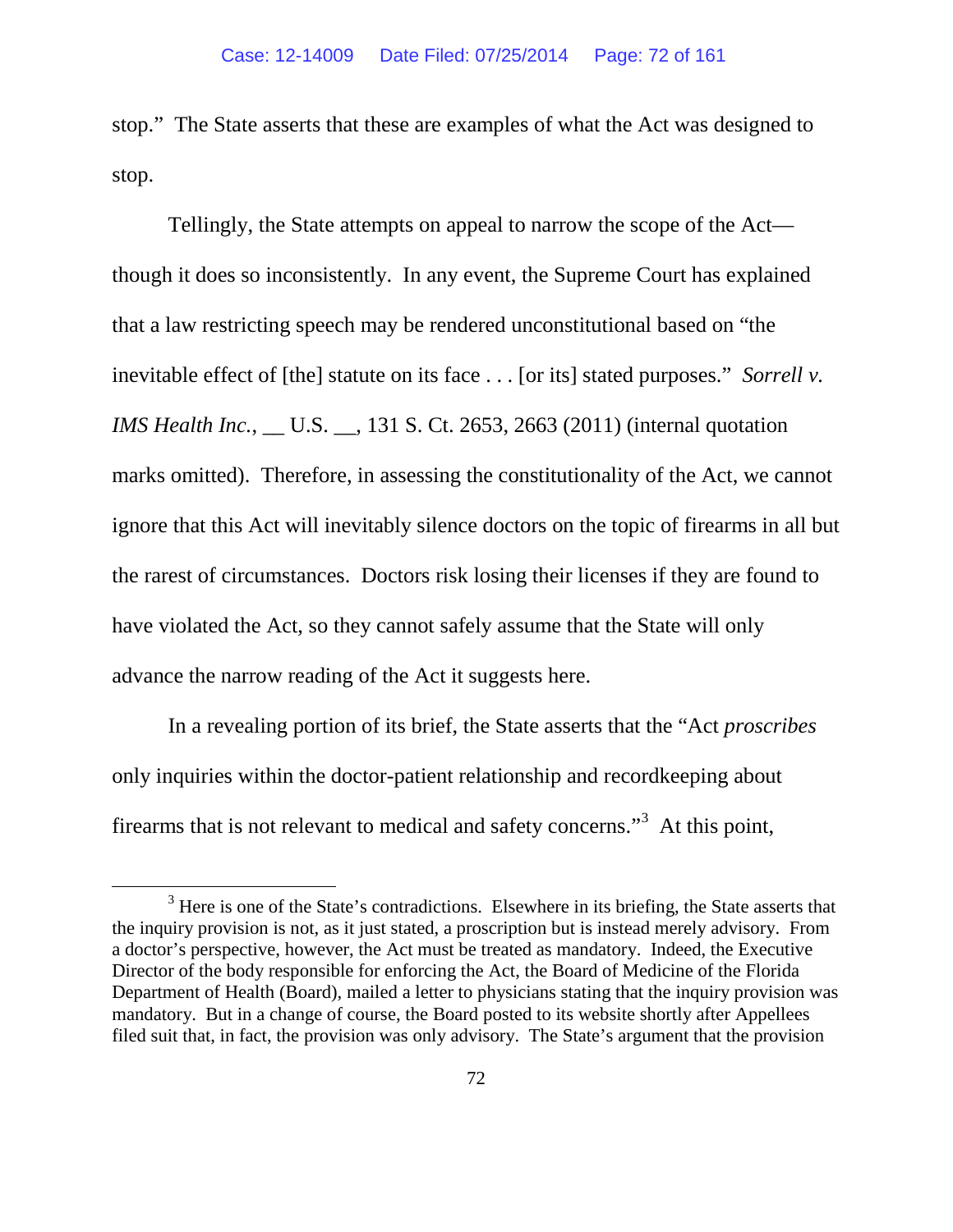difficulties arise because Appellees and the State have different definitions of "relevant." Many doctors and medical organizations assert that it is always relevant to ask about—and thus, to record—firearm-ownership information. As discussed, the AMA, as well as the American Academy of Pediatrics, its Florida chapter, the American Academy of Family Physicians, its Florida chapter, the American College of Physicians, and its Florida chapter all recommend providing counseling and guidance on a variety of injury-prevention topics including firearm safety. Doctors thus quite legitimately insist that asking firearm-related questions as a matter of course and recording the information in medical files is good for their patients' health and for the public's safety.

As the incidents discussed in the legislative history suggest, however, the Act was apparently designed to prohibit doctors from routinely asking about firearm ownership on prescreening, informational forms. Appellees rightly suspect, despite the State's present assurance to the contrary, that the standard of

 $\overline{a}$ 

is only advisory is not a bad one, because unlike other provisions which use the clearly mandatory word "shall," the inquiry provision uses the ambiguous word "should." But it would be extremely risky for doctors to rely on this interpretation, given that the timing of the Board's change in course suggests that it may only have been part of the State's litigation strategy. There are no assurances that, once this litigation ends, the Board will not revert back to its broader interpretation. Further, the State interprets the same word ("should") to be mandatory in the context of interpreting the harassment provision—though the State vacillates on this interpretation, as well.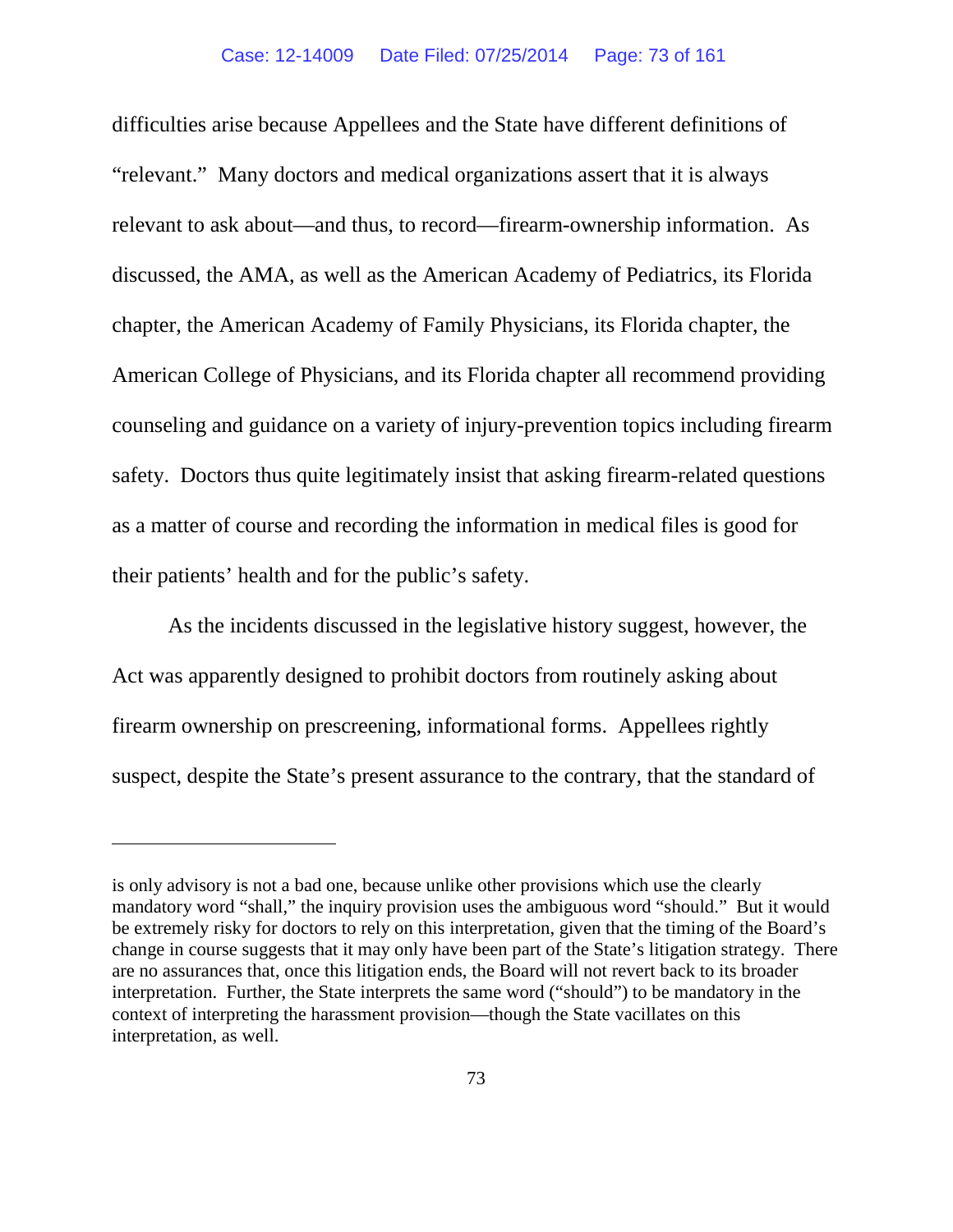relevance contemplated by the Act is higher than the Appellees' own standard. Consequently, for purposes of assessing the Act's constitutionality, I assume that many doctors, absent some particularized fact or circumstance indicating that firearm ownership is particularly relevant, will stop asking about and recording this information.<sup>[4](#page-73-0)</sup>

The Act also prohibits "discrimination" on the basis of gun ownership. One might reasonably expect, based on the incidents that prompted passage of the Act, that this provision bars doctors from declining to treat a patient who refuses to answer questions regarding firearm ownership. The Act explicitly affords doctors the continued right to refuse to treat such patients, however, *see* Fla. Stat. § 790.338(4), so the Legislature apparently intended to prevent other forms of discrimination when it passed the Act. The State asserts that "actual *discrimination* experienced by gun owners in Florida directly motivated the

<span id="page-73-0"></span><sup>&</sup>lt;sup>4</sup> It appears that the Act determines as a matter of State law that firearm ownership is not medically relevant in all cases for preventive medicine purposes. Elsewhere in its briefing, however, the State emphasized that the Act specifically allows doctors to ask about firearms whenever they believe "in good faith" that the information is relevant and to record such information unless they "know" it to be irrelevant. From this, the State concludes that "the Legislature enabled physicians to make these inquiries *of any or all patients*" if the doctor holds a different view of medical relevance than the State. This interpretation, of course, would *allow*  the inquiries detailed in the legislative history; precisely the same inquiries the State previously stated that the Act was designed to prevent. Given this uncertainty, doctors who wish to ask about firearm ownership in all cases would be taking a significant risk if they continued to do so.

A bit more is said on this point in Part IV, *infra*, in relation to my brief discussion on vagueness.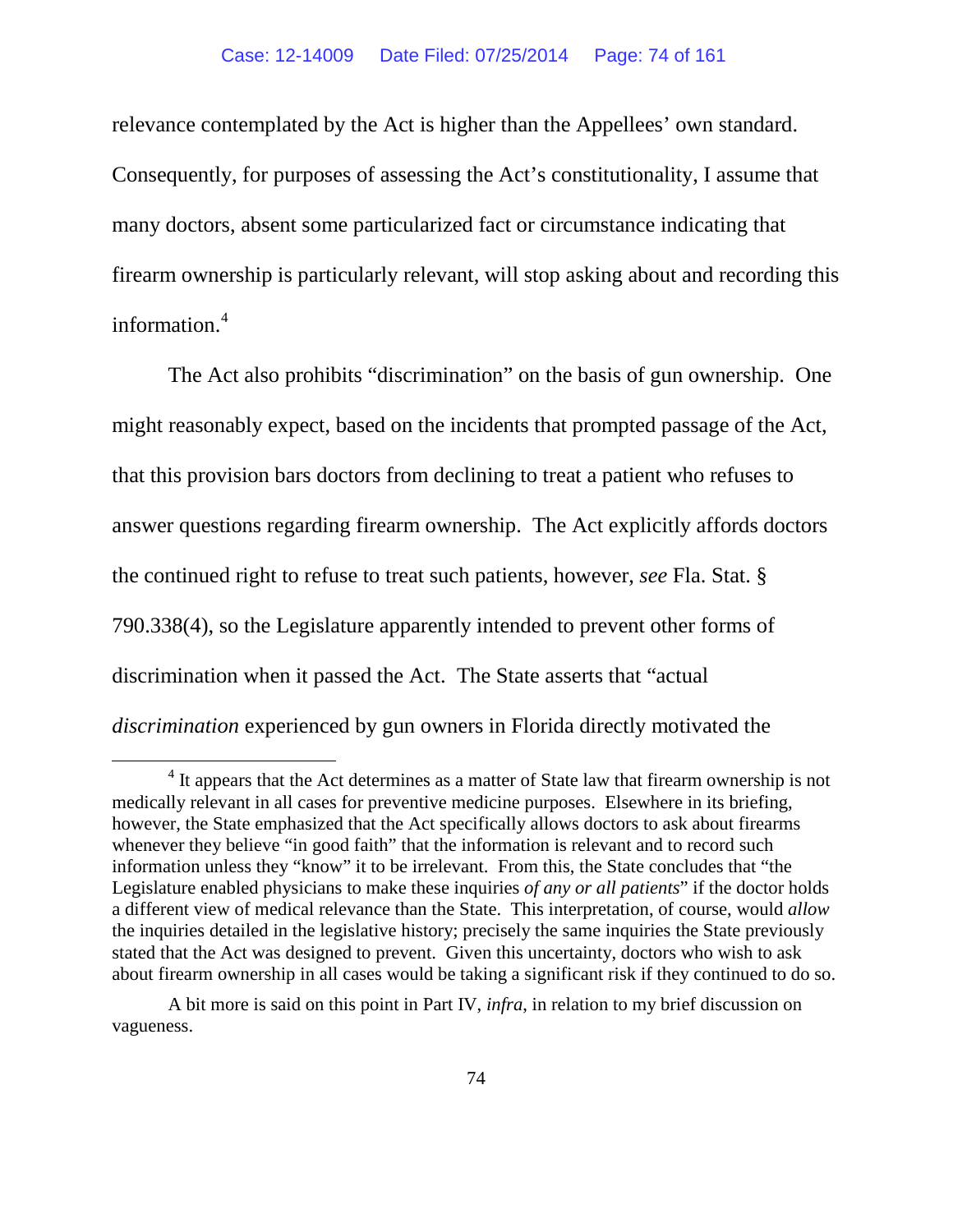Legislature to pass the Act." This statement is followed by the list of incidents contained in the legislative history. As noted above, the State also explained that the Act was passed in response to questioning about gun ownership and follow-up recommendations to make such ownership safer, including recommendations to remove guns from the home entirely. These discussions, which some constituents and Legislators perceive to be a political attack, could be viewed as discriminatory. Based on their status as gun owners, some patients are subjected to uncomfortable conversations about firearms, while others are not. Because the State explicitly acknowledges that the legislative history provides examples of what constitutes discrimination, doctors reasonably fear punishment for discrimination under the Act for speaking as the doctors did in the above-cited incidents. Accordingly, the discrimination provision, like the record keeping and inquiry provisions, will cause doctors not to ask about or make recommendations regarding firearm ownership, particularly if patients are initially resistant to information on this topic.<sup>[5](#page-74-0)</sup>

<span id="page-74-0"></span><sup>&</sup>lt;sup>5</sup> Given the overall purpose of the Act and the Act's legislative history—considered in light of the State's assertions that that legislative history is illustrative of what constitutes "discrimination"—we must view the harassment and discrimination provisions as designed to reinforce the inquiry and record keeping provisions. Moreover, the fact that the Act explicitly allows the primary form of discrimination that actually occurred—that is, doctors turning away patients who refused to answer questions about firearms—belies the notion that the discrimination provision is meant to address *actual* discrimination experienced by firearm owners. It may indeed prohibit some of the discriminatory conduct that the State speculates *might* occur, and it would not create a constitutional problem if that is all it did. In this context,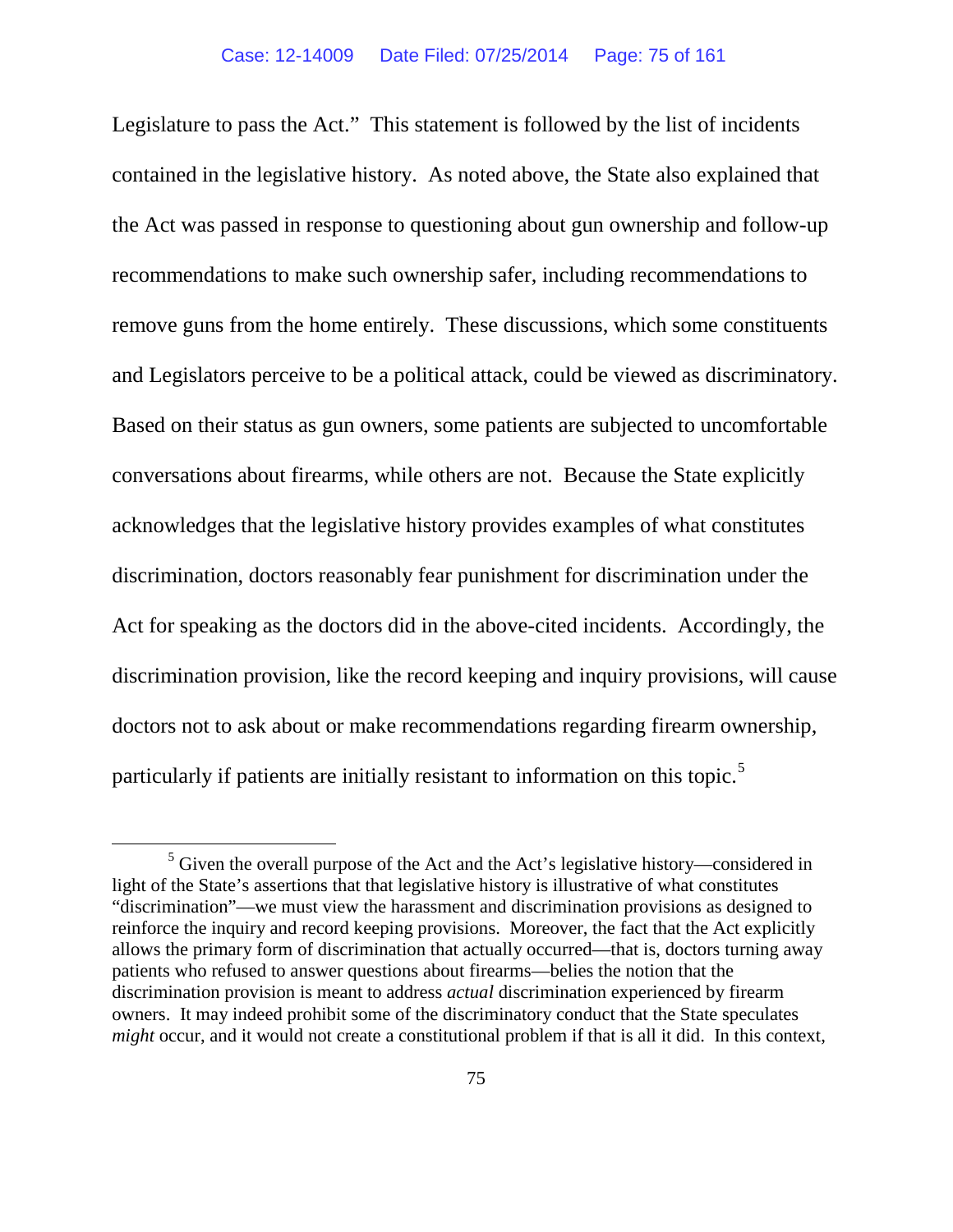The harassment provision chills doctors' speech even further. The State explains that "the Legislature enabled physicians to make [firearm ownership] inquiries of *any or all patients*, provided they do so with the belief that the inquiry is relevant to the patient's care. Logically then, if a physician seeks firearms information to suit only a political agenda unrelated to the patient's well-being, . . . he *may be unnecessarily harassing his patient* . . . ." As Appellees' brief explains, consistent with AMA policy, many doctors believe that asking about firearm ownership is related to the patient's well-being in all cases, which is why questions about firearm ownership were asked by many doctors before the passage of this Act. As the legislative history makes clear, however, these routine inquiries and the follow-up conversations they prompted were deemed by constituents and Legislators to be part of an anti-firearm political agenda which the State defines in its briefing as unnecessary harassment.

Most of the incidents discussed in the legislative history appear to involve nothing more than a disagreement between the doctor, who perceived the gunrelated information to be relevant to the patient's well-being, and the patient, who perceived the information to be part of an unwelcome political attack. The

 $\overline{a}$ 

however, it is difficult to see the discrimination provision as anything other than reinforcement of the other provisions prohibiting doctors from saying and writing certain things.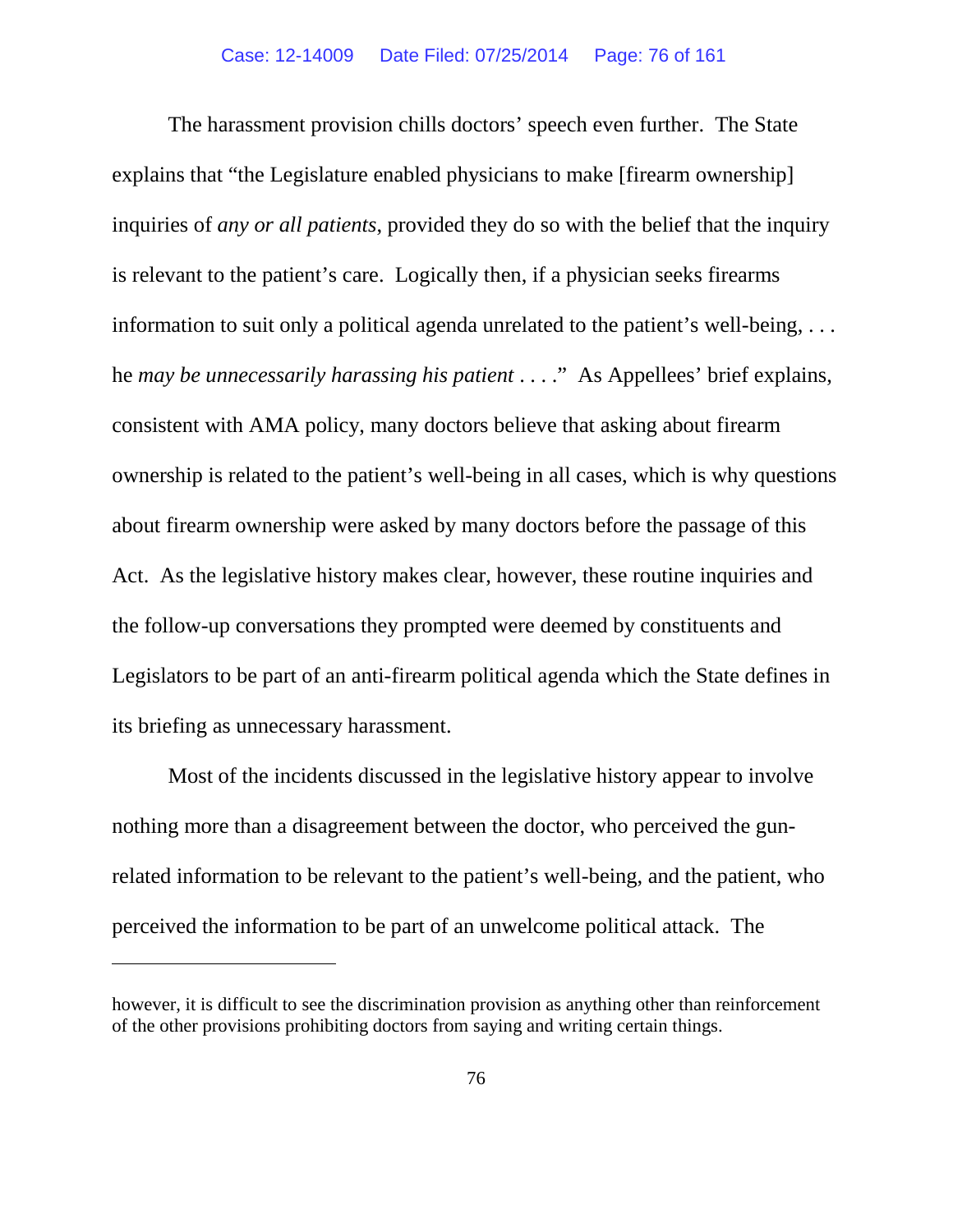harassment provision of the Act suggests that the State has taken the patients' side in this disagreement. There is nothing to suggest that the doctors' inquiries or messages regarding firearms were not genuinely believed to be in the patients' best medical interest when given. But there is evidence in the legislative history to suggest that the harassment provision is designed to prevent these conversations from taking place in the future. That is certainly the result it will achieve. Doctors will largely cease inquiring into and counselling on the topic of firearms, lest they be accused of crossing the line between providing life-saving preventive medical information and promoting an anti-firearm political agenda.<sup>[6](#page-76-0)</sup>

Under this Act, then, one group of speakers, medical professionals, is prohibited or at least chilled from engaging in a great deal of speech about one topic, firearms. Doctors cannot ask routine questions about firearm ownership of

<span id="page-76-0"></span> $6$  In its initial brief, the State asserted (most, though not all of the time) that the word "should" in the inquiry provision rendered the provision purely advisory. Regarding the harassment provision, which included the exact same word, "should," the State asserted that the provision "*prohibit[s]* facilities and practitioners from . . . unnecessarily harassing patients who own guns." The same word used in the same statute rendered one provision advisory but the other mandatory. In an effort to correct this contradiction, the State asserted in its Reply Brief that "the Legislature provided physicians with the freedom to . . . unnecessarily harass patients about firearms, while . . . *suggesting* that they not broach these areas." If the State cannot even decide from one brief to the next whether the Act prohibits or merely advises against unnecessarily harassing patients, doctors certainly cannot rely on the State's self-contradictory assurances that they will not seek to punish doctors under the harassment provision for speaking in ways that some constituents deem to be political. As Judge Tjoflat recognized at oral argument, these rules will simply cause doctors to "steer clear."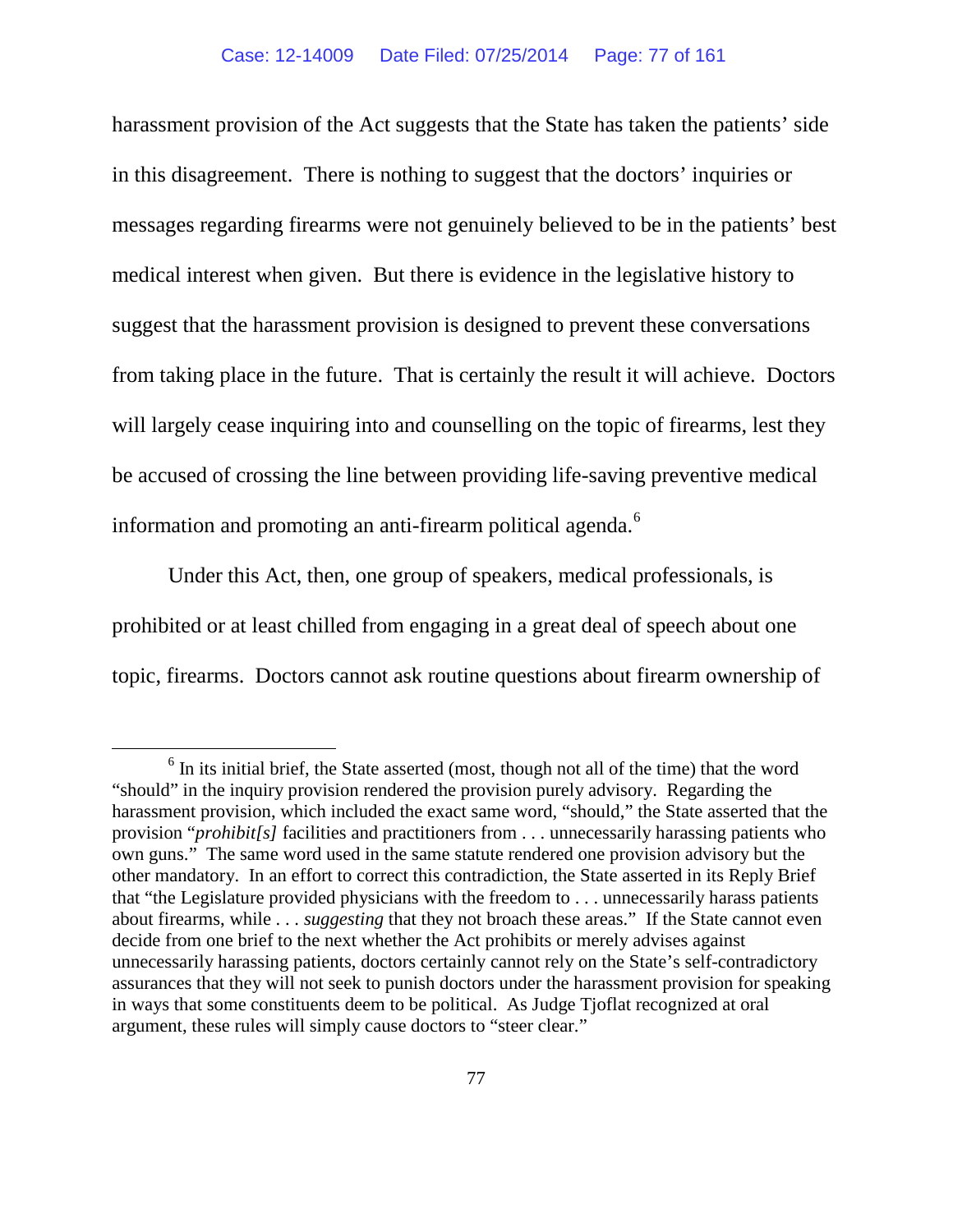all incoming patients as they did before, despite the fact that a host of medical associations suggest that they should. Doctors cannot record information about their patients' firearm ownership in highly-confidential medical files, even though the information may later prove essential to the doctor in a medical malpractice suit or to the patient in an emergency situation. Doctors also cannot provide firearm safety information and advice without running the risk of facing discipline if their medical efforts are construed to be part of a political agenda. Though the State offers reasons to believe that the Act might not be interpreted to prohibit all of these things, at various points in its briefing, the State accepts that these forms of speech are the intended targets of this Act. Under a reasonable interpretation of the Act, then, doctors are potentially subject to discipline for talking about firearms with their patients in all but a few narrow circumstances.

One final observation is in order regarding the Act's interpretation. The State deemed the district court's decision to treat the inquiry and harassment provisions as mandatory rather than advisory as an intentional "effort to render the Act unconstitutional." The Majority, however, accepts the district court's interpretation that the inquiry and harassment provisions are mandatory. Thus, despite accepting an interpretation of the Act that even the State suggests would "render the Act unconstitutional," the Majority strikingly holds that the Act is valid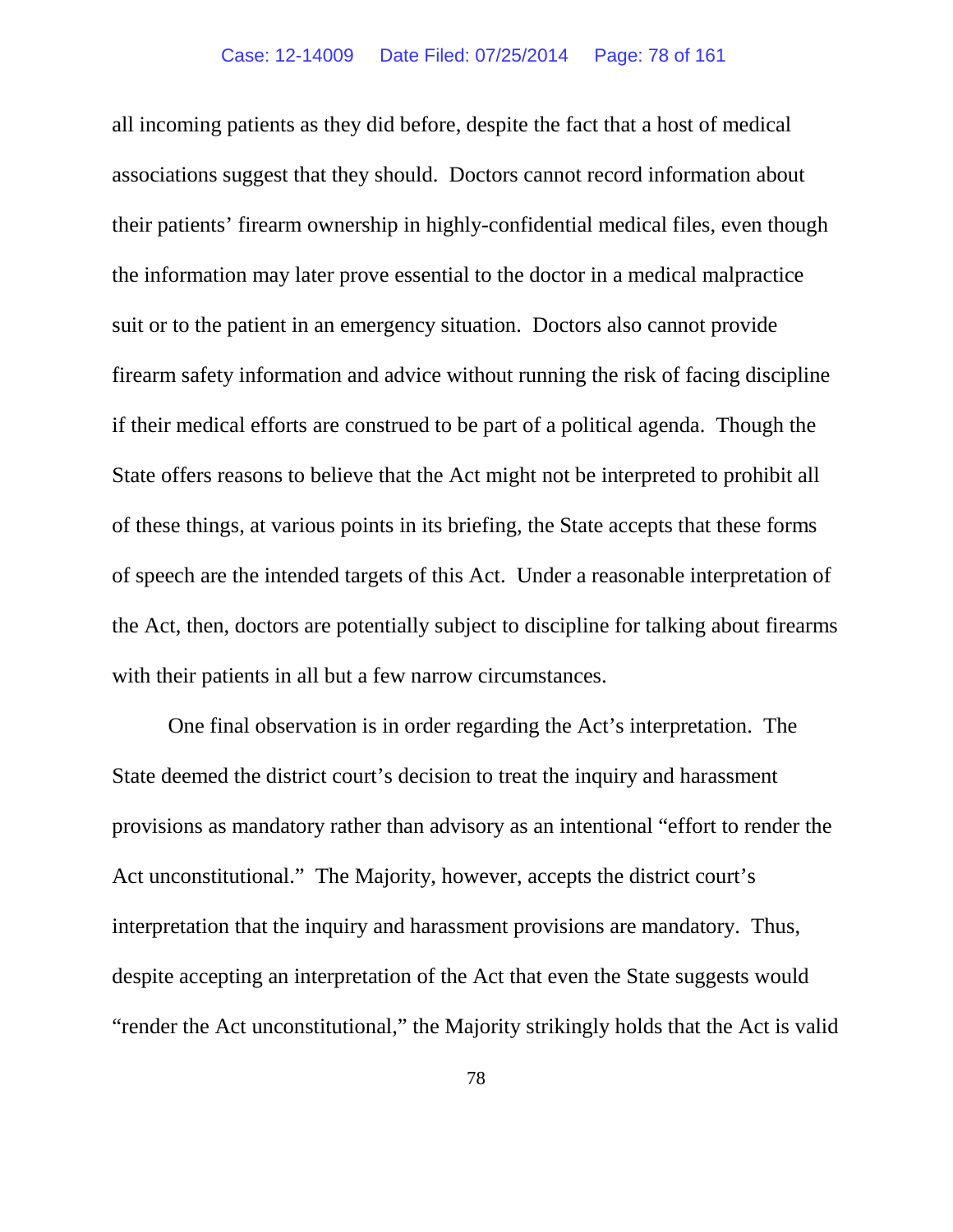and is not even subject to First Amendment scrutiny. In other words, the Majority has gone further in limiting speech rights than the State argued it should or could.

## **II.**

The Act proscribes speech about one topic (firearms) by one group of speakers (medical professionals). Despite this, the Majority concludes that the Act entirely evades First Amendment scrutiny because the speech occurs in private and within the confines of a doctor-patient relationship. Precedent undermines this conclusion. Supreme Court authority consistently subjects content-, speaker-, and viewpoint-based restrictions to at least intermediate First Amendment scrutiny. I believe we should decide this case based on this straightforward authority.

# **A.**

Recently, in *Sorrell*, the Court invalidated a "statute [that] disfavors marketing, that is, speech with a particular content. More than that, the statute disfavors specific speakers, namely pharmaceutical manufacturers." 131 S. Ct. at 2663. Here, the Act directly prohibits firearm related inquiries and record keeping, as well as persistent discussions on the topic,  $\alpha$  "that is, speech with a particular"

<span id="page-78-0"></span> $<sup>7</sup>$  The Majority defines "to harass" as "[t]o disturb or irritate persistently." Many firearm</sup> owners—as evidenced by the legislative history—are irritated by virtually all discussions with their doctors about firearms. Thus, doctors "harass" their patients by persistently discussing firearms.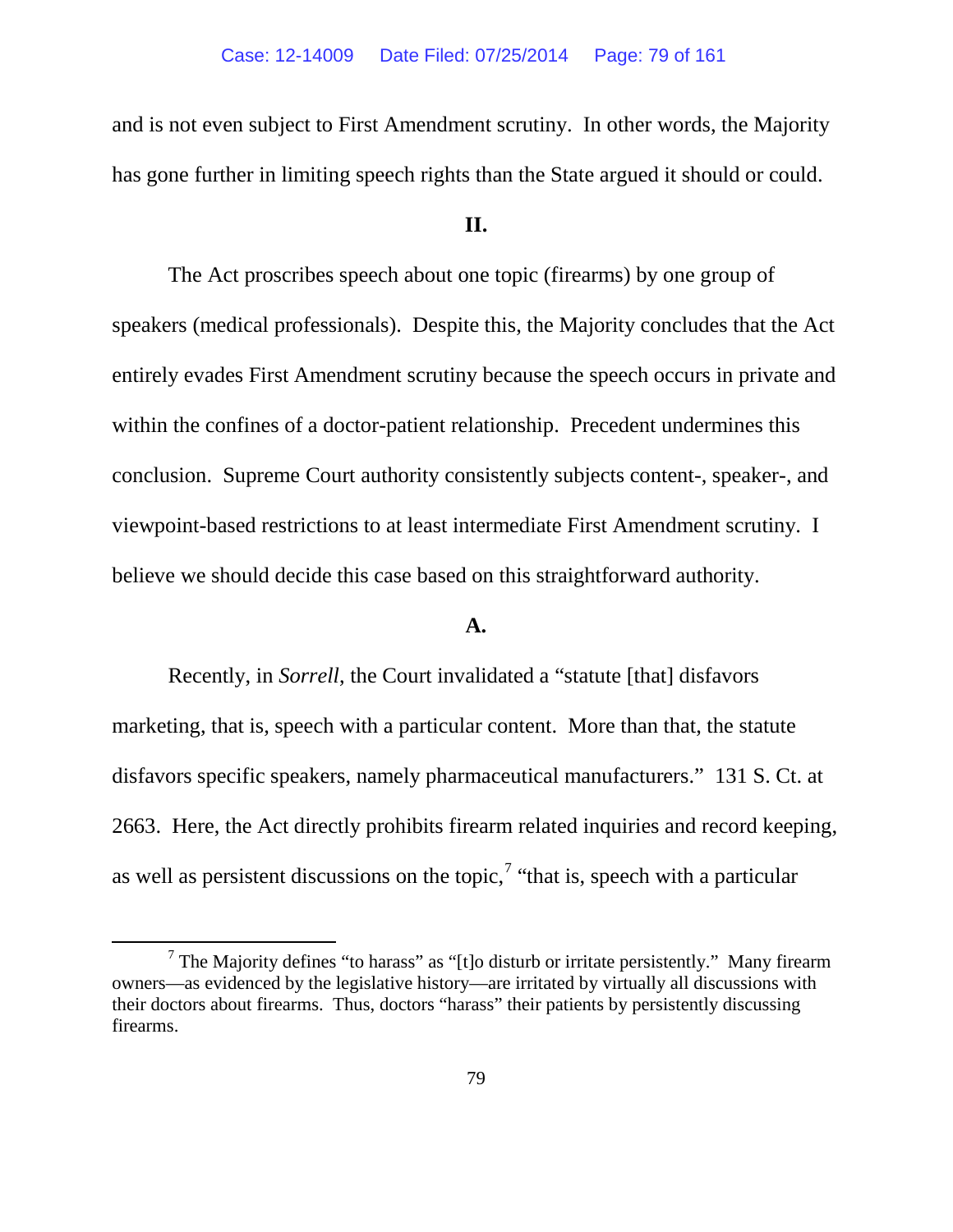content. More than that, the statute disfavors specific speakers, namely," doctors. *See id.* Thus, "[t]he law on its face burdens disfavored speech by disfavored speakers, [and] [i]t follows that heightened judicial scrutiny is warranted." *Id.* at 2663–64. Indeed, "[t]he First Amendment requires heightened scrutiny *whenever* the government creates a regulation of speech because of disagreement with the message it conveys." *Id.* at 2664 (emphasis added) (internal quotation marks omitted). The word "whenever" does not invite exceptions, but the Majority creates one anyway. Notwithstanding the Court's command, the Majority concludes that *no* First Amendment scrutiny applies even when a message is regulated based on disagreement with its content, so long as the message is delivered in private from a doctor to her patient.

Modifying the level of scrutiny applicable to content-based restrictions in this manner is "startling and dangerous," and courts are not to adopt "free-floating test[s] for First Amendment coverage" in light of the substantial and expansive threats to free speech posed by content-based restrictions. *United States v. Stevens*, 559 U.S. 460, 470, 130 S. Ct. 1577, 1585 (2010); *see also United States v. Alvarez*, U.S.  $\therefore$  132 S. Ct. 2537, 2544 (2012) (plurality opinion). Indeed, "contentbased restrictions on speech have been permitted, as a general matter, only when confined to the few historic and traditional categories of expression long familiar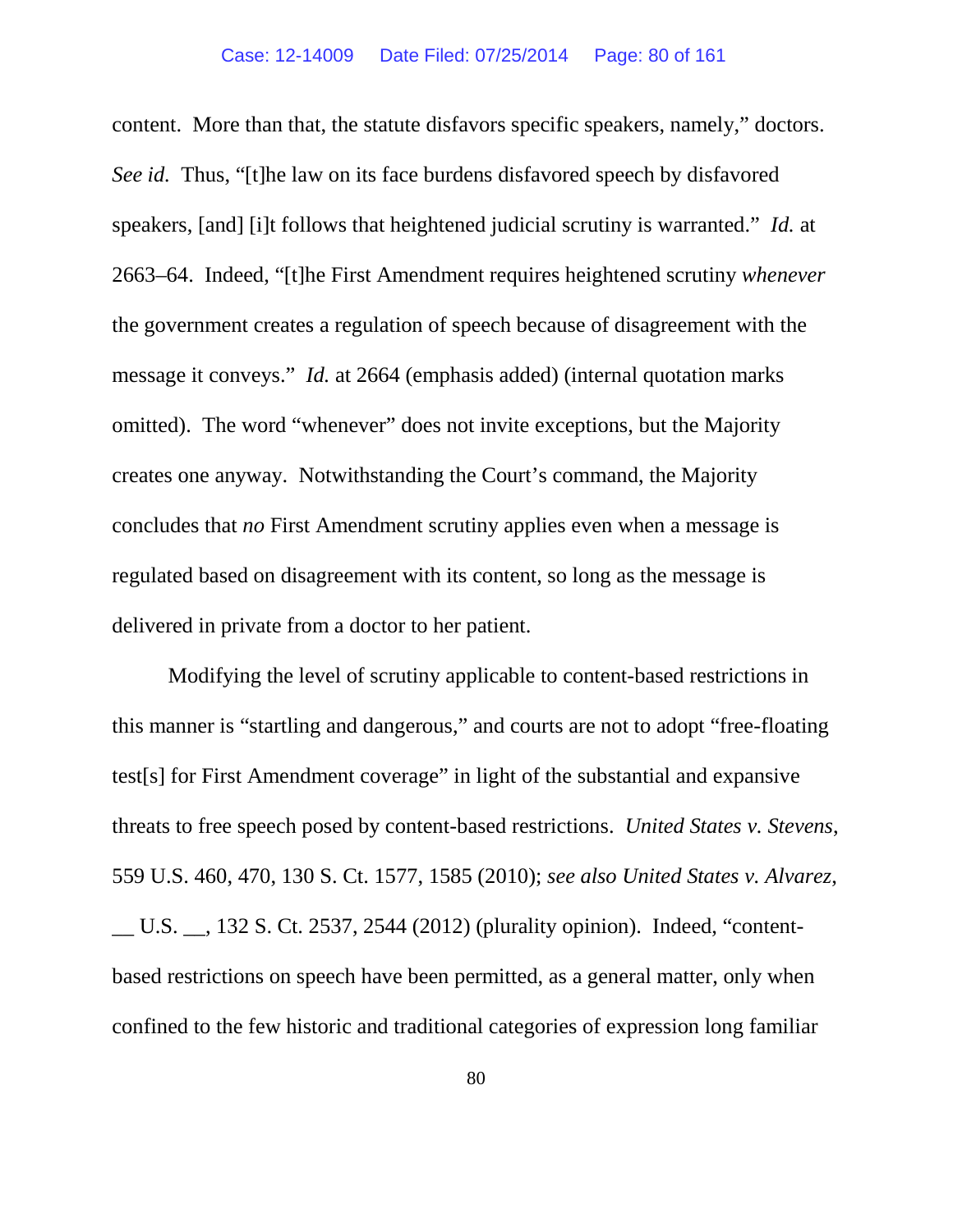to the bar." *Alvarez*, 132 S. Ct. at 2544 (internal quotation marks omitted). Private speech between doctors and patients does not make this list—a list reserved for things like obscenity, defamation, inciting violence, speech integral to criminal conduct, child pornography, and fraud. *See id.*

Precedent also forbids creating exceptions to First Amendment review out of whole cloth: "the First Amendment stands against any 'freewheeling authority to declare new categories of speech outside the scope of the First Amendment.' *Stevens*, 559 U.S. at [472], 130 S. Ct., at 1586." *Alvarez*, 132 S. Ct. at 2547. But creating a new category of speech immune from First Amendment review is exactly what the Majority has done here. "Before exempting a category of speech from the normal prohibition on content-based restrictions . . . the Court must be presented with 'persuasive evidence that a novel restriction on content is part of a long (if heretofore unrecognized) tradition of proscription,' *Brown v. Entertainment Merchants Assn.*, 564 U.S. \_\_\_, \_\_\_, 131 S. Ct. 2729, 2734 . . . (2011)." *Alvarez*, 132 S. Ct. at 2547.

If anything, the speech restricted here is part of a tradition of exceptional protection, and it certainly is not within an area traditionally subject to "proscription." The Court has explicitly recognized the importance of a free flow of information between doctor and patient, which this Act explicitly and directly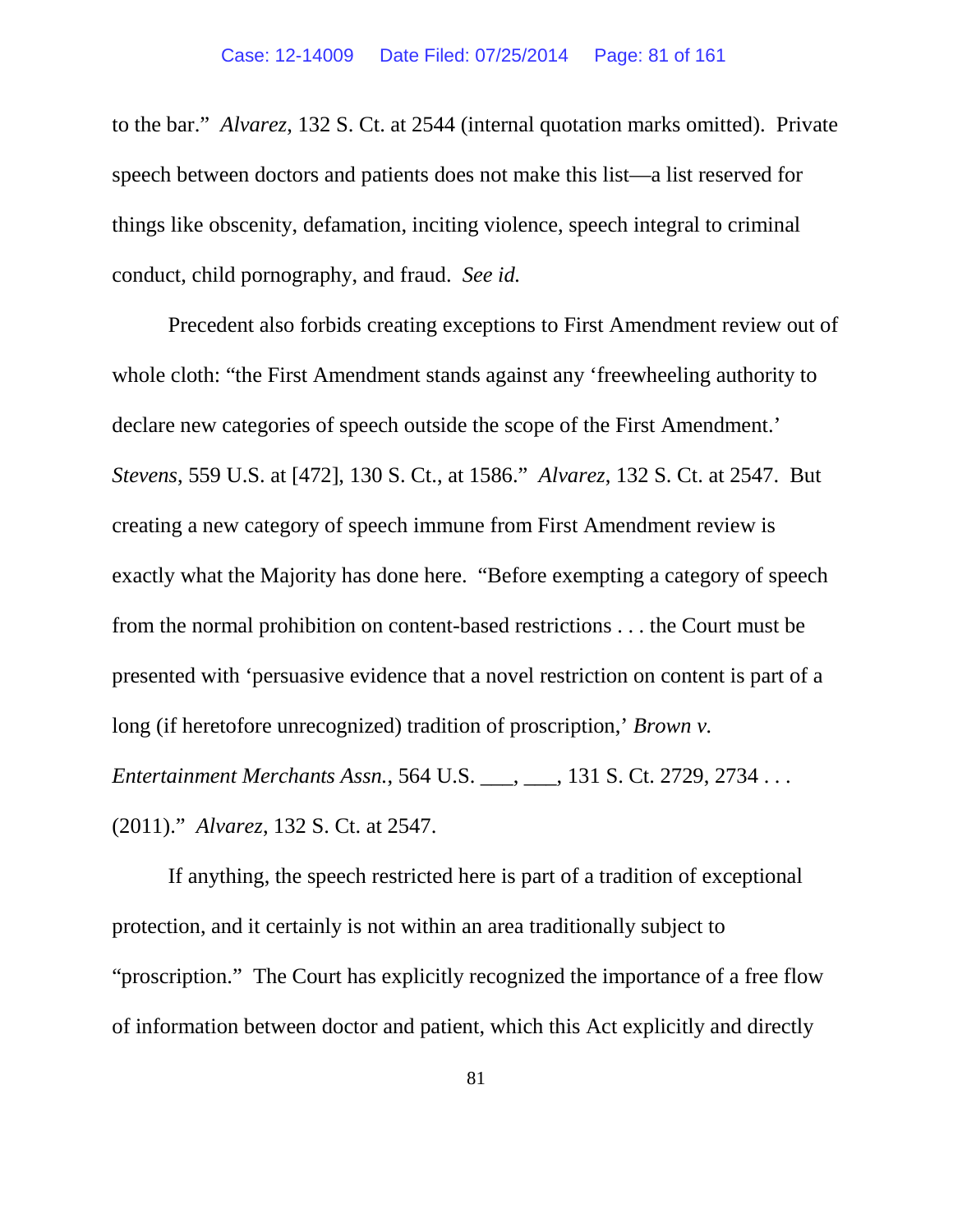limits. "[T]he physician must know all that a patient can articulate in order to identify and to treat disease; barriers to full disclosure would impair diagnosis and treatment." *Trammel v. United States*, 445 U.S. 40, 51, 100 S. Ct. 906, 913 (1980). Relatedly, a "consumer's concern for the free flow of . . . speech . . . has great relevance in the fields of medicine and public health, where information can save lives." *Sorrell*, 131 S. Ct. at 2664 (internal quotation marks omitted).

And even if we assume that only speech which the State defines as medically irrelevant will be proscribed, Justice White's concurrence in *Lowe v. S.E.C.*, upon which the Majority heavily relies, explains that while "the [S]tate may prohibit the pursuit of medicine as an occupation without its license, . . . I do not think it could make it a crime publicly *or privately* to speak urging persons to follow or reject any school of medical thought." 472 U.S. 181, 231, 105 S. Ct. 2557, 2584 (1985) (White, J., concurring) (emphasis added) (internal quotation marks omitted). Under the Act, doctors run the serious risk of being disciplined for harassing patients by pushing a "political agenda" if they speak (too forcefully or persistently) to their patients about schools of medical thought which deem firearm ownership relevant. Based on the Majority's holding, doctors could be prohibited in the future from speaking to their patients about any particular topic,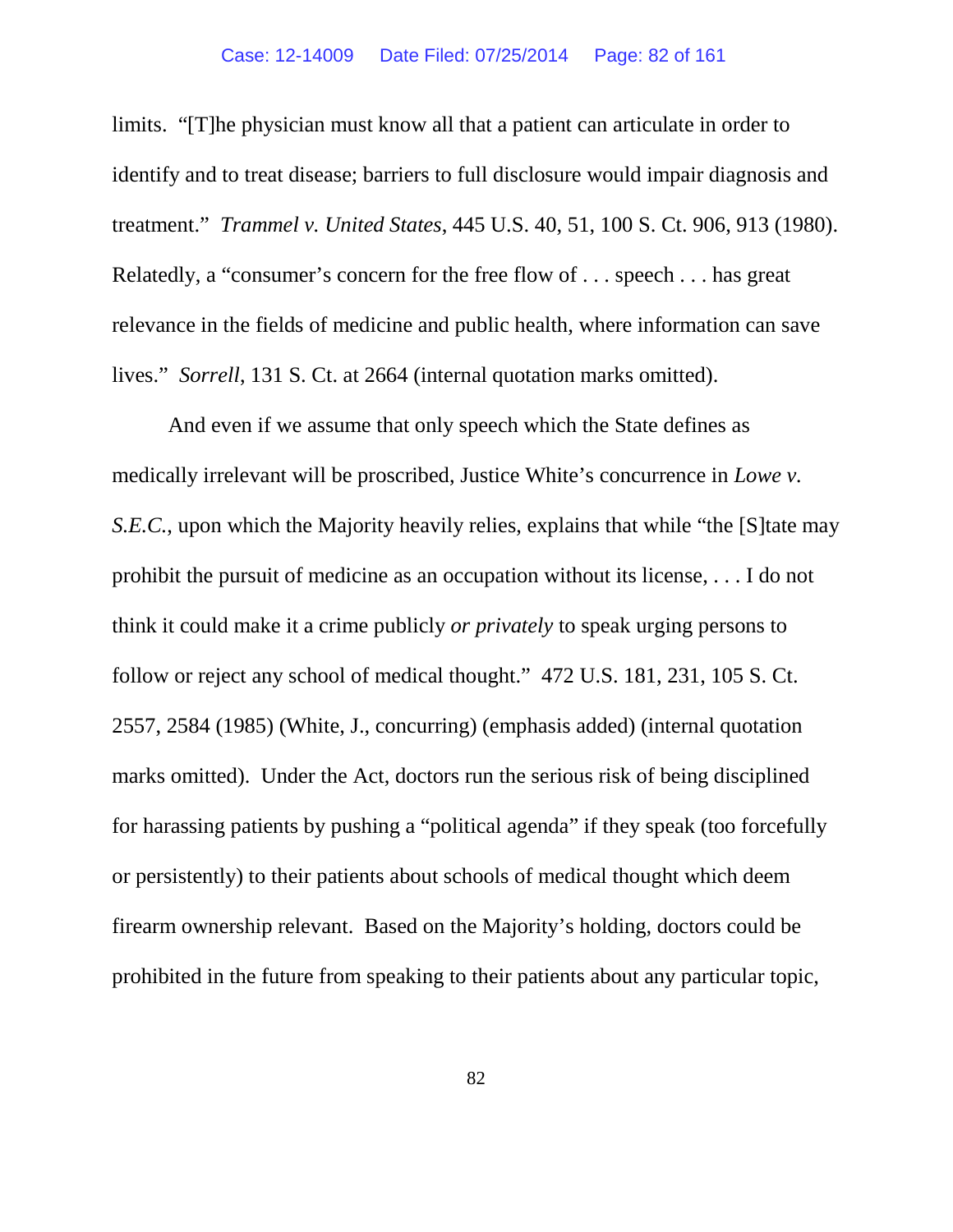including the virtues of any school of medical thought, because such conversations are, strictly speaking, irrelevant to a patient's care.

More disturbingly, under the rule announced by the Majority, any law burdening or eliminating speech will avoid First Amendment scrutiny so long as the law only applies within the confines of a one-on-one professional relationship. Then, according to the Majority, the speech is merely professional conduct and is entirely unprotected. States are left free to eliminate all irrelevant speech from a doctor's office, all relevant speech from a doctor's office, or just that speech which conflicts with the State's preferred viewpoints. Under the Majority's new exception to content-based restrictions, if the State believes that doctors are complaining to their patients that the Act itself is bad for public safety, the State could pass a law banning doctors from speaking about the Act to patients—so long as the State asserts that these complaints are irrelevant to medical care. Such a law would not be subject to First Amendment scrutiny. Nor would First Amendment scrutiny apply to an act barring doctors from talking to their patients about the Affordable Care Act, Medicare or Medicaid, medical malpractice laws, or any other topic whatsoever.

This suggests a second reason why the speech being silenced here deserves a higher place in the First Amendment hierarchy. Greater protections are afforded to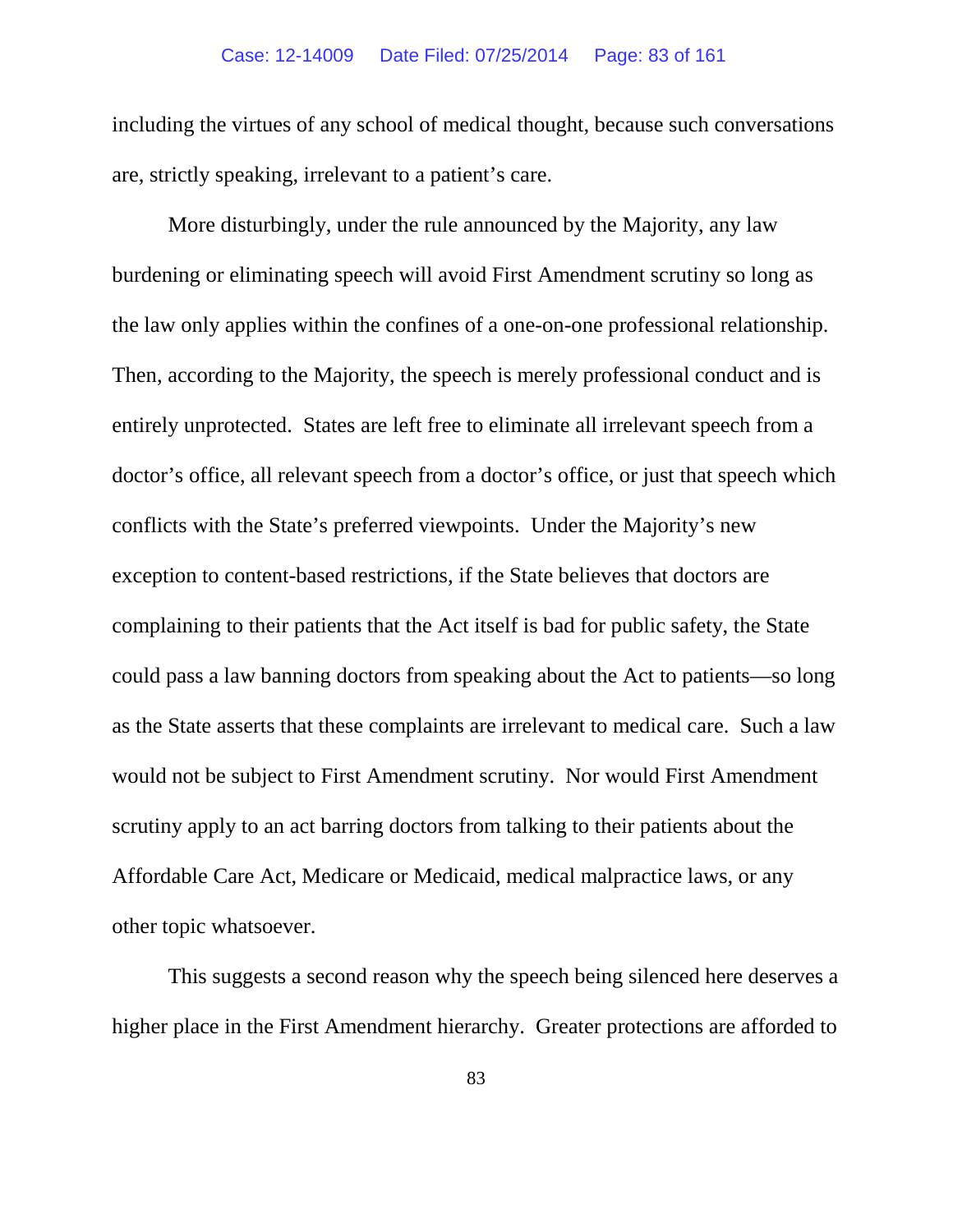speech dealing with matters of public concern, which include "any matter of political, social, or other concern to the community." *Snyder v. Phelps*, \_\_ U.S. \_\_, 131 S. Ct. 1207, 1216 (2011) (internal quotation marks omitted). Firearm safety qualifies as a public concern under that standard. So, too, does state regulation of health care. Under the Act, speech by Florida doctors to their patients regarding the former is almost entirely prohibited, and speech about the latter, as it relates to the Act itself, is significantly chilled lest a doctor's complaint about the Act be perceived as harassing, anti-gun politicking. Further, under the Majority's holding, speech about the latter could be eliminated entirely from the doctor-patient relationship.<sup>[8](#page-83-0)</sup>

<span id="page-83-0"></span> <sup>8</sup> *Snyder* also explains that "whether speech is of public or private concern requires us to examine the content, form, and context of that speech." 131 S. Ct. at 1216 (internal quotation marks omitted). The content of the speech prohibited by the Act certainly concerns the public, as the speech prohibited by this Act has been recognized by the AMA to be part of an effort to address a public health problem. The form and context perhaps cut in the opposite direction, but not necessarily. When a doctor speaks in private to her patients about a topic like firearm safety during the course of an examination, the message may have a fairly significant impact on the patients' views about guns because doctors are trusted, knowledgeable, and presumably genuinely interested in the health consequences of firearms rather than the political consequences of them. To many listeners, even those well-attuned to Second Amendment political debates, a doctor's advice could offer a new, perhaps previously unconsidered perspective that may well change public views as well as personal practices. The State was no doubt aware of the great influence doctors' knowledge and information sharing might have on the public firearm debate, and because the State disagreed with the doctors' powerful message, it silenced them.

On topics concerning public health, doctors' ability to inform their patients one-on-one about the consequences of legislation—an area of speech that the Majority's holding would allow to be restricted without First Amendment review—seems even more clearly to be a matter of public concern, even though the speech is conveyed in private.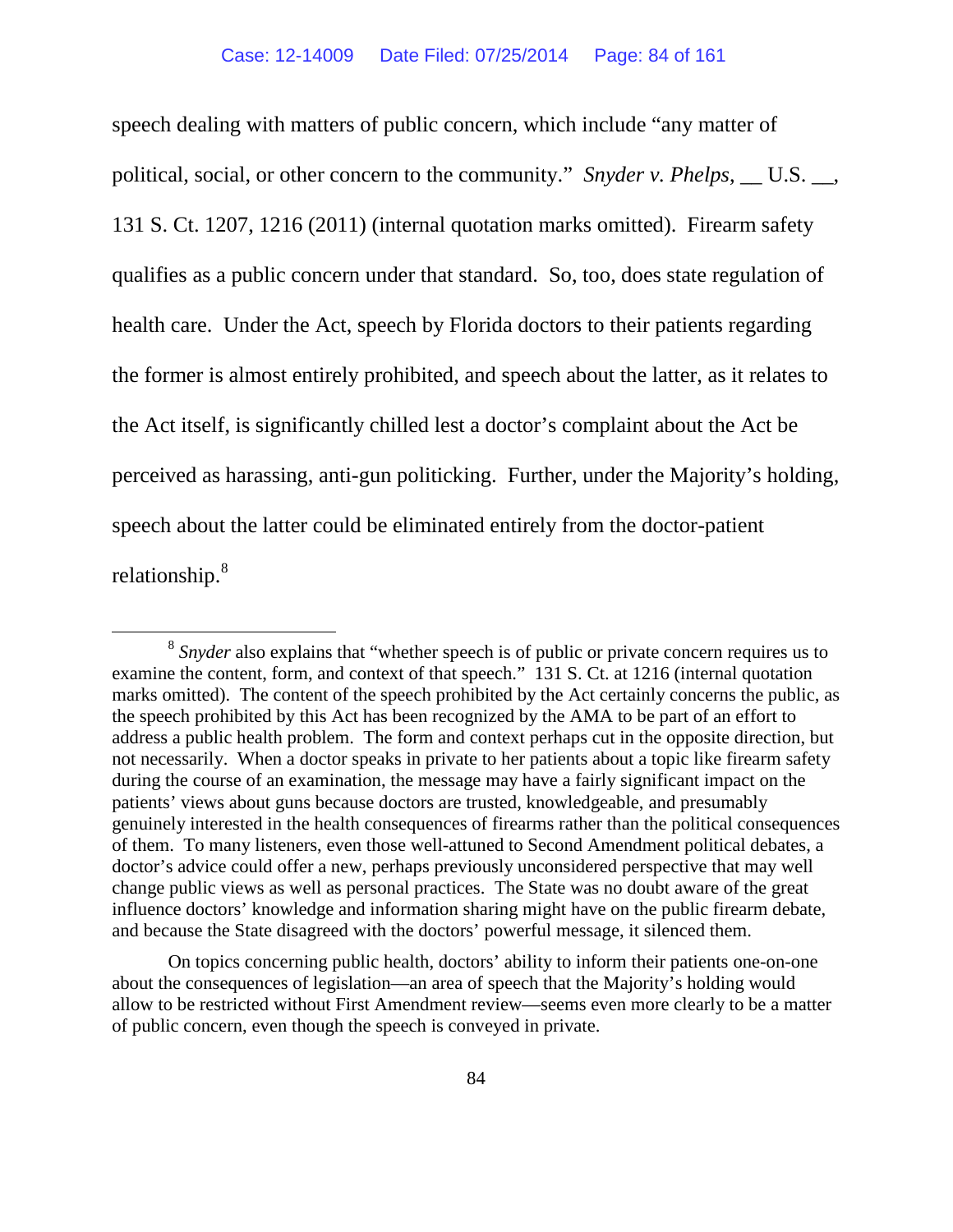Further still, "the law's express purpose and practical effect are to diminish the effectiveness" of firearm safety messages delivered by doctors. *Sorrell*, 131 S. Ct. at 2663 (explaining that "the inevitable effect of a statute on its face" and "a statute's stated purposes" may be considered for purposes of evaluating constitutionality (internal quotation marks omitted)). Doctors asked patients about firearms in order to give specifically tailored—and thus more effective—firearm safety information. Indeed, amicus curiae supporting the State's legislation explain that the Act is necessary because a "doctor's questions can interfere with patients' exercise of the right [to bear arms] by putting patients in a hesitant position where *they question their ownership of firearms* because of physician disapproval." That statement is staggering. It suggests that the perceived problem with doctors' truthful, non-misleading message regarding firearm safety was that it was working, so the message was silenced. That is classic viewpoint discrimination.

Despite the State's contention that pro-gun doctors are silenced on the topic just as surely as anti-gun doctors, the Act's legislative history erases any doubt as to which viewpoint the State sought to silence. As discussed, the legislative history confirms that the purpose of the Act was to silence firearm-safety messages that were perceived as "political attacks" and as part of a "political agenda" *against*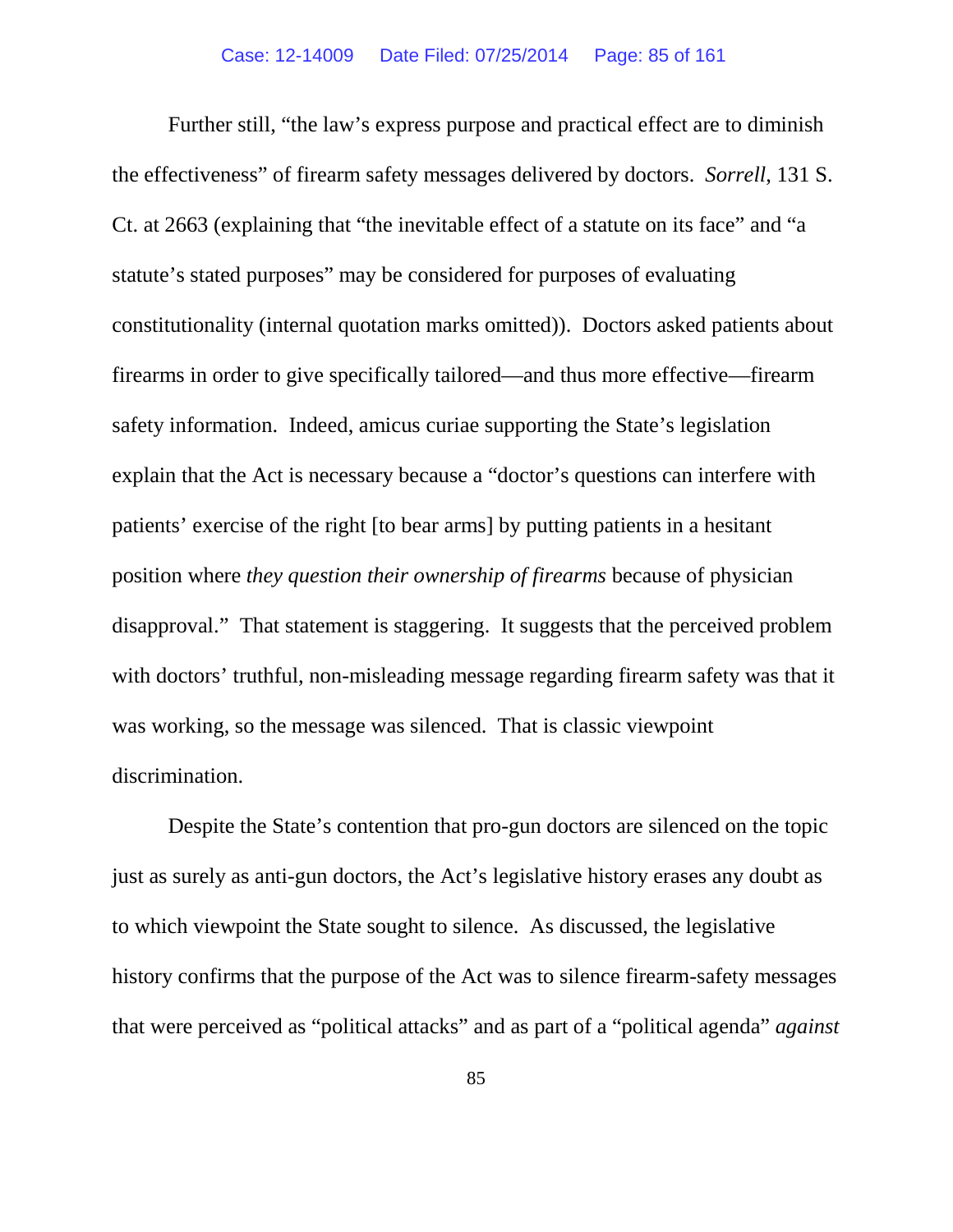firearm ownership. Thus, "[i]n its practical operation, [Florida's] law goes even beyond mere content discrimination, to actual viewpoint discrimination." *Id.*  (internal quotation marks omitted). "It follows that heightened judicial scrutiny is warranted." *Id.* at 2664.

The Supreme Court has recognized that "[i]t is rare that a regulation restricting speech because of its content will ever be permissible." *United States v. Playboy Entm't Grp., Inc.*, 529 U.S. 803, 818, 120 S. Ct. 1878, 1889 (2000). Content-based statutes, therefore, "are presumptively invalid." *R.A.V. v. City of St. Paul*, 505 U.S. 377, 382, 112 S. Ct. 2538, 2542 (1992). Based on the foregoing, the only choice I believe we have to make is one between strict and intermediate First Amendment scrutiny. As Part III below shows, the Act is unconstitutional under either standard so deciding between the two is unnecessary.

### **B.**

Against the great weight of this authority, the Majority disagrees and instead suggests that these content-, speaker-, and viewpoint-based regulations do not implicate the First Amendment. Accordingly, the Majority applies rational-basis review. Most of the cases cited by the Majority, however, do not involve contentbased regulations, and the only cases cited that do, *Planned Parenthood of Southeastern Pennsylvania v. Casey*, 505 U.S. 833, 112 S. Ct. 2791 (1992), and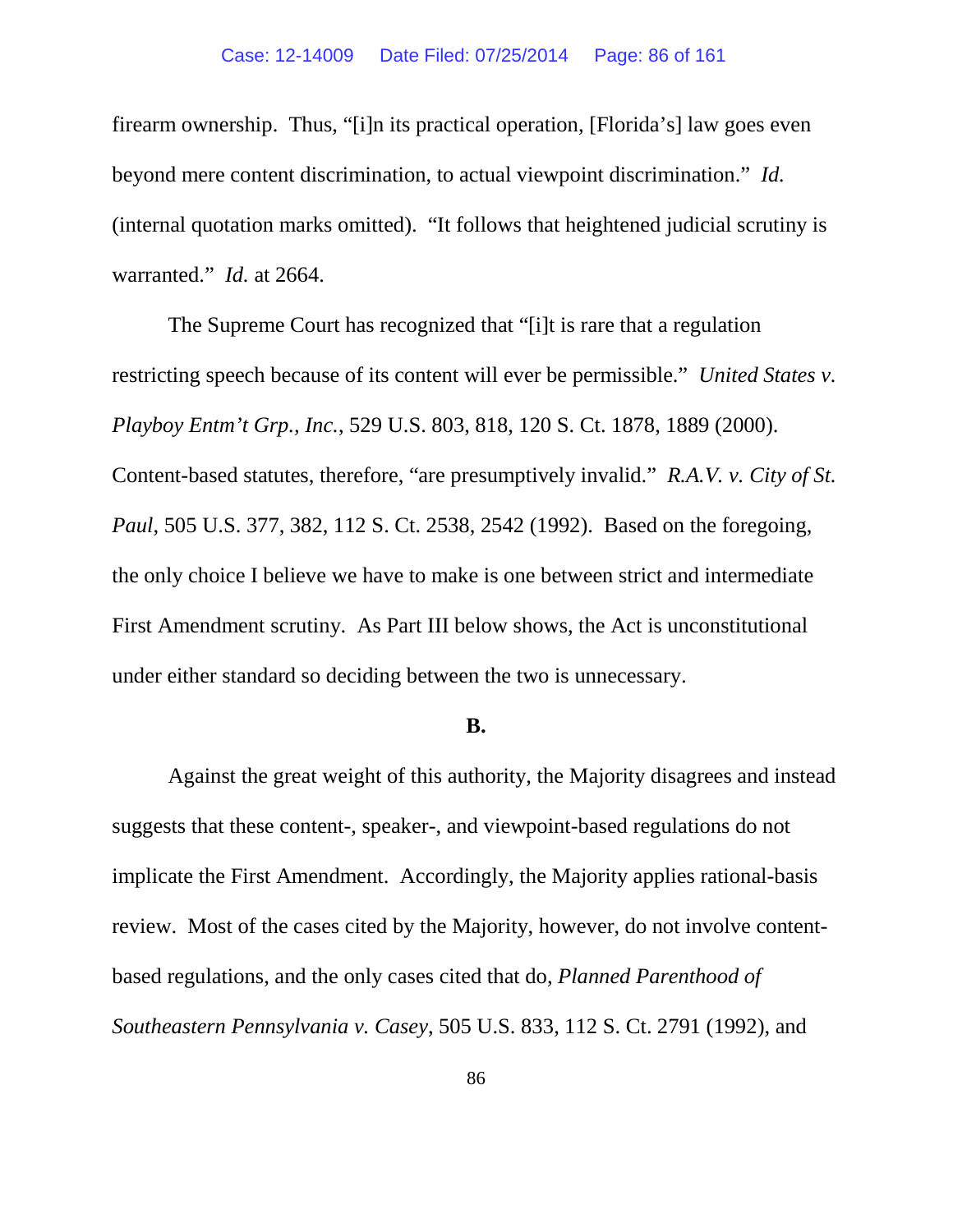*Pickup v. Brown*, 740 F.3d 1208 (9th Cir. 2013), directly contradict the Majority's conclusion.

## **1.**

The Majority's analysis begins with Justice White's concurrence in *Lowe*, 472 U.S. at 228, 105 S. Ct. at 2582 (White, J., concurring), and *Locke v. Shore*, 634 F.3d 1185, 1191 (11th Cir. 2011). As will be shown, these cases stand for the proposition that a law regulating professional conduct that burdens speech may evade First Amendment scrutiny only when: (1) the law is a licensing scheme regulating entry into a profession; (2) the impact on speech (an impact felt only by unlicensed, would-be practitioners) is incidental to a broader State goal (ensuring the quality of the State's professionals); (3) the burden on speech is contentneutral; and (4) the prohibition on unlicensed individuals' speech does not extend beyond the confines of a one-on-one professional-client relationship. Only the fourth condition is present here. Thus these cases are readily distinguishable.

The Majority is correct that some laws burdening speech evade First Amendment scrutiny where the burdens occur within a professional setting. *See Locke*, 634 F.3d at 1191 ("'If the government enacts generally applicable licensing provisions limiting the class of persons who may practice the profession, it *cannot be said to have enacted a limitation on freedom of speech . . . subject to First*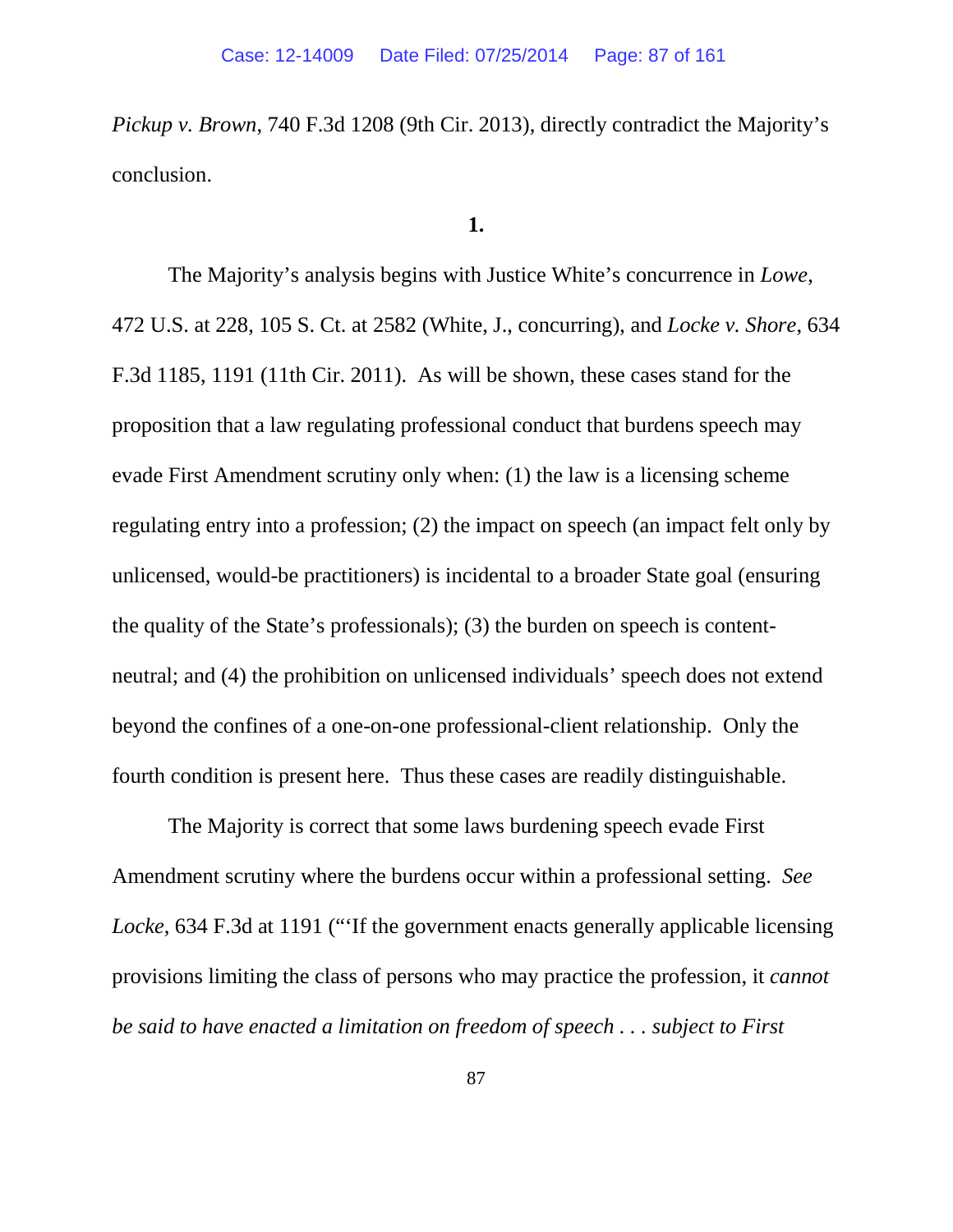*Amendment scrutiny*.'" (alteration in original) (emphasis added) (quoting *Lowe*, 472 U.S. at 232, 105 S. Ct. at 2584 (White, J., concurring))). Where this rule applies, the law is subject only to rational basis review. *Lowe*, 472 U.S. at 228, 105 S. Ct. at 2582 (requiring only that the regulation "have a rational connection with the applicant's fitness or capacity to practice the profession" (internal quotation marks omitted)).

But I disagree with the Majority's conclusion that this rule applies here, because, while there is one similarity between the regulations at issue in those cases and the Act here, there are several critical differences.

The similarity is that *Lowe*, *Locke*, and this case all consider speech that occurs within the confines of a one-on-one professional relationship. In *Lowe*, the defendant was accused of providing investment advice without a license, in violation of federal law. *Id.* at 227, 105 S. Ct. at 2582.Justice White considered the First Amendment implications of the fact that the investment "advice" was published broadly, suggesting that Lowe might not be not engaged in the practice of investment advising at all. *Id.* Ultimately, Justice White concluded that the First Amendment protected Lowe's right to convey this investment-related information for a profit, even if he had no license. *Id.* at 233, 105 S. Ct. at 2584– 85. In discussing the First Amendment implications of licensing schemes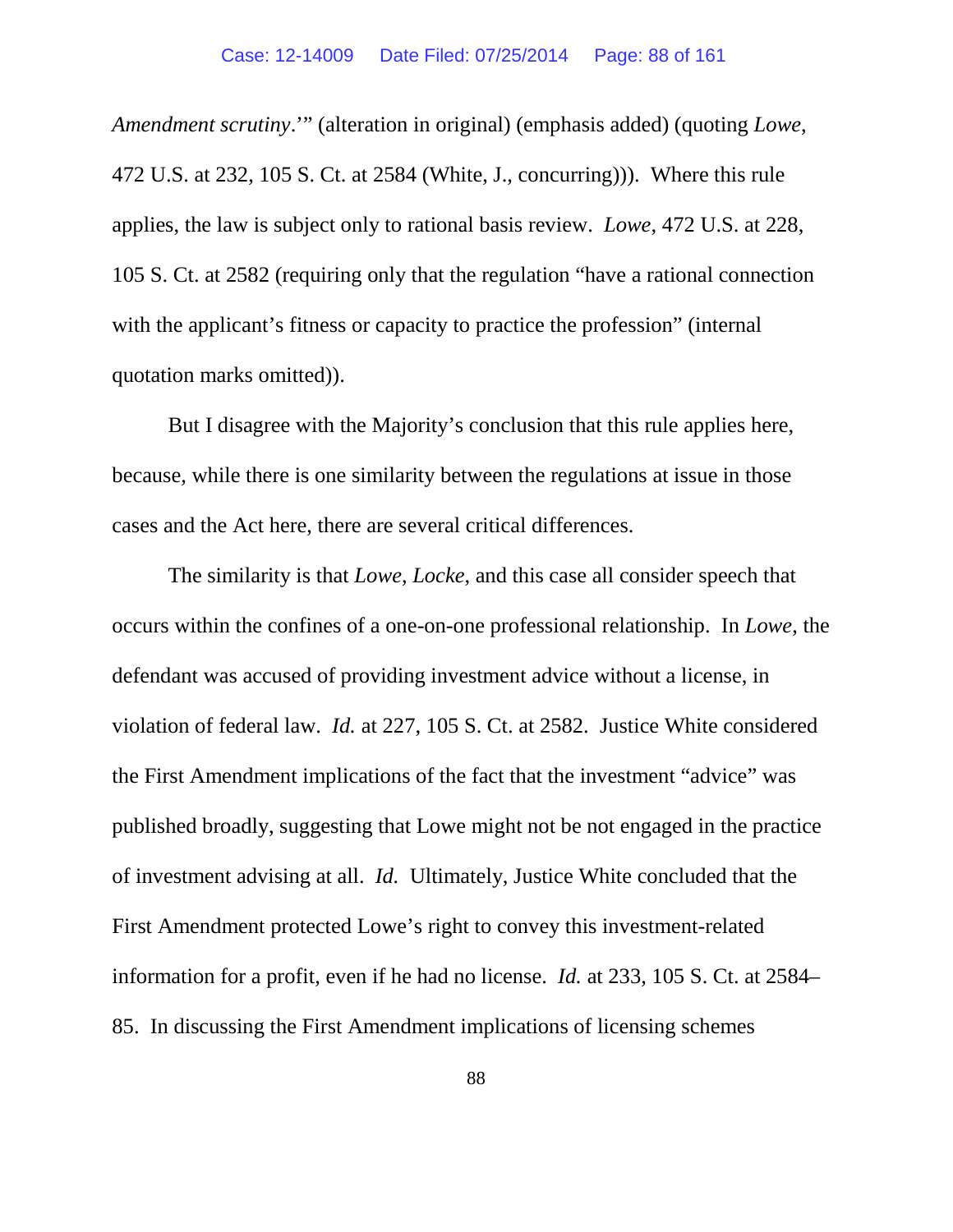generally, Justice White concluded that a professional who "takes the affairs of a client personally in hand and purports to exercise judgment on behalf of the client in the light of the client's individual needs and circumstances is properly viewed as engaging in the practice of a profession." *Id.* at 232, 105 S. Ct. at 2584. On the other hand,

[w]here the personal nexus between professional and client does not exist, and a speaker does not purport to be exercising judgment on behalf of any particular individual with whose circumstances he is directly acquainted, government regulation ceases to function as legitimate regulation of professional practice with only incidental impact on speech; it becomes regulation of speaking or publishing as such, subject to the First Amendment.

*Id.* Justice White concluded that because the defendant's activities fell into the latter category, the First Amendment applied.

The Majority reasons that if a person who is *not* operating within the confines of a professional relationship has First Amendment protections, then a person who *is* operating within the confines of such a relationship has *no* First Amendment protections. This logic is faulty. *Lowe* established only that the existence of a professional relationship is a *necessary* condition if a law burdening speech is to evade First Amendment scrutiny. Nothing in *Lowe* implied that such a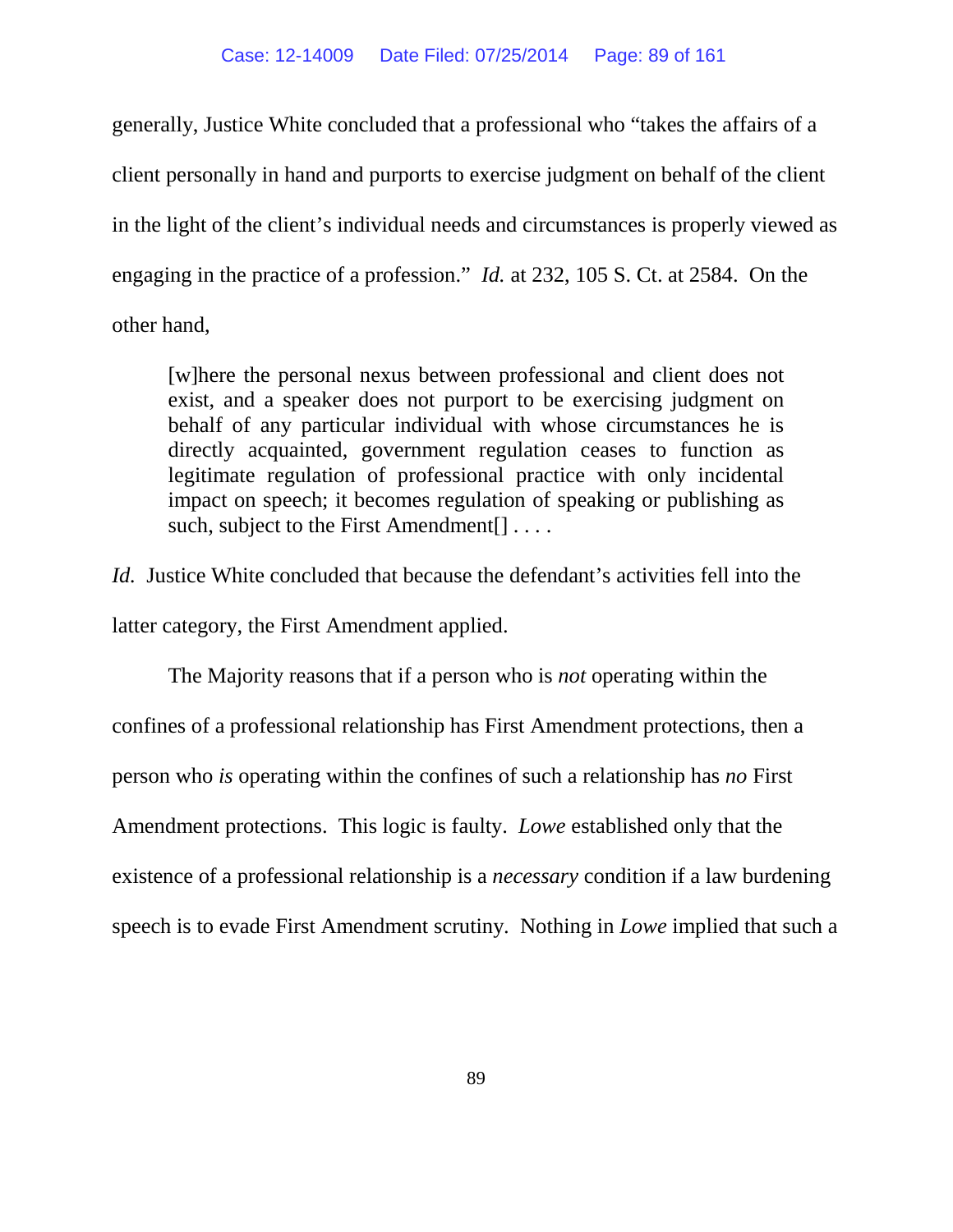condition was *sufficient* to support this conclusion.<sup>[9](#page-89-0)</sup> In fact, *Lowe* suggests three more conditions, all of which have been present in subsequent cases applying *Lowe*'s rule, and none of which are present here.<sup>10</sup>

In addition to the above condition, *Lowe* also contemplated that speech would be burdened without First Amendment scrutiny only if the burden was a consequence of a professional licensing scheme. *Id.* at 229, 105 S. Ct. at 2583 (discussing "the principle that the government may restrict entry into professions and vocations through *licensing schemes*" (emphasis added)). And there is a third condition, which recognizes that the government's ability to burden speech through a licensing scheme without implicating the First Amendment "has never been extended to encompass the licensing of speech *per se* or of the press." *Id.* at 229– 30, 105 S. Ct. at 2583. This reasoning has developed into a rule that "any inhibition [must be] merely the *incidental effect* of observing an otherwise legitimate regulation." *Locke*, 634 F.3d at 1191 (emphasis added) (internal quotation marks omitted). In cases contemplated by *Lowe* (and subsequently,

<span id="page-89-0"></span><sup>&</sup>lt;sup>9</sup> Justice White recognized only that "[t]he power of government to regulate the professions is not lost whenever the practice of a profession entails speech." *Id.* at 228, 105 S. Ct. at 2582. From this the Majority reads the far broader principle that the right of the professional to speak is lost whenever he is practicing his profession. This conclusion does not follow from Justice White's statement in *Lowe*.

<span id="page-89-1"></span> $10$  There is one exception from the Ninth Circuit, which is readily distinguishable from the instant case, as will be discussed below.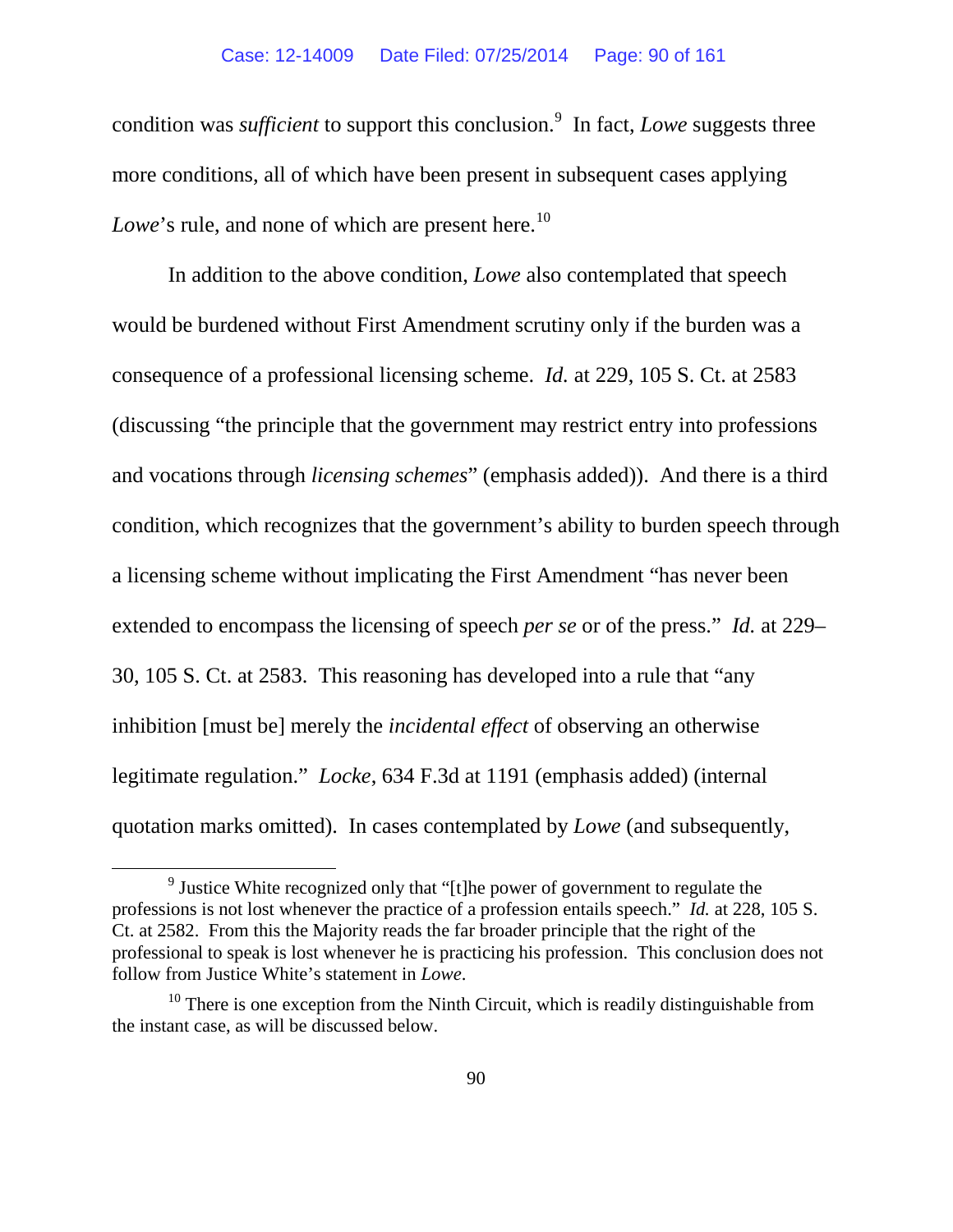*Locke*), the State's regulation was not directed at speech but instead at improving the overall quality of a profession, broadly speaking, by ensuring that only qualified individuals practice the profession. *See, e.g.*, *id.* (relying on *Lowe* to uphold a statute restricting the practice of interior design to licensed professionals); *Accountant's Soc'y of Va. v. Bowman*, 860 F.2d 602, 604 (4th Cir. 1988) (relying on Justice White's reasoning in *Lowe* to uphold a statute restricting the use of certain terms in the work product of unlicensed accountants).

A fourth and final condition that is implicit in the rule contemplated in *Lowe*  is content-neutrality—at least to a far greater extent than is present here. To be sure, the SEC's prohibition applied only to the topic of investment advising, but within that field, it did not differentiate. It was not as if unlicensed advisers were left free to recommend investment products the government preferred—such as government bonds—but restricted from recommending anything else. Similarly, in *Locke*, unlicensed designers were not left free to recommend design techniques the government might prefer—such as energy saving, "green" designs—but restricted from recommending anything else. In this way, at least, the burden on speech in cases like *Lowe* is content-neutral.

Further, First Amendment scrutiny is not eliminated simply because burdened speech occurs in the course of conducting one's business as a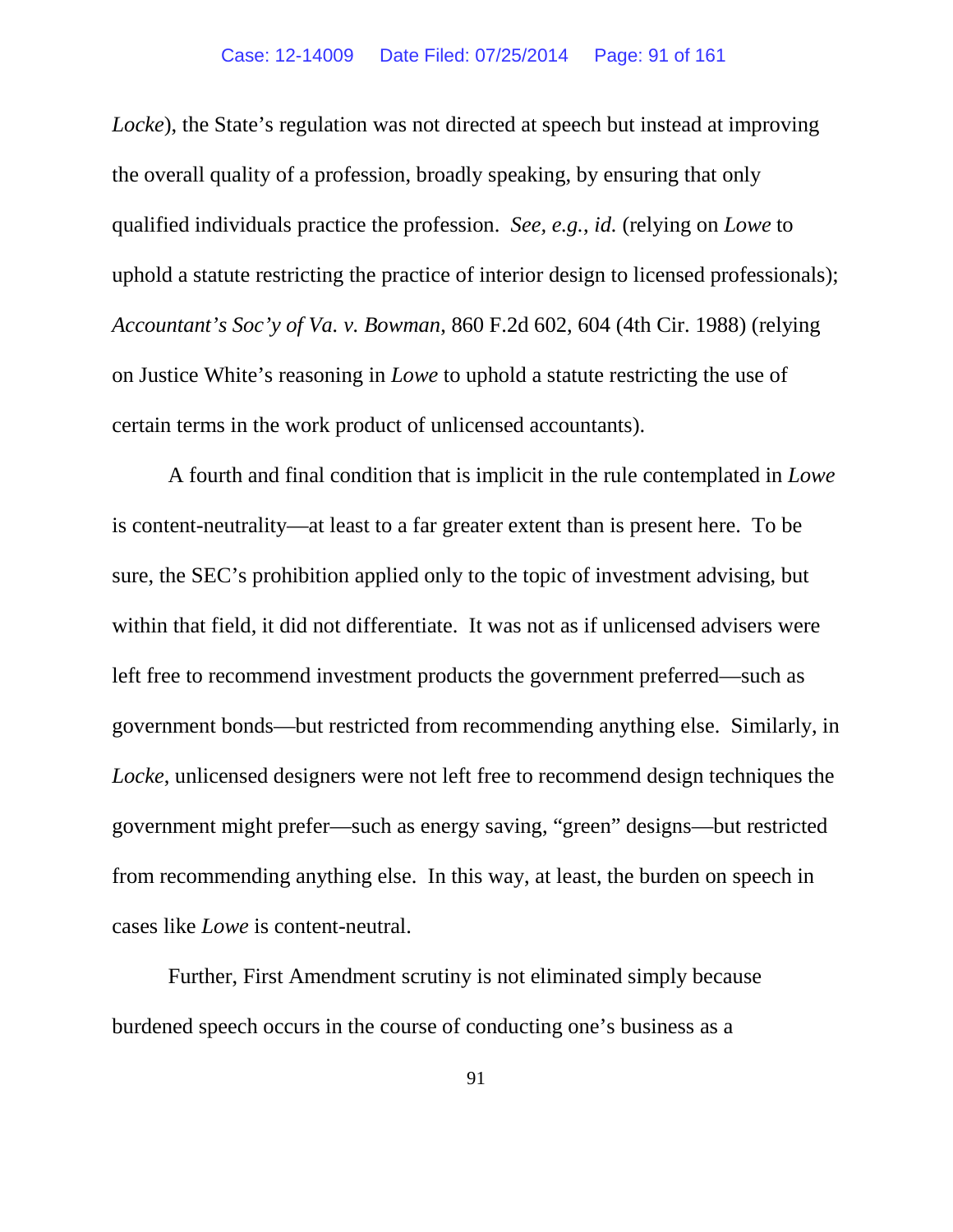professional. Even in cases involving speech that is spoken only in pursuit of one's profession, the Court has applied intermediate First Amendment scrutiny. *See Sorrell*, 131 S. Ct. at 2667–71 (applying intermediate First Amendment scrutiny to a law prohibiting pharmacies from selling records of doctors' prescribing patterns to pharmaceutical salespeople); *Fla. Bar v. Went For It, Inc.*, 515 U.S. 618, 620, 623–24, 115 S. Ct. 2371, 2374, 2375–76 (1995) (subjecting a regulation prohibiting lawyers from engaging in certain forms of direct advertising to intermediate First Amendment scrutiny); *cf. Holder v. Humanitarian Law Project*, 561 U.S. 1, 28, 130 S. Ct. 2705, 2724 (2010) (recognizing that when "conduct triggering coverage under the statute consists of communicating a message," First Amendment scrutiny still applies).<sup>[11](#page-91-0)</sup>

In *Locke*, all four conditions were satisfied. The challenged provision was a content-neutral professional licensing scheme applicable to interior designers that incidentally burdened the speech of unlicensed designers by prohibiting them from

<span id="page-91-0"></span> $11$  The Majority's approach converts protected speech into unprotected conduct too freely. Even if speech may fairly be characterized as conduct, a regulation which targets conduct that consists almost entirely of speech is not immune from First Amendment scrutiny. To be sure, "it has never been deemed an abridgment of freedom of speech or press to make a course of conduct illegal merely because the conduct was *in part* initiated, evidenced, or carried out by means of language . . . ." *Lowe*, 472 U.S. at 228, 105 S. Ct. at 2582 (White, J., concurring) (emphasis added) (internal quotation marks omitted). If conduct is primarily carried out by language, however, it becomes difficult to claim that a regulation of that conduct creates merely an incidental burden on speech. The speech then seems to fall under the rubric of commercial speech, subject to intermediate scrutiny. *See, e.g.*, *Sorrell*, 131 S. Ct. at 2667–68.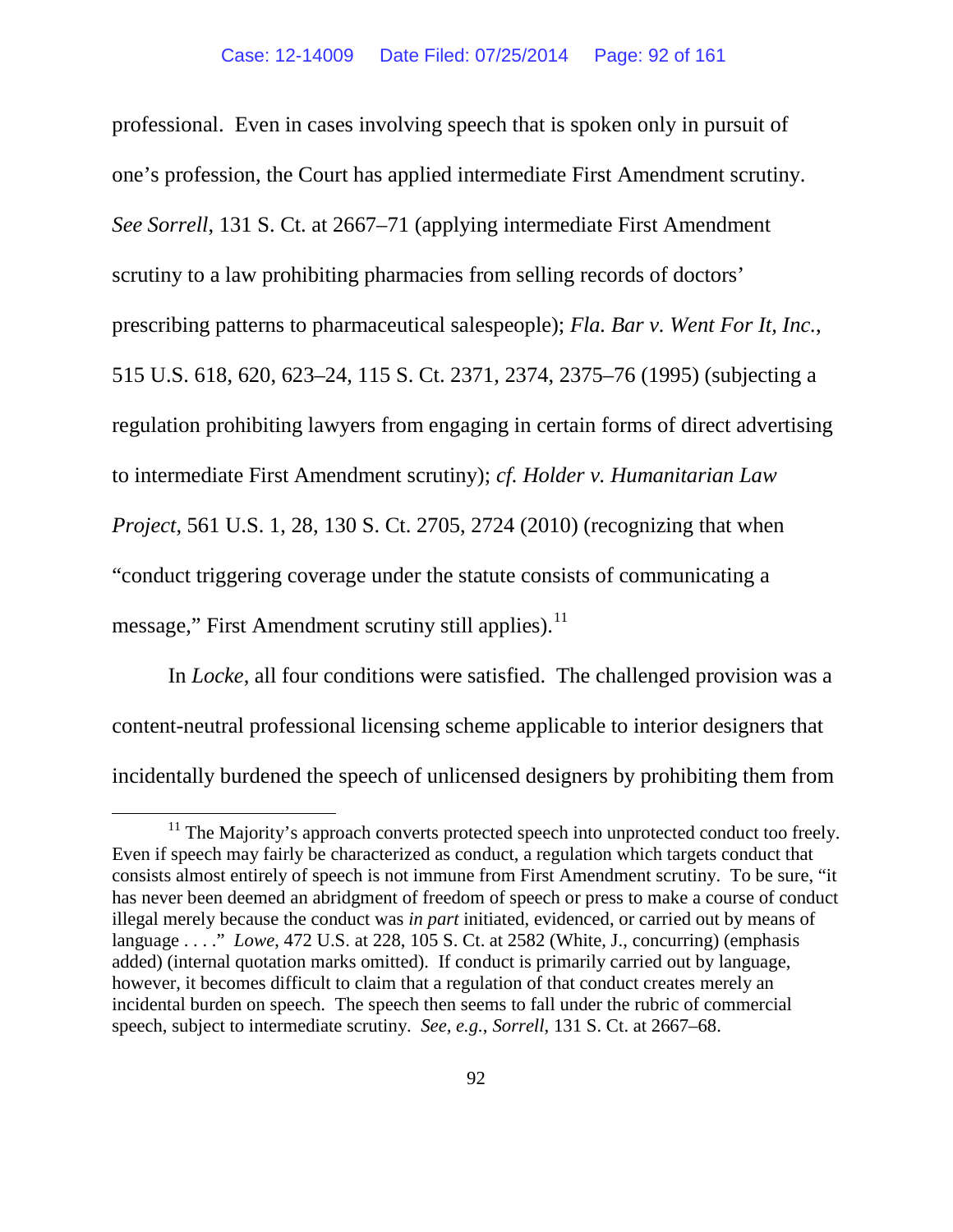giving one-on-one design advice. 634 F.3d at 1191. The four conditions from *Lowe* were met, and First Amendment scrutiny was not applied. *See also Lowe*, 472 U.S. at 228, 105 S. Ct. at 2582 (White, J., concurring) (recognizing that First Amendment scrutiny does not apply to "[r]egulations *on entry into a profession*" (emphasis added)). With one readily distinguishable exception, the only cases cited by the Majority in which *Lowe* is applied involve this same, narrow set of circumstances where an unlicensed individual is challenging some restriction on his or her ability to engage in a regulated profession. *See Wilson v. State Bar of Ga.*, 132 F.3d 1422, 1429–30 (11th Cir. 1998) (restricting disbarred attorneys from practicing law); *Bowman*, 860 F.2d at 604 (restricting the use of certain terms in the work product of unlicensed accountants).

The Act here is distinguishable from all of these cases. It is not a licensing scheme, rendering *Locke* and *Lowe* inapposite, and the differences do not stop there. The Act's purpose is not to regulate the profession of medicine as a whole but rather to regulate one, narrow aspect of professional speech. Further, the Act does not incidentally burden speech as a consequence of the State's pursuit of improving the overall quality of the profession as a whole. Instead, the Act directly targets speech per se by licensed professionals, not just speech incidental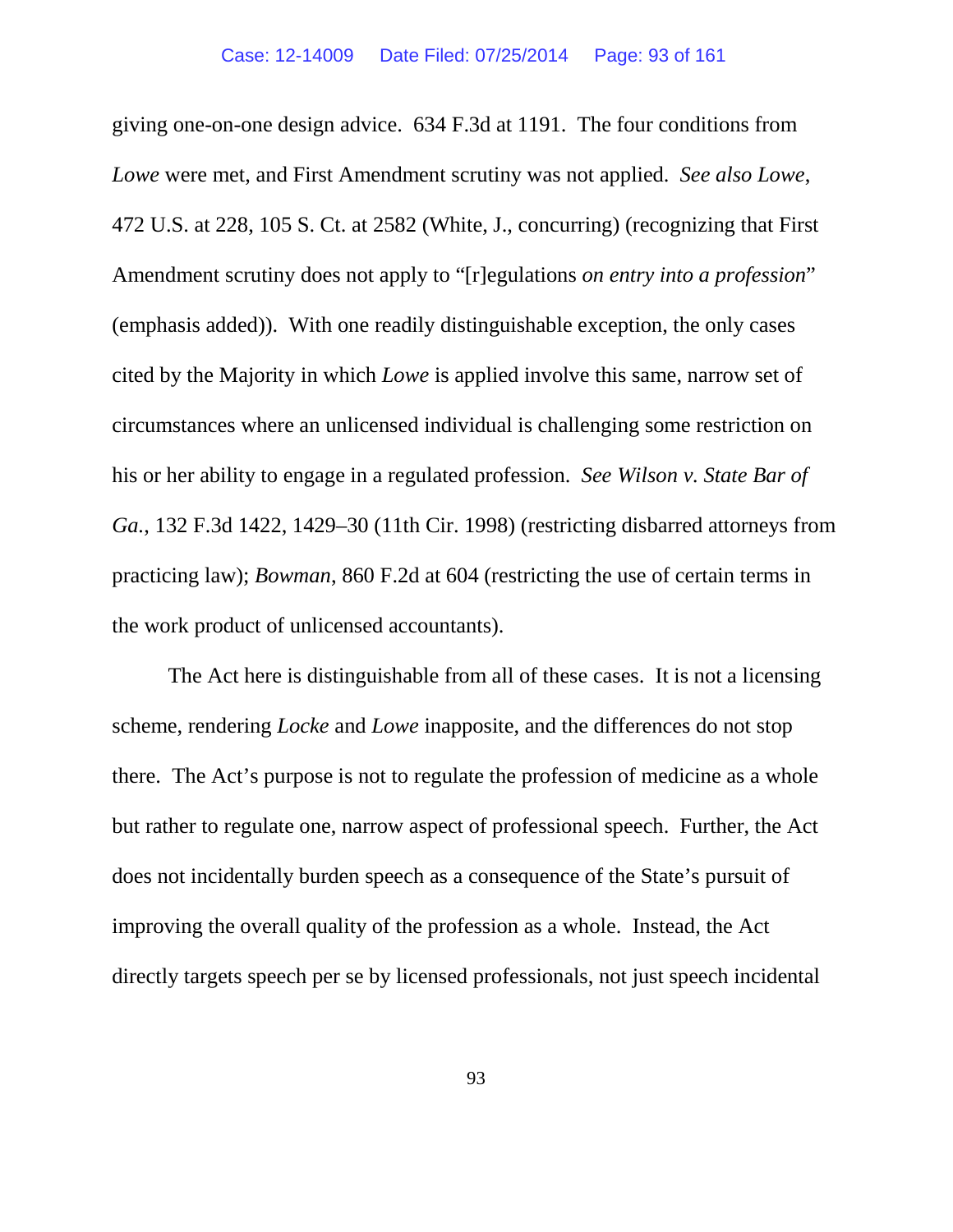to the practice of a profession by the unlicensed.<sup>12</sup> The Act prohibits inquiries, record keeping, and unnecessarily harassing and discriminatory expression—which may consist of nothing more than recommendations to store firearms more safely or to remove them from homes with children if those recommendations are taken to be "political attacks"—on one topic, firearm ownership and safety. This of course renders the Act content-based rather than content-neutral, distinguishing this case even further from *Locke*.

The Majority offers only two reasons for extending *Lowe* beyond the narrow context in which it has been previously applied. First, it explains that a State's concern for maintaining standards of professional conduct goes beyond initial licensing. This is of course true, but it in no way justifies the Majority's position

<span id="page-93-0"></span> $12$  Indeed, considering exactly what the inquiry provision purports to do shows how far removed the Act is from the scenario contemplated in *Lowe*. The inquiry provision prohibits doctors from asking irrelevant questions about firearms. For example, if a doctor and his patient have gotten to know each other over the years, the doctor may ask the patient whether he owns a firearm in order to see if the patient might like to go hunting. That inquiry is plainly irrelevant to the patient's care, so it is an obvious example of what the inquiry provision prohibits. The Majority relies on *Lowe* to conclude that the State's ban on such irrelevant inquiries implicates no First Amendment concerns, but *Lowe* directly states that such inquiries are speech, not professional conduct: "Where . . . a speaker does not purport to be exercising judgment on behalf of any particular individual," as would obviously be the case when a doctor is asking his patient if he owns a firearm because he wants to arrange a hunting trip, "government regulation ceases to function as legitimate regulation of professional practice with only incidental impact on speech; it becomes regulation of speaking or publishing as such, subject to the First Amendment[]." 472 U.S. at 232, 105 S. Ct. at 2584. Thus, *Lowe* directly states that the inquiries prohibited by the Act are not legitimate regulations of professional conduct but are instead direct regulations of speech.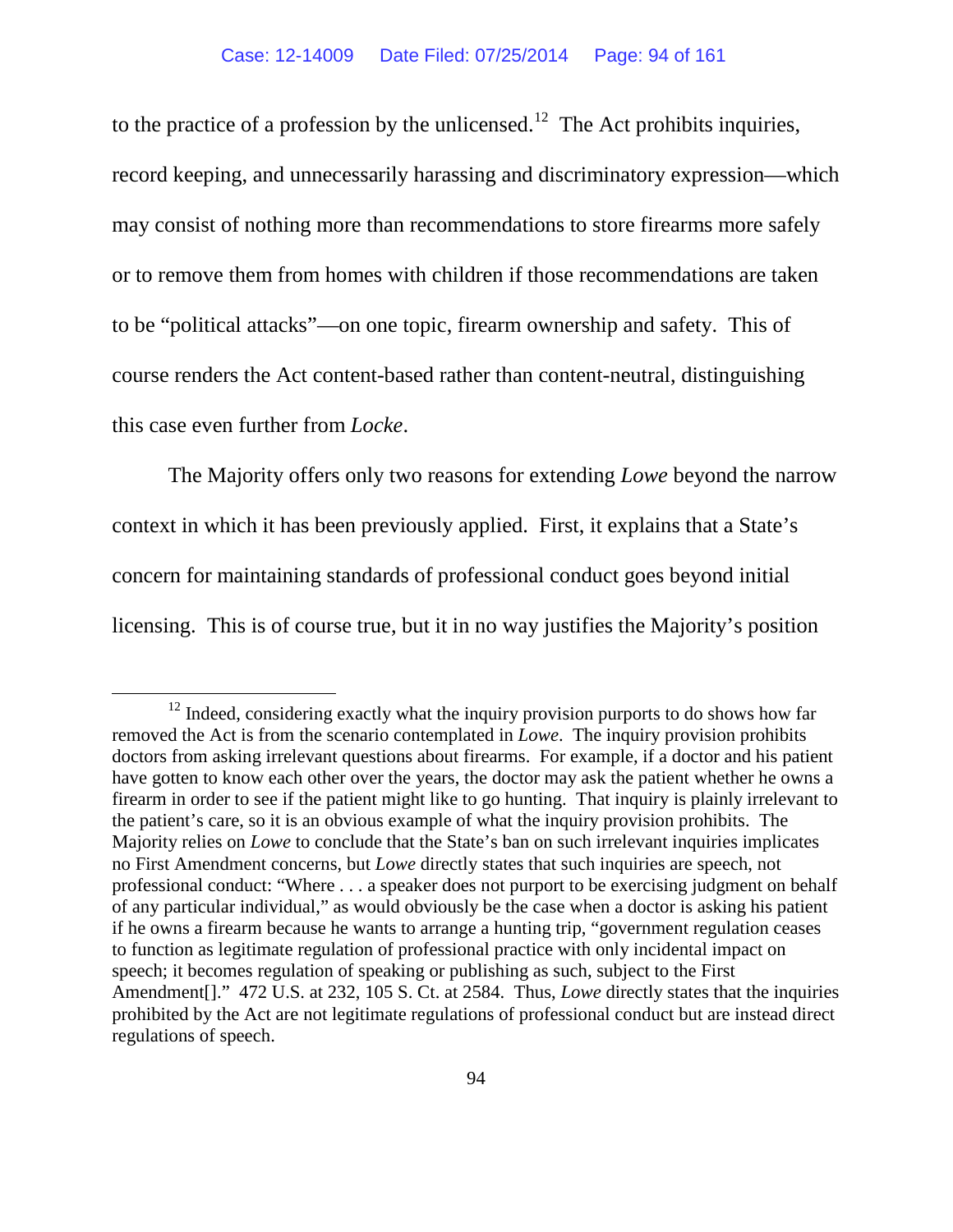that *no* First Amendment scrutiny applies to laws like the Act that directly burden speech in pursuit of maintaining those standards. Instead, regulations of this kind are subjected to intermediate scrutiny. *See Went For It, Inc.*, 515 U.S. at 623, 115 S. Ct. at 2375–76 (applying intermediate scrutiny to a regulation limiting directmail solicitations by lawyers to victims in the wake of accidents which was justified as "an effort to protect the flagging reputations of Florida lawyers by preventing them from engaging in conduct that . . . is universally regarded as deplorable and beneath common decency" (internal quotation marks omitted)); *Gentile v. State Bar of Nev.*, 501 U.S. 1030, 1074, 111 S. Ct. 2720, 2744 (1991) (applying "a less demanding standard" of First Amendment scrutiny to regulations limiting lawyers from speaking to the press about pending cases). The Majority's second reason for extending *Lowe* is based on a misreading of *Casey*, which will be addressed in great detail below. For now, it is enough to point out that the Majority explicitly recognizes that *Casey* does not apply the *Lowe* framework and that, contrary to the Majority's holding, *Casey* explicitly states that "First Amendment rights . . . are implicated" when the State burdens professional speech. 505 U.S. at 884, 112 S. Ct. at 2824. Thus, the Majority is left with no basis for extending *Lowe* beyond the licensing context.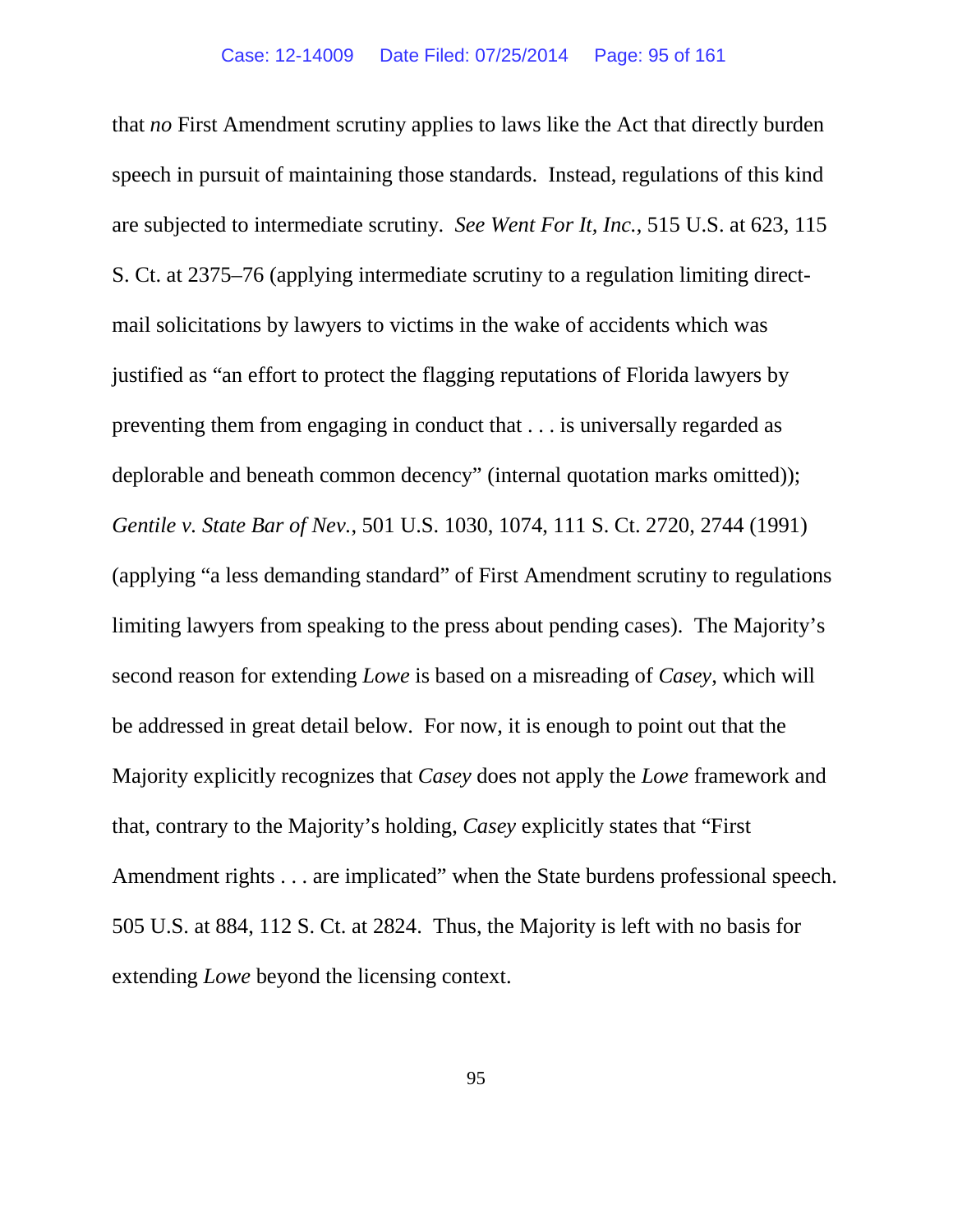*Lowe*'s rationale has wisely not been extended—until now. *Lowe* articulated reasons for *limiting* government intrusion into free expression. It recognized only that a very narrow category of speech—speech by unlicensed professionals engaging in the one-on-one practice of a profession for which they are unqualified—could be incidentally burdened as a consequence of licensing an entire profession. The holding of *Lowe* and the purpose of Justice White's concurrence was to narrow that category, and thus to expand the free speech rights even of unlicensed professionals. By saying that unlicensed professionals' free speech rights expanded, *Lowe* was not implying that licensed professionals' free speech rights narrowed. The Supreme Court has explicitly warned against reading First Amendment case law in this way: "A rule designed to tolerate certain speech ought not blossom to become a rationale for a rule restricting it." *Alvarez*, 132 S. Ct. at 2545 (plurality opinion).

*Lowe*'s rationale further undermines the Majority's holding that licensed professionals do not enjoy First Amendment rights whenever they are speaking within the confines of a professional relationship. Justice White explained that

a State can require high standards of qualification, such as good moral character or proficiency in its law, before it admits an applicant to the bar. . . .

. . . .

. . . Clients trust in investment advisers, if not for the protection of life and liberty, at least for the safekeeping and accumulation of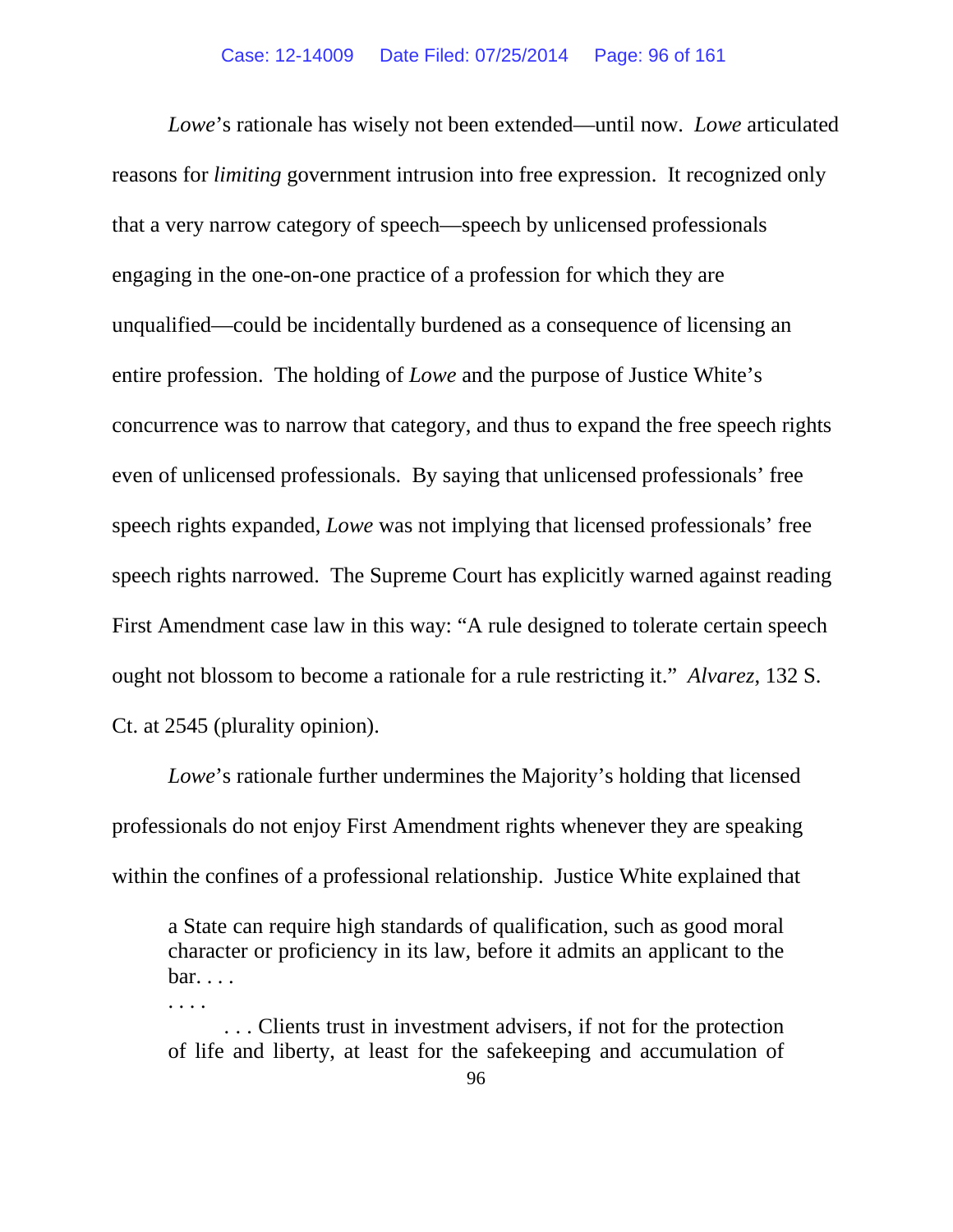property. Bad investment advice may . . . lead to ruinous losses for the client. To protect investors, the Government . . . may require that investment advisers, like lawyers, evince the qualities of truthspeaking, honor, discretion, and fiduciary responsibility.

472 U.S. at 229, 105 S. Ct. at 2582–83 (White, J., concurring) (internal quotation marks omitted). Licensed professionals thus occupied a venerated position in *Lowe*, as these professionals perform functions in society that cannot be trusted to just anyone. And it was only because of this compelling rationale that the unqualified could be silenced at all. The Majority's reliance on *Lowe* in this case is in deep tension with that rationale. Far from venerating professionals who deliver what *Lowe* recognized to be critical advice, the Act here prohibits licensed medical professionals from exercising their judgment, making inquiries, and engaging in the kind of persistent counseling that they believe will improve the well-being of their patients.

Instead of recognizing that licensed professionals' speech is particularly valuable, the State's decision to silence certain speech is approved by the Majority precisely because the speakers are so qualified. The State could not rely on the Majority's rationale to, for example, silence non-professionals, who are unqualified to give firearm safety advice, from making inquiries in private about firearm ownership, even though silencing that type of speaker is what *Lowe*  envisioned. Instead, the Majority's rationale would allow the State to silence any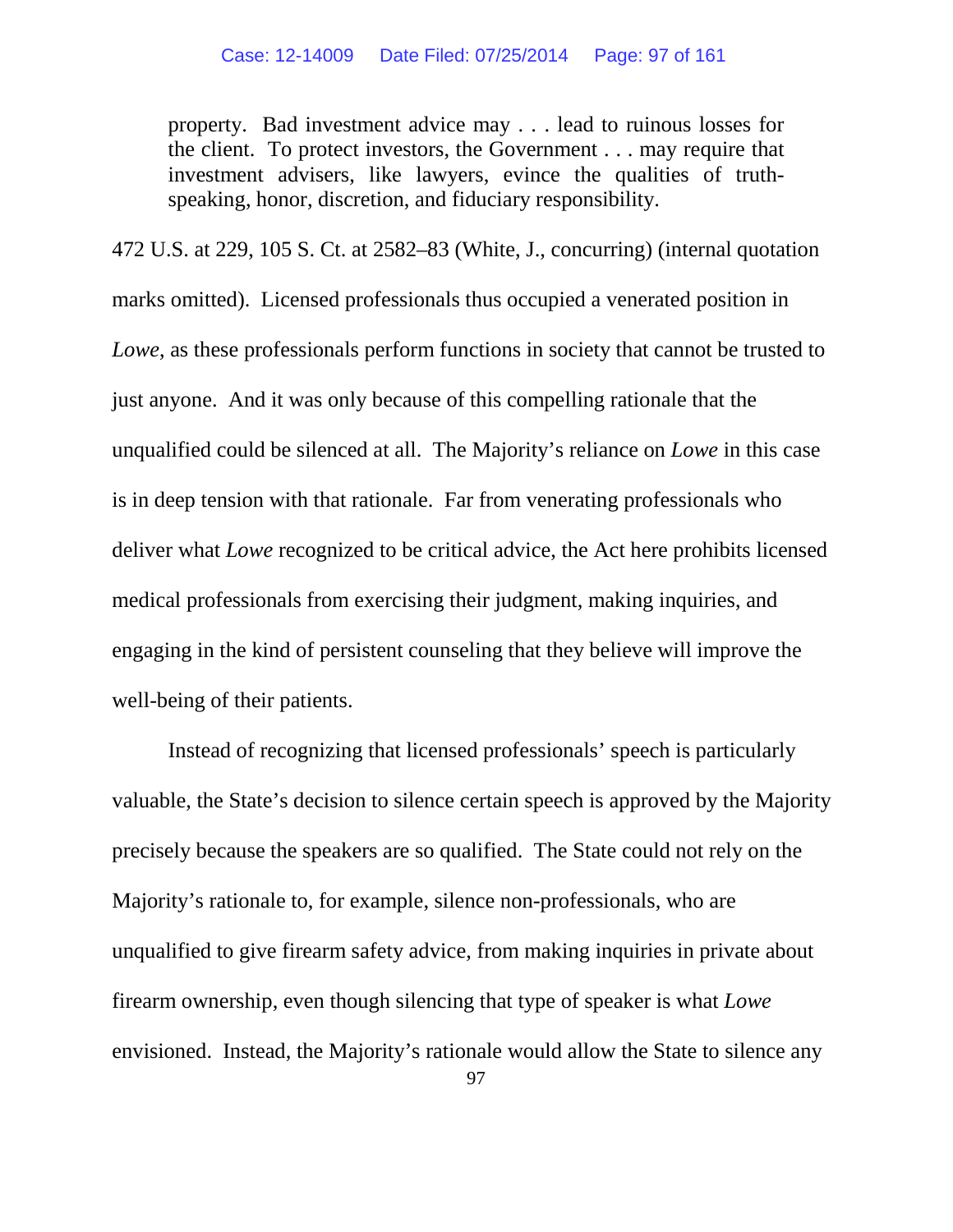#### Case: 12-14009 Date Filed: 07/25/2014 Page: 98 of 161

and all professionals who *are* qualified to give such advice because their speech, when spoken in a private, professional setting is converted from protected private speech to unprotected professional conduct. This turns *Lowe* on its head.

As amicus favoring the Act seemed to admit, doctors were silenced because their speech was causing patients to question whether the safety concerns associated with firearm ownership outweighed the benefits. The Court has very recently rejected this as an appropriate rationale for silencing speech: "That the State finds expression too persuasive does not permit it to quiet the speech or to burden its messengers." *Sorrell*, 131 S. Ct. at 2671. It is thus clear that *Lowe* is distinguishable both factually and based on its rationale. We should not set aside a compelling body of case law that consistently applies First Amendment scrutiny to content-based restrictions based on an extension of an inapplicable line of cases.

## **2.**

*Casey* presents a much closer analogy, but it serves only to reaffirm that intermediate scrutiny is appropriate here. The regulation in *Casey* compelled doctors to advise women seeking abortions about various health consequences and alternatives. 505 U.S. at 884, 112 S. Ct. at 2824 (plurality opinion). The personal nexus between professional and client that exists here and that existed in *Locke* was also present in *Casey*. Unlike *Locke*, however, *Casey* involved a regulation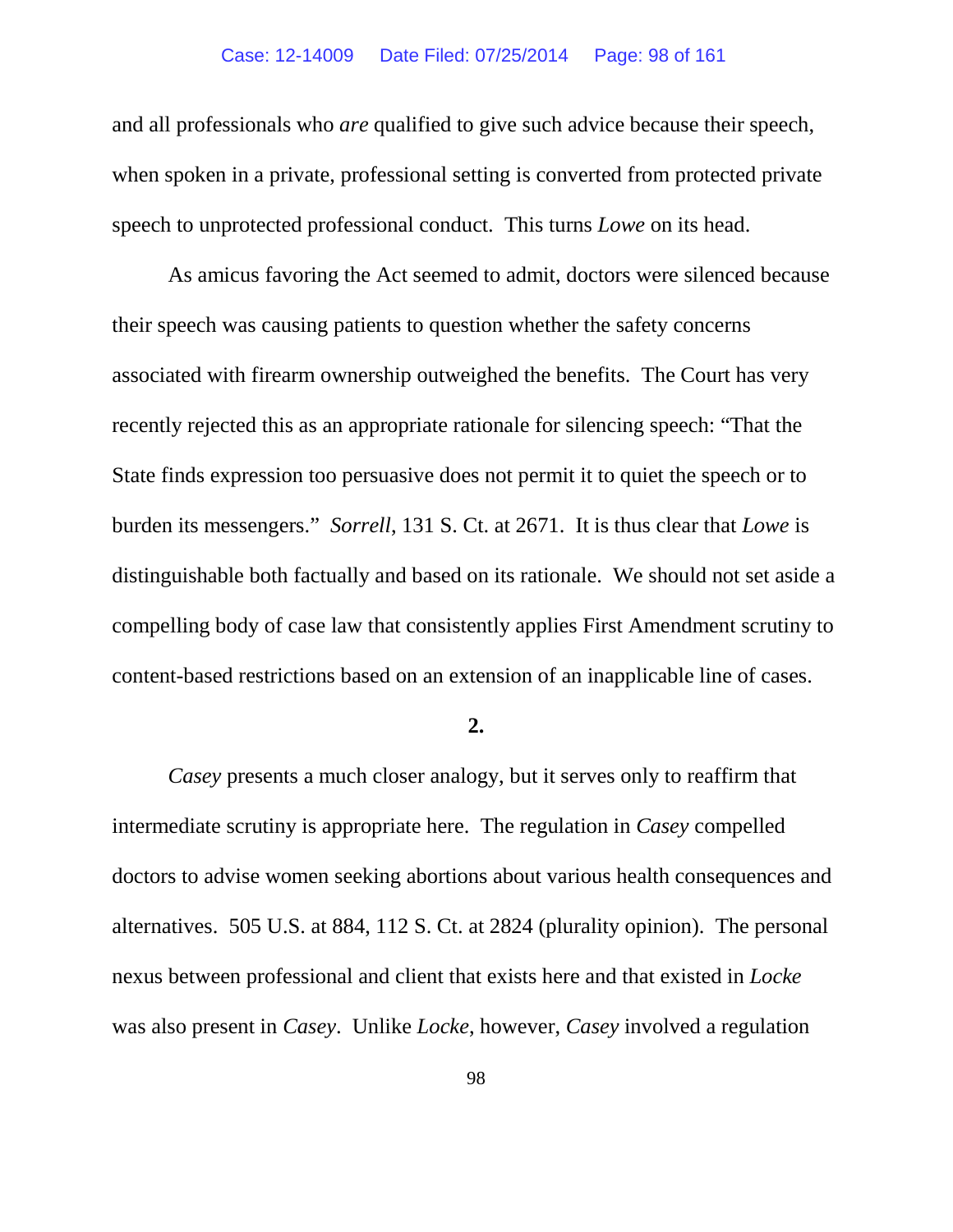targeted at speech about a specific topic within the medical profession rather than a general regulation restricting entry to the profession as a whole. *Casey* is thus more analogous to this case and helpful in identifying the applicable level of scrutiny, though it is worth noting that the relevant First Amendment discussion consisted only of three sentences in a three-member opinion that did not speak for the Court. $^{13}$  $^{13}$  $^{13}$ 

Though the Majority cites *Casey* in support of its extension of *Lowe*'s rule that the First Amendment is not implicated here, *Casey* actually stated the exact opposite: "First Amendment rights . . . are implicated." 505 U.S. at 884, 112 S. Ct. at 2824. Thus, the Majority's conclusion that *Lowe* applies and that First Amendment rights are not implicated inside the confines of a one-on-one professional relationship is simply incorrect. The Majority apparently drew its conclusion from *Locke*—where we held that the licensing requirement at issue "does *not* implicate . . . the First Amendment," 634 F.3d at 1191 (emphasis

<span id="page-98-0"></span> $13$  Justice O'Connor's opinion constituted the judgment of the Court as to Parts I, II, III, V-A, V-C, and VI only. The First Amendment discussion falls in Part V-B, and Justice O'Connor was joined only by Justices Kennedy and Souter in this Part.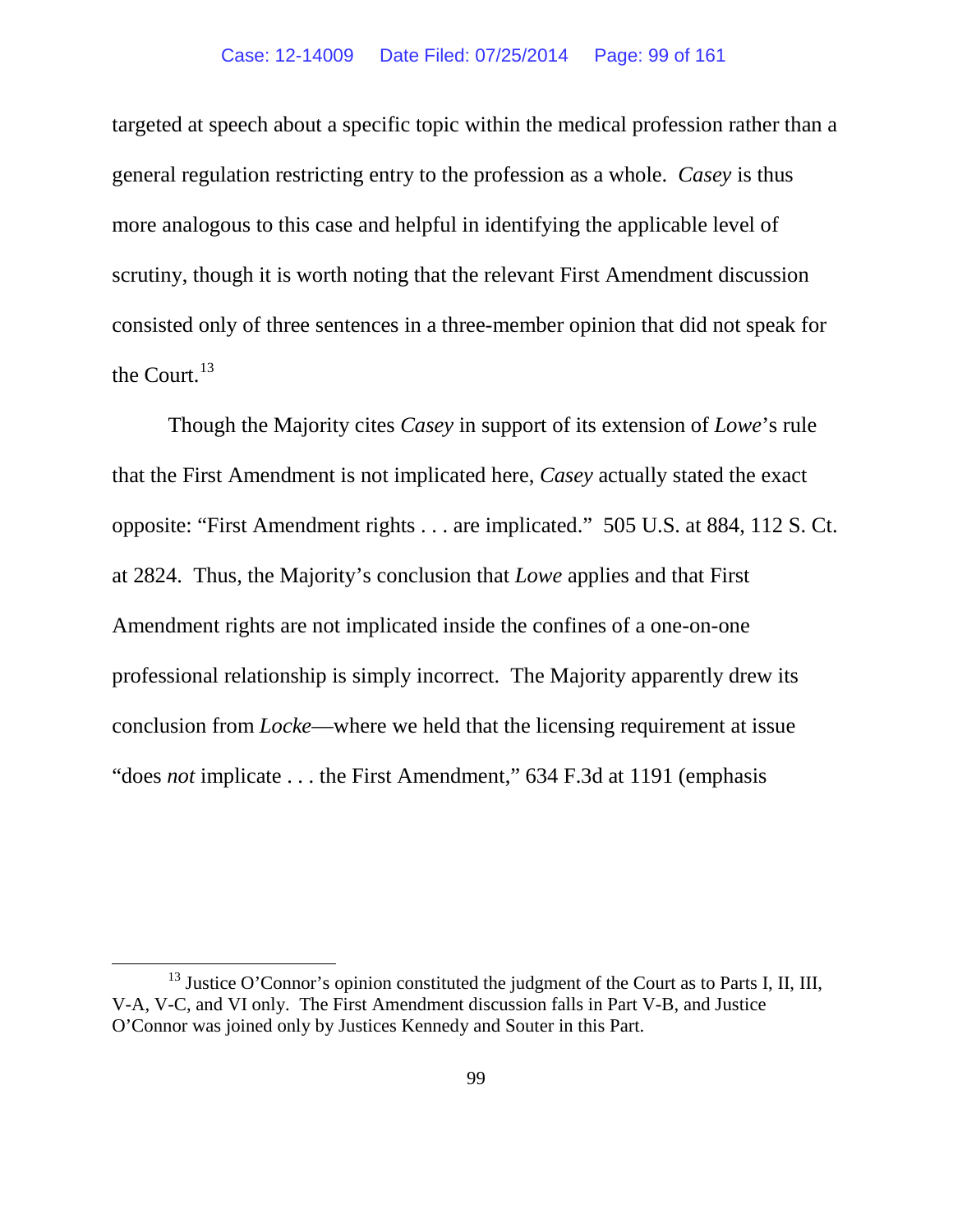added)—and mistakenly conflated it with *Casey* even though, again, that case said the opposite.<sup>[14](#page-99-0)</sup>

Thus, it is clear that unlike *Locke*, the regulation in *Casey* was subjected to some level of First Amendment scrutiny. Given the brevity of *Casey*'s First Amendment discussion, identifying what level of scrutiny was applied is difficult. *Casey* noted only that, although the First Amendment applied, the speech was "subject to reasonable licensing and regulation" because it was "part of the practice of medicine." 505 U.S. at 884, 112 S. Ct. at 2824 (plurality opinion).It is clear from this statement that strict scrutiny was not applied. *See, e.g.*, *Tex. Med. Providers Performing Abortion Servs. v. Lakey*, 667 F.3d 570, 575 (5th Cir. 2012) ("The plurality response to the compelled speech claim is clearly not a strict

The only case cited by the Majority that extends *Lowe* beyond the licensing context, the Ninth Circuit's decision in *Pickup*, explicitly recognized that laws like the one at issue here and in *Casey* belong on "the midpoint of the continuum" of First Amendment protections. 740 F.3d at 1228. The Majority simply acts as if *Casey* placed the regulation there at the low end of the continuum, but it did not. We should not place the Act at the low end, either.

<span id="page-99-0"></span><sup>&</sup>lt;sup>14</sup> As the Majority recognizes, in "*Casey*, the Supreme Court—although without invoking the 'personal nexus' framework set forth in Justice White's *Lowe* concurrence and applied by this Court in *Locke*—upheld a statutory provision that directly regulated physicians' conversations with patients as a valid regulation of the practice of medicine." Maj. Op. at 49–50. That is of course true, but the fact that *Casey* upheld the provision does not mean that the provision was not subject to *any* First Amendment scrutiny. That Justice O'Connor's opinion in *Casey* did not apply Justice White's framework from *Lowe* is not an insignificant detail that can be cast aside. *Casey* did not apply Justice White's framework because Justice White's framework was inapplicable. That is why Justice White in *Lowe* and Justice O'Connor in *Casey*  reached opposite conclusions about whether the First Amendment was implicated, and that is why the two opinions cannot be treated as if they applied the same level of scrutiny.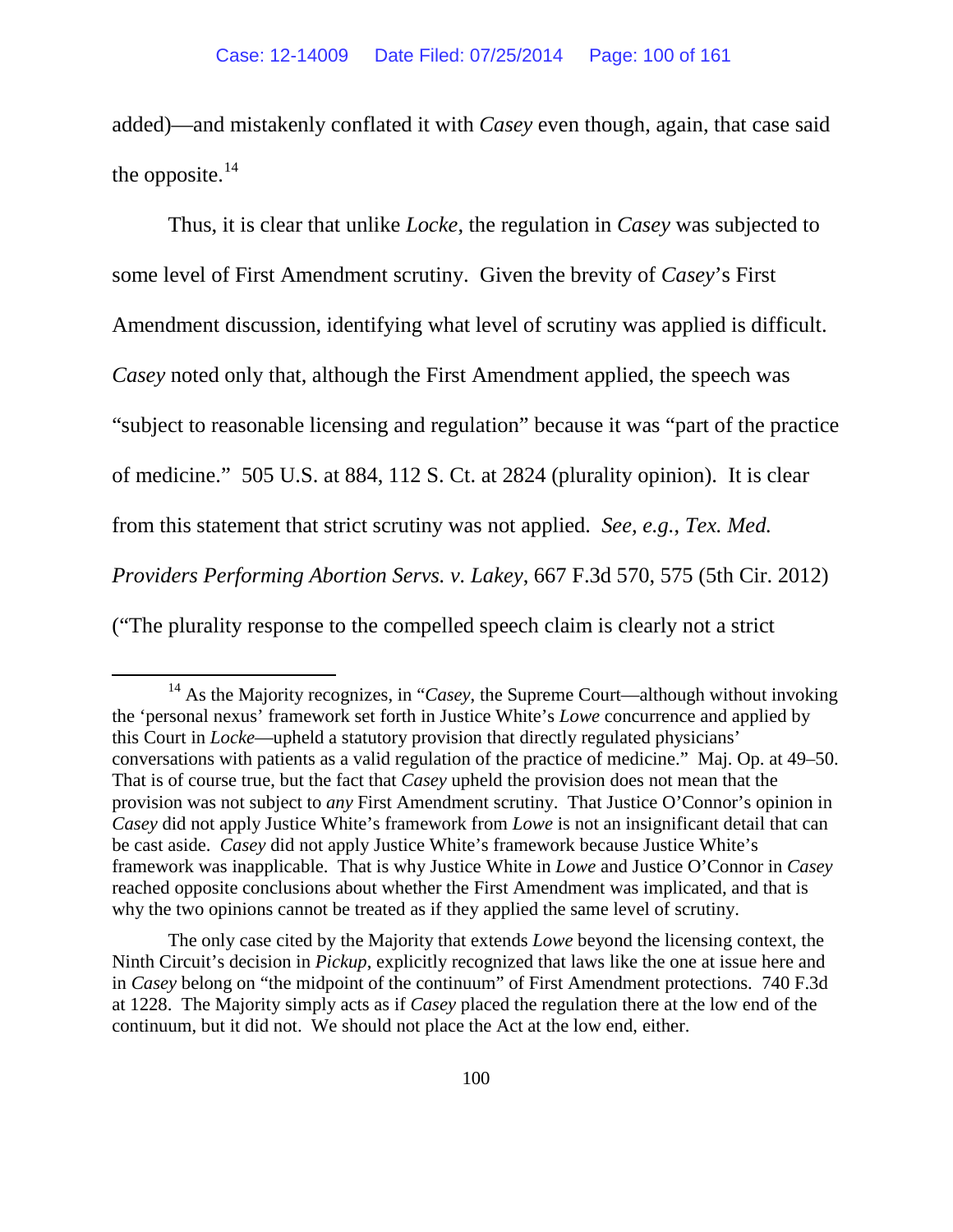scrutiny analysis."). The Fourth Circuit was more specific, and characterized *Casey* as applying "intermediate scrutiny." *See Greater Balt. Ctr. for Pregnancy Concerns, Inc. v. Mayor & City Council of Balt.*, 683 F.3d 539, 554 (4th Cir. 2012), *vacated on reh'g en banc on other grounds*, 721 F.3d 264 (4th Cir. 2013); *see also Pickup*, 740 F.3d at 1228 (placing *Casey* at the midpoint on the continuum of First Amendment protections). Other Circuits have not definitively answered the question.

Although *Casey* did not explicitly state that intermediate scrutiny applied, I believe the Fourth and Ninth Circuits are correct. Immediately before addressing the First Amendment issue, the Court in *Casey* recognized that the State had "a substantial government interest justifying a requirement that a woman be apprised of the health risks of abortion and childbirth." 505 U.S. at 882, 112 S. Ct. at 2823 (plurality opinion). The requirement also advanced the "legitimate goal" of ensuring that women do not unwittingly suffer "devastating psychological consequences" of less-than-fully-informed decision making and "protecting the life of the unborn." *Id.* at 882, 884, 112 S. Ct. at 2823–24. To advance these goals, the Court found "legislation *aimed at* ensuring a decision that is mature and informed" to be constitutional. *Id.* at 883, 112 S. Ct. at 2824 (emphasis added). Further, the Court discussed the ways in which the speech requirement was narrowly drawn: it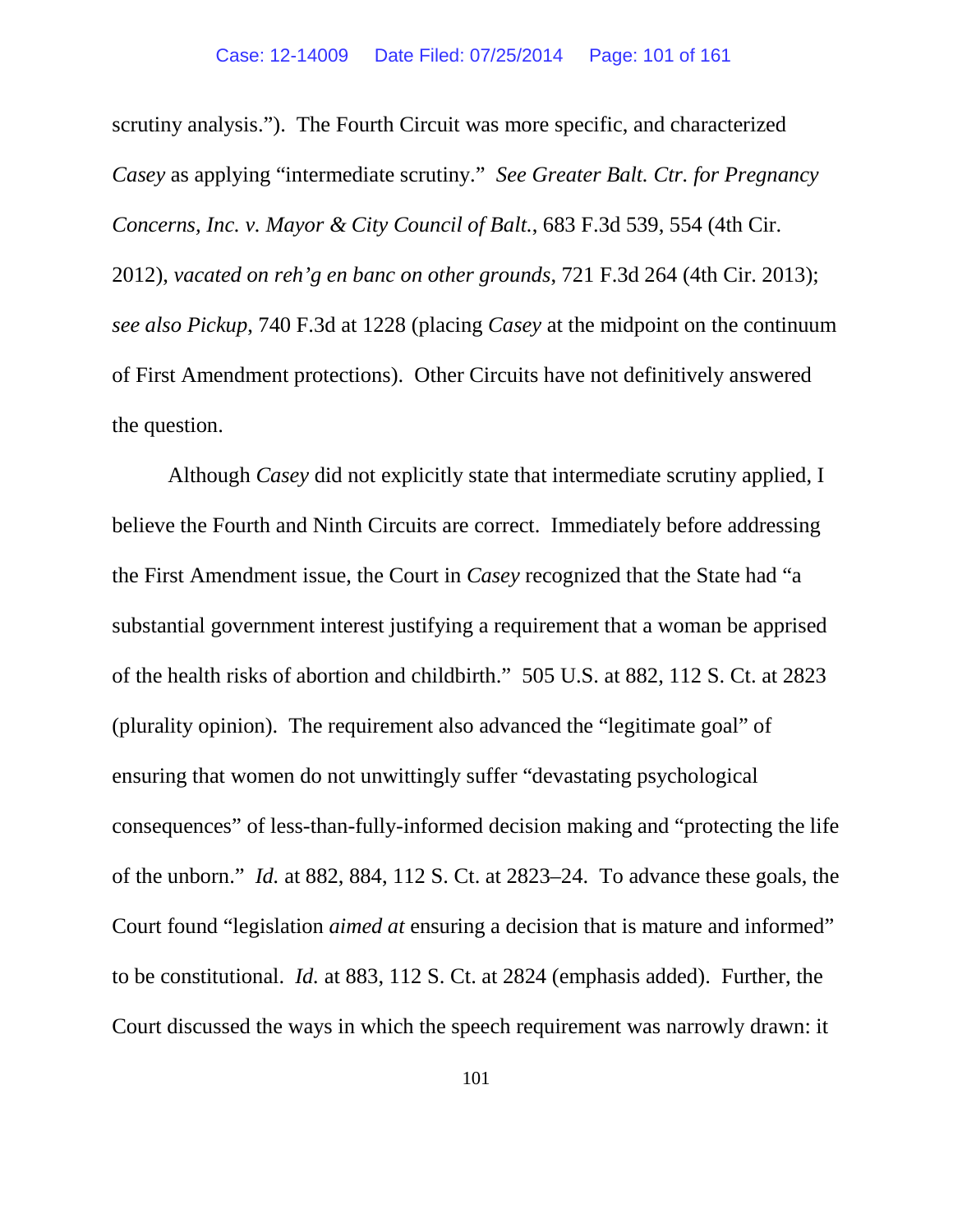#### Case: 12-14009 Date Filed: 07/25/2014 Page: 102 of 161

was limited to "truthful and not misleading" information, and "the statute [did] not prevent the physician from exercising his or her medical judgment" not to provide the information in certain situations. *Id.* at 882, 884, 112 S. Ct. at 2823–24.

This analysis mirrors an intermediate scrutiny analysis and shows that the law in question passes constitutional muster under that standard. *See Sorrell*, 131 S. Ct. at 2667–68 (explaining that to survive intermediate scrutiny, "the State must show at least that the statute [1] directly advances [2] a substantial governmental interest and [3] that the measure is drawn to achieve that interest" (citing *Cent. Hudson Gas & Elec. Corp. v. Pub. Serv. Comm'n of N.Y.*, 447 U.S. 557, 566, 100 S. Ct. 2453 (1980))). I therefore believe that *Casey* applied something akin to intermediate First Amendment scrutiny.

Even if *Casey* applied something less than intermediate scrutiny, *Zauderer v. Office of Disciplinary Counsel of the Supreme Court of Ohio*, 471 U.S. 626, 105 S. Ct. 2265 (1985), confirms that intermediate scrutiny applies here. In that case, the Court applied a "reasonable relation" standard of First Amendment review, similar—in wording, though not necessarily in form—to the one applied in *Casey*. *Id.* at 651, 105 S. Ct. at 2282 (holding that although the First Amendment was implicated, the regulation compelling disclosure of certain information in advertisements was constitutional as long as it was "reasonably related to the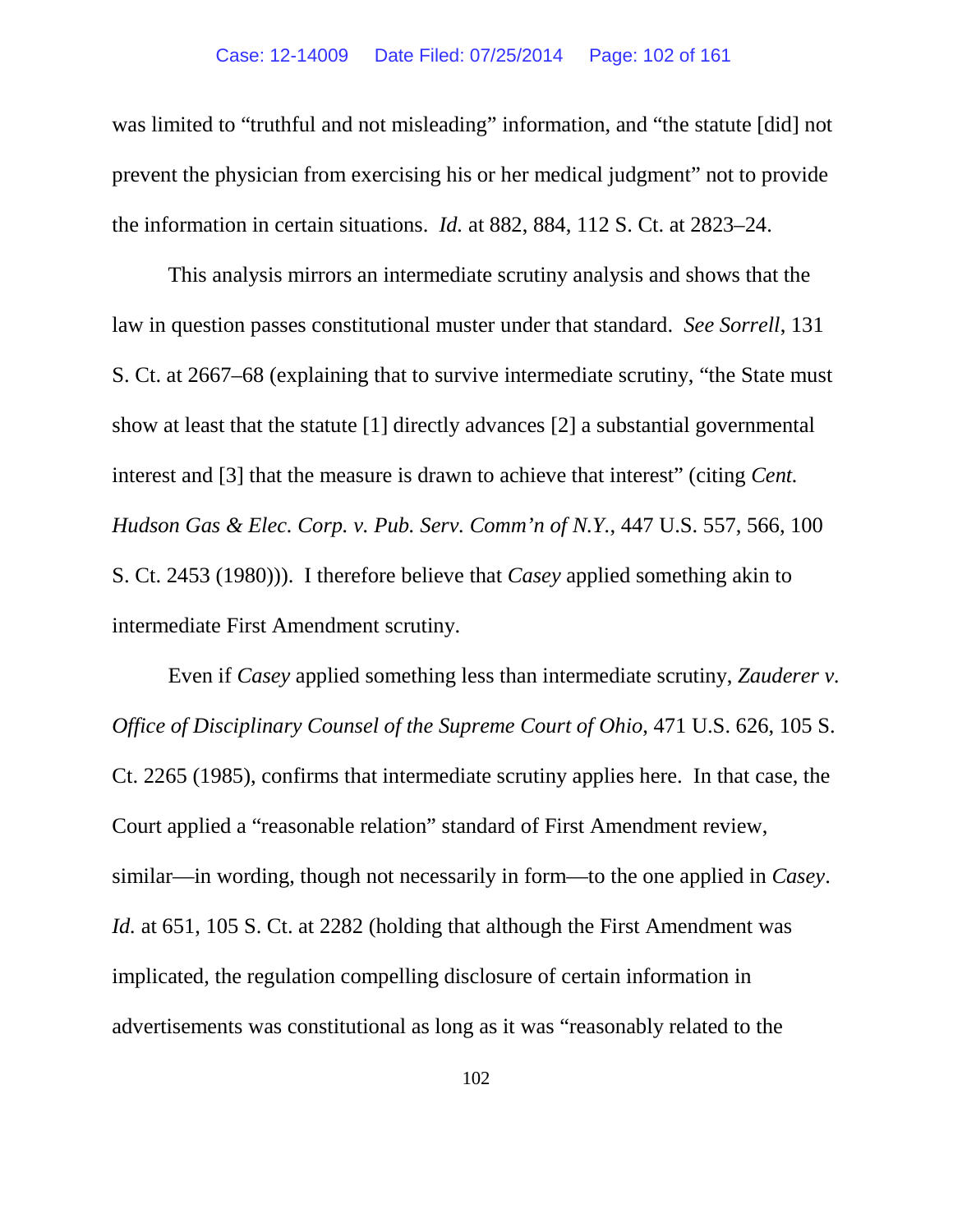State's interest"). *Zauderer* explained that the reasonableness standard applied there was less rigorous than intermediate scrutiny, *see id.* at 651 n.14, 105 S. Ct. at 2282 n.14, but the case highlights a distinction that proves intermediate scrutiny applies here, even if it did not in *Casey*. *Zauderer* recognized that a *restriction* on advertising would be subject to intermediate First Amendment scrutiny under the test applied in *Sorrell* and *Central Hudson*. *Id.* at 644, 105 S. Ct. at 2278. "Reasonableness" scrutiny applied only where the provision at issue *compelled*  truthful speech but did not prohibit speech in any way. *Id.* at 651, 105 S. Ct. at 2281–82. Thus, when speech is *prohibited* rather than compelled, reasonablenessscrutiny is ratcheted up to intermediate scrutiny. *Casey* involved a provision compelling speech, while this case involves a prohibition on speech, so even if reasonableness scrutiny was applied in *Casey*, scrutiny should be ratcheted up to the intermediate level here.<sup>[15](#page-102-0)</sup> This again confirms that a content-based restriction like the Act here will always receive at least intermediate scrutiny.

**3.**

<span id="page-102-0"></span> $15$  The significance of compelling speech as opposed to restricting it can be observed in *Casey* itself. It is difficult to imagine that a statute *prohibiting* a doctor from providing truthful, non-misleading information concerning the risks of abortion and abortion alternatives would survive a First Amendment challenge. Though under the Majority's approach, it certainly would because the Majority says the First Amendment does not apply to regulations on speech between doctors and patients, all of which is no more than unprotected professional conduct.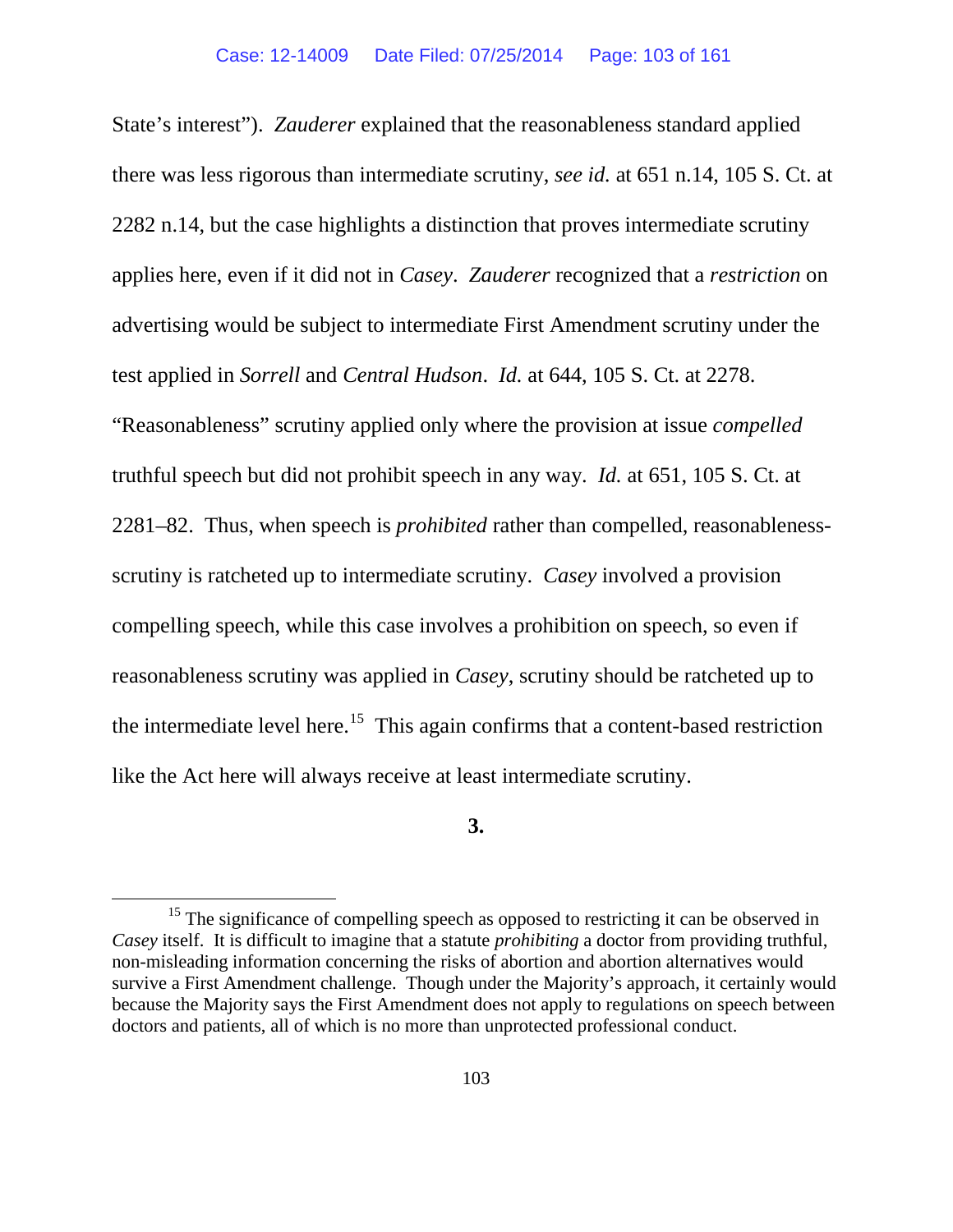Two cases from the Ninth Circuit support this conclusion as well. In *Conant v. Walters*, the court invalidated a federal regulation prohibiting doctors from recommending the use of medical marijuana after applying heightened First Amendment scrutiny. 309 F.3d 629, 632 (9th Cir. 2002). Despite taking place within the confines of a doctor-patient relationship, the regulation was analyzed as a classic content-, speaker-, and viewpoint-based restriction. *Id.* at 637, 639. By contrast, in *Pickup v. Brown*, the court held that a California law prohibiting mental health professionals from offering sexual orientation change efforts (SOCE) therapy to minors was immune from First Amendment scrutiny, even though the therapy itself was carried out through words. 740 F.3d at 1225.

Distinguishing *Conant*, the court drew lines between a professional's public speech, *id.* at 1227, a professional's speech "within the confines of a professional relationship," *id.* at 1228 (citing *Casey* as an example of such speech, and noting that the burdened speech in that case fell on the *midpoint* of the continuum where First Amendment protections are diminished but not eliminated), and a professional's conduct which is carried out through speech, *id.* at 1229. The regulation in *Conant*, which prohibited doctors from *recommending* medical marijuana, burdened speech that was entitled, at the very least, to intermediate First Amendment protections. *Id.* at 1226–27. At the same time, *Conant* recognized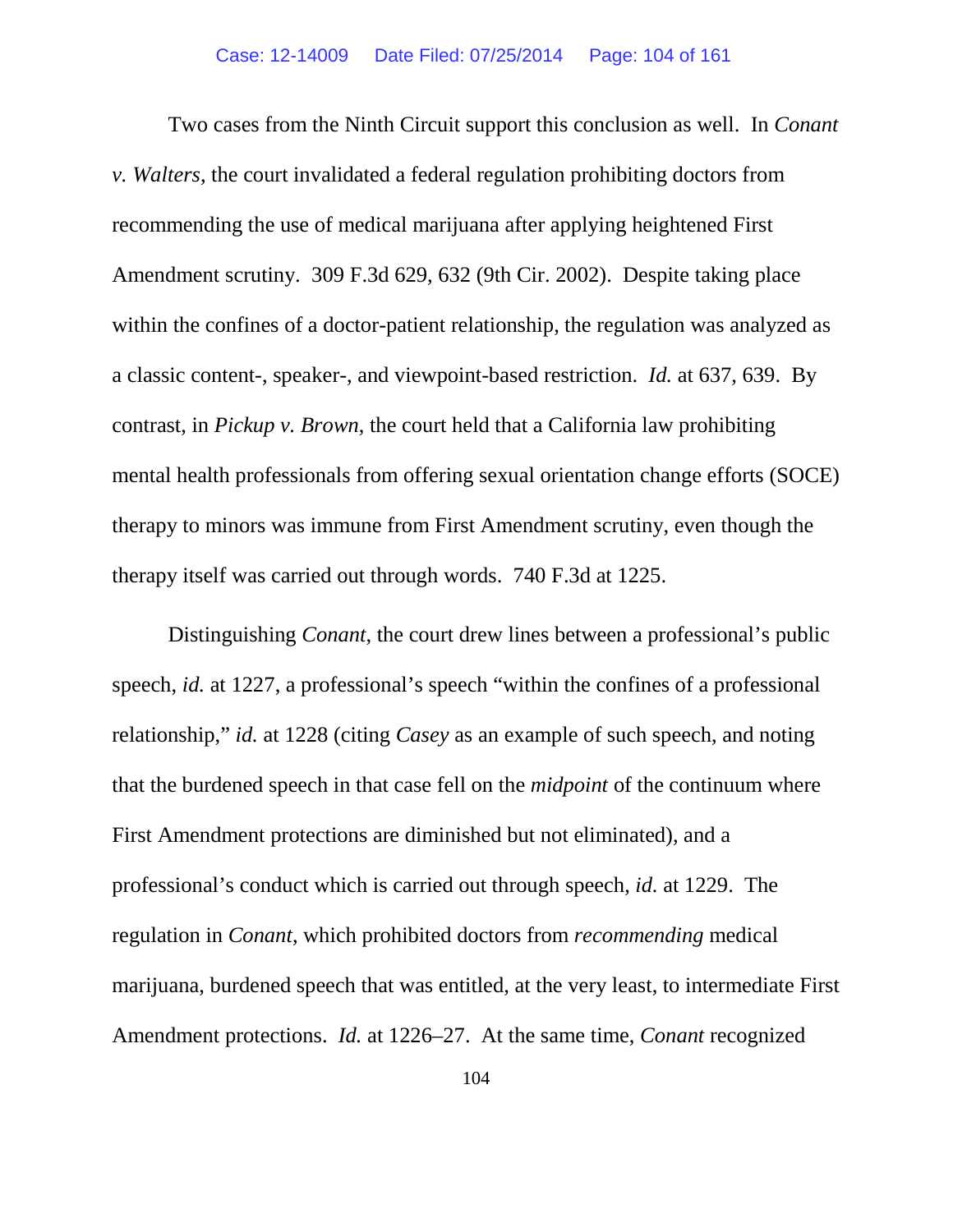## Case: 12-14009 Date Filed: 07/25/2014 Page: 105 of 161

that any speech burdened as a result of the law's ban on prescribing medical marijuana fell into the third, unprotected category, *id.* at 1226, because the ban targets professional conduct (i.e., giving patients drugs) and only incidentally burdens speech (i.e., writing the name of a drug on a prescription pad).

Similarly, the court in *Pickup* concluded that SOCE therapy, though carried out in verbal form, was indistinguishable from prescribing a drug or performing a surgery. In other words, the burdened speech was exclusively the functional equivalent of the treatment itself. Therefore, banning SOCE therapy was no different than outlawing certain drugs, and the burden on speech (i.e., the ban on speaking words that constitute SOCE therapy) was incidental and necessary to the ban on the disfavored medical conduct (i.e., performing the therapy). *Id.* at 1230. *Pickup* recognized that the law at issue went no further in banning speech than necessary to regulate the proscribed medical conduct. Doctors' right to "express their views to anyone, including minor patients and their parents, about any subject, including SOCE," was explicitly protected by the act in question. *Id.* at 1230.

The regulations here, like the regulations in *Casey* and *Conant*, burden speech that fits, at the very least, into the intermediate category where First Amendment protections apply. To avoid this conclusion, the Majority lumps all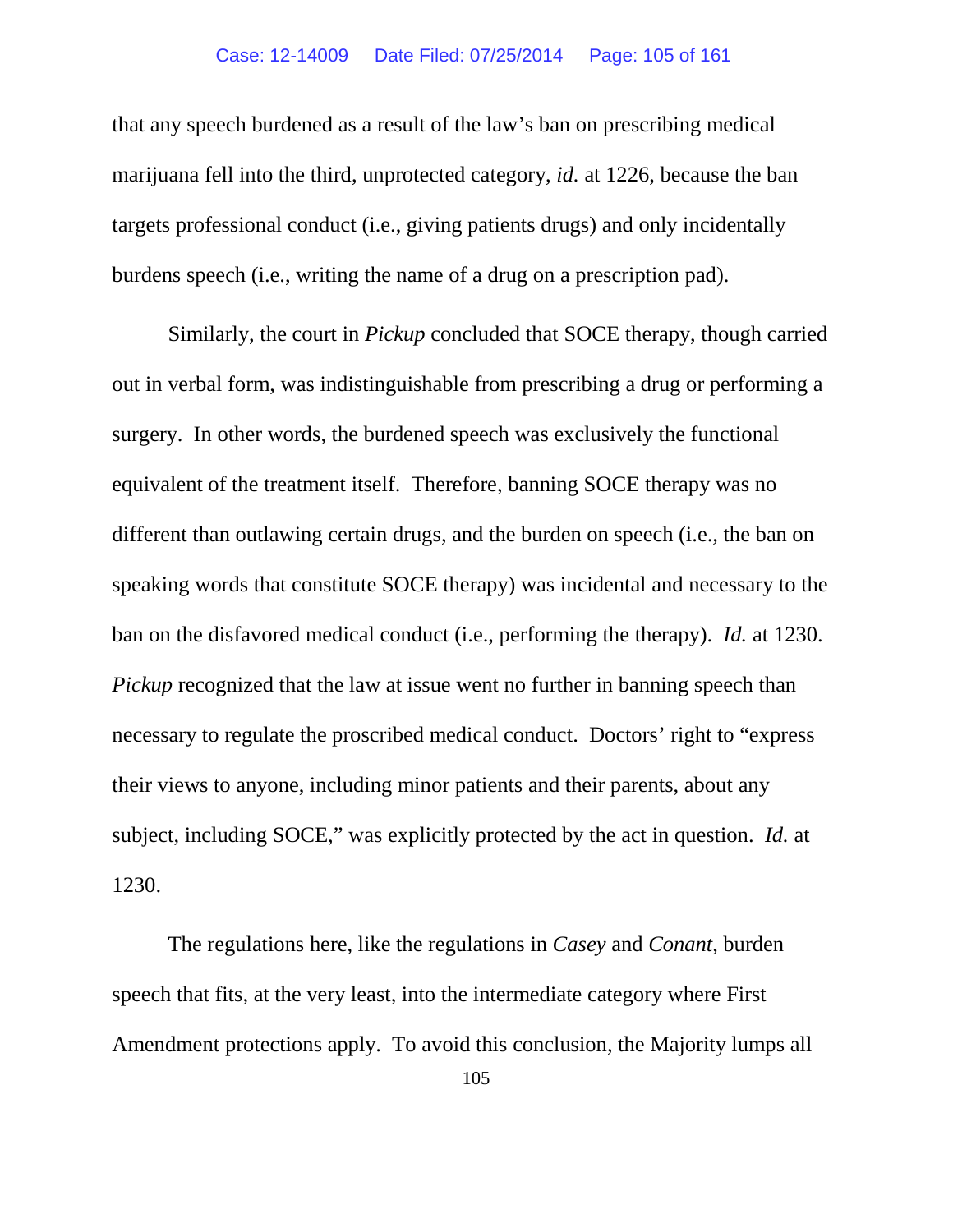## Case: 12-14009 Date Filed: 07/25/2014 Page: 106 of 161

speech, so long as it occurs within the confines of a professional relationship whether the speech is speech per se, speech about medically-related topics, or the functional equivalent of a medical procedure—into one, unprotected category.

By contrast, when the Ninth Circuit expanded *Lowe*'s reasoning in *Pickup*, it was very careful to narrowly circumscribe the category of speech that was left unprotected. Only speech that is the functional equivalent of performing a surgery or prescribing a drug can be burdened without scrutiny under *Pickup*. It is well worth noting that the speech burdened in *Casey* received intermediate scrutiny even though the speech was exclusively intended to fully inform patients about a medical procedure. Thus, even if speech that is the functional equivalent of medical treatment can be regulated without scrutiny, speech that is directly related to medical treatment does not fit within that category under *Pickup*.

Here, in stark contrast to *Pickup* where all of the burdened speech was the functional equivalent of providing a drug, none of the speech burdened by the Act fits in that exceedingly narrow category. Asking irrelevant questions about firearm ownership, recording the answers, or harassing a patient based on firearm ownership—by persistently and irritatingly discussing the subject—is nothing like giving a patient a drug or performing SOCE therapy. Further, some, though by no means all, of the speech burdened by the Act is similar to the speech burdened by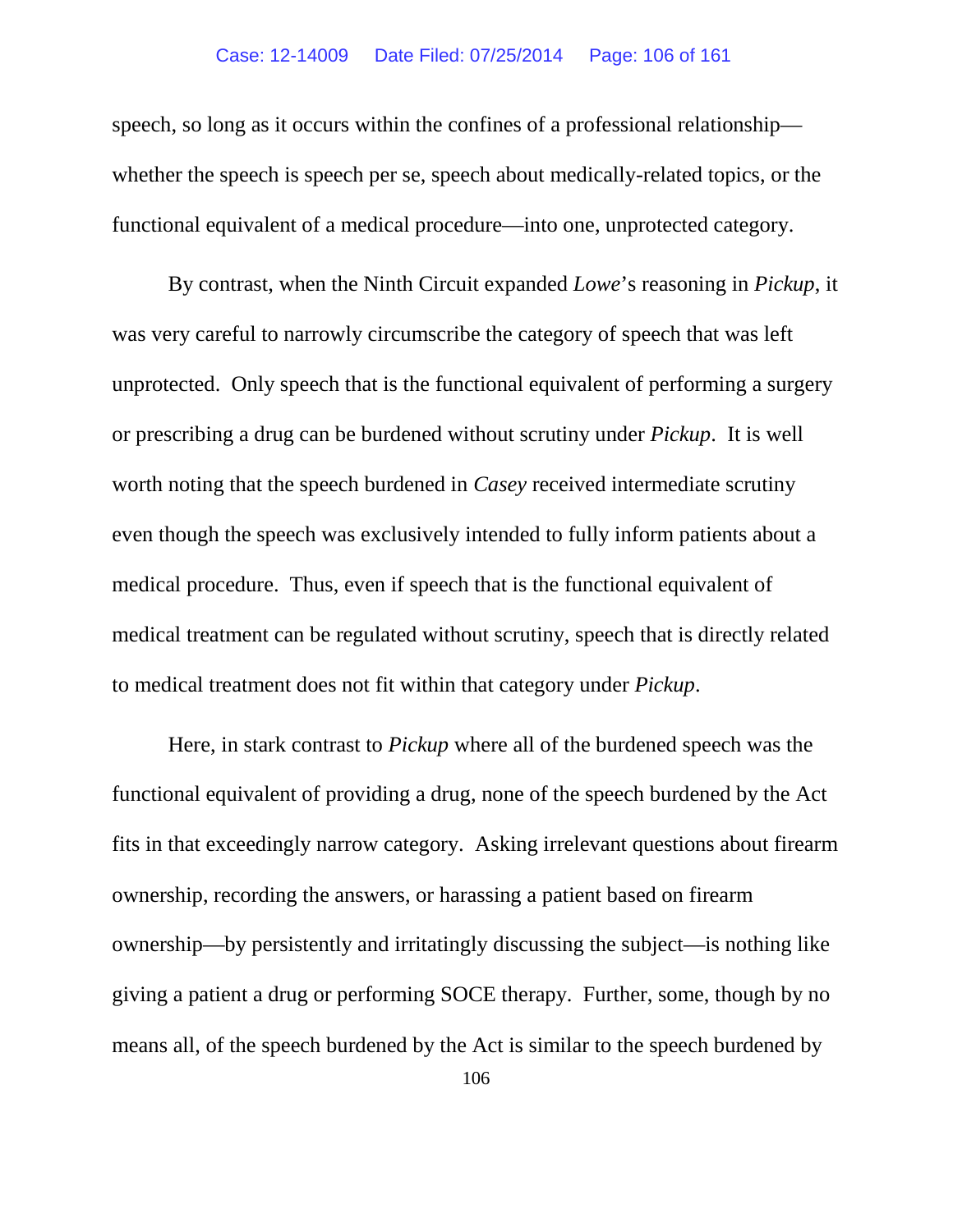the regulation in *Casey*. To the extent that the Act burdens speech designed to inform patients about the dangers of firearms or speech designed to inform patients of safer ways to own firearms, the speech is much like the speech in *Casey*. Accordingly, such speech should be given intermediate protections, but the Majority gives the speech no protection at all, blurring a line that, as the Ninth Circuit recognized, the Supreme Court itself required. Worse still, while the law in *Casey exclusively* concerned speech necessary to fully inform patients about a medical procedure, the Act here also burdens speech that is unrelated to this purpose. The Act bans irrelevant questioning and irritating politicking on the subject of firearm ownership, which by definition has nothing whatsoever to do with medical treatment or a medical procedure and is in no way designed to inform patients about anything of medical relevance.

Ultimately, then, the Majority treats speech that is nothing like medical conduct—either in the exceedingly narrow sense contemplated by *Pickup* or the somewhat broader sense contemplated by *Casey*—as unprotected medical conduct. Were the Majority's holding as narrow as *Pickup*'s, I would have fewer objections, though for reasons discussed below, I would still probably find it incorrect. Were the Majority's holding as narrow as *Casey*, I would find it incorrect because the Majority uses a lower level of scrutiny than did the Court did in *Casey*, but today's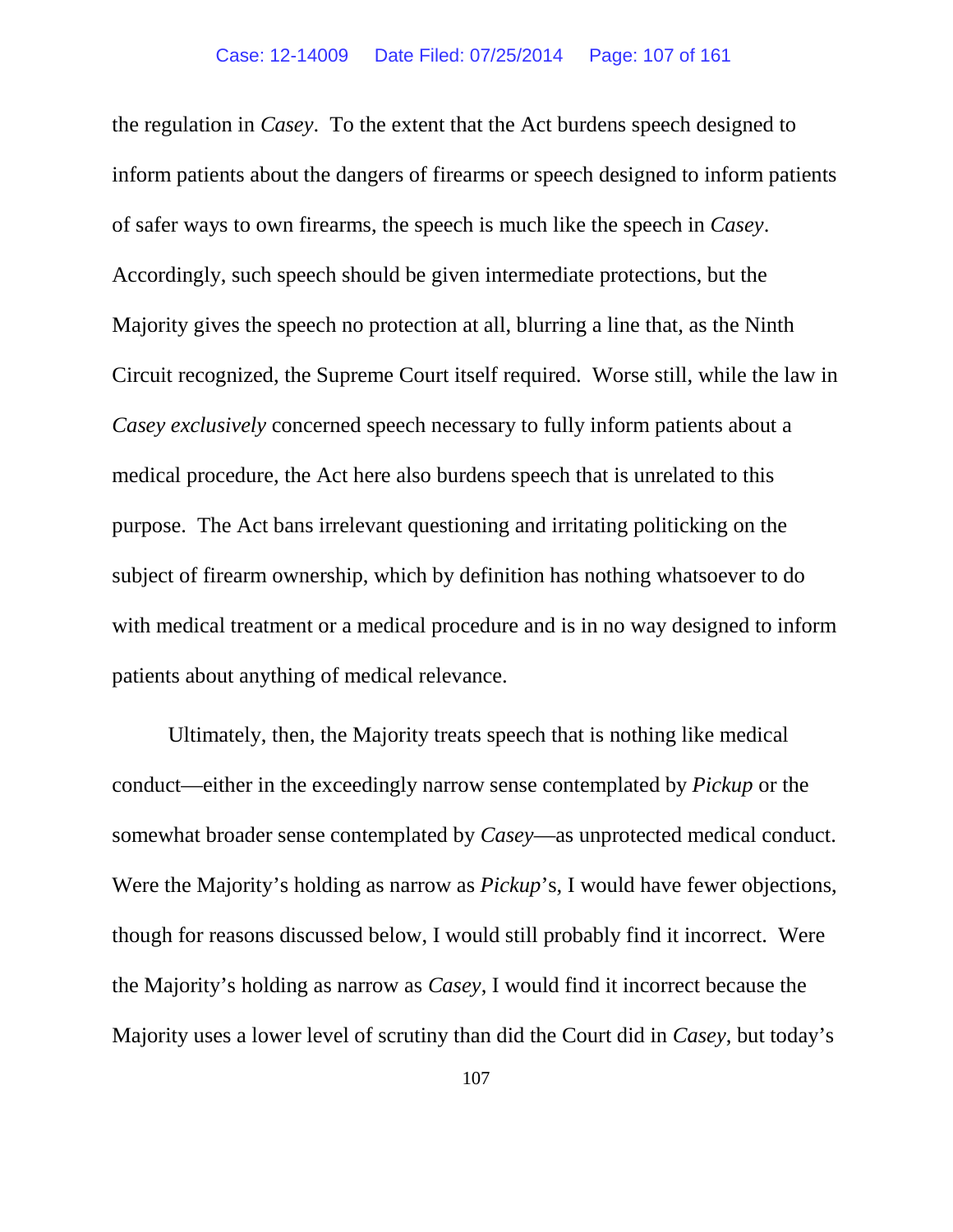decision would be less objectionable if that were its only error. Here, however, the Majority's holding not only decreases the level of scrutiny applied to regulations like the one in *Casey*, it also expands the category of speech that can be burdened without review.

Because the Act burdens such a broad swath of physician speech on the topic of firearms—including speech that by definition has nothing to do with medical treatment—*Conant*, which applied heightened scrutiny, is directly applicable. Doctors have a First Amendment right to ask questions about firearms and to discuss—even persistently—the pros and cons of firearm ownership with their patients just as surely as they have the right to discuss the pros and cons of medical marijuana. Such communication cannot be labelled unprotected conduct simply because it takes place within the confines of a professional relationship. *Pickup* does nothing to undermine this principle and in fact reaffirms it, 740 F.3d at 1228, though I make no comment on whether *Pickup* was correctly decided.[16](#page-107-0) 

<span id="page-107-0"></span> $16$  The Ninth Circuit's decision not to take the case en banc drew a spirited dissent, which stated that "[b]y labeling . . . speech as 'conduct,' the panel's opinion has entirely exempted such regulation from the First Amendment. In so doing, the panel . . . insulates from First Amendment scrutiny California's prohibition—in the guise of a professional regulation—of politically unpopular expression." 740 F.3d at 1215 (O'Scannlain, J., dissenting from the denial of rehearing en banc). I share the concern that the difference between the intermediate category (speech within the professional relationship that is related to medical conduct but is not itself conduct) and the unprotected category (conduct within the professional relationship that is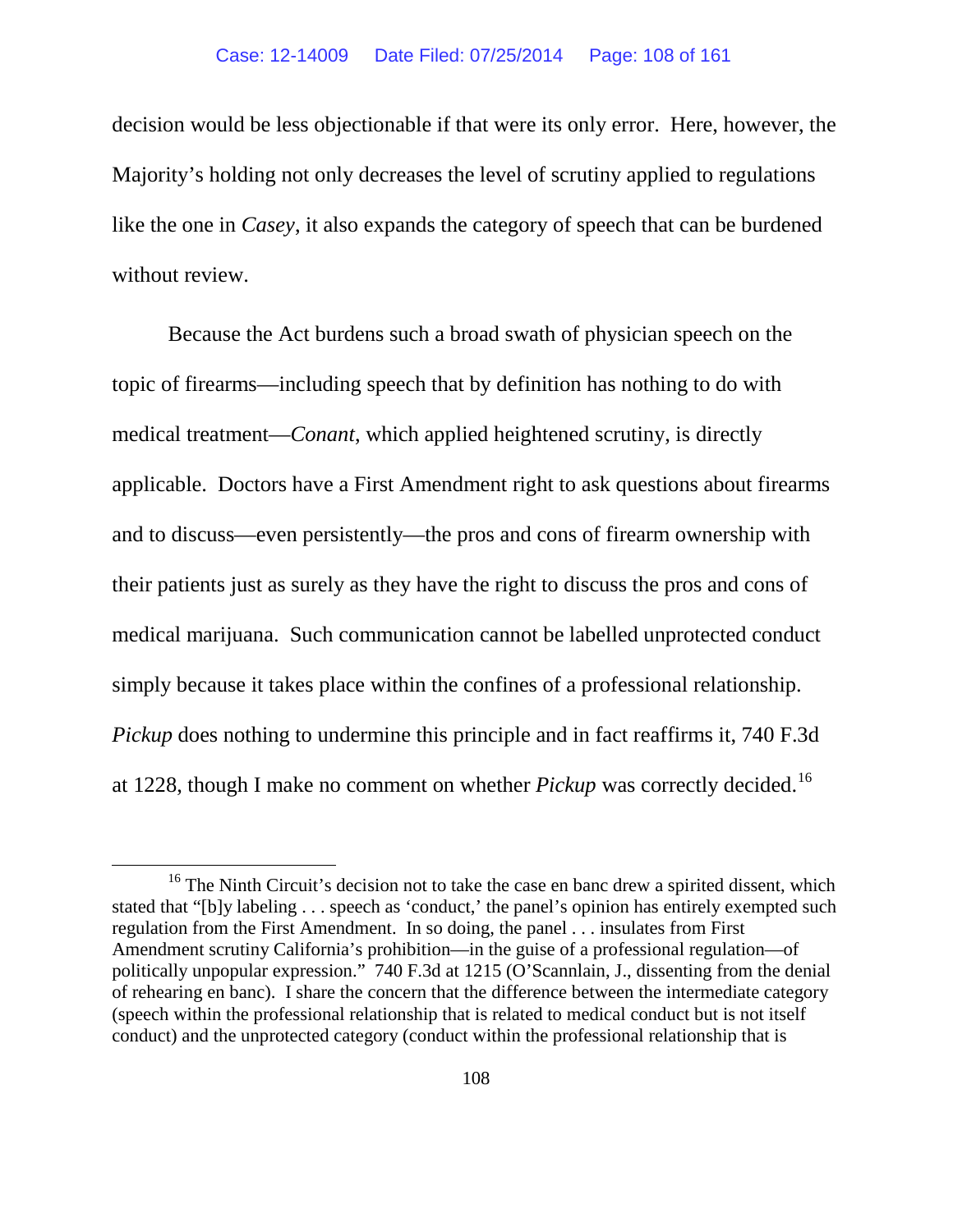**4.**

By subjecting speech that is irrelevant to medical conduct to regulation without First Amendment scrutiny, under the guise of regulating professional conduct, the Majority holds that all speech between professionals and patients/clients—so long as it occurs within the confines of a one-on-one professional relationship—can be burdened by States without scrutiny. Despite clearly reaching this holding, the Majority disputes those implications, so I must explain my point further. I do not do so simply to identify a slippery slope. Instead, this section shows that today's decision brings us to the bottom of that slope. All private speech from professionals to patients/clients is, after today, subject to regulation without scrutiny.

Because the Majority holds that a State's direct regulation of speech from doctor to patient about a particular topic draws only rational basis review, then, regardless of whether the State here has actually banned *all* speech by doctors to

 $\overline{a}$ 

carried out through speech) may prove to be illusory. The Majority proves the point by explaining that the line between unprotected conduct and protected speech in the professional setting is not clear here and indeed cannot be found. Shockingly, the Majority turns the absence of a clear dividing line between these very different categories of speech into an invitation for States to regulate all of it without scrutiny. If the court in *Pickup* erred, it did so by putting too much speech into the unprotected category. *Cf. Humanitarian Law Project*, 561 U.S. at 28, 130 S. Ct. at 2724 (applying First Amendment scrutiny even when "conduct triggering coverage under the statute consists of communicating a message"). The Majority has multiplied that error many times over.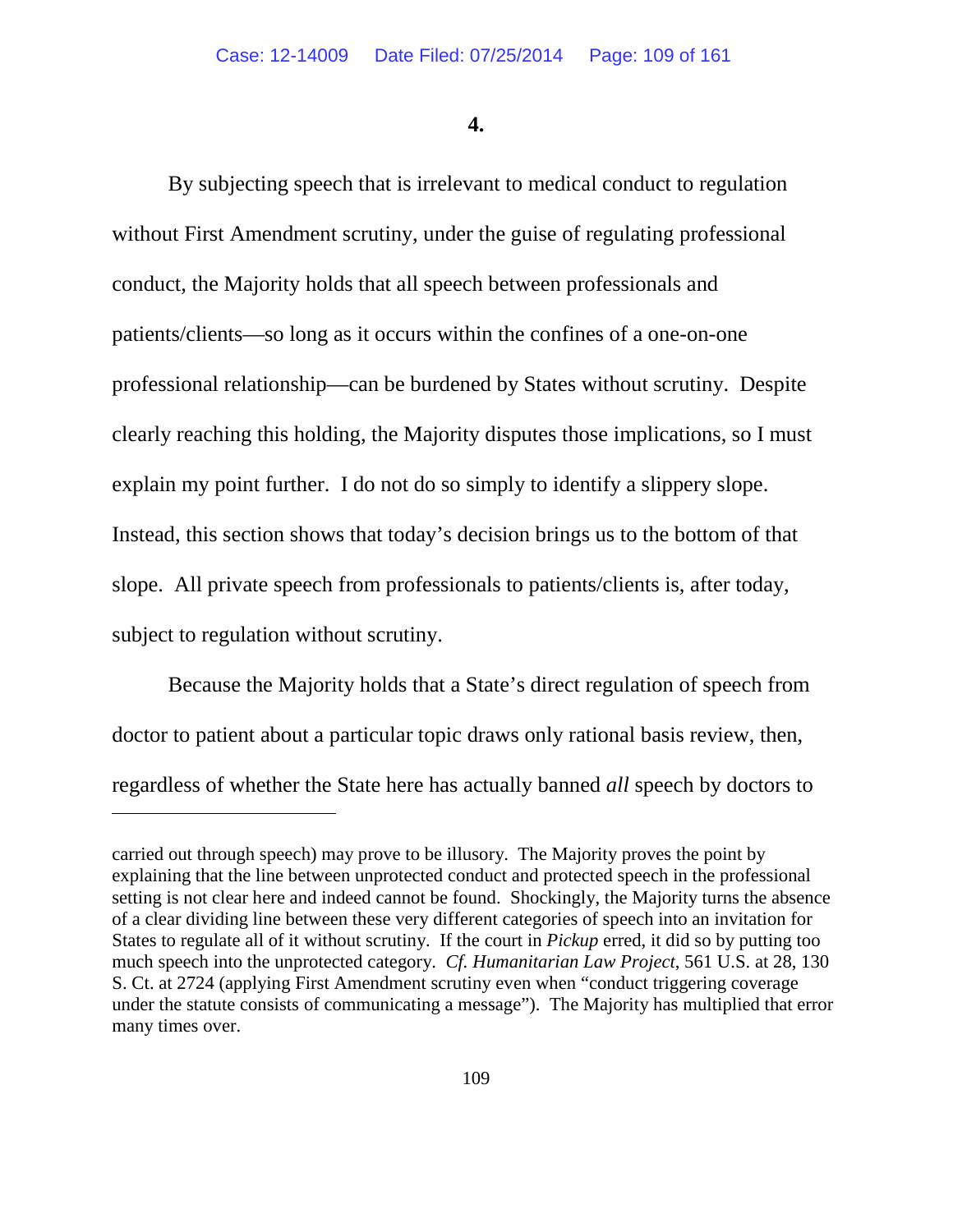patients on the topic of firearms, today's holding undoubtedly gives States license to do so in the future.<sup>[17](#page-109-0)</sup> That is why I assert that today's holding authorizes States to prohibit doctors from discussing with patients the Act itself, the Affordable Care Act, Medicare and Medicaid, medical malpractice laws, or any other topic. If the State passed an Act regulating speech by professionals to patients/clients about any of those topics, the Majority's holding says that such a regulation is, even though it directly targets speech that is irrelevant to the professional's task, a regulation of professional conduct immune from First Amendment scrutiny. If States can

<span id="page-109-0"></span> $17$  While it is true that Florida doctors still technically have the right to discuss firearm safety with patients, *see* Maj. Op. at 56–57, this Act ensures that these discussions, to the extent they occur at all, will be brief, tame, generic, and untailored to patients' particular circumstances. And such discussions cannot involve inquiry. Thus, there is no escaping the reality that even if all speech by doctors to patients about firearms is not prohibited, a great deal of it is. Despite directly targeting physician speech about firearms, the Majority specifically concludes that the Act does not "infringe[] on physicians' rights to speak on a topic of their choosing." Maj. Op. at 57. By holding that the State may directly burden physician speech without infringing on First Amendment rights, the Majority has announced a rule that all such speech—speech from professional to patient/client within the confines of a one-on-one professional relationship—is unprotected conduct.

The fact that doctors retain *some* ability to discuss firearms with patients does nothing to limit the significance of this holding. To conclude otherwise, one would have to accept the unbelievable premise that if the State bans *most* speech on a topic, it has not infringed on First Amendment rights at all, but that if it banned *all* speech on the topic, suddenly First Amendment rights would apply. That would essentially create, as a prerequisite to asserting First Amendment rights, a showing by the burdened party that the State's regulation is the *most*  restrictive means available. Anything less, and this view would lead to the conclusion that speech rights are not infringed upon at all. That notion is clearly incompatible with the First Amendment. The Majority's rationale is different: it holds that the Act here is not subject to First Amendment scrutiny because even direct, content-specific regulations on speech, such as the law in *Casey* and the Act, evade review because they are regulations on professional conduct.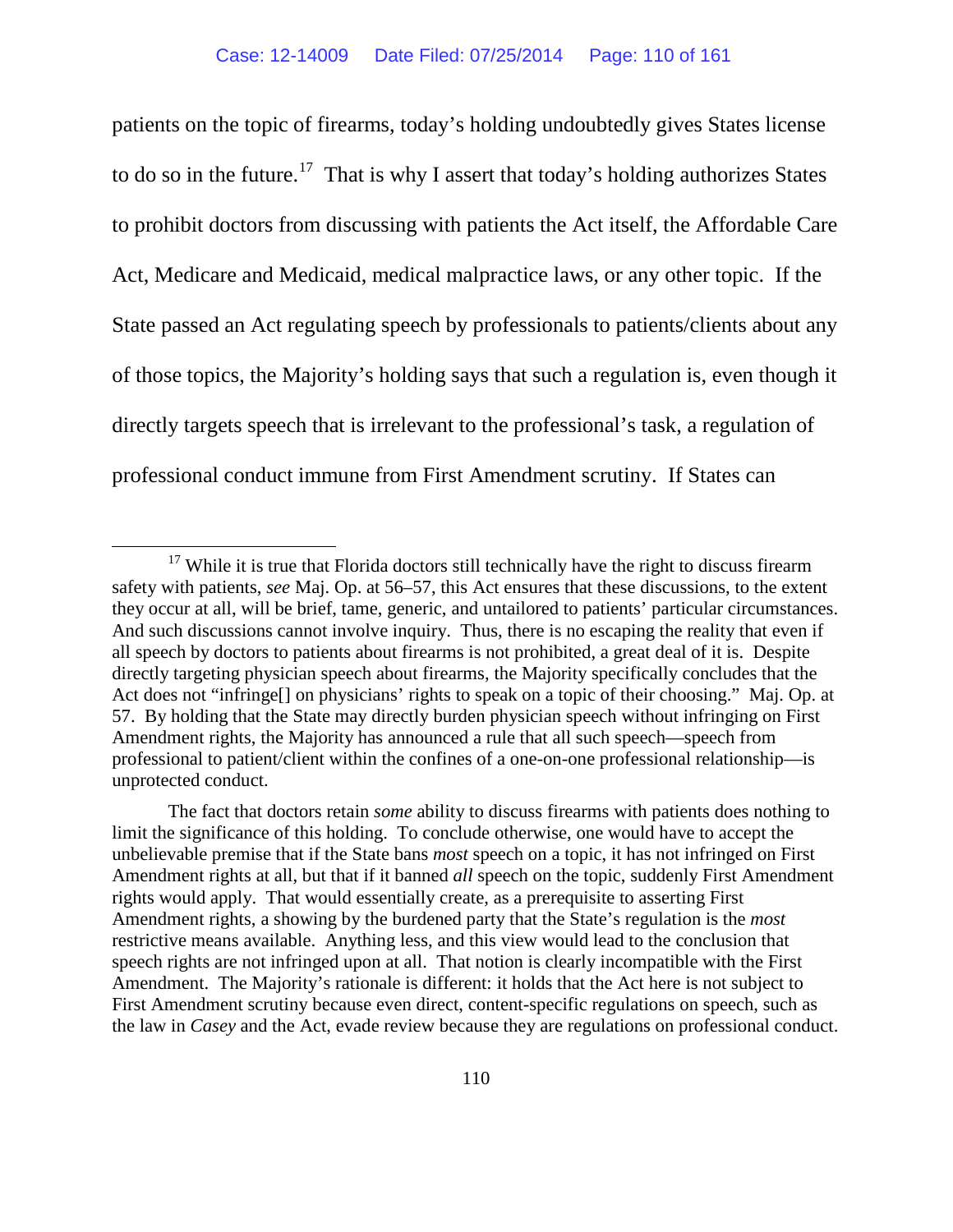declare, without scrutiny, that questioning about firearms is bad medicine, then States can declare, without scrutiny, that discussions about any topic are bad medicine that can be eliminated from the doctor-patient relationship.

To show how much previously protected speech the Majority's holding renders unprotected, I begin with the Majority's treatment of the inquiry provision. Under that provision, there are times when asking a question about firearm safety is obviously irrelevant to medical care and thus obviously prohibited by the Act. For example, if a doctor only asks about firearm ownership because he wants to go hunting with his patient or because he wants to lecture his patient on the evils of the Second Amendment, his question is obviously irrelevant to medical care. The Majority holds, based on the rationale articulated in *Lowe*, that such questions are regulable professional conduct that receive no First Amendment protections. In applying *Lowe* here, however, the Majority has eliminated the limiting principle recognized in *Lowe* itself.

When a doctor asks his patient obviously irrelevant questions, the doctor "does not purport to be exercising judgment on behalf of any particular individual," so *Lowe* says that "government regulation ceases to function as legitimate regulation of professional practice with only incidental impact on speech; it becomes regulation of speaking . . . as such, subject to the First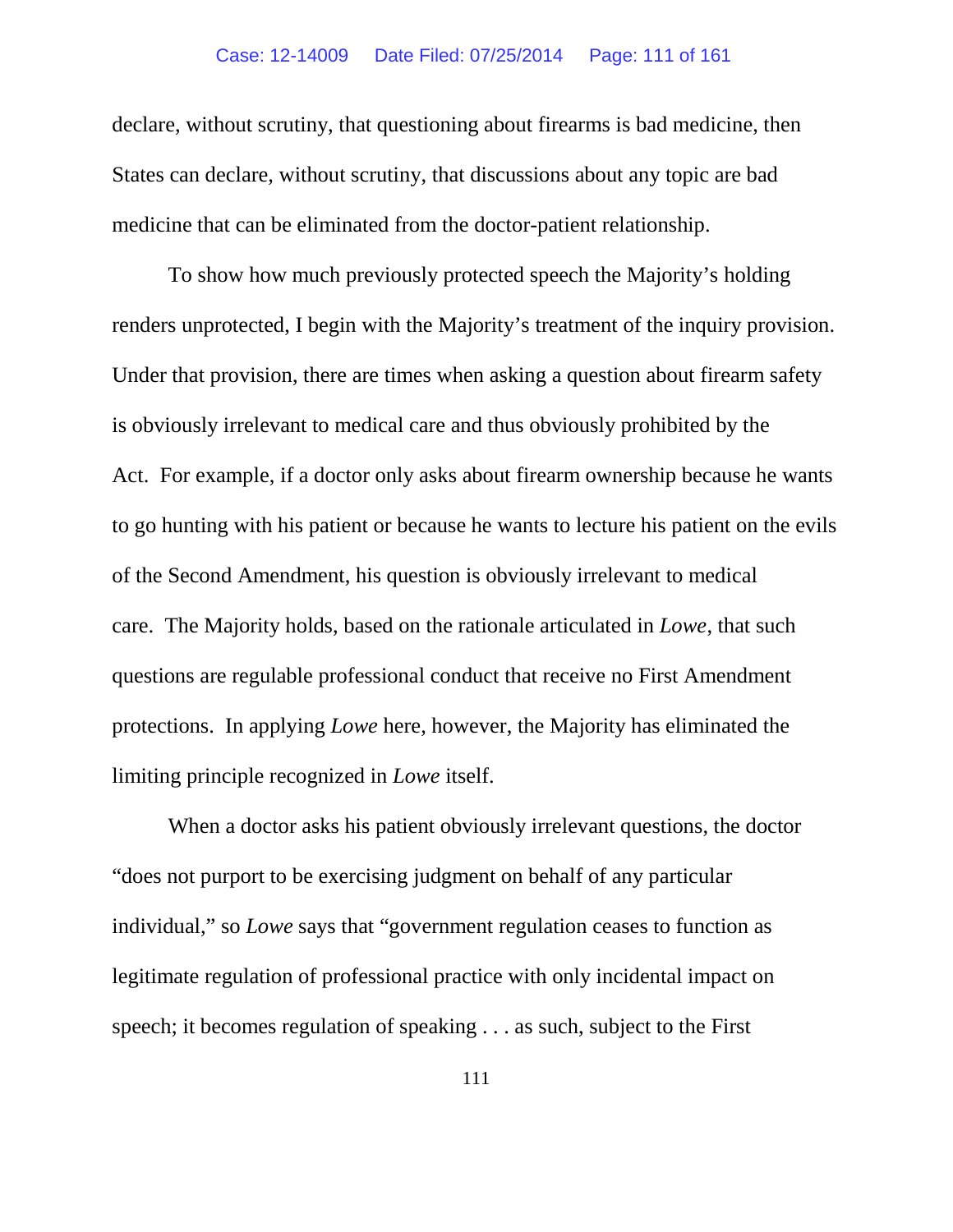Amendment[]." 472 U.S. at 232, 105 S. Ct. at 2584 (White, J., concurring). The Majority clearly rejects this limitation, as the inquiry provision primarily burdens questions that—by virtue of being "irrelevant"—will usually be unrelated to the doctor's exercise of judgment on behalf of a particular patient. Thus, the principle *Lowe* articulated to limit the category of speech that can be burdened without First Amendment scrutiny has been eliminated by the Majority.

Further, as discussed above, the only case that extends *Lowe* beyond the licensing context, *Pickup*, also set a limiting principle that the Majority disregards.<sup>18</sup> Irrelevant questioning by doctors about firearms (for purposes of arranging a hunting trip or going on a political rant) is clearly not the functional equivalent of providing care, which was the only context in which *Pickup* extended *Lowe*'s rule. 740 F.3d at 1225.

And to the extent that the Majority is asserting that the Act is like a general medical malpractice regime, its assertion is flatly incorrect. The Majority errs in

<span id="page-111-0"></span> <sup>18</sup> The Majority asserts that *Casey*, without citing *Lowe* or discussing its rationale, also applied *Lowe*'s rule that no First Amendment scrutiny applies. Not surprisingly, the Majority cites no cases supporting this proposition. Indeed, *Pickup* recognized the opposite. *See* 740 F.3d at 1228 (placing the burdened speech in *Casey* on the midpoint of the continuum of First Amendment protections). As discussed *supra* in Part II.B.2, *Casey* does not apply mere rational basis review as contemplated in *Lowe*, and even if *Casey* did, scrutiny would be ratcheted up here both because the regulation here is a prohibition on speech rather than a requirement to speak and because, unlike the regulation in *Casey*, the Act here burdens some speech that has absolutely nothing to do with medical care.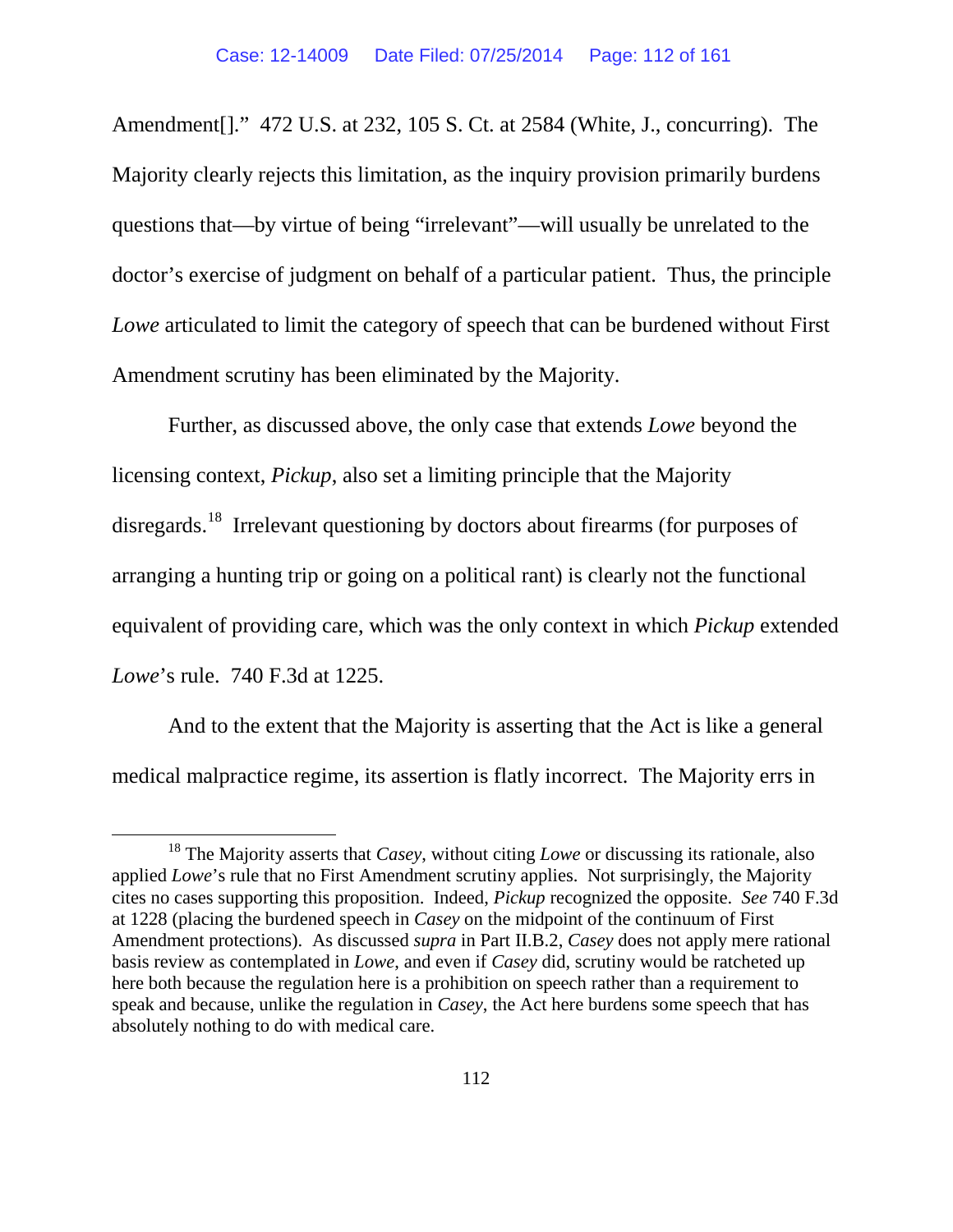analogizing the Act to other State laws that only *incidentally* burden speech. The Act *directly* bans questioning. How can it possibly be argued that a law telling doctors, "Do not ask irrelevant questions about guns," only *incidentally* burdens the right to ask irrelevant questions about guns? The burden could not be more direct. By contrast, a medical malpractice regime that holds a doctor liable when his unreasonable treatment causes a patient harm has only incidental burdens on speech. Under that regime, liability attaches for prescribing the wrong drug, directly burdening the bad practice of giving patients harmful drugs and *incidentally* burdening the right to write the name of the drug on a prescription pad. Liability also attaches for failing to properly diagnose a disease, burdening the bad practice of failing to identify a health problem and *incidentally* burdening the right to remain silent about a medical problem or tell a patient he has a clean bill of health when he does not. *Pickup* was justified on the same basis. SOCE therapy is analogous to prescribing a harmful drug. Liability could attach for providing SOCE therapy because the therapy had the chance to harm minors psychologically.

As *Pickup* and *Lowe* recognized, however, even if quack medicine (or what the State deems to be quack medicine) can be prohibited without scrutiny, doctors cannot be prohibited from talking to their patients about quack medicine. *See* 472 U.S. at 231, 105 S. Ct. at 2584 (White, J., concurring) ("I do not think [the State]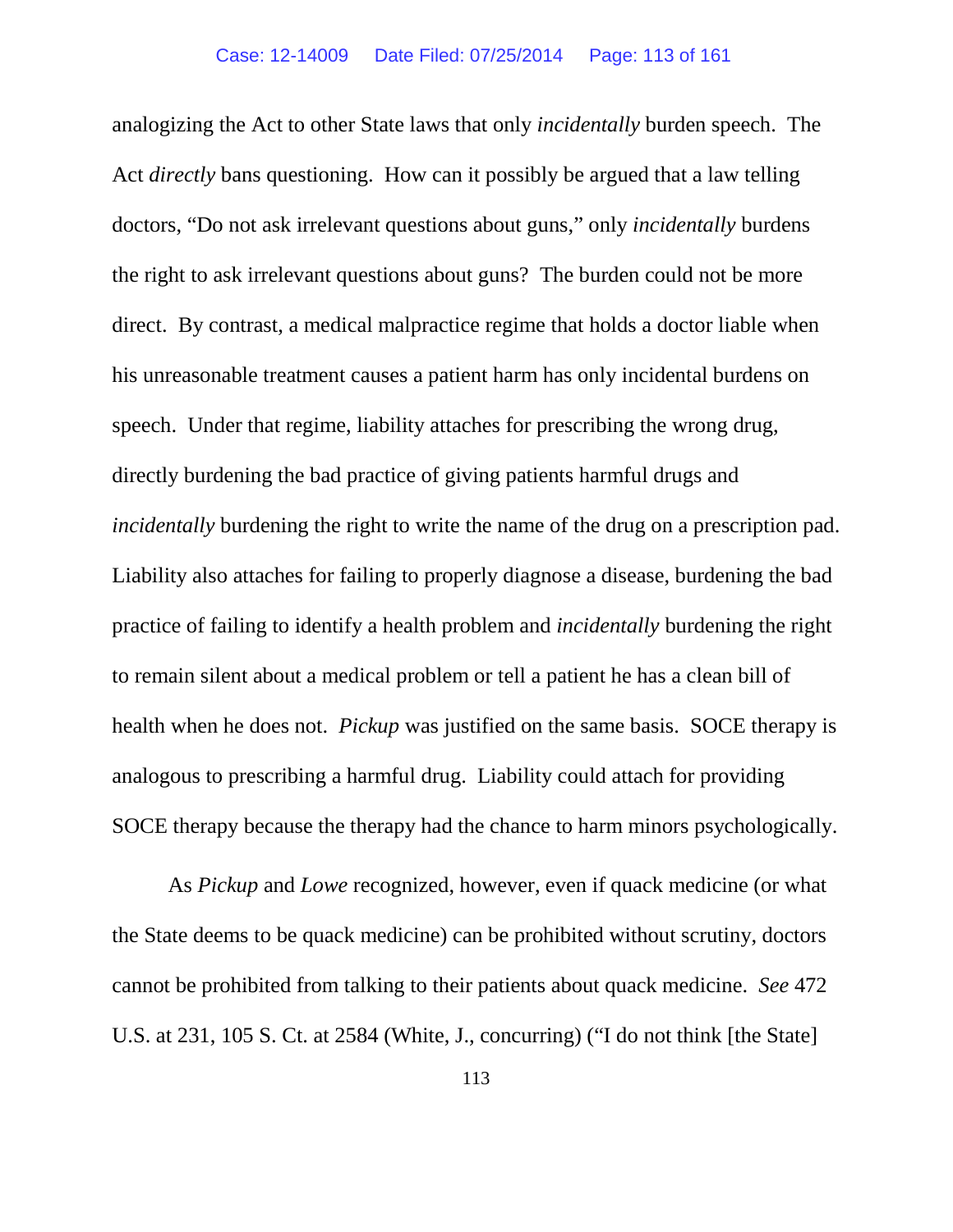## Case: 12-14009 Date Filed: 07/25/2014 Page: 114 of 161

could make it a crime . . . privately to speak urging persons to follow or reject any school of medical thought." (internal quotation marks omitted)); 740 F.3d at 1228 (holding only that "[a] doctor may not counsel a patient *to rely* on quack medicine" but recognizing that a doctor may talk to patients about quack medicine such as SOCE (emphasis added) (internal quotation marks omitted)). I believe, apparently unlike the Majority, that a doctor's First Amendment challenge would prevail if a doctor faced liability for speaking about but not performing or inducing reliance upon quack medicine, because such a burden on speech would be direct, not incidental to the State's goal of preventing bad medical care.

Applying this rationale here, had the State drafted a law stating that it is bad medicine to counsel patients on firearm safety and that, accordingly, doctors may not, as part of the practice of preventive medicine, counsel patients on firearm safety, we might be dealing with a regulation like malpractice laws and like the law in *Pickup*. Further, had the State drafted such a law, then the opening question in a firearm safety counseling session—a session that is prohibited as bad medicine under this hypothetical—would likely also be prohibited. In that case, the ban on the question might truly be *incidental* to the overall ban on (what the State deems) bad medical practice. I have expressed my doubts as to whether such a ban would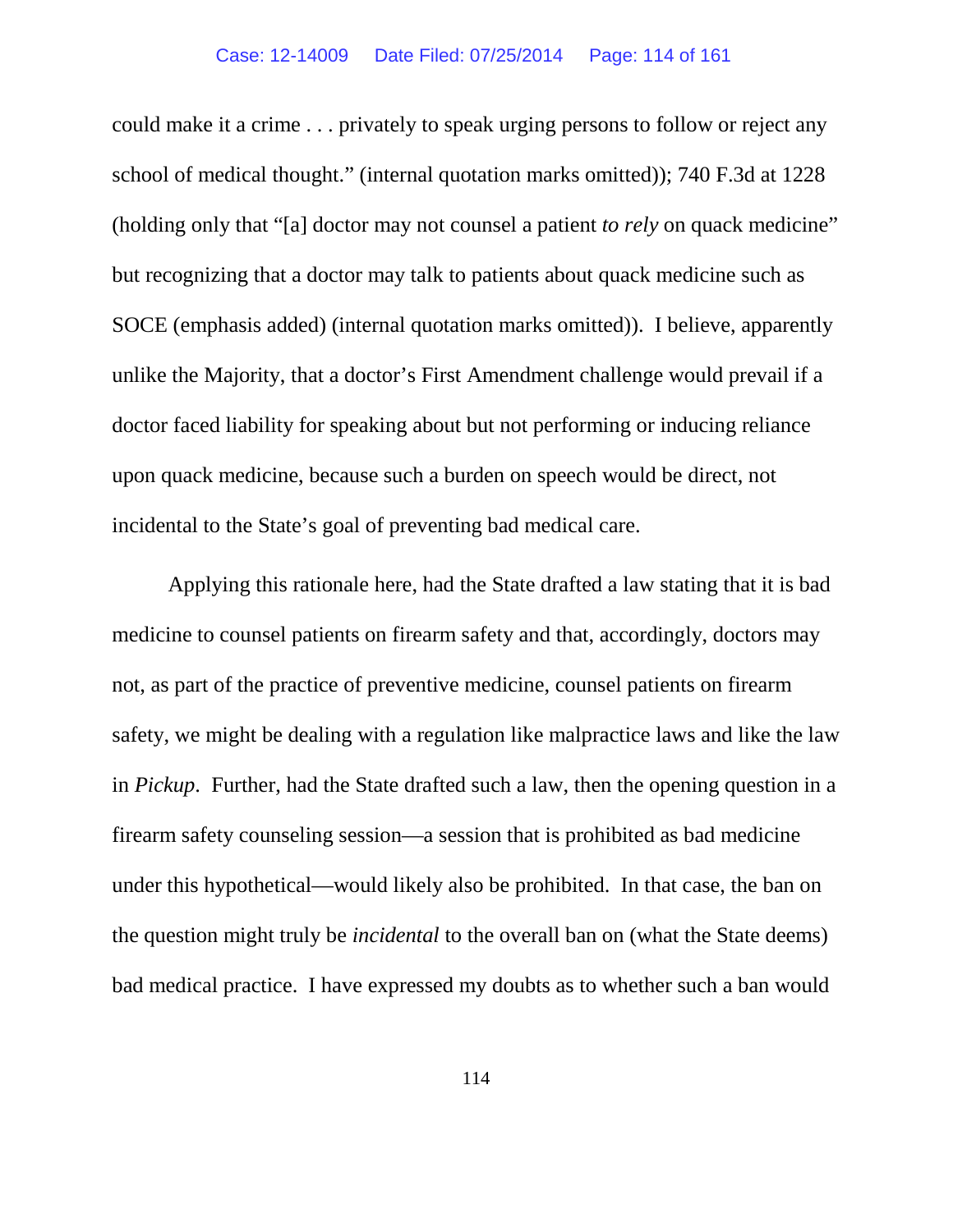evade First Amendment scrutiny, but that ban would be more likely to do so than the Act.

By contrast, the Act allows firearm counseling to continue, so it is not directly regulating medical conduct or declaring a certain form of treatment bad medicine. At the same time, the Act directly bans asking irrelevant questioning about firearms—even, indeed especially, those questions having nothing to do with medical conduct. The Act thus *directly* targets questioning and only *incidentally*  advances whatever medical interests might be served by a law eliminating irrelevant questions about firearms from the doctor's office. The burden on speech is direct. The benefit to medical care is, at best, incidental and indirect. The Supreme Court has explicitly recognized that States cannot advance their interests in this way. *See Sorrell*, 131 S. Ct. at 2670 (recognizing that the First Amendment prohibits laws where "[t]he State seeks to achieve its policy objectives through the indirect means of restraining certain speech by certain speakers").

In an attempt to salvage its claim that the Act's inquiry provision prohibits professional conduct and only incidentally burdens speech, the Majority discusses the closer case where questioning about firearms is the opening salvo in a discussion about preventive medical care. It is certainly true that in such cases, the questioning moves closer to being "conduct" in the sense discussed in *Lowe* and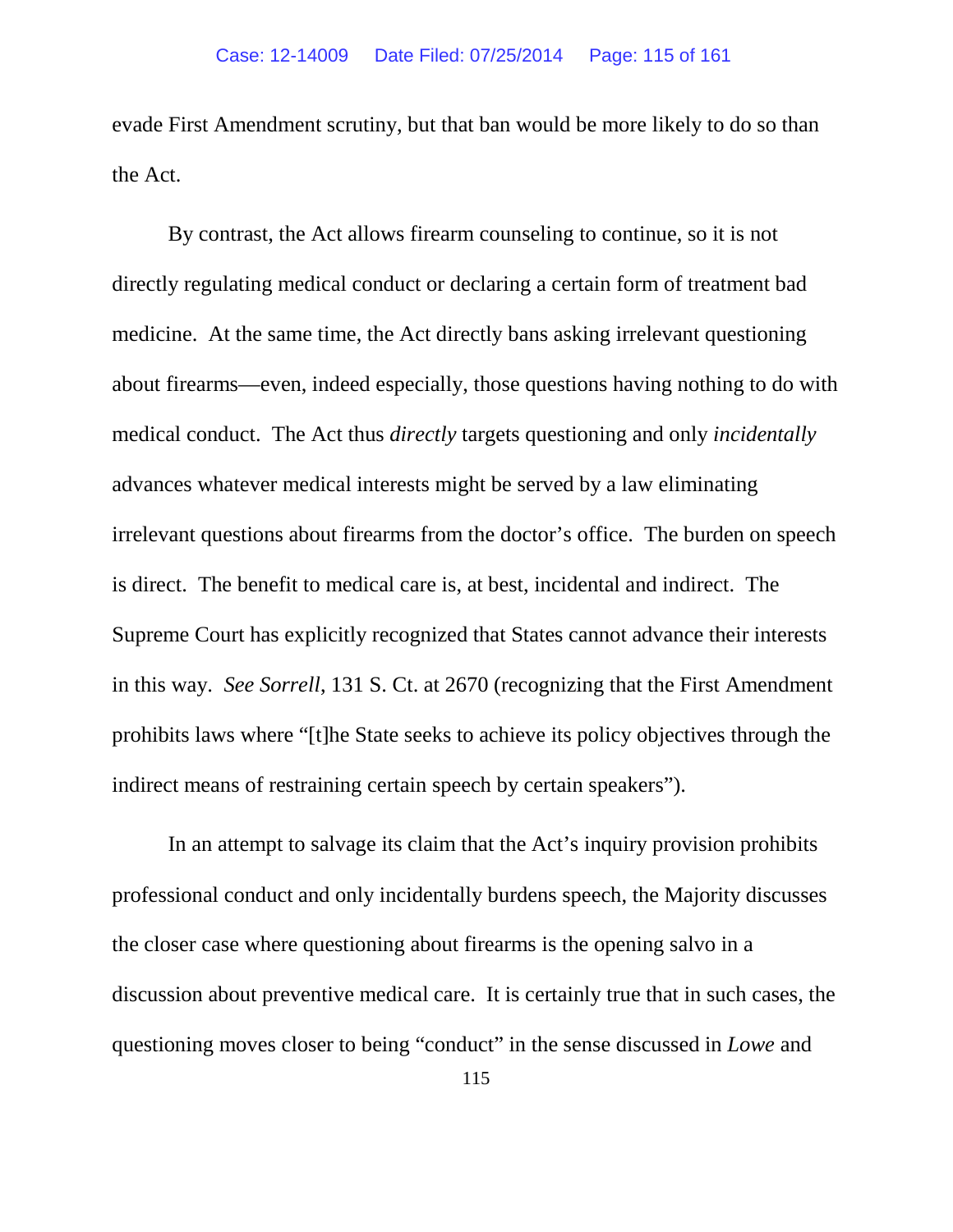*Pickup*. But this only proves how inapplicable the Majority's rationale is to a First Amendment analysis of the inquiry provision. As the Majority must concede, the clearest violations of the inquiry provision—i.e., questioning that is most obviously irrelevant to care—is the prohibited activity that looks the *least* like professional conduct. So the Majority's rationale for allowing the inquiry provision to evade First Amendment scrutiny is least applicable when the inquiry provision is most applicable. On the other hand, as questioning becomes more relevant to medical care (and thus less obviously in violation of the Act), it becomes more like professional conduct (and thus more regulable without scrutiny). In other words, the Majority's rationale only applies in the closest, most ambiguous cases but does not apply in the mine-run, obvious case. Aside from more or less making the Plaintiffs' vagueness argument for them,<sup>[19](#page-115-0)</sup> this proves that the Majority's rationale is inapposite.

While the Majority explains that it cannot find the lines drawn in *Pickup*, it is unquestionable that a ban on wholly irrelevant questioning like the inquiry provision is far broader than a ban on speech that is the functional equivalent of professional conduct. And even in the closer case where questioning is not clearly

<span id="page-115-0"></span> <sup>19</sup> *See infra*, Part IV.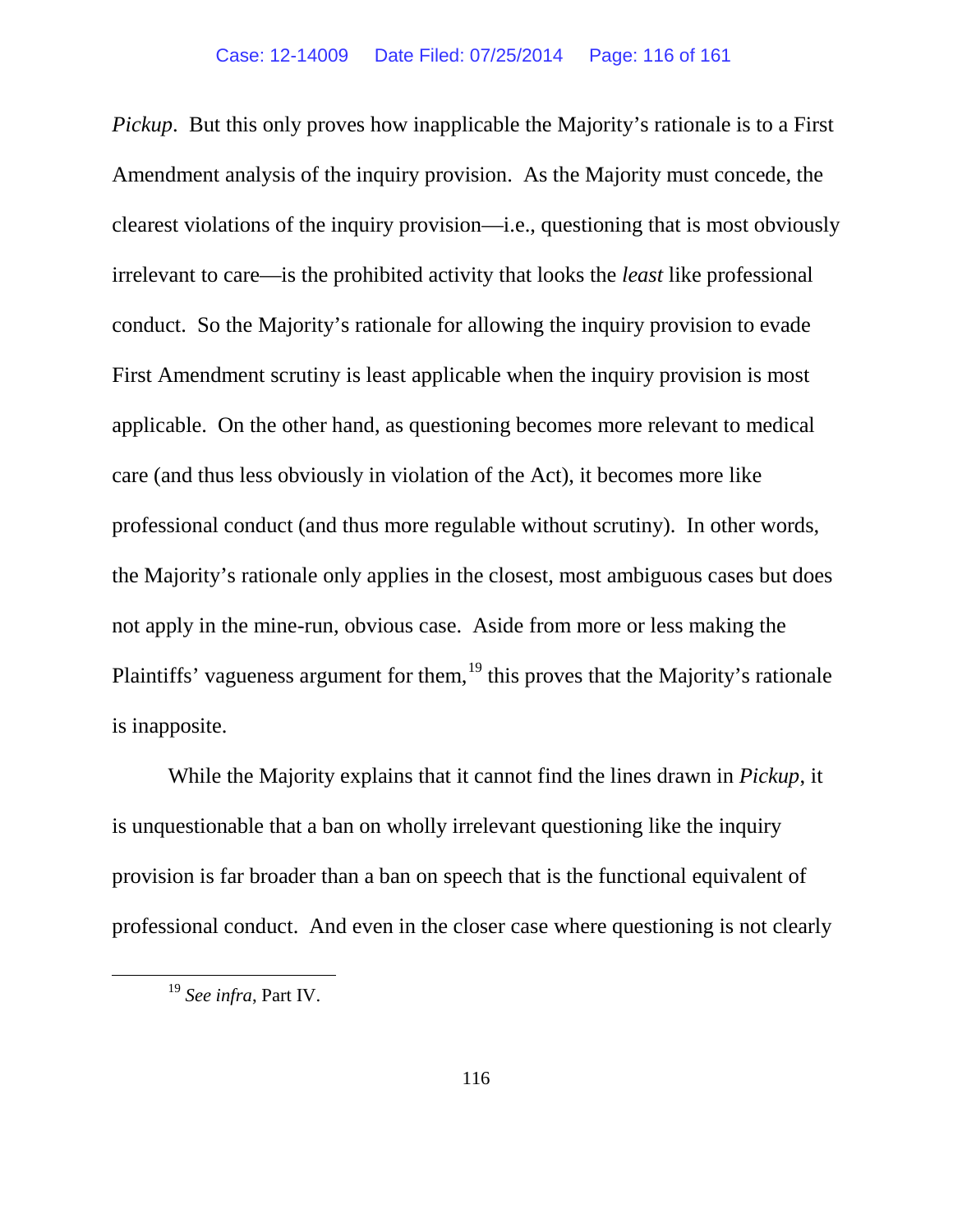irrelevant, the most that can be said for the Majority's opinion is that some of the questioning prohibited by the Act may look like the speech in *Casey* (i.e., speech directly related to a medical procedure). The burdened questioning here never looks like the burdened speech in *Pickup* (i.e., speech that *is* a medical procedure). Moreover, the Act goes further than either *Pickup* or *Casey* by burdening questioning that is neither related to a medical procedure nor the functional equivalent of such a procedure. By holding that the Act evades First Amendment scrutiny, the Majority's holding is thus far broader than any other case even arguably applying *Lowe*'s rationale.

The Majority's refusal to accept the breadth of its holding is perplexing in light of its treatment of *Casey*.Essential to the Majority's holding is an assumption that the law in *Casey* compelling doctors to speak in certain ways about abortion was a regulation of conduct subject to the rational basis review contemplated by *Lowe*. The Majority holds that no First Amendment scrutiny applied in *Casey* so none applies here because this Act, like the regulation in *Casey*, burdens speech related to medical conduct (here, firearm safety counseling; there, abortion). Yet the Majority for some reason resists my conclusion that its holding opens the door for States to prohibit, without First Amendment scrutiny, all discussions about firearm safety under the exact same rationale.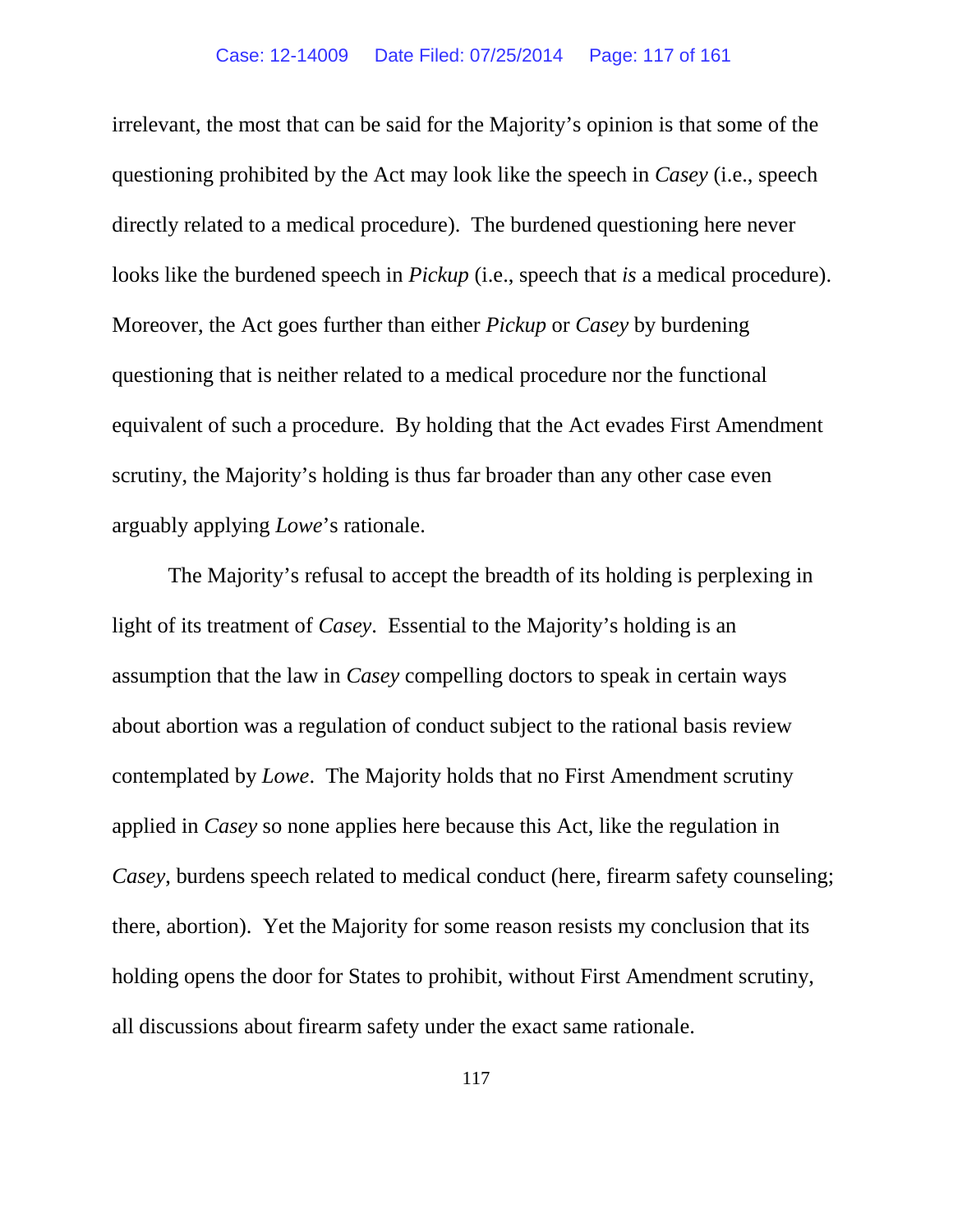It is impossible to envision what within the Majority's holding would render its rationale and holding inapplicable in a situation where the State banned all discussions by doctors to patients on a topic such as firearms. The Majority explicitly recognizes that—and indeed justifies its holding because—the Act bans questions that may constitute the opening salvo in a medical discussion about firearm safety. It is precisely because that question may *lead to* a discussion, a discussion that itself constitutes medical conduct, that the question can be treated as conduct. So if the question can be regulated as conduct because it precipitates conduct (i.e., a discussion about firearm safety), then the Majority has necessarily and conclusively defined the discussion about firearm safety as conduct that can be regulated without First Amendment scrutiny, as well. So, while it may be true that the Act here does not totally ban such discussions, my point is that the Majority's holding necessarily allows States to do so in the future.

Even if we were to overlook the Majority's explicit rationale—that the discussion following the question would be conduct and thus regulable—then we would still be left with the indefensible proposition that a *question* is unprotected conduct, while a *discussion following the question* may be protected speech. That proposition cannot be correct. Asking someone whether they engage in a practice ("Do you smoke?") is far less like medical conduct than discussing the dangers of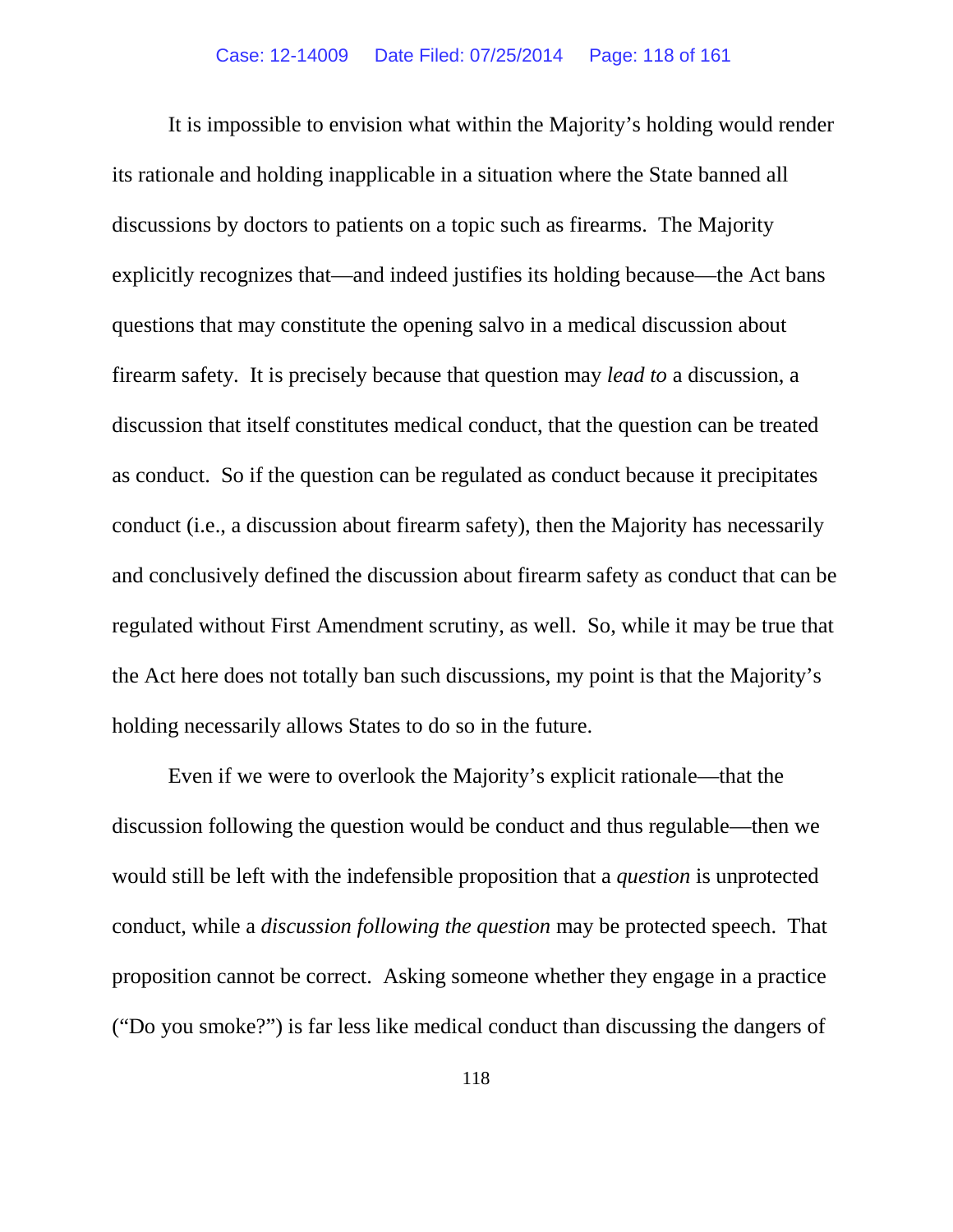engaging in the practice ("Smoking causes lung cancer, so you should use X, Y, or Z method to stop."). It is even more obvious that asking someone an irrelevant question ("Do you own a gun? If so, we should go hunting.") is far less like medical conduct than discussing firearm safety ("You should store your firearm and ammunition in separate, locked safes and use a trigger lock."). Given that the Majority's rationale for extending *Lowe* is that the questioning, even when irrelevant, is conduct, the discussion itself is even more clearly subject to regulation without scrutiny on the same basis. If the Majority does not like the implications of its holding, the Majority should change that holding rather than obfuscating it. $^{20}$  $^{20}$  $^{20}$ 

<span id="page-118-0"></span> $20$  And the Act, which the Majority declares to be a regulation on conduct immune from First Amendment review, does not stop at prohibiting questioning. It also prohibits doctors from persistently discussing firearm safety with patients. Persistent discussion, the Majority apparently reasons, just like the opening salvo in the discussion, is regulable as professional conduct. This necessarily forecloses any argument that a regulation of brief discussions by doctors to patients about firearms might still be protected by the First Amendment. A three sentence recitation of generalized safety information cannot be converted from speech to conduct by the addition of a fourth, twentieth, or even fiftieth sentence. The notion is illogical, as the longer a discussion becomes, the more like speech and the less like conduct it becomes. If a doctor limits himself to three sentences, he has probably not strayed far from directly stating the basics of firearm safety, but if a doctor has entered a more extended a discussion about firearm safety, he is far more likely to stumble onto topics like Second Amendment politics that have nothing whatsoever to do with medical conduct. Of course, if a discussion becomes so intense and carries on for so long that it begins to harm others, the State's need to burden the speech would increase. Thus, a ban on intense, protracted political discussions by doctors with their patients may be more likely to *survive* intermediate scrutiny, but the length of the discussion cannot somehow convert the discussion from protected speech to unprotected conduct. Unless the Majority is willing to embrace that distinction, the Majority appears to have no option but to accept that its holding would permit States to ban, without scrutiny, brief discussions about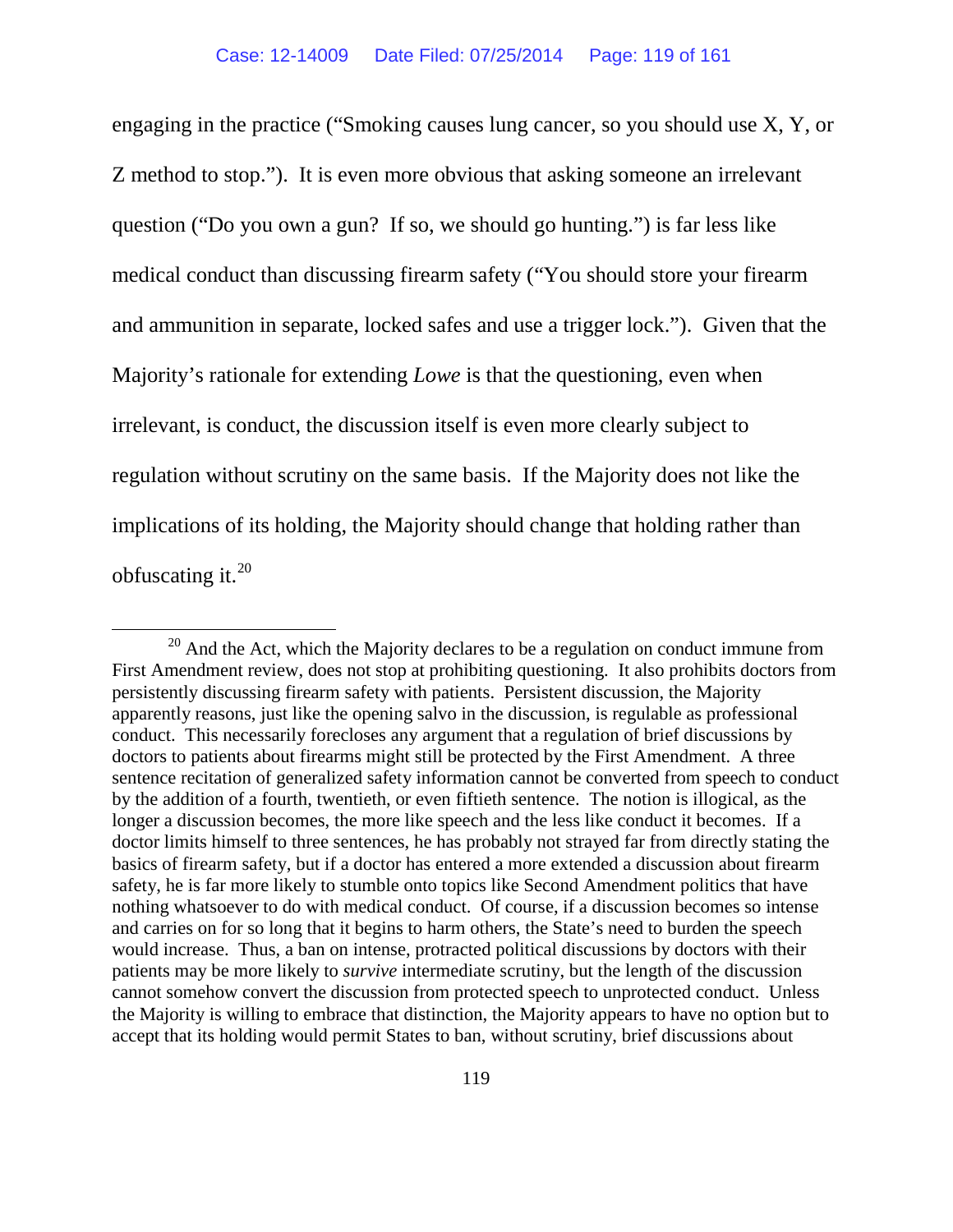Thus, by reaching the unprecedented holding that *Casey* applied only rational basis review, the Majority has subjected discussions about firearms that are related to preventive care to regulation without scrutiny. Further, as discussed above, the Majority has also held that rational basis review applies even to laws like the Act that burden doctors' speech that has no relation whatsoever to medical conduct (i.e., questioning about firearm ownership for purposes of arranging a hunting trip). By applying *Casey* here, the Majority is saying that *Casey* would have come out the same even if the informed consent law had compelled doctors to provide *irrelevant* information about, or to ask irrelevant questions related to, abortion. Consider if the law in *Casey*, like the law here, had burdened irrelevant questioning. For example, had Pennsylvania compelled all Ob-Gyns to ask their patients about abortion, even if the questioning was irrelevant (because the patient was not considering an abortion, was not pregnant, or could not even conceive), the Majority's holding would render any burden on speech created by such a law merely incidental to the regulation of professional conduct. And First Amendment scrutiny would not apply. Even if the Majority is correct about what level of scrutiny was applied in *Casey*, I have little doubt that more scrutiny would have

 $\overline{a}$ 

firearms just as surely as States are allowed by today's holding to prohibit persistent discussions and questioning about the same topic.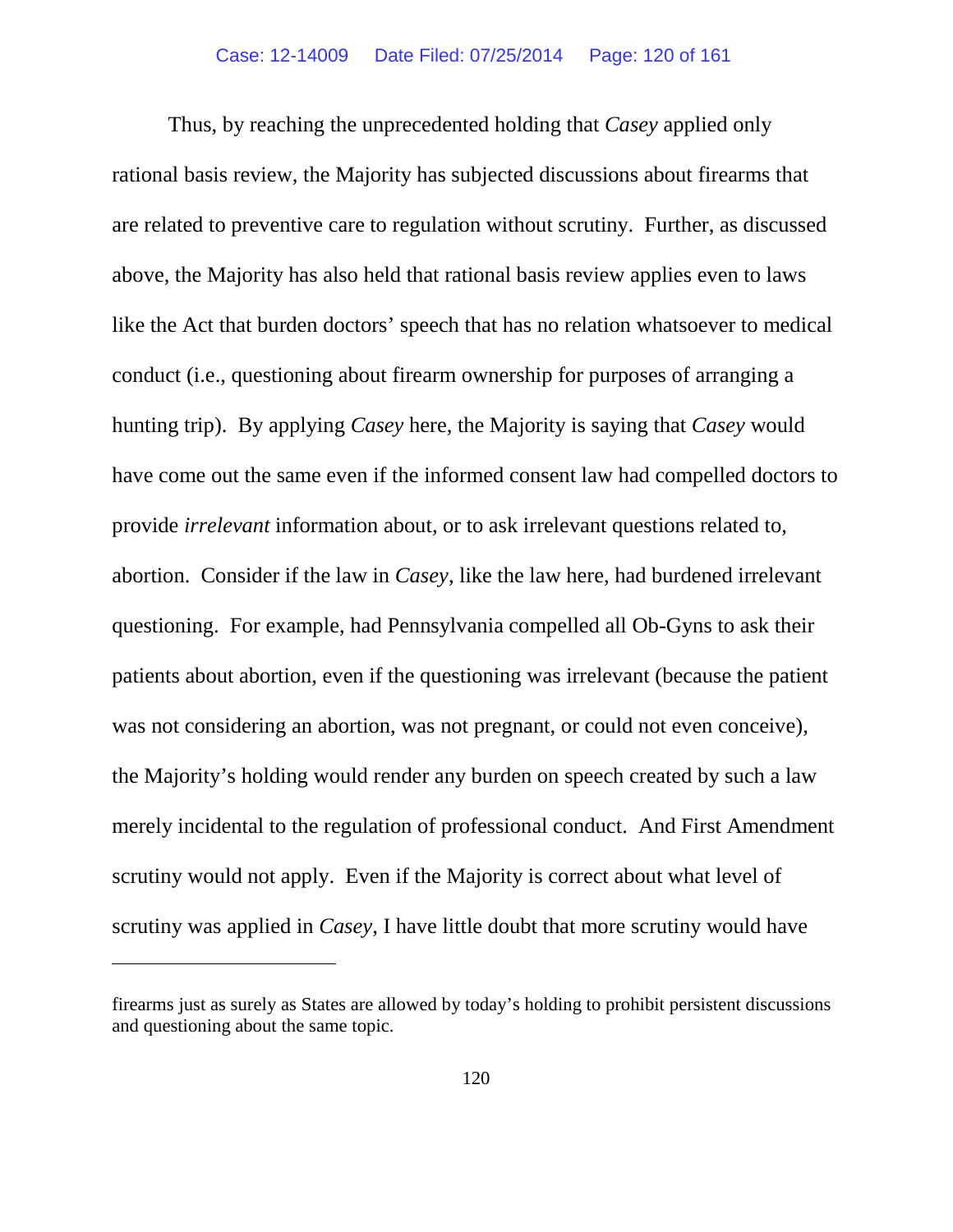been applied in reviewing a regulation like the one just mentioned, and like the Act here, which burdens irrelevant questioning that is unrelated to medical care.<sup>[21](#page-120-0)</sup>

Given that obviously irrelevant questioning and lengthy political diatribes about the Second Amendment are nothing like the functional equivalent of providing medical care and are not at all like the compelled disclosure in *Casey*, the Majority must be relying on a different rationale. Instead of implausibly suggesting that such speech actually is professional conduct, the Majority must be asserting that irrelevant questioning is not itself "conduct" but that it can nevertheless be proscribed without First Amendment scrutiny on the basis that irrelevant questioning harms the practice of medicine. That is, while irrelevant questioning and irritating political discussions cannot be characterized as "bad medicine" (because they are not medicine at all), the Majority may be claiming that such speech is bad *for* medicine. Under this view, any question a doctor might

<span id="page-120-0"></span> <sup>21</sup> The fact that the Act does more than burden inquiries further proves that *Casey*, as the Majority interprets it, is inapplicable. Imagine if Pennsylvania's informed consent law had compelled doctors to engage in lengthy discussions about the details of partial birth abortion or about the evils of *Roe*, just as the Act prohibits doctors from engaging in lengthy, irritating, politically-motivated discussions about firearms. The Majority holds that States may regulate and burden such discussions *without First Amendment review*, under the guise of regulating medical conduct—so long as the discussions occur within the confines of a professional relationship. It is nearly impossible to believe that such a regulation would not be scrutinized, but we must believe that now in light of the Majority's holding that lengthy, politically-charged discussions between doctor and patient can be regulated without First Amendment scrutiny.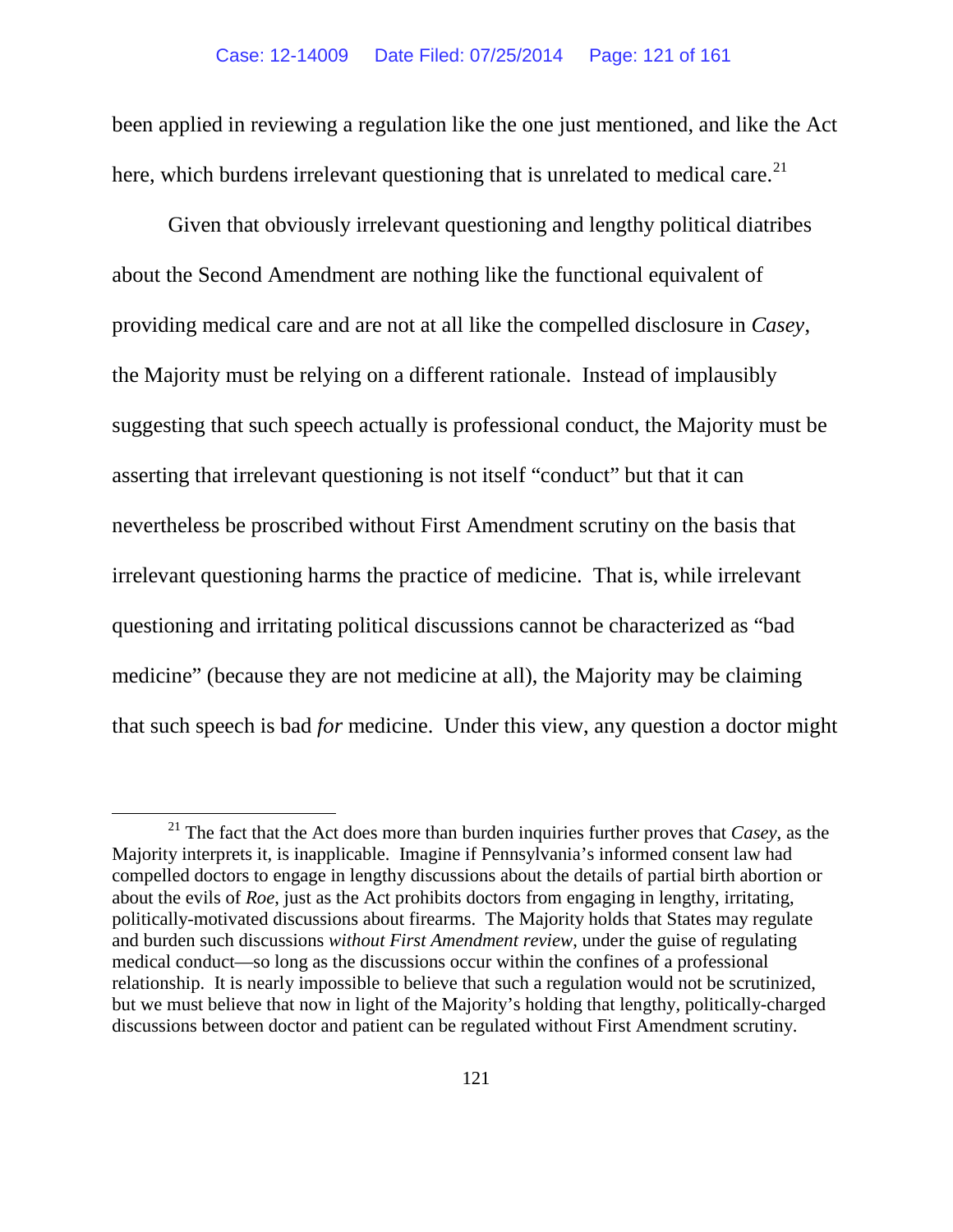ask a patient could be proscribed if the State can rationally assert that asking the question is detrimental to professional conduct.<sup>22</sup>

Given this rationale, I fail to see how today's holding would ever permit a future court to strike down on First Amendment grounds a law stating that, for example, doctors cannot talk to their patients about the Affordable Care Act. Certainly the State could rationally assert that such political discussions make patients uncomfortable and therefore should be eliminated when spoken from doctor to patient within the confines of a professional relationship. This ban would be upheld under the Majority's rationale as a regulation of medical conduct designed to improve medical care.

Perhaps the Majority's holding only stands for the proposition that *irrelevant*  speech can be purged from a profession under the guise of regulating conduct. But since the Majority holds that the State's assertion that irrelevant questioning is bad for the profession will not be subject to scrutiny, in future cases the State's assertion that the questioning is irrelevant and therefore harmful will be accepted

<span id="page-121-0"></span> $22$  As discussed above, Supreme Court precedent has explicitly recognized that, where this is the State's rationale for burdening speech, intermediate scrutiny applies. *See, e.g.*, *Went For It, Inc.*, 515 U.S. at 620, 623–24, 115 S. Ct. at 2374, 2375–76 (subjecting a regulation prohibiting lawyers from engaging in certain forms of direct advertising to intermediate First Amendment scrutiny where the law was designed to improve the quality and reputation of the profession).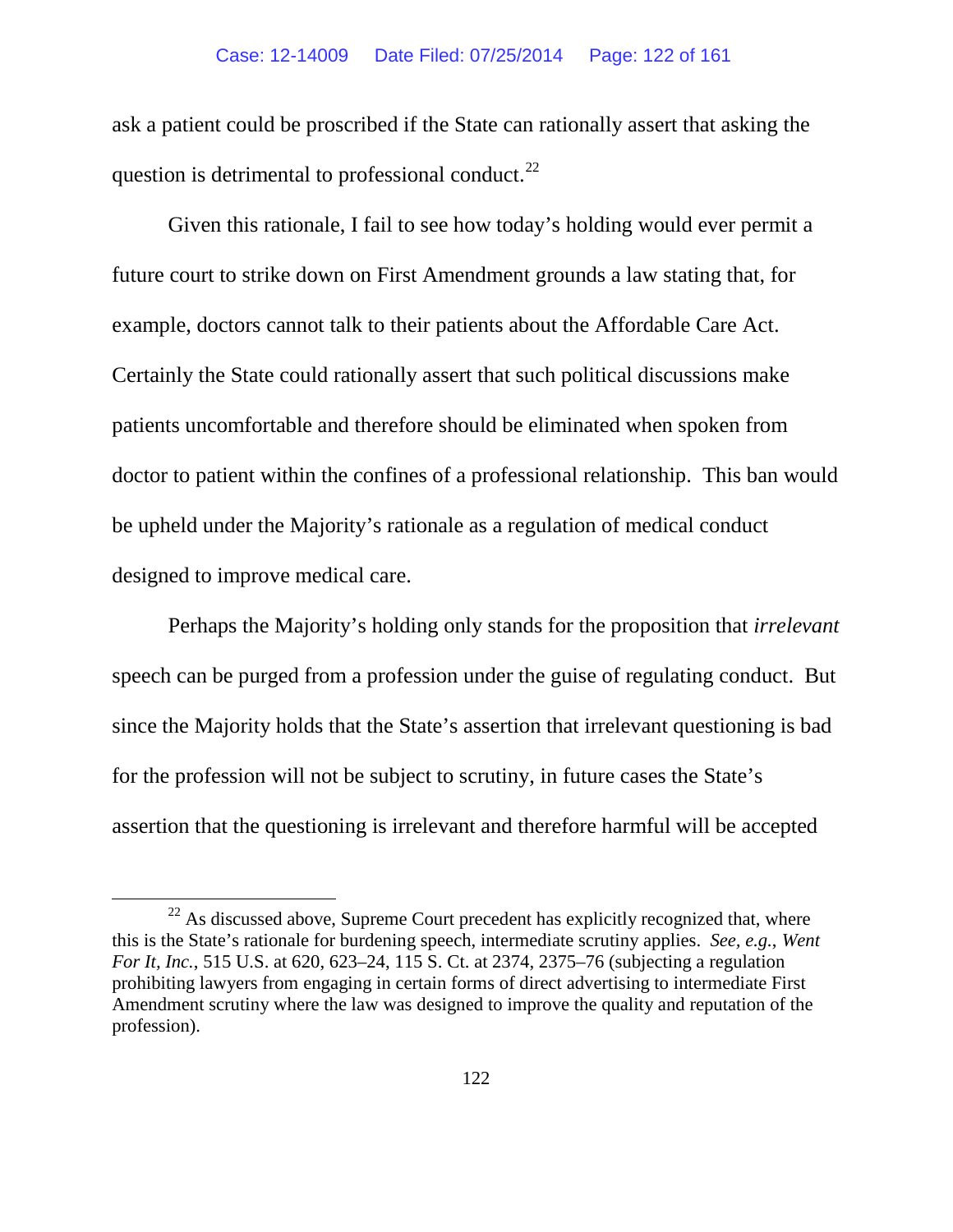### Case: 12-14009 Date Filed: 07/25/2014 Page: 123 of 161

unless it is wholly irrational. Further, the Majority holds that we must accept the State's view on relevance even if that view is contradicted by evidence in the record.[23](#page-122-0) And as already discussed, if "irrelevant" questioning can be proscribed because it is bad for the profession, such a holding obviously allows "irrelevant" discussions about the same topic to be banned without scrutiny. That is because, if an irrelevant question is bad for the profession, an irrelevant discussion—which will multiply the extent to which "irrelevant," harmful topics are injected into the profession—is sure to be as bad or worse.

Thus, today's holding allows States to ban clearly irrelevant questioning under the false pretense that the questioning is conduct, or, in the alternative, based on the un-scrutinized assertion that the questioning is bad for the profession. This holding also allows States to ban arguably irrelevant questioning based on a theory that questions might be the opening salvo in a discussion that might constitute conduct, or, in the alternative, on a theory that the questioning or follow-up discussion might be bad for the profession. This holding also allows States to ban

<span id="page-122-0"></span> $23$  Here, the medical community approves of—and thus deems "relevant"—inquiries about firearms as a matter of course. *See* AMA Policy H-145.990. The State asserts the contrary view that some particularized showing of relevance is required to make the questioning relevant. Because no scrutiny is applied by the Majority to determine if the State's assertion that routine questioning is actually irrelevant, States in the future can do exactly what Florida did here: reject professional opinions about relevance without evidence and deem certain questions per se irrelevant.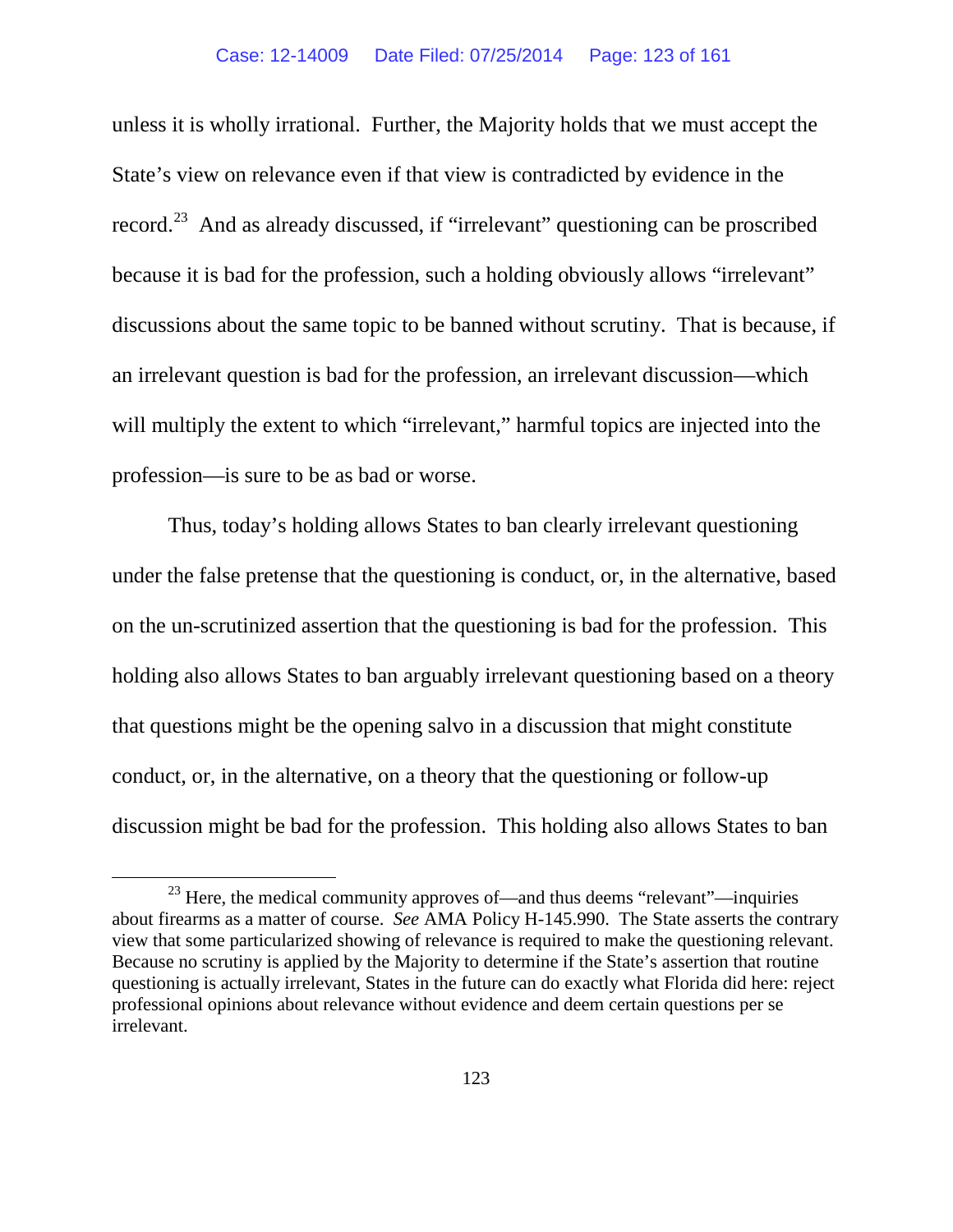what the profession itself overwhelmingly deems to be relevant questioning (so long as the State asserts that the questioning is irrelevant) under the same rationales. And if questioning can be banned without scrutiny on the basis that the questioning is conduct (or detrimental to the profession), discussions can be banned under the same rationale(s) because discussions are more like conduct than—or, in the alternative, just as likely to be detrimental to the profession as questioning. In short, whether the Majority is willing to acknowledge the implications or not, today's holding does indeed announce a rule that no speech from professional to patient within the confines of a one-on-one relationship is entitled to First Amendment protection.

Finally, in another attempt to obfuscate its holding, the Majority asserts that doctors facing discipline under this Act may still assert a First Amendment challenge. That is true, but after today's holding, that challenge will fail. As the Majority repeatedly stated, *any burden* placed on speech by the Act is merely incidental to the regulation of professional conduct. As the Majority also repeatedly stated, burdens placed on speech by the State that are merely incidental to the regulation of a profession receive no First Amendment protections. Hence, if the doctor facing discipline for violating the Act asserts a First Amendment defense, the court considering his challenge will simply cite today's Majority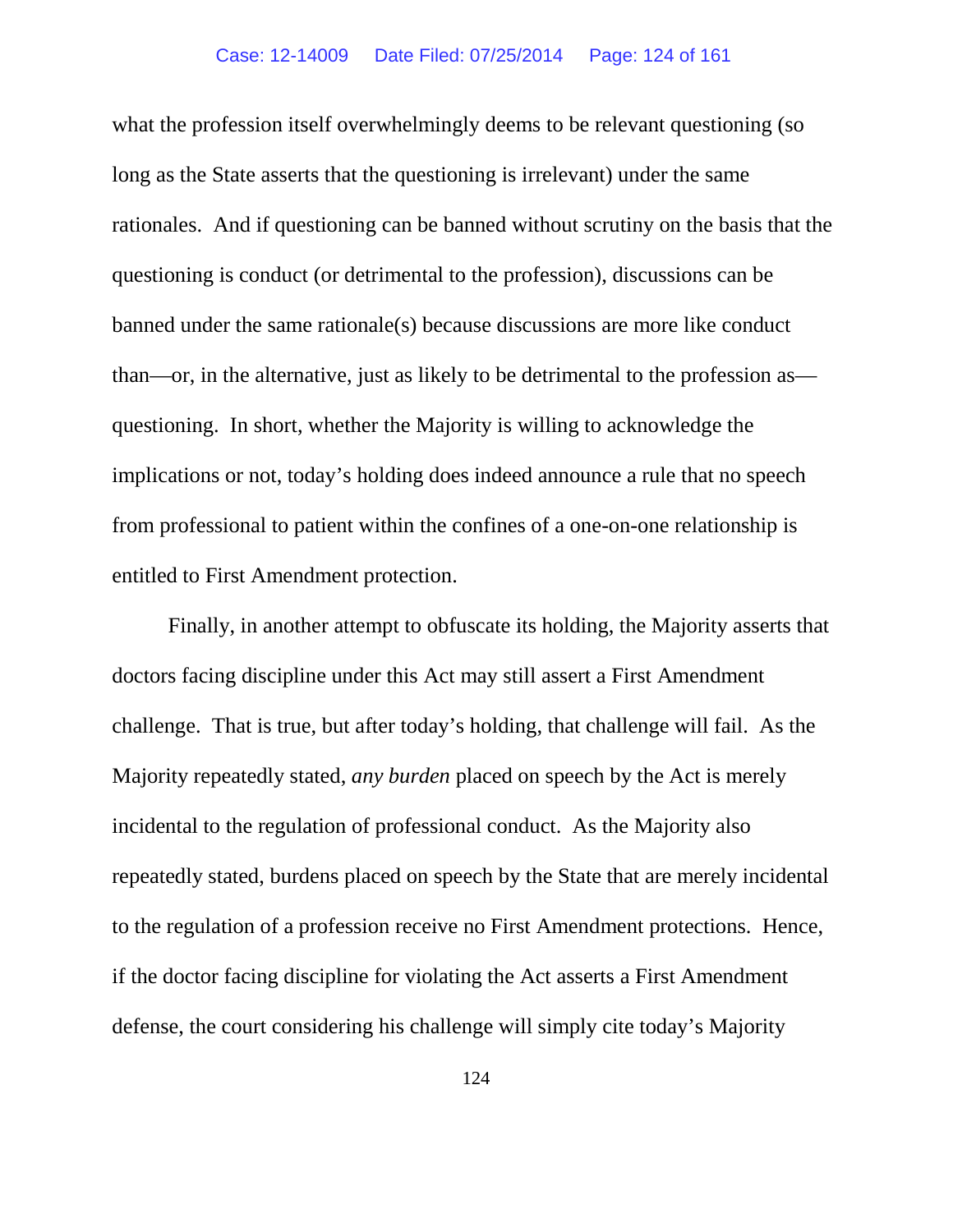opinion to reject the defense. The doctor's assertion that his speech is protected must fail since the burden placed on that speech is unequivocally, according to the Majority, merely incidental to the regulation of a profession. Though the Majority asserts that it is doing no more than refusing to guarantee that doctors will prevail when they assert a First Amendment defense against disciplinary action under this Act, the Majority is in fact guaranteeing that doctors will fail.

## **III.**

The foregoing leads to the conclusion that nothing less than intermediate First Amendment scrutiny applies. For the Act to survive, "First, the government must assert a substantial interest in support of its regulation; second, the government must demonstrate that the restriction . . . directly and materially advances that interest; and third, the regulation must be narrowly drawn." *Went For It*, 515 U.S. at 624, 115 S. Ct. at 2376 (internal quotation marks omitted); *see also Sorrell*, 131 S. Ct. at 2667–68; *Central Hudson*, 447 U.S. at 566, 100 S. Ct. at 2351. "[Intermediate scrutiny] standards ensure not only that the State's interests are proportional to the resulting burdens placed on speech but also that the law does not seek to suppress a disfavored message." *Sorrell*, 131 S. Ct. at 2668.

Under the first prong of this analysis, we may not "supplant the precise interests put forward by the State with other suppositions." *Went For It*, 515 U.S.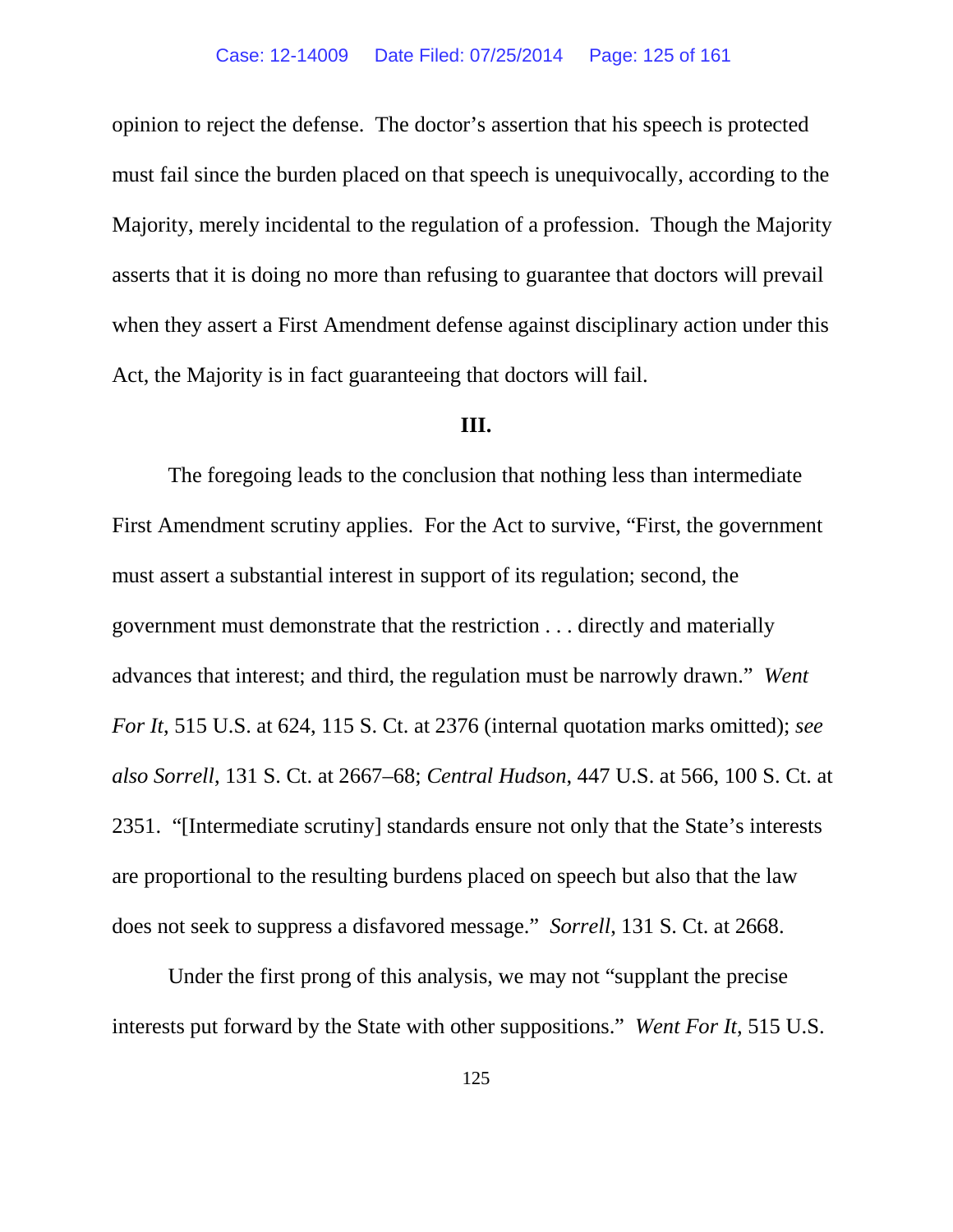at 624, 115 S. Ct. at 2376 (internal quotation marks omitted).Intermediate scrutiny's second prong "is not satisfied by mere speculation or conjecture; rather, a governmental body seeking to sustain a restriction on commercial speech must demonstrate that the harms it recites are real and that its restriction will in fact alleviate them to a material degree." *Id.* at 626, 115 S. Ct. at 2377 (internal quotation marks omitted).

The Court has not clearly established the evidentiary requirements necessary to survive the second prong of intermediate scrutiny, but *Went For It* explains that if the State presents "no studies," and "the record [does] not disclose any anecdotal evidence . . . [but instead] tended to contradict, rather than strengthen" the State's argument, then the evidence is insufficient. *Id. Sorrell* clarifies that "a few" anecdotal stories are not necessarily sufficient to establish that the harm posed to the State's interest is real. *See* 131 S. Ct. at 2669.

Finally, under the third prong of intermediate scrutiny, we do not apply the least restrictive means test, at the one extreme, or rational basis review, at the other. *Went For It*, 515 U.S. at 632, 115 S. Ct. at 2380. Instead we look for a narrowly tailored fit between the State's chosen means and its asserted ends, though the Act need not be a perfect fit. *Id. Sorrell* also clarifies that if a regulation burdening speech is under-inclusive, addressing but one area of a larger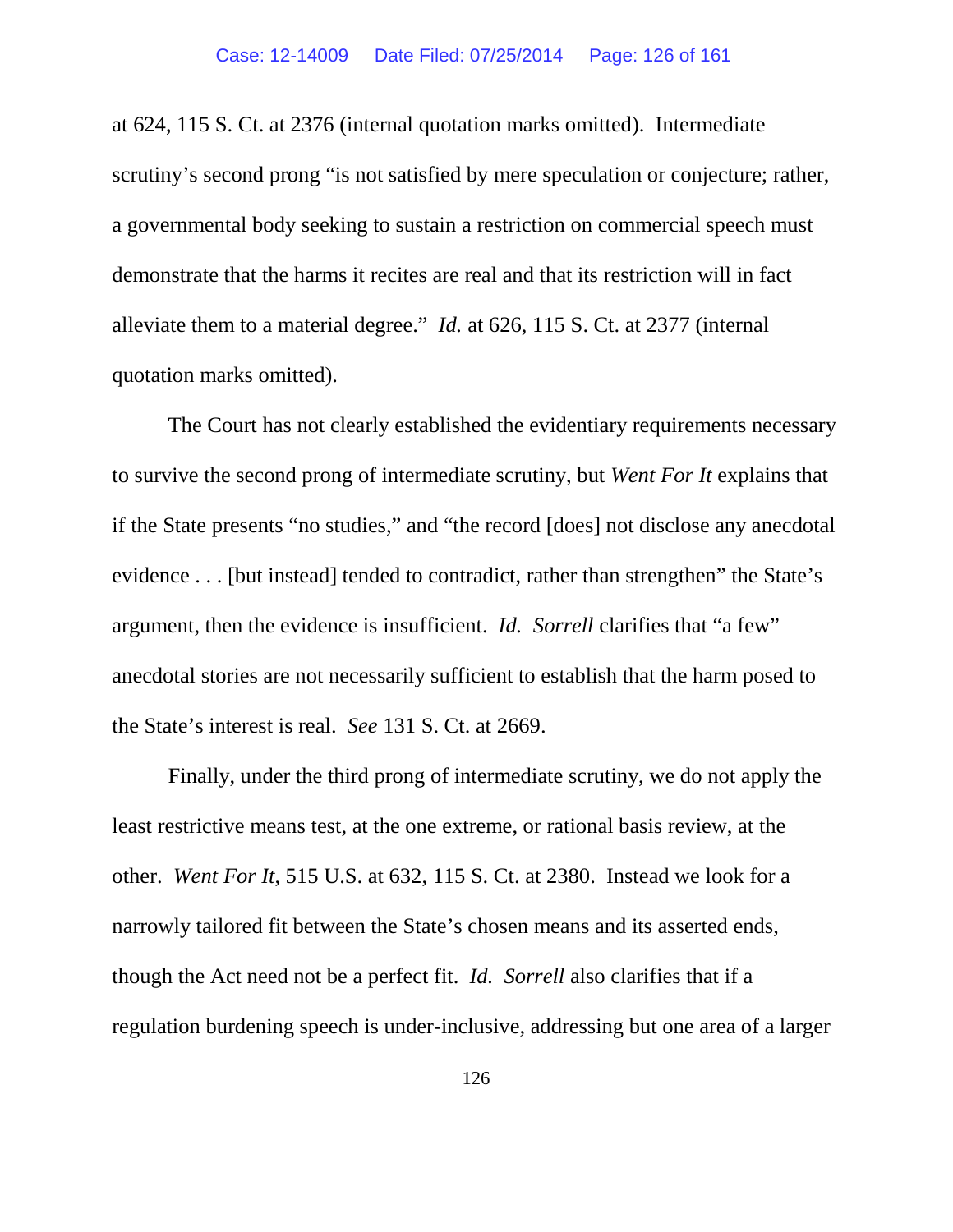problem, this is evidence that the justification may be insufficient to sustain the law under intermediate scrutiny. 131 S. Ct. at 2668.

The State asserts the following interests: (1) securing and improving healthcare, particularly for firearm owners; (2) protecting firearm owners' privacy rights; (3) protecting Second Amendment rights; and (4) preventing discrimination against and harassment of firearm owners. I assume that each of the State's asserted interests is substantial but ultimately conclude that all four relevant provisions of the Act fail under the second and third prongs of this analysis because, while the interests are substantial, the interests are either not under threat by activities proscribed by the Act, or the Act at most indirectly and marginally advances them.

# **A.**

The record suggests that the Act will make healthcare in Florida worse, not better. That is not my opinion. It is the opinion of many leading medical associations, including the AMA. If there is significant disagreement with this opinion in the medical community, the State did not mention it. There is simply no evidence showing that inquires about firearms during medical examinations negatively affected medical care or the health and well-being of patients.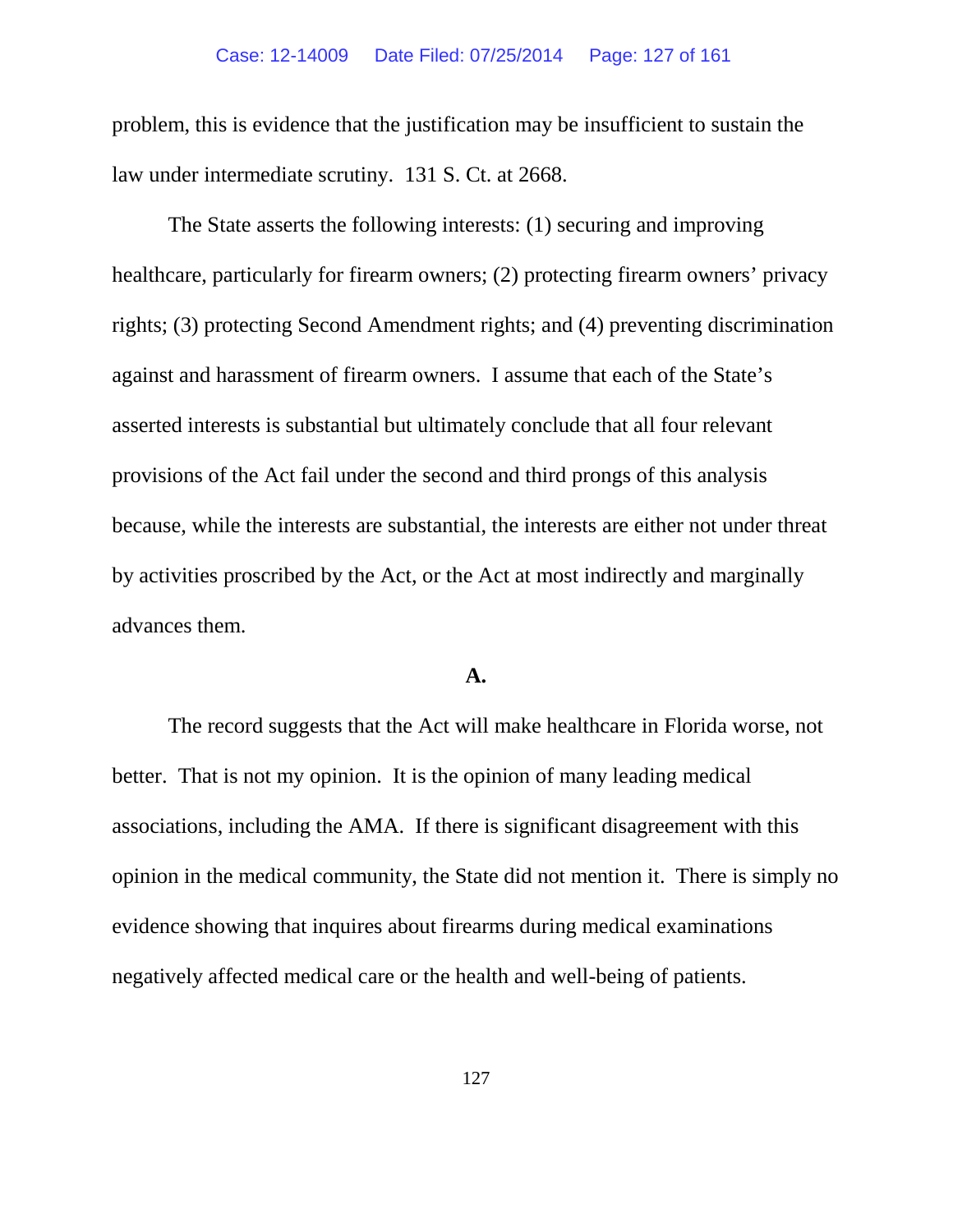### Case: 12-14009 Date Filed: 07/25/2014 Page: 128 of 161

The available evidence does establish two things: first, the healthcare of everyone who is happy to answer their doctors' inquiries about firearms may suffer as a result of the Act; second, the First Amendment rights of everyone who welcomes their doctors' inquiries and information on firearms have been infringed. As to the first point, the medical community thinks doctors ought to be free to ask about firearms in order to provide patients with potentially life-saving information, but because of this law, they will not do so. A vivid imagination is not required to think of the innumerable adverse health consequences that go along with unsafe firearm ownership, but those health consequences are now more likely to befall people who would have welcomed a doctor's inquiry into firearms ownership.

As to the second point, "the protection afforded [by the First Amendment] is to the communication, to its source and to its recipients both . . . . [F]reedom of speech necessarily protects the right to receive." *Va. State Bd. of Pharmacy v. Va. Citizens Consumer Council, Inc.*, 425 U.S. 748, 756–57, 96 S. Ct. 1817, 1823 (1976) (internal quotation marks omitted). The right to receive is burdened here, and by cutting off even the opening question in the firearm conversation, the Act virtually eliminates that right altogether. To the Majority, cutting off this flow of life-saving information is no different than cutting off the flow of an unapproved pharmaceutical, but it is manifestly different. It is anathema to the First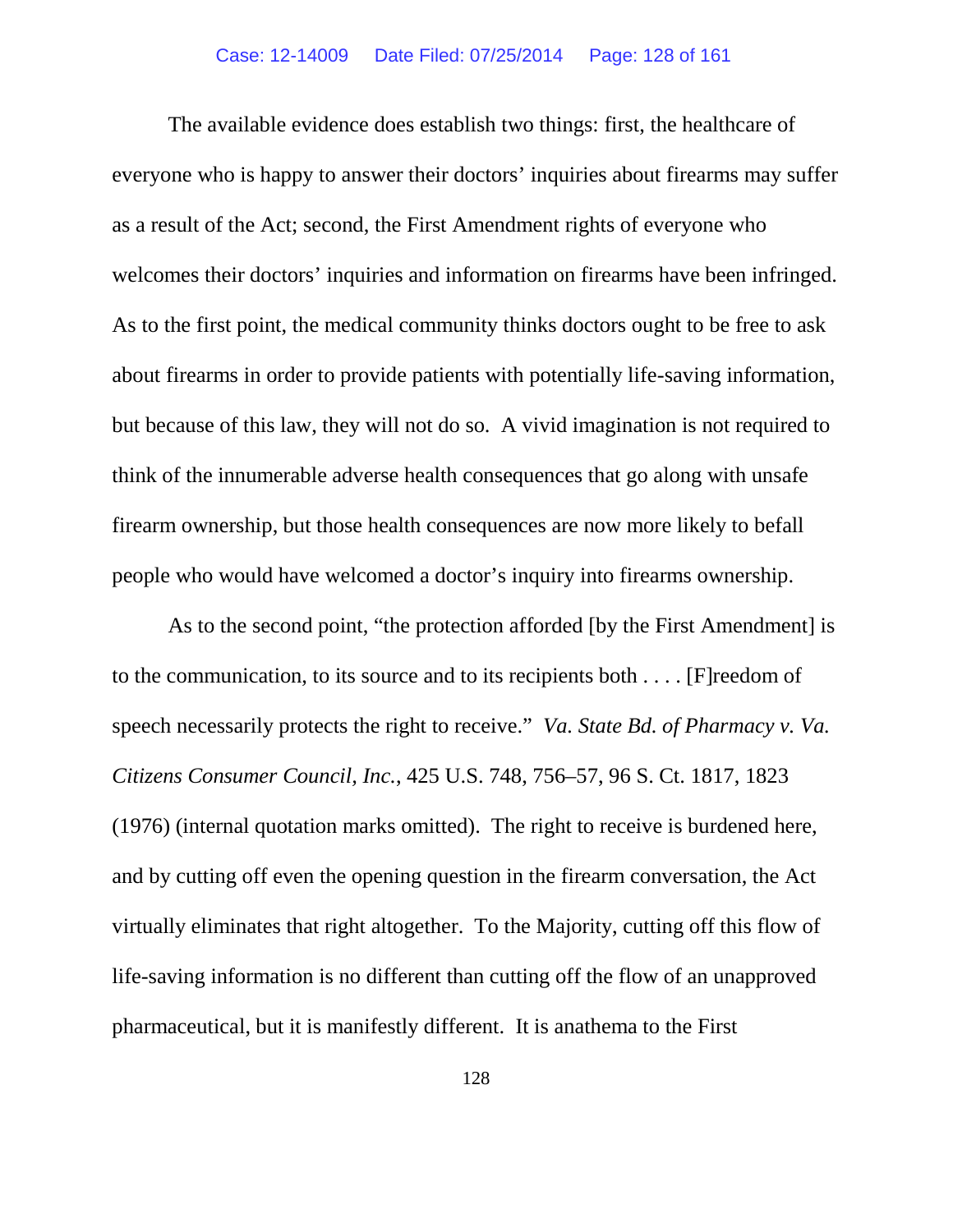## Case: 12-14009 Date Filed: 07/25/2014 Page: 129 of 161

Amendment to treat truthful, non-misleading information the same way we would treat a dangerous drug. "The First Amendment directs us to be especially skeptical of regulations that seek to keep people in the dark for what the government perceives to be their own good." *Sorrell*, 131 S. Ct. at 2671 (internal quotation marks omitted).

This Act does not even give patients the option to consent to the doctors' questioning on firearms. In *Sorrell*, the Court explained that "private decisionmaking can avoid governmental partiality and thus insulate privacy measures from First Amendment challenge." *Id.* at 2669. Here, because there is no mechanism for patients to consent, private decisionmaking between doctors and patients on the topic of firearms has been drastically reduced. Governmental partiality favoring firearm ownership predominates, and messages against firearm ownership are drastically limited if not entirely prevented from reaching people who want to hear them.

Considering only the healthcare of firearm owners, there is no evidence that the quality of their care diminished when doctors found out they owned guns. There is also no evidence that their ownership status was improperly disclosed. Indeed firearm owners are the ones most likely to benefit from the information provided by doctors on this subject, and there is evidence suggesting that many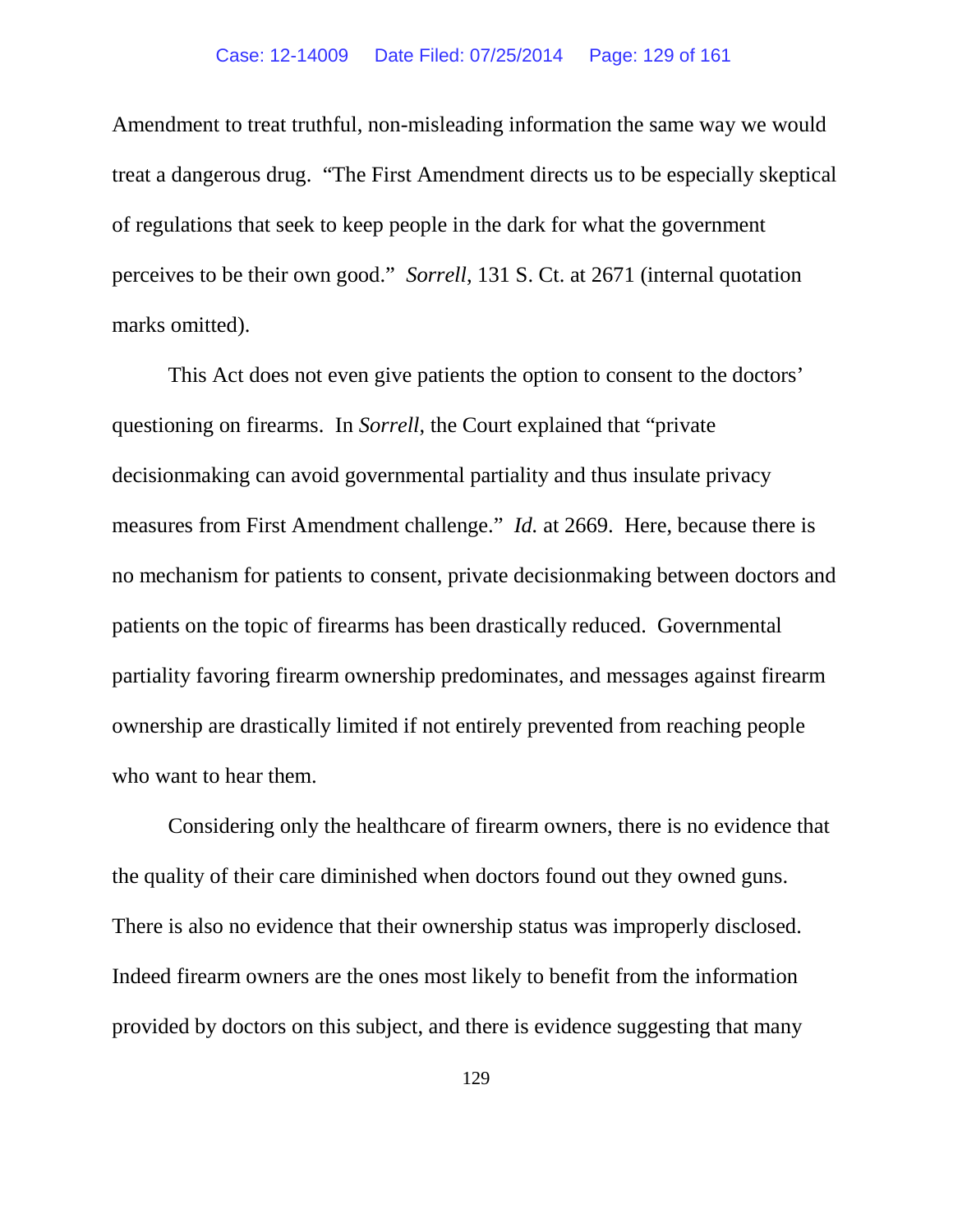firearm-owning patients appreciated the information. As in *Sorrell*, "The defect in [the] law is made clear by the fact that many listeners find [the information] instructive." *Id.* at 2671.

The only people who arguably stand to benefit medically from the Act are those who voluntarily choose not to answer their doctors' questions about firearms. Without the Act, doctors are free to ask firearm-related questions, and people who refuse to answer such questions may be denied care as a result. With the Act, people who refuse to answer questions may still be denied care, *see* Fla. Stat. § 790.338(4), but firearm-related questions will be asked very rarely, giving doctors fewer occasions to find out that patients would be non-cooperative and thus fewer occasions to deny care on this basis. That is a potential benefit, but it is a slight one with great costs. Therefore, the burden on speech does not meet the standards of proportionality discussed in *Sorrell*.

It is important to recall that there is no evidence suggesting that firearm owners were denied care *because* they were firearm owners. The only patients who were denied care were those who refused to answer a doctor's questions, and thus, the doctor did not even know whether the patient was a firearm owner. Doctors understand that they cannot do their jobs—and risk medical malpractice liability—if they fail to inquire broadly. Patients who resist inquiries make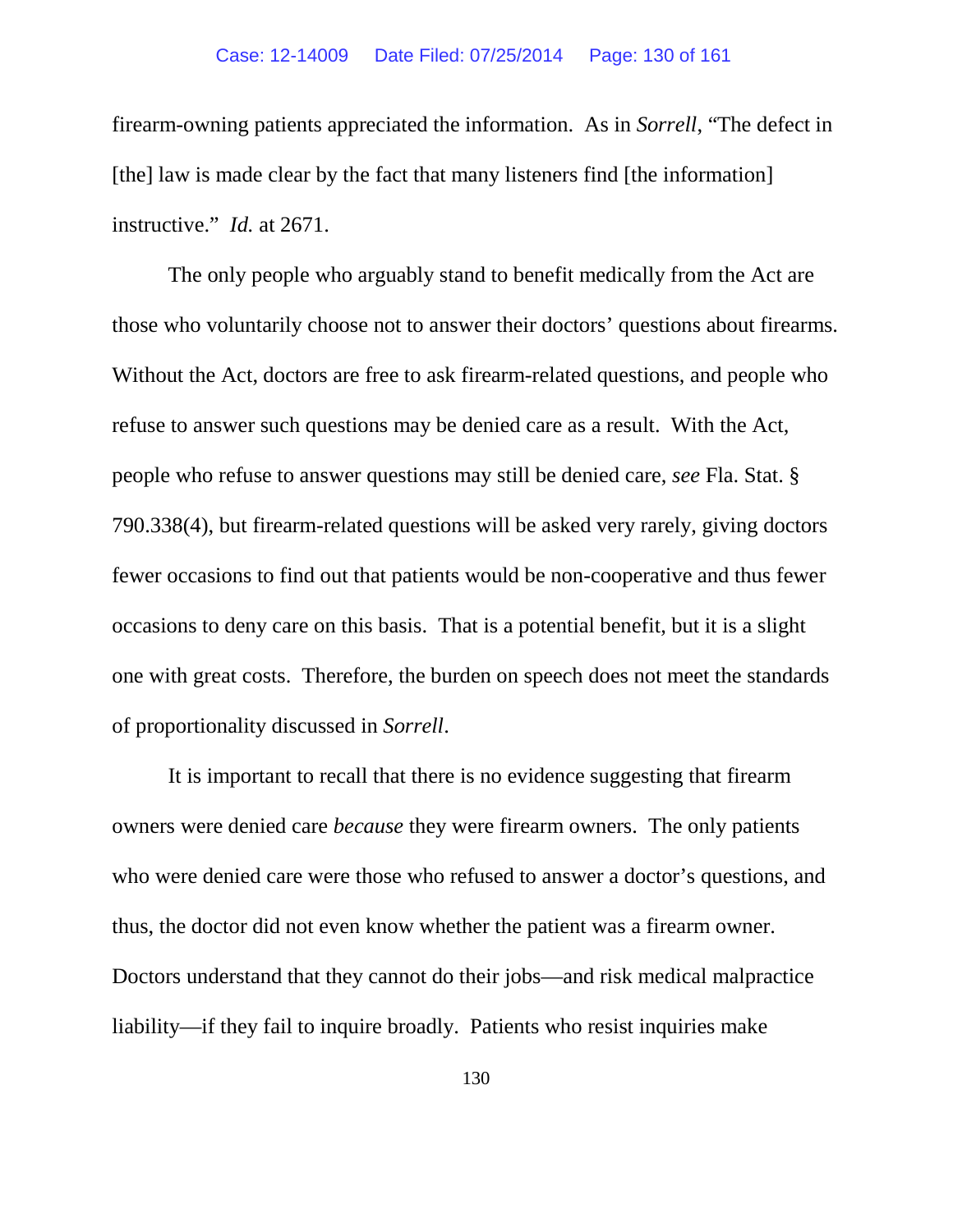doctors' jobs more difficult and present doctors with risks that compliant patients do not. Doctors thus have a significant interest in speaking freely, making inquiries, and recording patients' answers.

Of course, if patients wish not to answer, they are free not to. Ordinarily, those who wish not to answer questions receive "ample protection from [their] unquestioned right to refuse to engage." *Sorrell*, 131 S. Ct. at 2670 (internal quotation marks omitted). These patients may freely choose another doctor whose questioning comports with the patients' sensibilities, and there is no evidence in the record suggesting that any non-compliant patients who were turned away could not find other doctors.[24](#page-130-0)

To justify forcing doctors to relinquish their freedom to ask questions solely as a means to protect patients' freedom not to answer questions, the State would

<span id="page-130-0"></span> $24$  The Majority acknowledges only that the right to refuse to answer questions is sufficient to protect people from unwelcomed questioning when they enter the public square. But the Court has said that the First Amendment sometimes requires people to face far more intrusive questioning, shielded only by their right to refuse to engage, than the Majority seems to suggest. As *Sorrell* explained, "[p]ersonal privacy even in one's own home receives 'ample protection' from the 'resident's unquestioned right to refuse to engage in conversation with unwelcome visitors.'" 131 S. Ct. at 2670 (quoting *Watchtower Bible & Tract Soc. of N.Y., Inc. v. Vill. of Stratton*, 536 U.S. 150, 168, 122 S. Ct. 2080, 2091 (2002)). *Sorrell* applied the same logic in concluding that doctors in their *own offices* are "entitled to no greater protection." *Id.* Despite this precedent, the Majority suggests that patients who voluntarily select a particular physician and ask the physician for her services are entitled to more protection from the doctors' questioning than the person in his own home or the doctor in her own office who faces questioning from an unwelcome visitor. It would be quite odd to give greater rights to the unwelcome visitor in a doctor's office than to the doctor herself, but that is how the Majority would have it.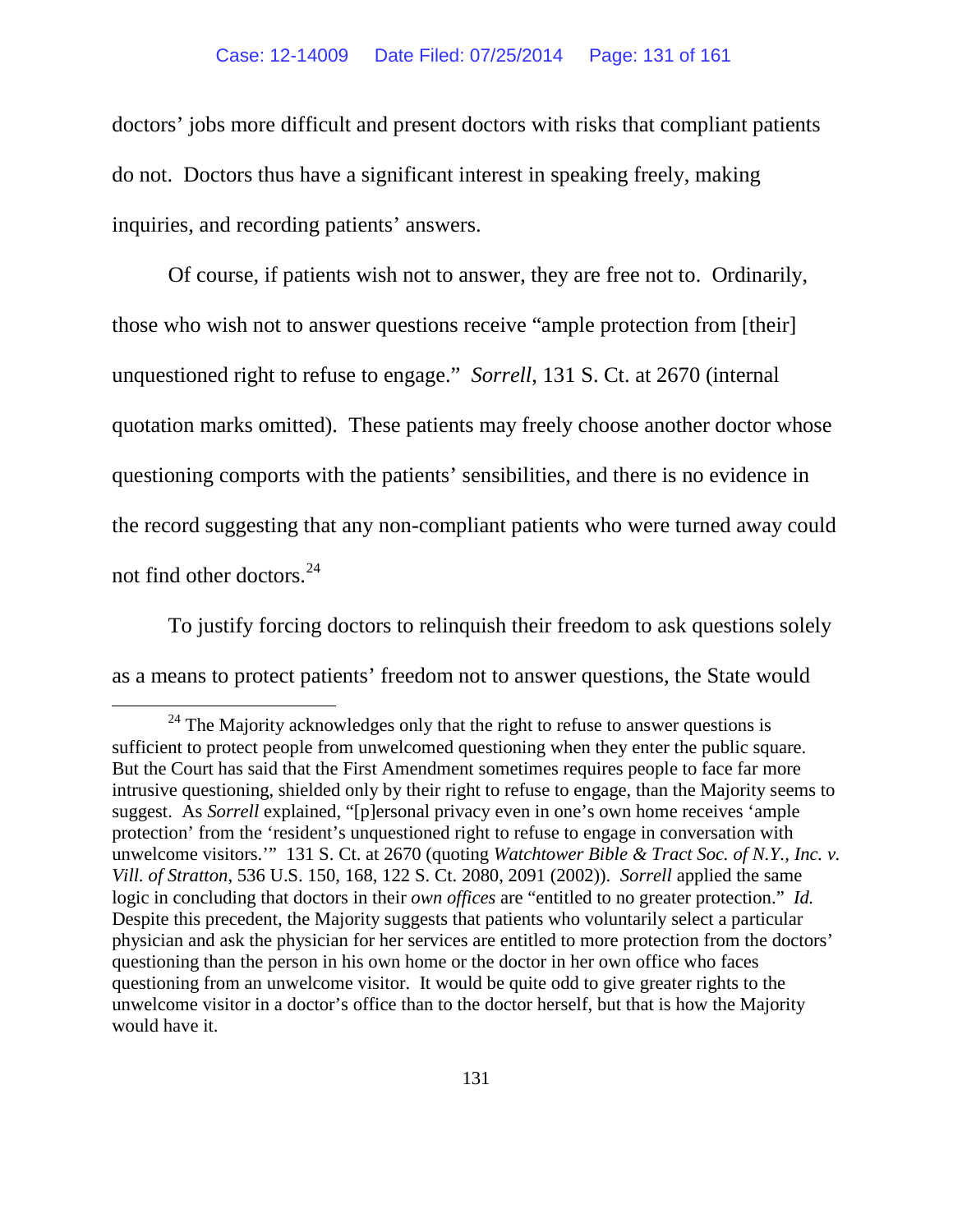have to show that patients faced a dilemma of sorts and that refusing to answer was not a sufficient solution. Beyond failing to offer evidence that patients were unable to find other doctors, the State has offered no evidence to suggest that patients would have sacrificed anything by answering the doctors' questions. There is no evidence that the information obtained through these inquiries was misused. It has not been disclosed, and care did not diminish for those who answered. Thus, patients appear from the record to face a perfectly free choice when presented with a doctor's questions about firearms: they may find a new doctor or answer the question (which has no adverse consequences and, if anything, may lead to a lifesaving conversation). These are not bad options, and are far better options than those available to the grieving father whose son's funeral draws harassing, vile protests. *See Snyder*, 131 S. Ct. at 1213.If the First Amendment protects funeral protests, the "benign and, many would say, beneficial" inquiries and conversations about firearms that are burdened by the Act are "also entitled to the protection of the First Amendment." *Sorrell*, 131 S. Ct. at 2670.

Further, there is no evidence that the options faced by patients who refused to answer questions about firearms were any worse than the options faced by those who refused to answer any other private, potentially irrelevant question. That the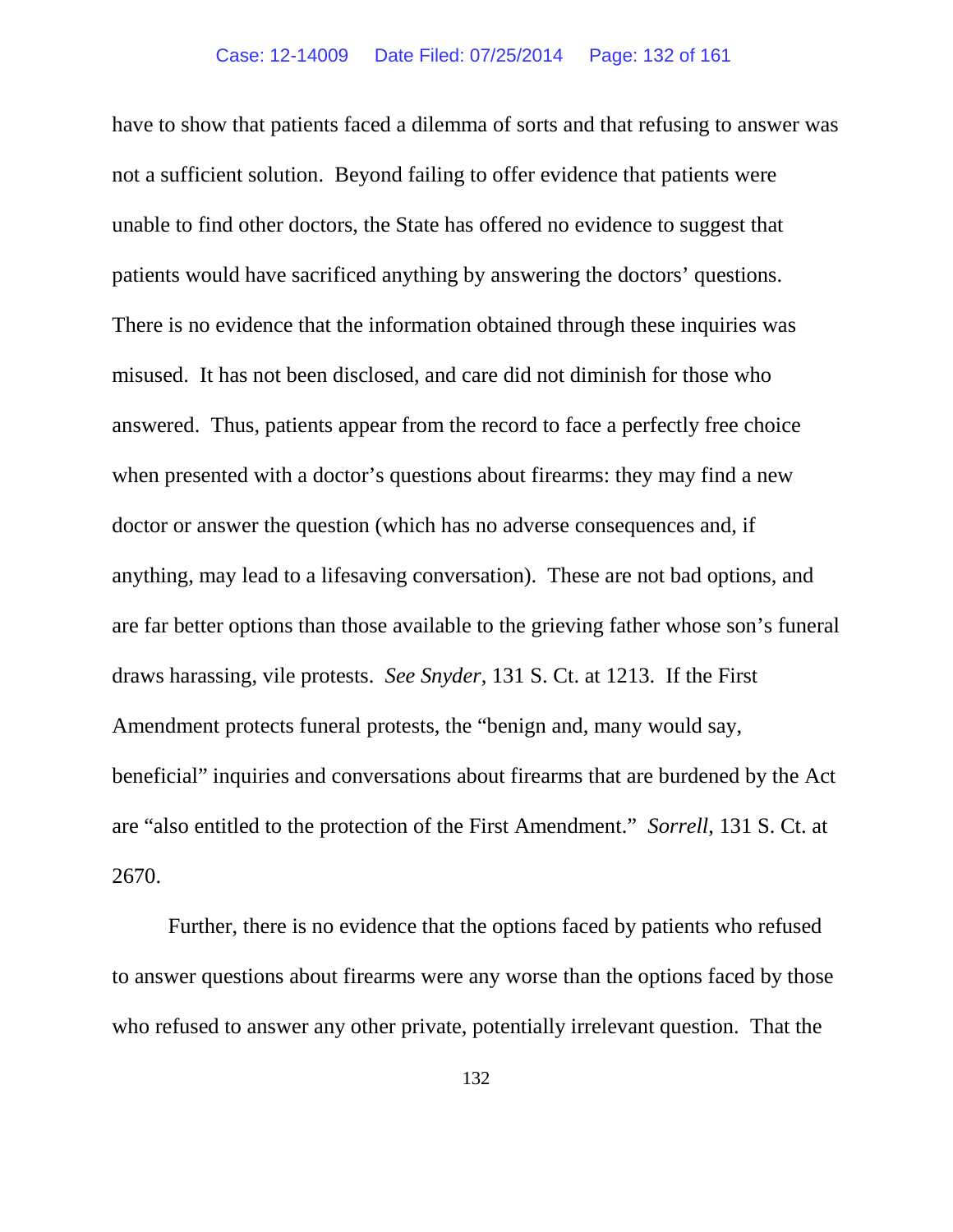### Case: 12-14009 Date Filed: 07/25/2014 Page: 133 of 161

right to refuse to answer questions about firearms garners special protection belies the State's preference—a preference not designed to ensure that patients who wish to protect their privacy will have access to medical care but instead designed to protect a pro-firearm message the State prefers. *See id.* at 2668 (explaining that a State's failure to address a wider problem through a "coherent policy" addressing the problem as a whole is evidence that the asserted interest cannot justify the burden placed on speech (internal quotation marks omitted)).

Finally, one amicus curiae favoring the Act suggests that the Act will improve healthcare by improving the doctor-patient relationship. The argument, as far as I can tell, goes as follows: previously, firearm owners were unwilling to share firearm-ownership information with their doctors because they feared without any evidence to validate this fear—that doctors might be gathering this information for nefarious purposes. Once doctors had the information, patients feared that doctors would, in violation of ethical principles and several laws, pass the information to government bureaucrats.

Now, however, because doctors are told not to ask irrelevant questions about firearms, patients can rest assured that if doctors ask about firearms, it is relevant, so patients know it is in their best interest to answer the question. Of course, there are no additional protections prohibiting the doctor from disclosing this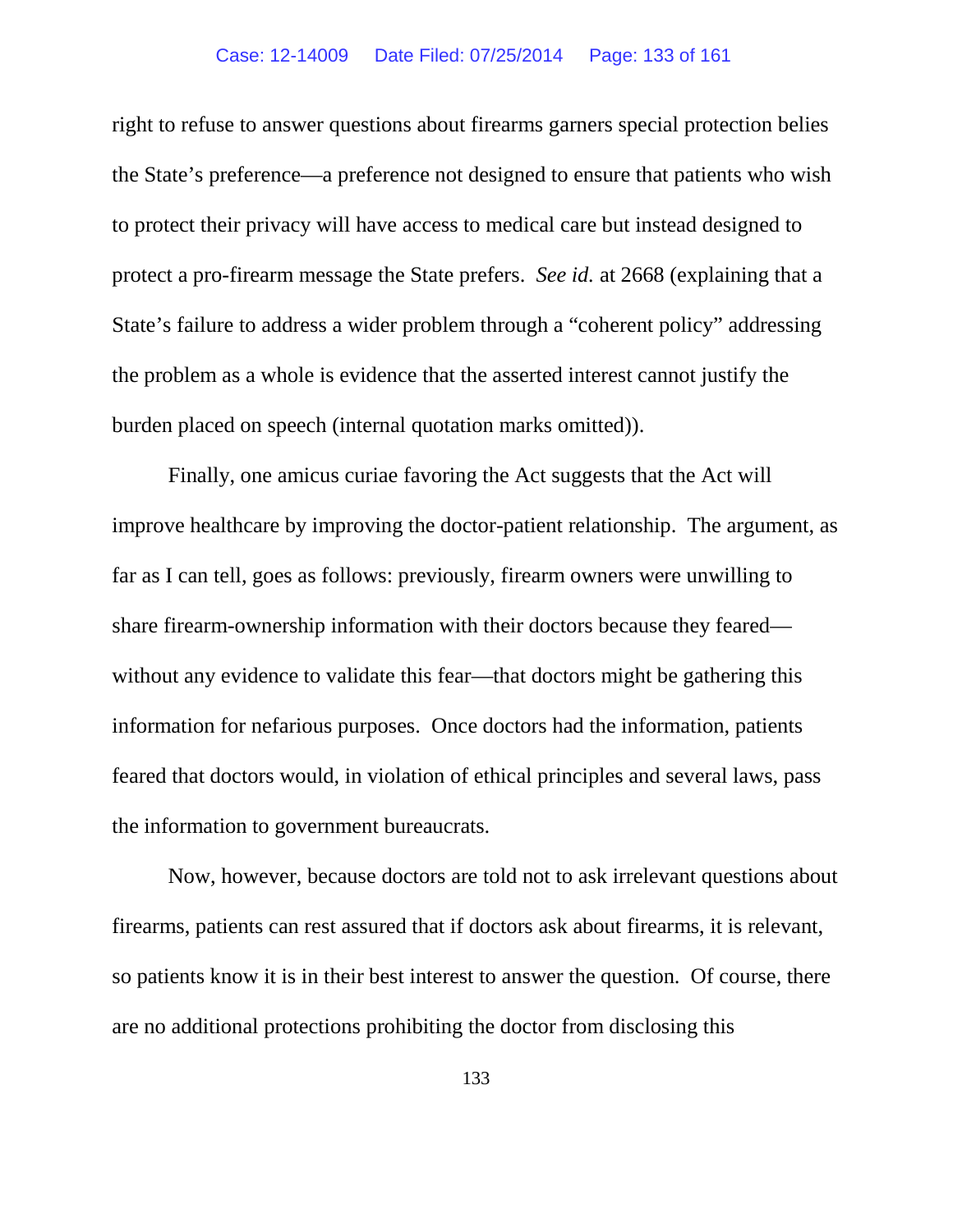information, so the original fear remains in full force. But firearm owners also know that the health consequences of not answering are probably more serious now, because the question is more relevant. Thus, the calculus changes slightly: answering, while potentially detrimental to privacy rights, becomes more appealing because not doing so is more likely to be detrimental to healthcare.

This argument accepts the premise that conveying information about a patient's firearm ownership to her physician is potentially beneficial to the patient's health. The argument also accepts the premise that, because this information is potentially vital to effective healthcare, it is important that the flow of information between doctor and patient be unobstructed. Thus, the amicus curiae reasons, the Act improves healthcare because it removes a potential obstruction—suspicion that the privacy consequences of disclosing firearm ownership outweighs the health benefits—that was blocking the free flow of information between doctor and patient on the subject of firearms. If this was the Legislature's goal, its chosen means are poorly suited to the task. In order to *remove* an obstruction to the flow of information, the State eliminated the flow altogether. This simply does not withstand intermediate scrutiny.

Even if we accept the unlikely premise that firearm owners who were unwilling to disclose firearm ownership information to their doctors before this Act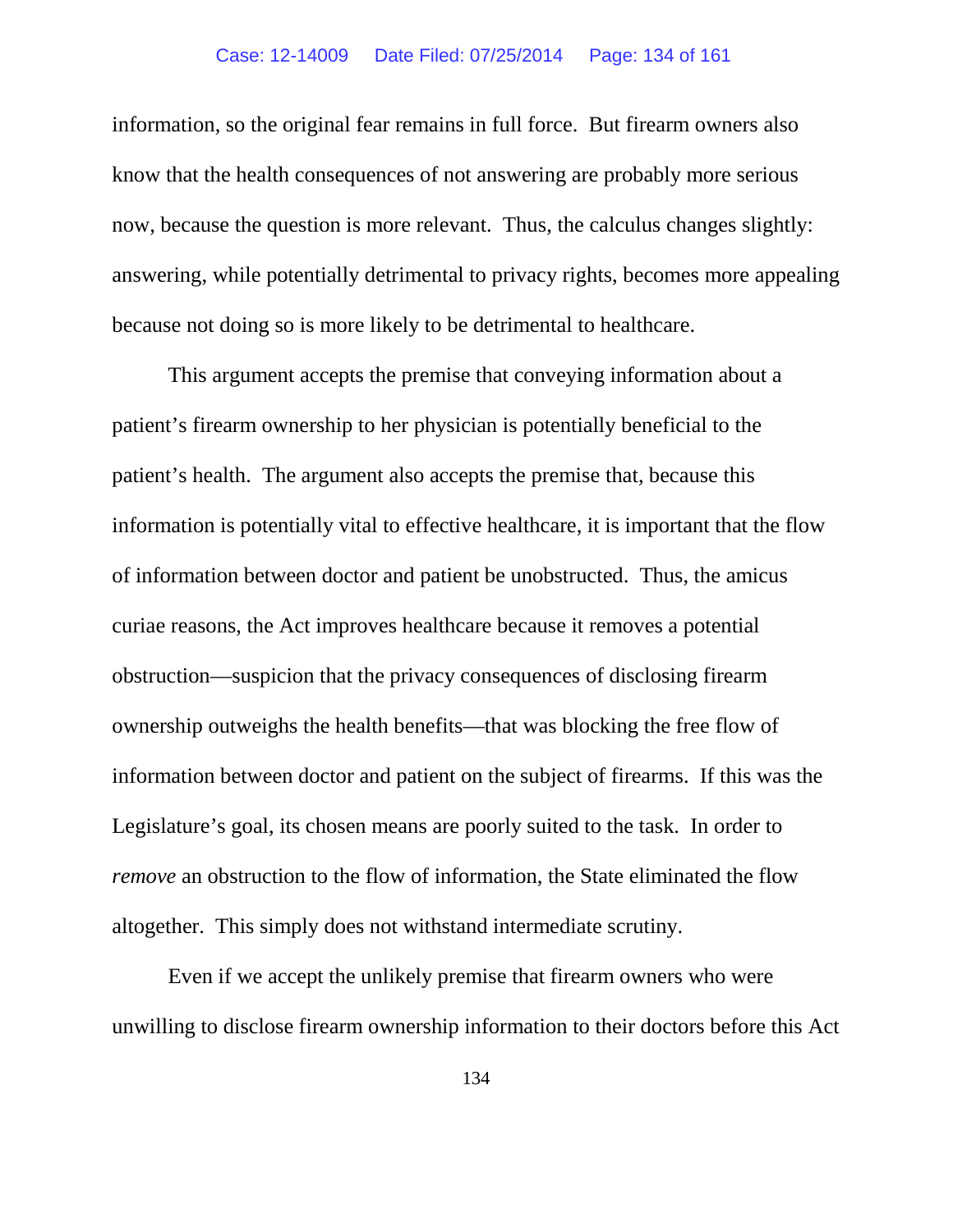#### Case: 12-14009 Date Filed: 07/25/2014 Page: 135 of 161

was passed will be willing to do so now, there is no doubt that this law will cause doctors to know *less*, not *more*, about their patients' firearm ownership status. As the amicus curiae suggests, this information is potentially important to patients' well-being. Much of that lost information will include information of initially questionable relevance that, only after it is too late, will prove to be critical. That is bad for people's health. The State falls far short of showing that the Act directly and materially advances healthcare for anyone. At most, "[t]he State seeks to achieve its policy objectives through the indirect means of restraining certain speech by certain speakers." *Sorrell*, 131 S. Ct. at 2670. Such efforts do not survive intermediate scrutiny.

# **B.**

The State next asserts an interest in promoting the privacy of firearm owners. It may be assumed that firearm owners "have an interest in keeping their [ownership status] confidential. But [the Act] is not drawn to serve that interest." *Id.* at 2668. Indeed, it is entirely unnecessary to serve that interest.

The Majority disagrees, and asks, "What better way to protect patients' privacy than not to inquire unnecessarily into private matters?" Maj. Op. at 34. Of course the *best* way to protect privacy is not to share any information at all, but if we took that view to disclosing information to our doctors, doctors would not be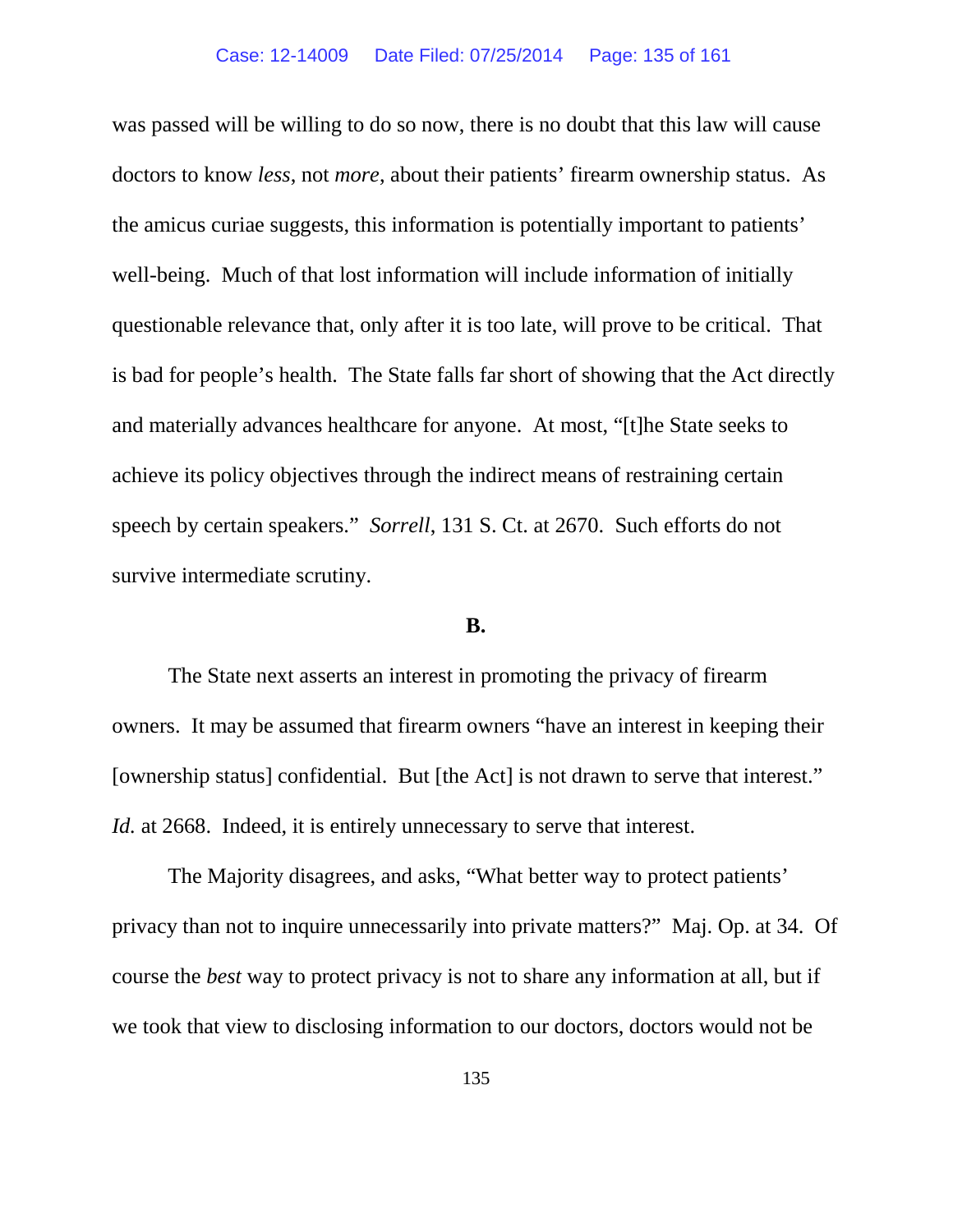very effective. The information we give them has the potential to save our lives, so we should give it rather freely, and doctors should ask for it without hesitation. The Majority lists a host of ethical canons designed to protect the *confidentiality* of a patient's medical information in support of its point, but contrary to the Majority's assumption, these canons do not exist to limit the flow of information *between* doctor and patient or to protect the privacy of the patient from the doctor. They serve the *opposite* purpose, by giving us confidence that we can share information freely with our doctors, without hesitation and without fear that the information will be revealed to others. We need these assurances because hesitation in these situations might cause us, quite literally, to die. Implicit in the fact that the medical community has erected such high walls around the doctorpatient relationship is the concept that within those walls, there should be no secrets. The entire edifice of doctor-patient confidentiality is built around a simple, common sense principle: it is better for doctors to know more rather than less about their patients because the consequences of not knowing are lifethreatening.

Failing to recognize that medical ethics prioritize confidentiality as a means to encourage an unrestrained flow of information from patient to doctor, the Majority suggests that medical policies advising doctors to inquire about firearm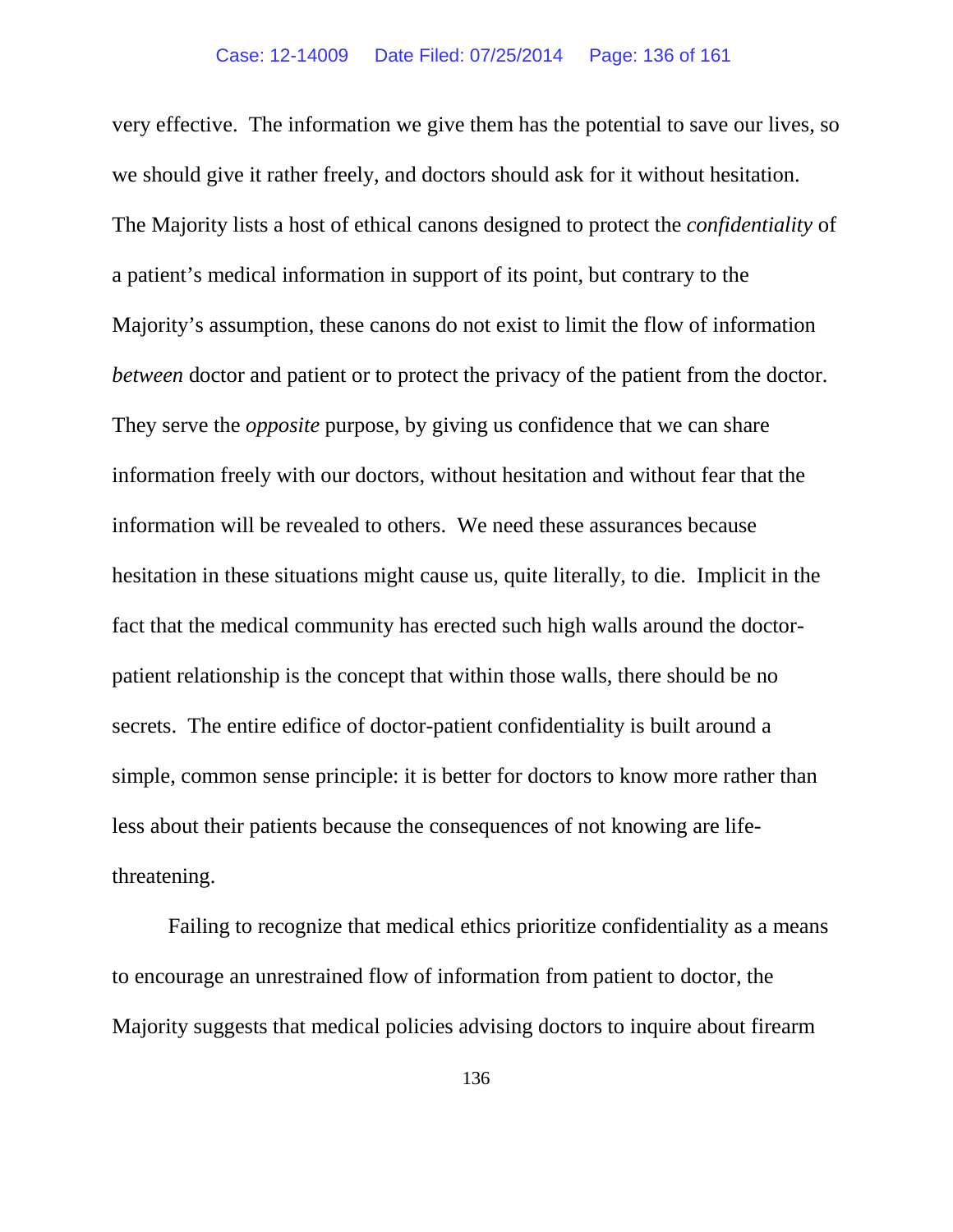ownership as a matter of course "may be in conflict" with ethical principles. Maj. Op. at 35, n.11. As just explained, however, such polices are in perfect harmony with confidentiality principles. Doctors need to know as much as they can, so they ask questions freely, even questions that may be of limited (or no) immediate relevance. Both the policy and the principle encourage greater information sharing *within* the doctor-patient relationship, premised on an assumption of confidentiality. Contrary to the Majority's conclusion, it is this Act, not the medical practice of over-inquiring, that is out of line with millennia of medical tradition.

The State undoubtedly has an interest in reinforcing these ethical principles to ensure that breaches of confidentiality do not occur. For the State to justify burdening speech in order to serve this interest, however, it must show that this Act directly and materially addresses a real concern. The concern that firearm ownership status, if recorded in medical files, will not remain confidential is entirely speculative and therefore insufficient. *Went For It*, 515 U.S. at 626, 115 S. Ct. at 2377.

The record reflects no incidents of firearm-ownership information from medical records being disclosed to outside parties, and there are a variety of measures in place to ensure that such incidents will never occur. In addition to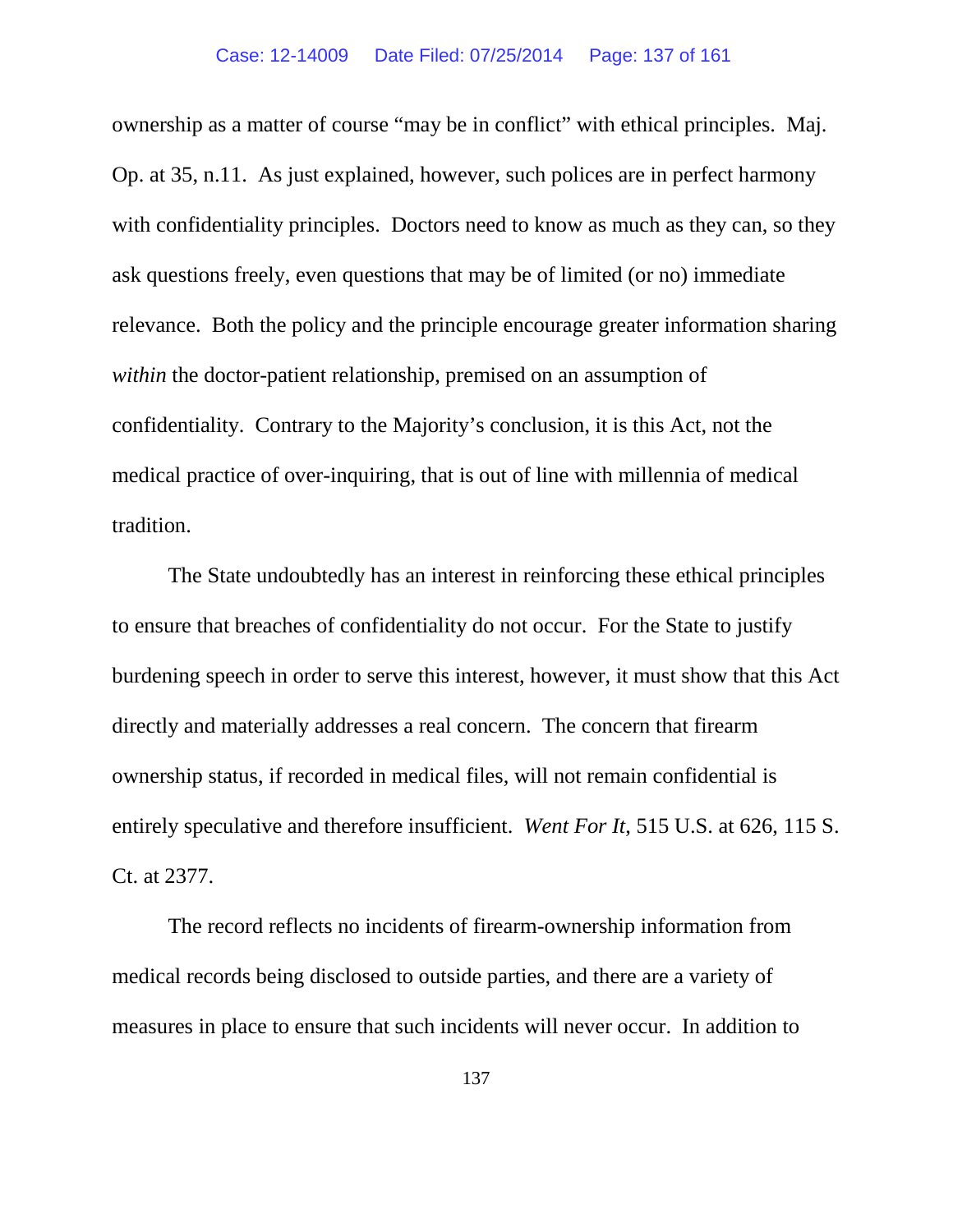ethical principles, the confidentiality of medical records is secured by state and federal laws discussed by the Majority, Maj. Op. at 30, n.10. It was also suggested at oral argument that, as a result of the Affordable Care Act and the digitization of medical records, government bureaucrats may somehow gain access to medical records, providing the government with information on firearm ownership. To the extent that such information is not already available from other sources, the Affordable Care Act explicitly prohibits the information from being gathered through medical records: "None of the authorities provided to the Secretary under the [Affordable Care Act] . . . shall be construed to authorize or may be used for the collection of any information relating to (A) the lawful ownership or possession of a firearm or ammunition; (B) the lawful use of a firearm or ammunition; or (C) the lawful storage of a firearm or ammunition." 42 U.S.C. § 300gg-17(c)(2). Patients also may refrain from disclosing their firearm ownership status, which, as discussed above, has not proven to be detrimental to anyone's care except in ways that befall all uncooperative patients, not just those who refuse to answer questions about firearms.

Given that the confidentiality of medical records is closely guarded already, the need to further ensure privacy to prevent misuse cannot justify the burden placed on doctors' speech by the Act: "The choice between the dangers of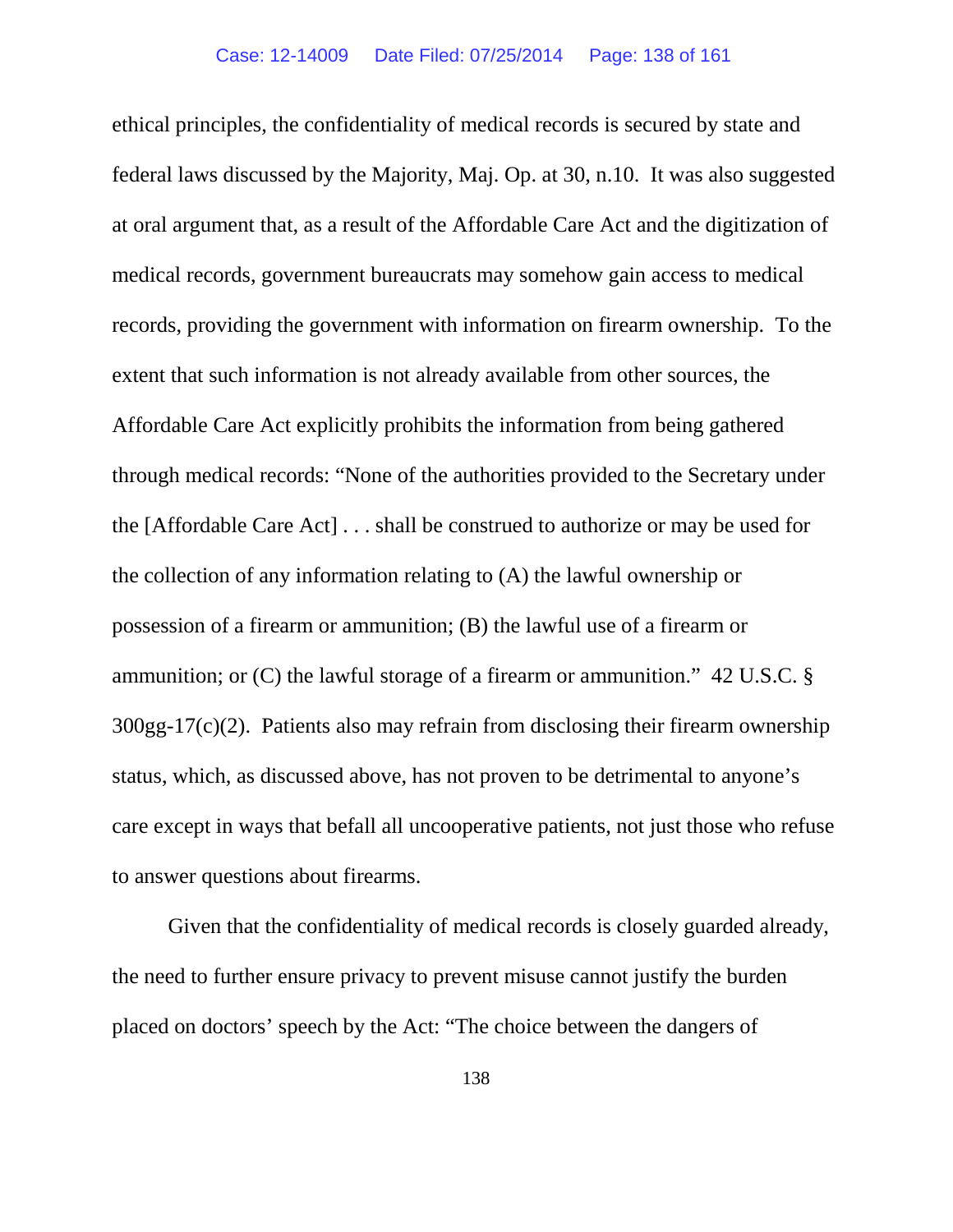suppressing information, and the dangers of its misuse if it is freely available is one that the First Amendment makes for us." *Sorrell*, 131 S. Ct*.* at 2671 (internal quotation marks omitted).

The State also suggests that, even if information is kept confidential from the outside world, patients may still incur adverse consequences and a loss of privacy if other medical professionals are able to determine firearm ownership status from medical records. Again, the harm addressed here is entirely speculative. Those doctors and medical personnel are bound by the same confidentiality restrictions just discussed. And there is no evidence to validate the State's fear that patients whose firearm ownership is recorded in their medical files will receive worse care from subsequent doctors as a result of this information. Fear of this type is purely speculative and cannot satisfy the State's burden under intermediate scrutiny.<sup>25</sup>

<span id="page-138-0"></span> $25$  Given that the State is only speculating that irrelevant notations in patients' medical files will cause them to receive worse care from subsequent doctors, it seems equally if not more plausible to think that subsequent doctors would provide worse care based on a documented history of a patient's recalcitrance, tardiness, failure to pay bills on time, or frequent follow-up calls. Yet doctors remain free to make these—and any other—medically irrelevant notations in patients' records, even though the consequences would seem to be just as severe as the concerns the Act purportedly addresses. When a statute is so under-inclusive, it belies the fact that the statute has another purpose. As the Court explained in *Sorrell*, "[p]erhaps the State could have addressed . . . confidentiality through a more coherent policy. . . . A statute of that type would present quite a different case than the one presented here. But the State did not enact a statute with that purpose or design." 131 S. Ct. at 2668. Instead, the State enacted a viewpoint-based restriction on speech just like the one invalidated in *Sorrell* with at most incidental privacy benefits. *See id.* at 2669 ("To obtain the limited privacy [provided for] by [the Act, patients] are forced to acquiesce in the State's goal of burdening disfavored speech by disfavored speakers.").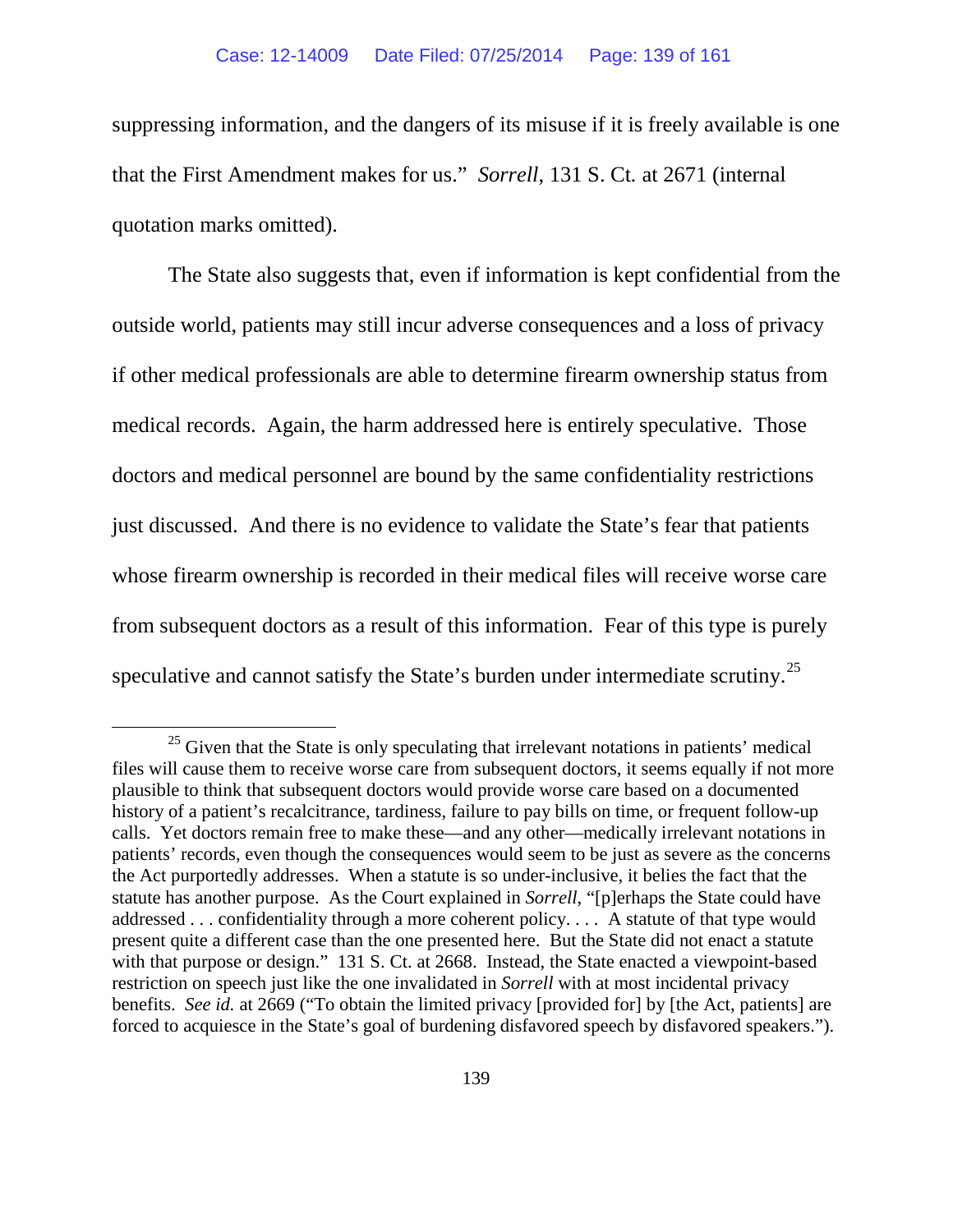*See Went For It*, 515 U.S. at 626, 115 S. Ct. at 2377. As the Court has explained, "[p]rivacy is a concept too integral to the person and a right too essential to freedom to allow its manipulation to support just those ideas the government prefers." *Sorrell*, 131 S. Ct. at 2672.

# **C.**

The State next asserts that the Act protects Second Amendment rights. There is no doubt that the right to keep and bear arms is guaranteed by the Second Amendment and that the State has an interest in protecting that right. It is unclear, however, what threat doctors pose to Second Amendment rights. Doctors do not have the ability to seize patients' weapons nor is there any evidence that they have ever tried to do so. Doctors are also not agents of the government, so to the extent that doctors send a one-sided message that firearm ownership causes more harm than good, that message does not convey government disapproval that might raise Second Amendment concerns. Like any other group of private citizens, doctors are free to express their views on firearm ownership, and the ordinary expectation is that a person's rights to be free from unwanted speech are amply protected by the "unquestioned right to refuse to engage in conversation." *Id.* at 2670.

While it is true that within the confines of a doctor's office, doctors can persuade us to do things we would not do for other private citizens, it is also true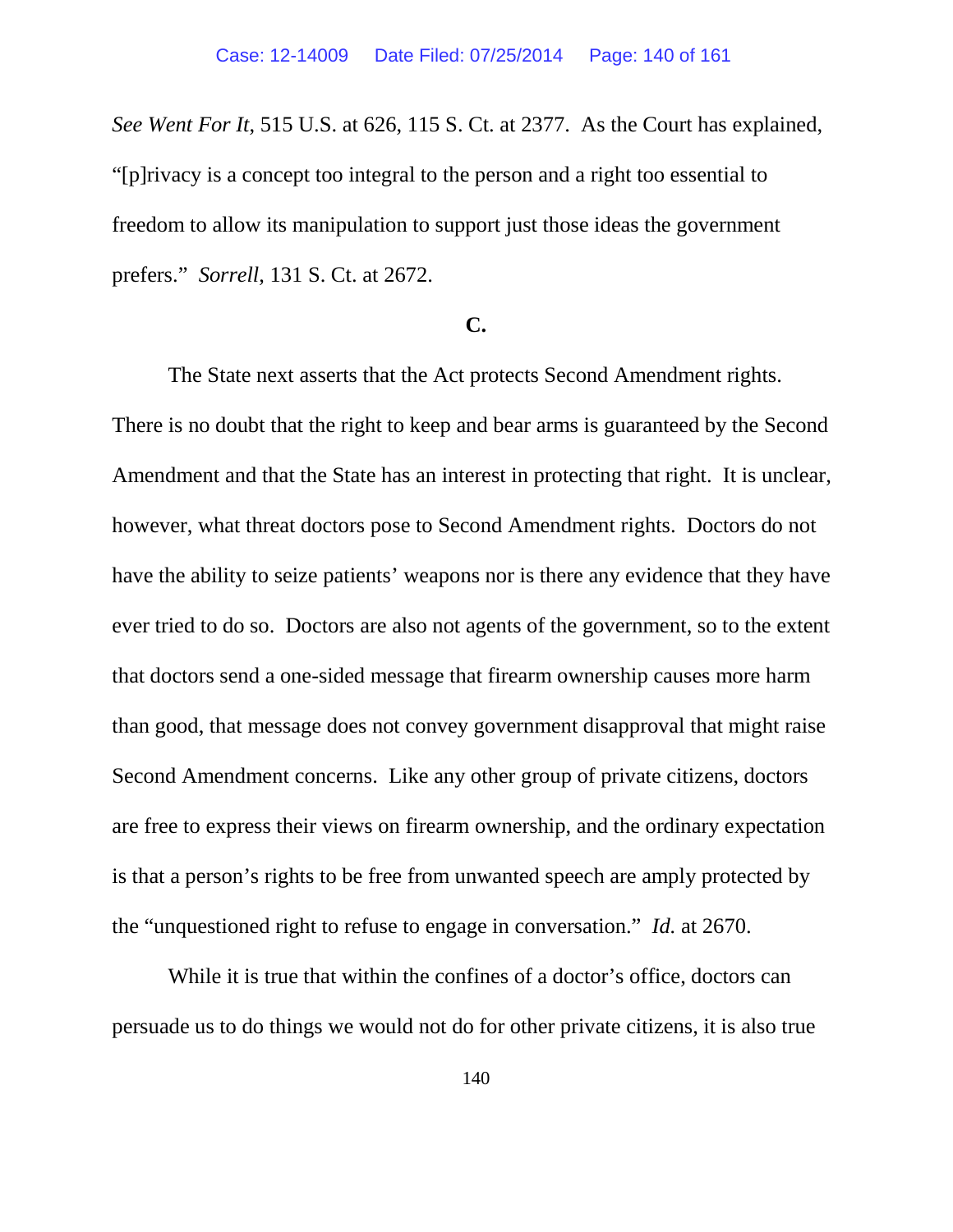that as soon as we leave, that power diminishes drastically. If a doctor recommends that I remove a firearm from my home, I am perfectly free to ignore him when I get home. If I take his advice, however, I cannot complain that my *right* to own a gun was infringed upon any more than a patient who quits smoking after his doctor told him to do so can complain that his doctor violated his right to smoke. The Second Amendment does not include a right to be free from private persuasion. The State's Second Amendment argument is essentially "that the force of [doctors'] speech can justify the government's attempts to stifle it. Indeed the State defends the law by insisting that  $[doctors]$  ha $[ve]$  a strong influence ... This reasoning is incompatible with the First Amendment." *Id.* at 2671.

The State clearly has *not* expressed a general interest in preventing doctors from "infringing on patients' rights" by giving advice not to exercise certain rights in certain ways. The State has not expressed this general interest even though doctors routinely ask about a range of things other than firearms which are not immediately relevant to our care and which may implicate our rights. This is almost certainly because the State *approves* of doctors asking about these other topics. As for guns, however, the State disagrees with doctors that questioning patients about firearms is relevant to medical care, and it disapproves of persistent discussion on the topic that might passionately convey an anti-firearm message.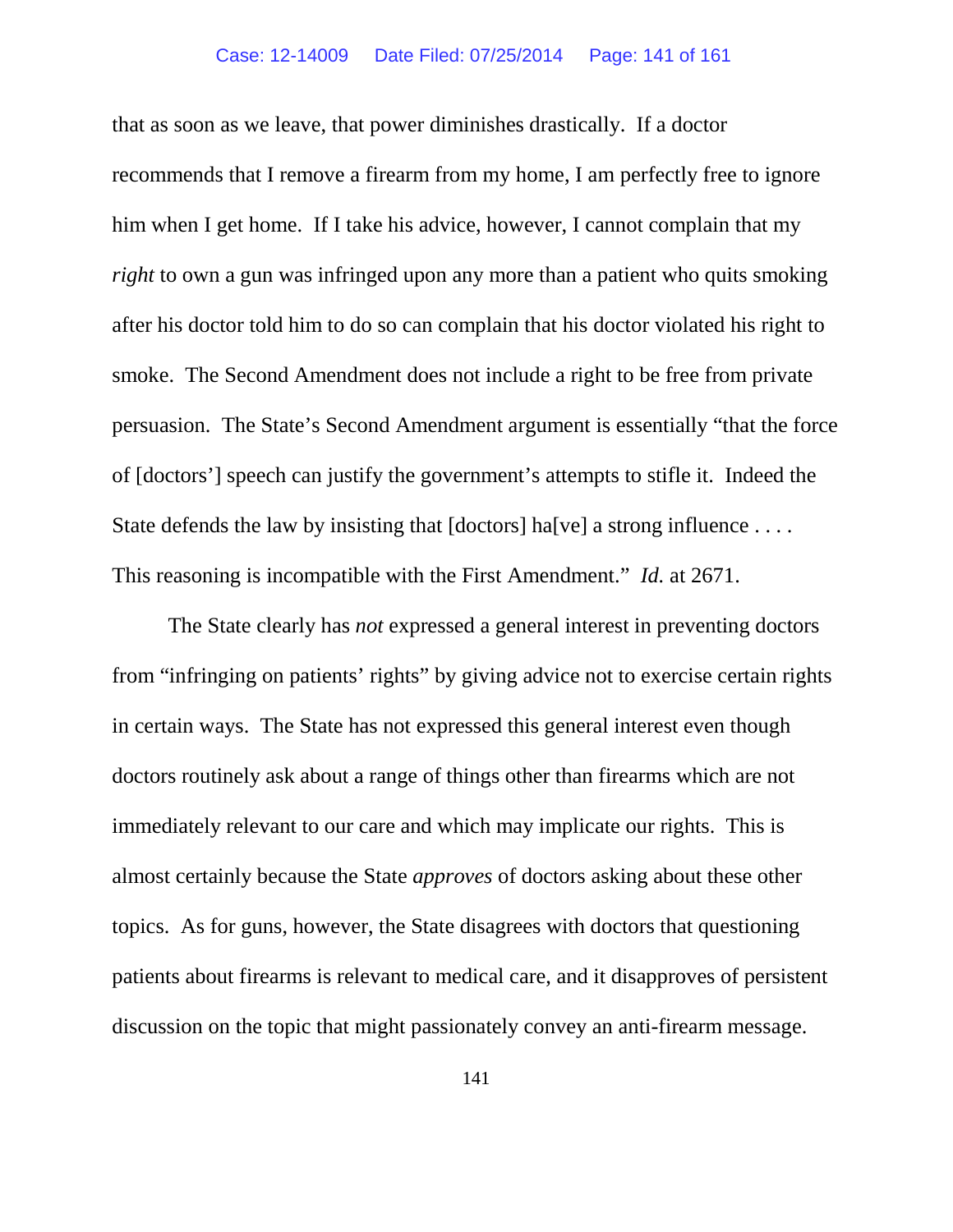### Case: 12-14009 Date Filed: 07/25/2014 Page: 142 of 161

So the State silenced that message and that message alone, under a guise of protecting rights. It is clear that "[t]he State's interest in burdening the speech of [doctors] turns on nothing more than a difference of opinion." *Id.* at 2672. Such differences of opinion cannot be regulated out of existence.

For the right to bear arms to be under serious threat from doctors—a threat sufficient to justify a State response that intrudes on doctors' rights to speak doctors must be doing more than simply persuading firearm owners to voluntarily relinquish their arms. They must be doing more than what one amicus curiae favoring the Act claims doctors are doing, which is "*question[ing]* [patients and thereby] interfer[ing] with patients' exercise of the right [to bear arms] by putting patients in a hesitant position where they question their ownership of firearms because of physician disapproval." Indeed much of what good doctors do is question patients about certain behavior thereby expressing disapproval of the behavior (psychologists ask us why we say certain things to people we are having difficulties with; cardiologists ask us if we routinely eat unhealthy foods; internists ask us if we get enough sleep, drink too much soda and not enough water, and whether we engage in unsafe sexual practices), and (hopefully) causing us to question whether we should continue to engage in that harmful behavior. No one disputes that it is anyone's *right* to engage in any of the aforementioned activities,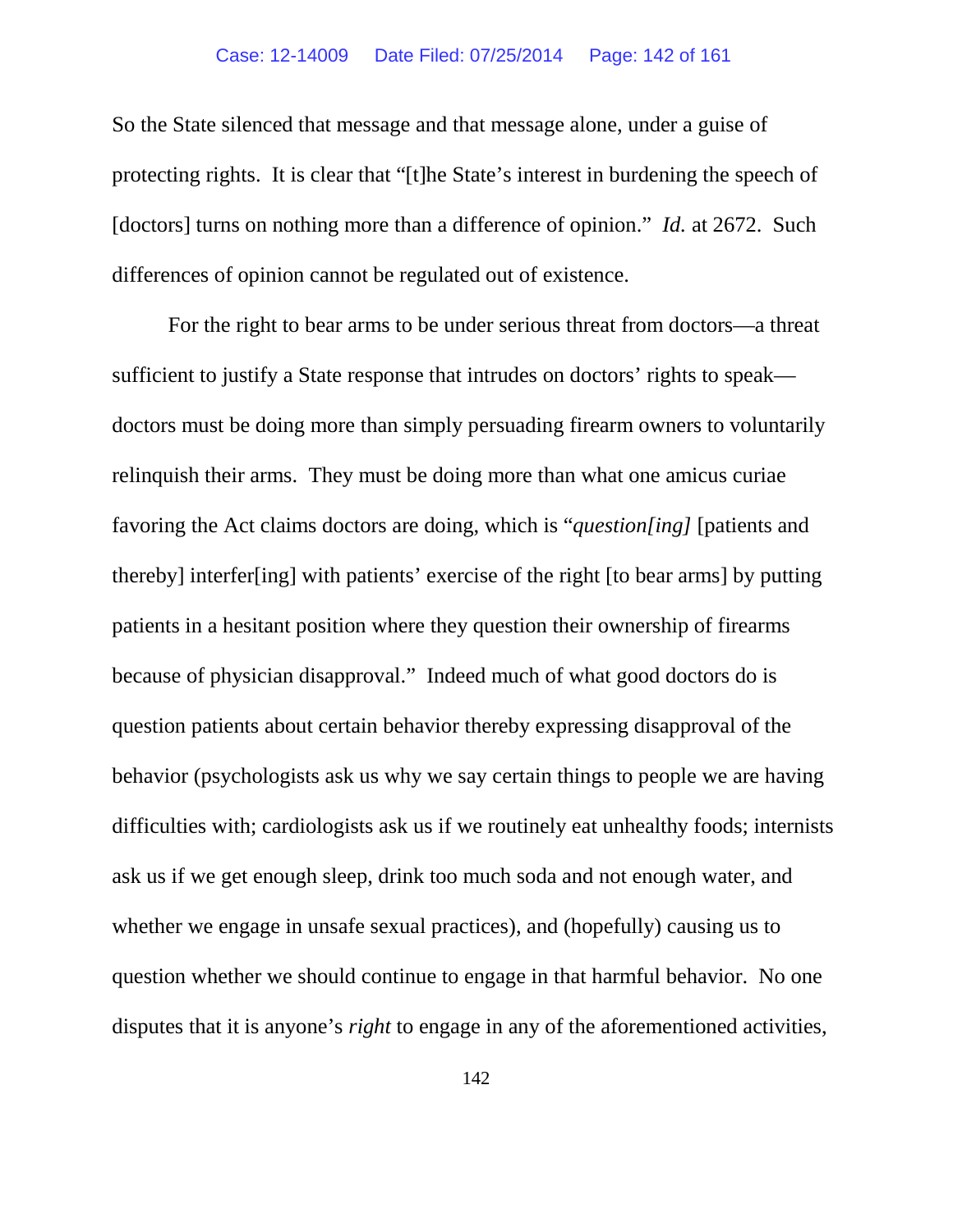### Case: 12-14009 Date Filed: 07/25/2014 Page: 143 of 161

and there is absolutely no evidence that doctors are intruding on firearm owners' rights any more than doctors are intruding on any of the above-mentioned rights. That we have a right to do something does not mean we have a right to be free from questioning about that right or from suggestions of other people—people we voluntarily went to see for advice on how to live healthy lives—who may tell us that exercising a particular right in a particular way is a bad idea.

As for other potentially more compelling means of persuasion a doctor could use, such as refusing treatment or providing worse treatment unless patients give up their arms, there is absolutely no evidence that such means are being used. Such speculative fears are insufficient to justify a regulation that is subject to intermediate scrutiny. *Went For It*, 515 U.S. at 626, 115 S. Ct. at 2377.

Perhaps one could respond, as noted above, that preventing doctors from asking firearm-related questions in most situations will ensure that fewer people are put in a position of being turned away for failing to answer such questions. But the right to bear arms does not include a right not to be asked a question about whether one bears arms. "Personal privacy even in one's own home receives 'ample protection' from the 'resident's unquestioned right to refuse to engage in conversation with unwelcome visitors.' *Watchtower Bible & Tract Soc. of N.Y., Inc. v. Village of Stratton*, 536 U.S. 150, 168, 122 S. Ct. 2080 . . . (2002). A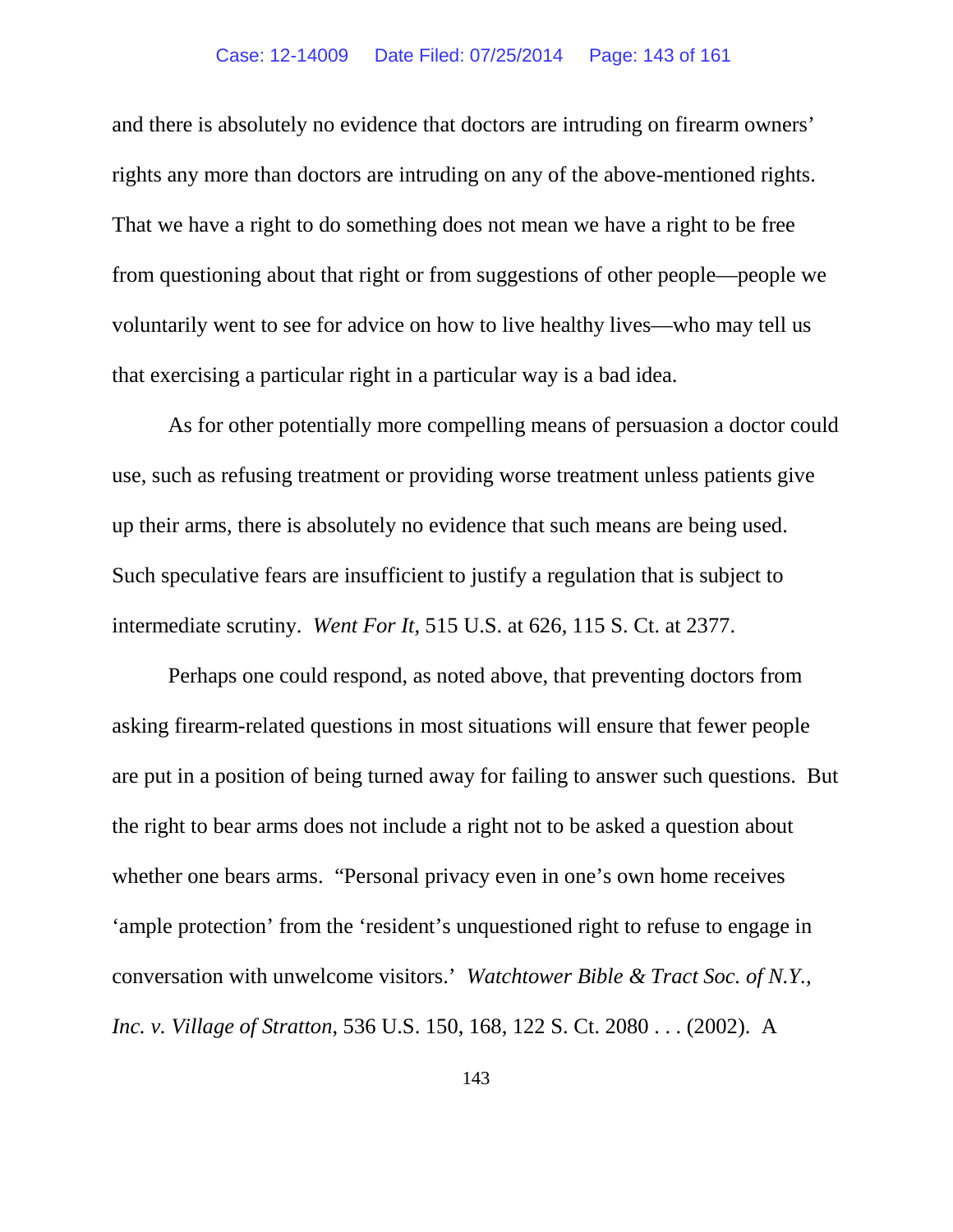### Case: 12-14009 Date Filed: 07/25/2014 Page: 144 of 161

physician's office is no more private and is entitled to no greater protection." *Sorrell*, 131 S. Ct. 2670 (second citation omitted). This statement was rendered with regard to doctors in *their own* offices. If they do not have a right to be free from unwelcomed visitors in their own offices, patients who voluntarily chose to visit doctors certainly do not have greater protections from questioning by the doctors themselves. That is particularly true when, as already explained, the answer to any question about firearms will not lead to adverse consequences.

With regard to the State's asserted Second Amendment justification, like its medical justification, "[t]he State seeks to achieve its policy objectives through the indirect means of restraining certain speech by certain speakers . . . . But the fear that people would make bad decisions [such as relinquishing their firearms] if given truthful information cannot justify content-based burdens on speech." *Id.* at 2670–71 (internal quotation marks omitted). The fact that a doctor's message on firearm safety may be incompatible with the State's desire to protect firearm owners from uncomfortable questioning or counseling on firearm safety does not implicate Second Amendment concerns and belies the State's desire simply to silence a message with which it disagrees.

# **D.**

144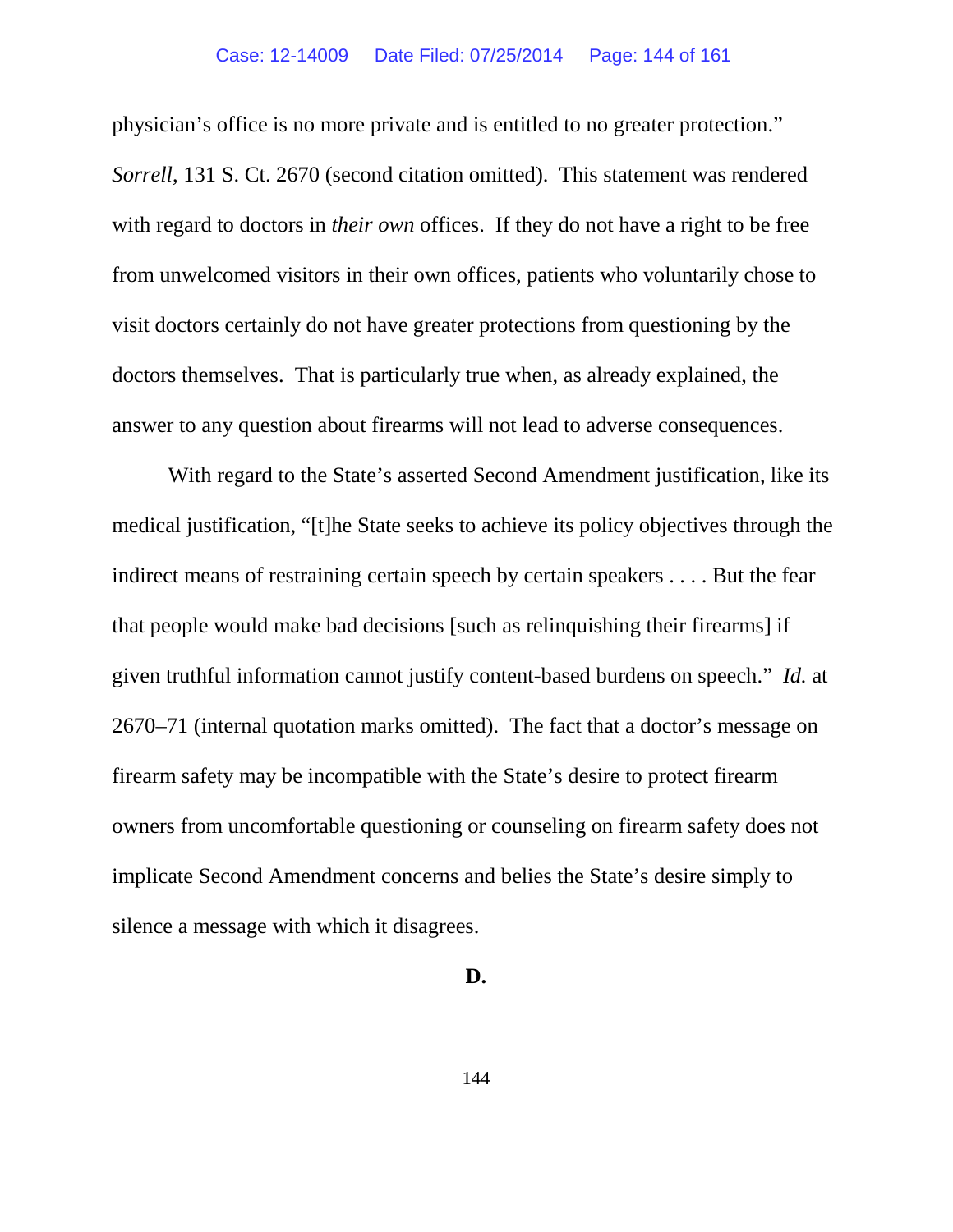The State finally asserts that the Act is designed to prevent harassment and discrimination against firearm owners. The State provides very little evidence—no more than a few anecdotes—to support its contention that patients are being discriminated against and harassed on the basis of firearm ownership. It is doubtful whether such evidence is sufficient to establish that the Act will advance an interest in a "direct and material way." *Went For It*, 515 U.S. at 625, 115 S. Ct. at 2377 (internal quotation marks omitted). A "governmental body seeking to sustain a restriction on . . . speech must demonstrate that the harms it recites are *real* and that its restriction will in fact alleviate them to a material degree." *Id.* at 626, 115 S. Ct. at 2377 (internal quotation marks omitted).

Regarding harassment in particular, the chill that the harassment provision puts on doctors' protected speech is significant, and the benefit of the provision is minimal given how innocuous the "harassment" that allegedly takes place seems to be. As discussed in Part I, a doctor's simple recommendation to remove firearms from a home where children were present was one of the incidents that prompted passage of this Act and that presumably would constitute "harassment."<sup>26</sup> Even if

<span id="page-144-0"></span> $26$  Again, the Majority defines "to harass" as "[t]o disturb or irritate persistently." I am certain that most smokers are "harassed" by their doctors about smoking under this definition. If doctors apply the same persistence to firearm safety recommendations—including removing firearms from homes with children—as they do to smoking cessation recommendations, they are, according to the Majority, harassing their patients and therefore subject to discipline. One would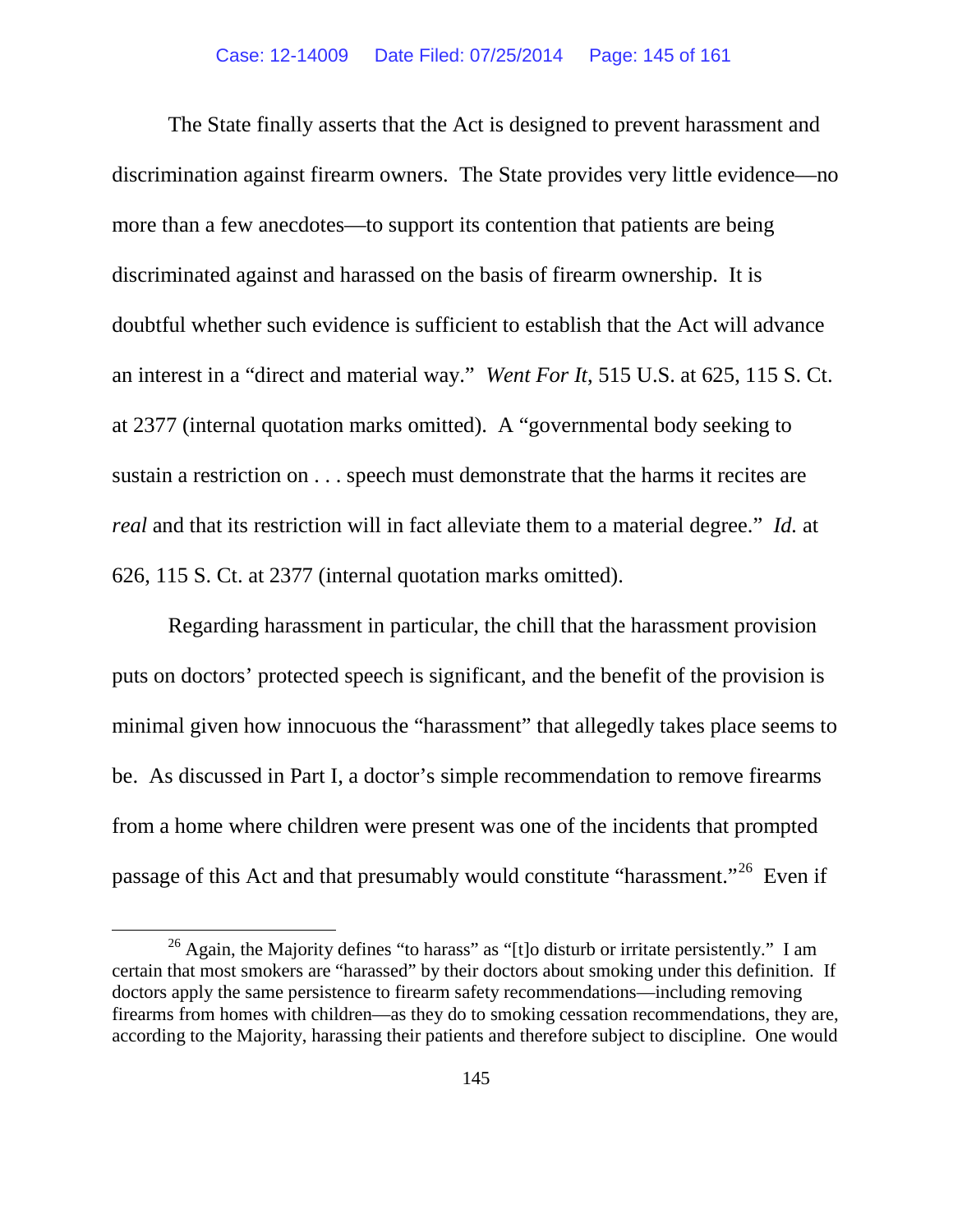doctors might not ultimately be disciplined for such behavior, this Act will certainly cause many of them not to engage in it.

Were the evidence of harassment against firearm owners greater, and had the legislative history not explicitly stated that the Act was needed to prohibit doctors from advising patients to relinquish firearms in pursuit of a political agenda—that is, were it not apparent that the State's goal was to eliminate unpopular speech rather than harassment—the constitutionality of the harassment provision may well be different. But that is not the case before us. Confronted with nearly identical anecdotal evidence of harassment in *Sorrell*, the Supreme Court stated: "[A] few have reported that they felt coerced and harassed. . . . It is doubtful that concern for 'a few' physicians who may have 'felt coerced and harassed' . . . can sustain a broad content-based rule like" the Act. 131 S. Ct. at 2669. The same is true here, and the harassment provision cannot withstand intermediate scrutiny as a result. Indeed, "[m]any are those who must endure speech they do not like, but that is a necessary cost of freedom." *Id.* 

The discrimination provision presents a closer question. To begin with, unlike the inquiry, recording, and harassment provisions, speech is less directly

 $\overline{a}$ 

think that doctors ought to persist in encouraging their patients to do what the doctors genuinely believe is best for their patients' health and well-being.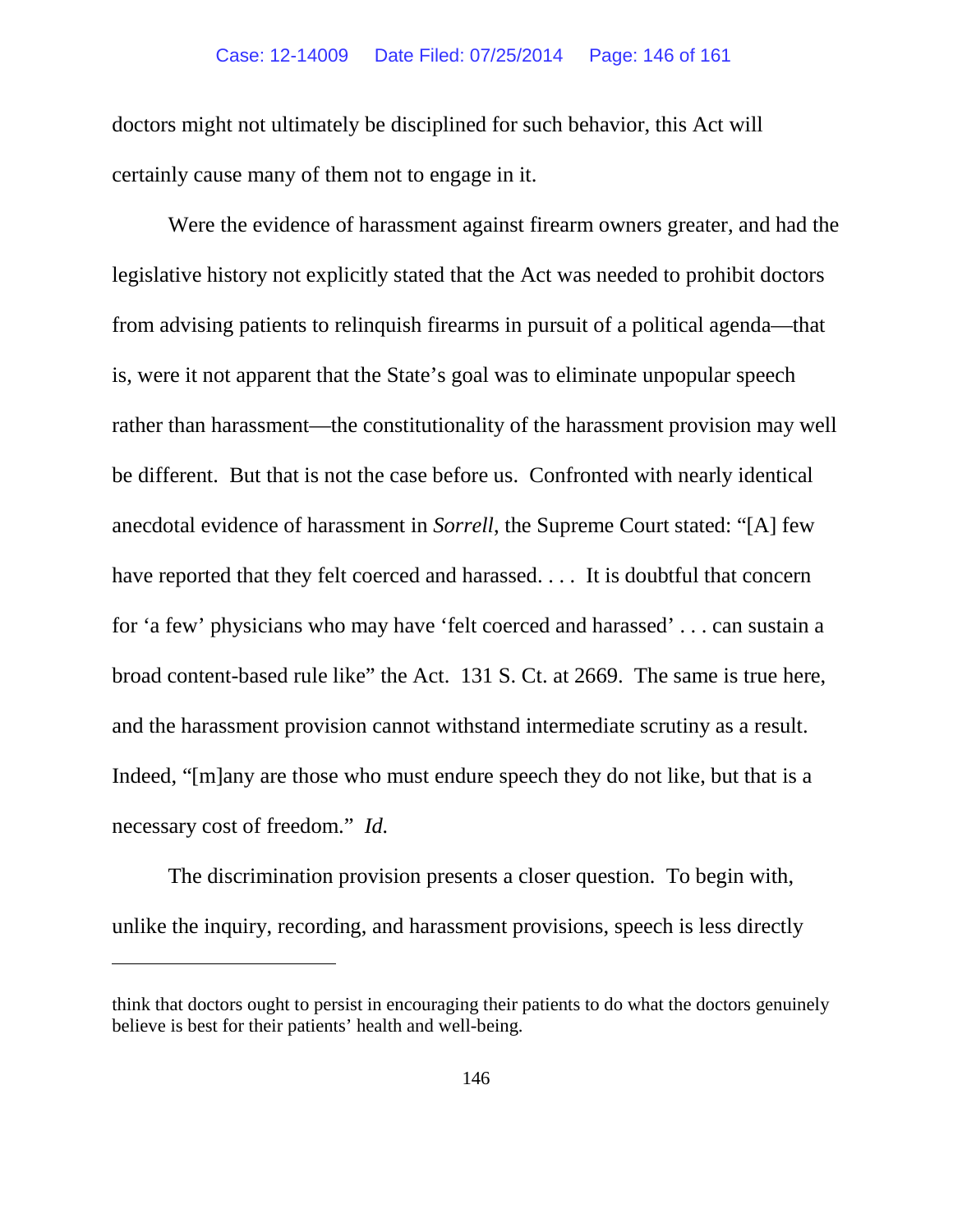targeted by this provision of the Act. A doctor could inquire into and record information about firearms with little fear of facing a discrimination charge simply for doing those things. That does not mean, however, that if the discrimination provision remained, no speech would be prohibited or chilled.

While less obviously so, a doctor who presses a patient on the issue of firearm ownership, engages in tough questioning on the subject, and recommends repeatedly that a patient remove firearms from his home could be seen as discriminating against that patient. We would typically think of such behavior more as harassment than as discrimination, but the Act itself does not define either.<sup>[27](#page-146-0)</sup> A patient who is subjected to relatively harsh, tough-love treatment from a doctor could easily believe he is being discriminated against because he owns a firearm—other patients who do not own firearms are not being persistently lectured by their doctors, but patients who do own firearms are being scolded precisely because they own firearms. That, it seems to me, could be discrimination prohibited by the Act.

<span id="page-146-0"></span> $27$  In a case confronting a somewhat similar issue, then Circuit Judge Alito used the term "discriminatory harassment" to describe federal prohibitions. *Saxe v. State Coll. Area Sch. Dist.*, 240 F.3d 200, 204 (3d Cir. 2001). Even if the harassment provision is invalidated, then, it seems that the same speech which constitutes harassment might constitute "discriminatory harassment" and thus be proscribed by the discrimination provision. Further, as noted *supra* in Part I, the legislative history cited by the State was said to contain examples of "actual discrimination" faced by firearm owners. Those examples almost exclusively involved speech.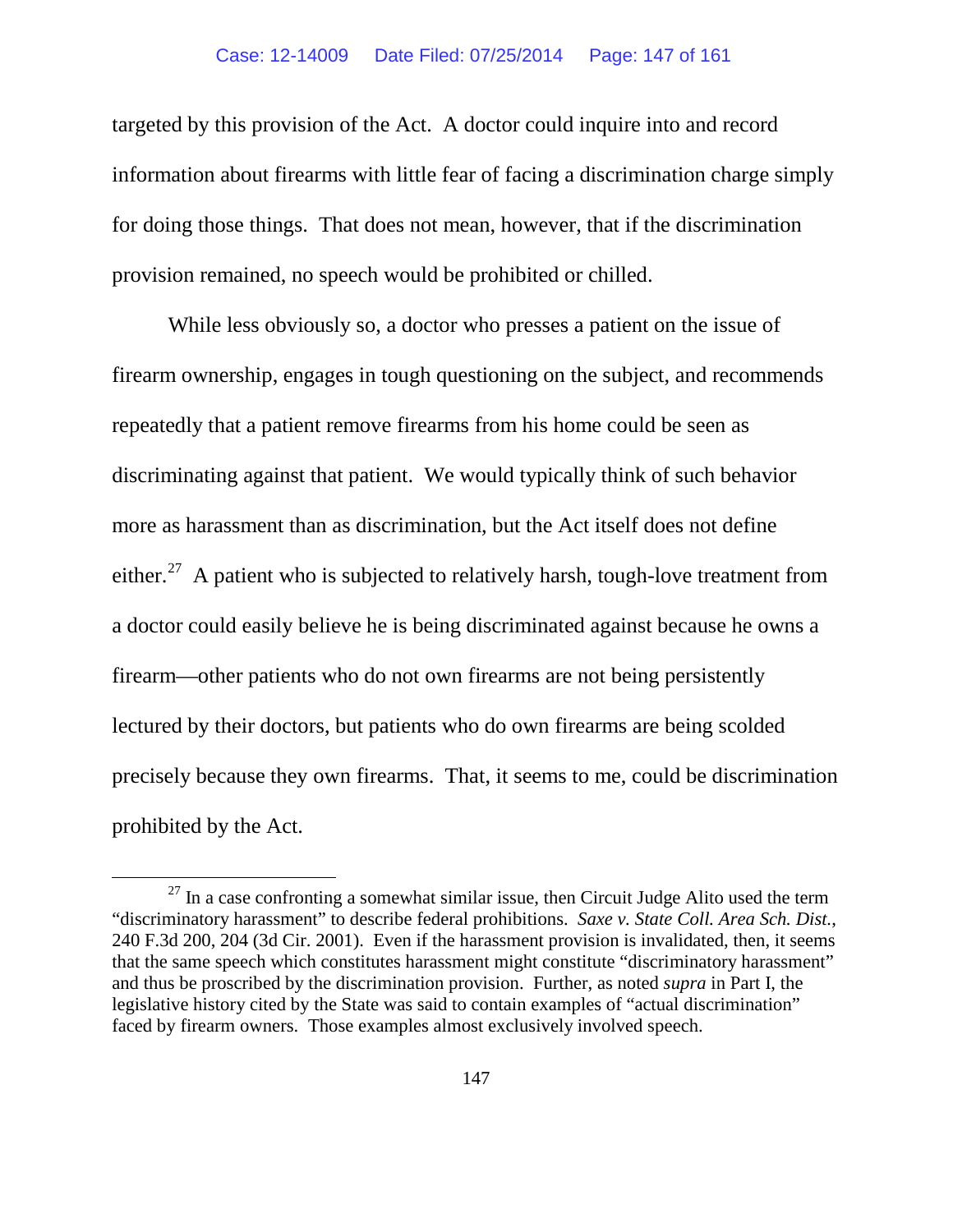# Case: 12-14009 Date Filed: 07/25/2014 Page: 148 of 161

Further, even if the other three provisions of the Act are struck down, doctors' inquiries will be chilled as a result of the discrimination provision. Inquiries constitute strong evidence of discriminatory motive, *see, e.g.*, *Barbano v. Madison Cnty.*, 922 F.2d 139, 141–46 (2d Cir. 1990), and doctors will rightly fear that if they ask about firearms and patients subsequently complain about any aspect of their treatment, the doctors' initial inquiries will be used as ammunition against them to support discrimination claims. Even standing alone, the discrimination provision thus prohibits and significantly chills firearms related speech by doctors, though it probably has a lesser effect on speech than the Act's other provisions.

Accordingly, I reject the State's assertion that the discrimination provision evades First Amendment scrutiny as a regulation of discriminatory conduct, not speech. To be sure, the Supreme Court has explained that anti-discrimination provisions designed to address discriminatory conduct "do not, *as a general matter*, violate the First or Fourteenth Amendments." *Hurley v. Irish-Am. Gay, Lesbian & Bisexual Grp. of Bos.*, 515 U.S. 557, 571–72, 115 S. Ct. 2338, 2346 (1995) (emphasis added). But this is not a typical anti-discrimination law or a typical case, because unlike the statute before the Court in *Hurley*, the Act here is "unusual in an[] obvious way, since it does . . . , on its face, target speech . . . on the basis of its content." *Id.* at 572, 115 S. Ct. at 2347.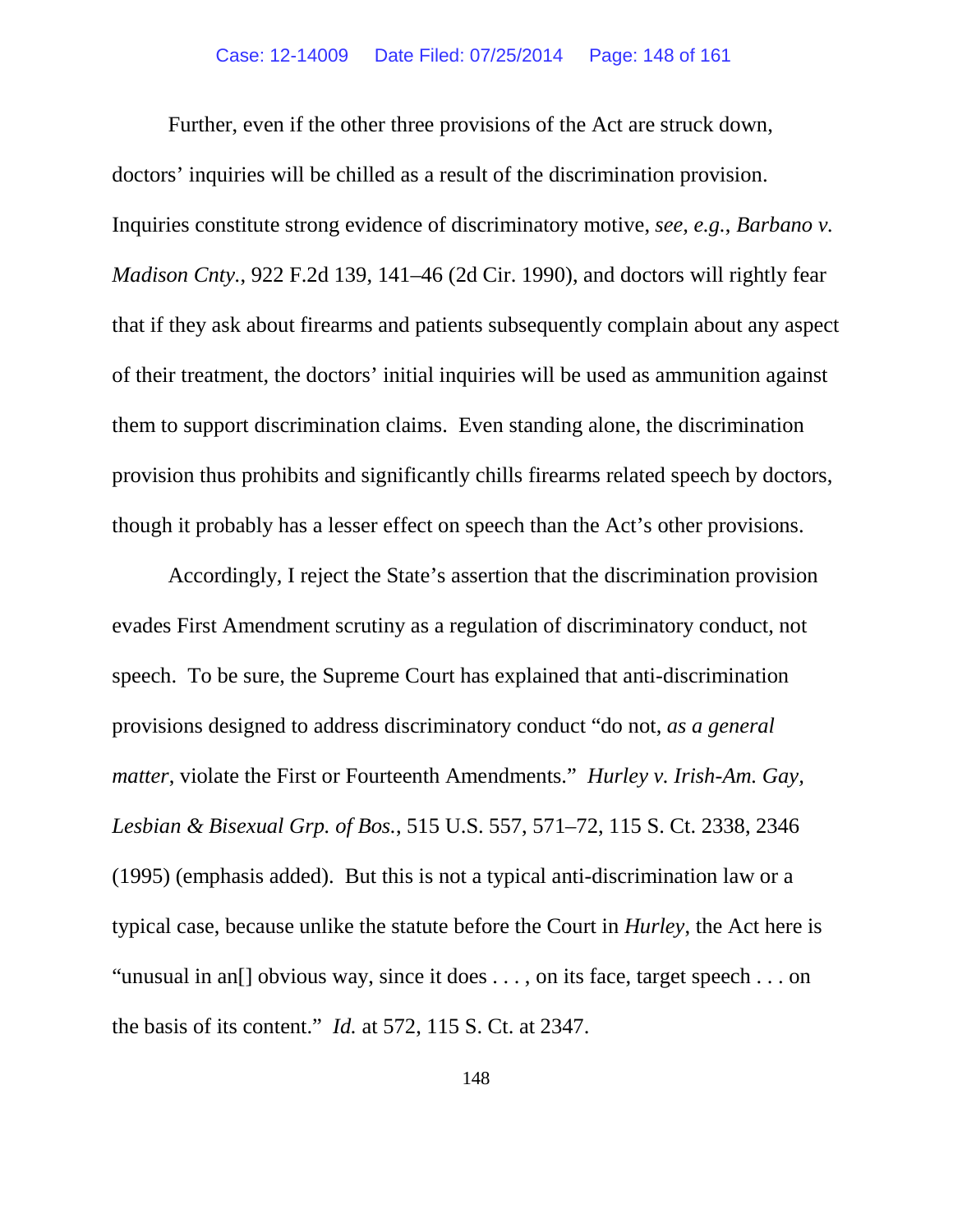The State offered almost no evidence of conduct-based discrimination. Indeed, the only actual examples of adverse conduct cited by the State befell people who refused to disclose firearm status, not people who were known firearm owners. There was an incident involving billing for services allegedly not rendered, but that involved a patient who was turned away for refusing to answer questions. And other patients were declined for service, which constitutes discriminatory conduct, not speech, but they were declined for service because, again, they refused to answer questions, not because they were known firearm owners. Thus, there is evidence that people are being discriminated against for refusing to answer their doctors' questions, but there is no evidence that patients are being discriminated against because they own firearms.<sup>28</sup>

The State simply cannot support its assertion that the Act is a means of preventing that type of discrimination against firearm owners because those examples do not constitute discrimination against firearm owners. And even if they did, the Act expressly allows doctors to turn away patients who refuse to answer questions, *see* Fla. Stat. § 790.338(4), so it cannot be justified as an effort

<span id="page-148-0"></span> $28$  There is no evidence in the record one way or the other on this point, but I suspect that doctors would turn patients away for refusing to answer questions on any topic. Indeed, if doctors continued to treat patients who refused to answer questions, doctors would seemingly be exposed to significant malpractice liability as a result.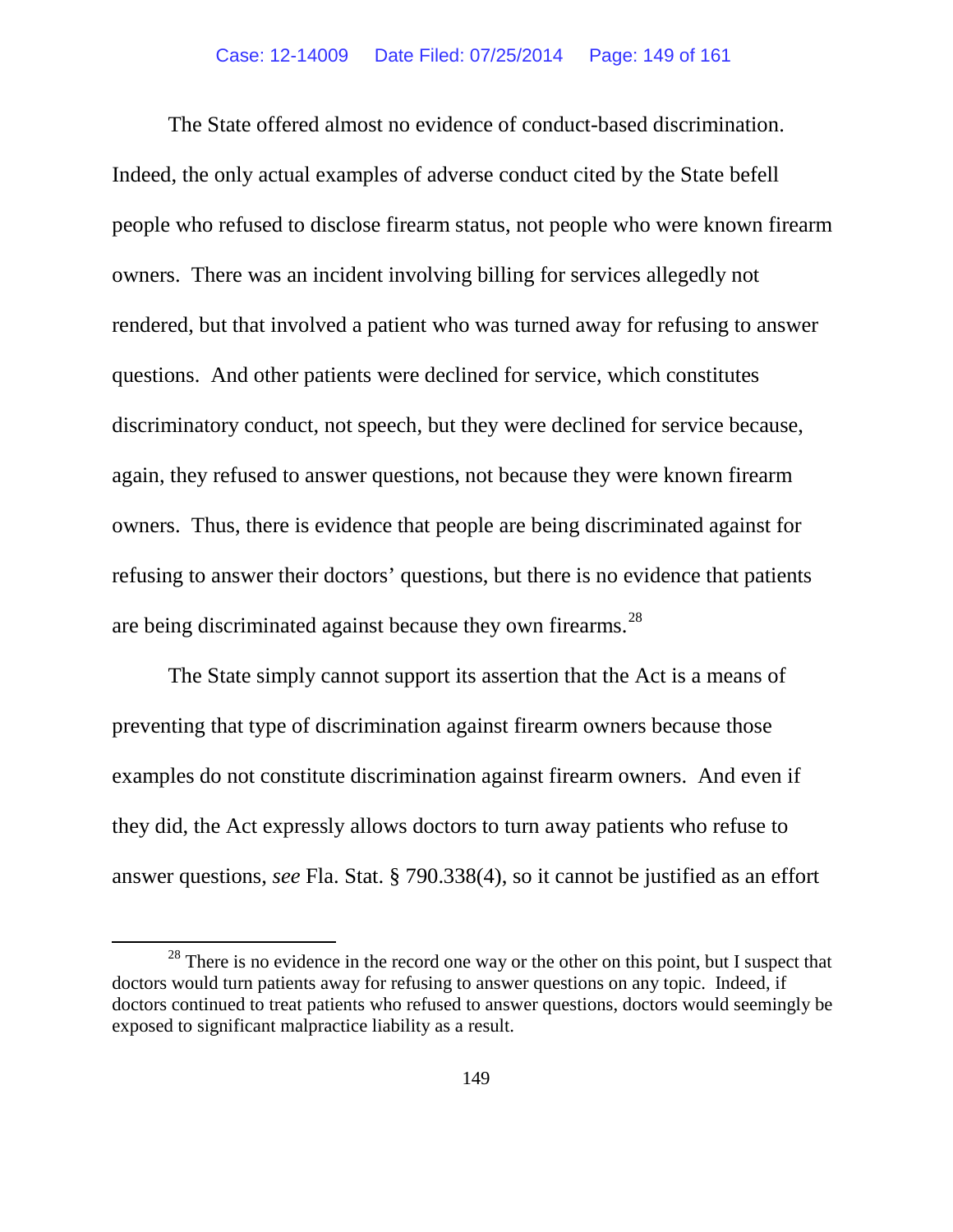# Case: 12-14009 Date Filed: 07/25/2014 Page: 150 of 161

to eliminate that form of discrimination, either. Further, the Act is unnecessary to protect patients from being billed for services not rendered, as other remedies surely exist to resolve that problem. As for the State's list of other examples of discriminatory conduct that *might* occur on the basis of firearm ownership (denial of referrals, longer wait times, and cancelled appointments, to name a few), the State has presented no evidence that any of these forms of discrimination against firearm owners have ever occurred.

Thus, while it is clear that speech will be burdened as a result of this provision, it is unclear that any discriminatory conduct will be eliminated. As *Went For It* explains, a statute cannot survive intermediate scrutiny on the assumption that it will solve an entirely speculative problem. *See* 515 U.S. at 626, 115 S. Ct. at 2377. This also proves that, unlike in *Hurley*, where a discrimination provision was found not to implicate the First Amendment, here the "focal point of [the] prohibition [is not] on the *act* of discriminating against individuals in the provision of publicly available . . . services." 515 U.S. at 572, 115 S. Ct. at 2347 (emphasis added). The legislative history makes clear that the Act was intended primarily to prohibit speech, though I recognize that it may prohibit some discriminatory conduct if that type of conduct ever occurs in the future. Given these facts, the First Amendment applies even to anti-discrimination laws. *See,*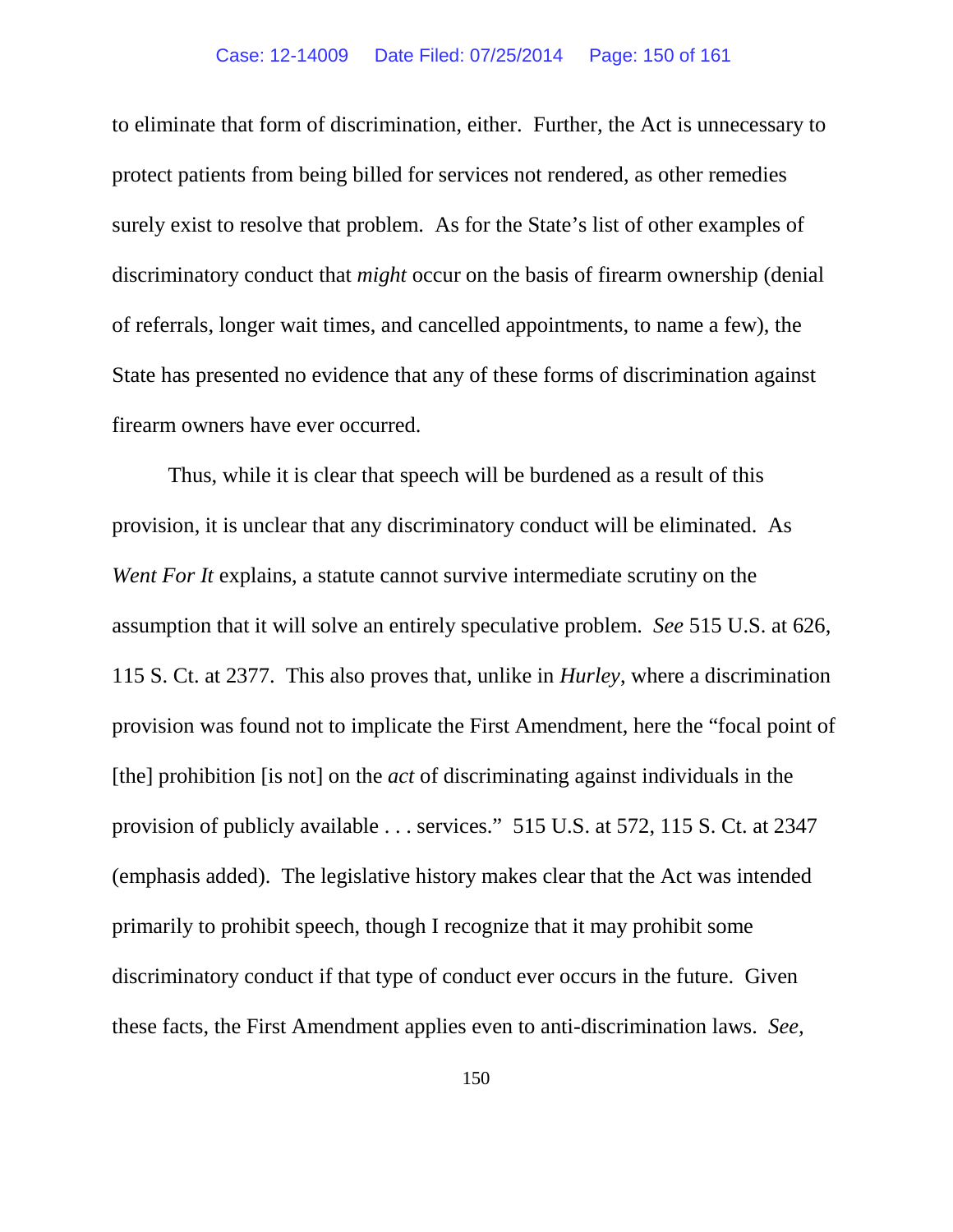*e.g.*, *Saxe*, 240 F.3d at 206–07 ("'Where pure expression is involved,' antidiscrimination law 'steers into the territory of the First Amendment.' *DeAngelis v. El Paso Mun. Police Officers Ass'n*, 51 F.3d 591, 596 (5th Cir. 1995). This is especially true because, as the Fifth Circuit has noted, when anti-discrimination laws are 'applied to . . . harassment claims founded solely on verbal insults, pictorial or literary matter, the statute[s] impose[] content-based, viewpointdiscriminatory restrictions on speech.' *DeAngelis*, 51 F.3d at 596–97." (alterations in original)).

Therefore, the discrimination provision is also subject to intermediate scrutiny, and the State has failed to show that this provision addresses a real harm or advances a State interest in a direct, material way. *See Went For It*, 515 U.S. at 626, 115 S. Ct. at 2377. The Act is instead directed at silencing doctors who advance an anti-firearm—not an anti-firearm *owner*—viewpoint with which the State disagrees. This it cannot do. *See Sorrell*, 131 S. Ct. at 2668 ("[Intermediate scrutiny standards] ensure not only that the State's interests are proportional to the resulting burdens placed on speech but also that the law does not seek to suppress a disfavored message.").

# **IV.**

151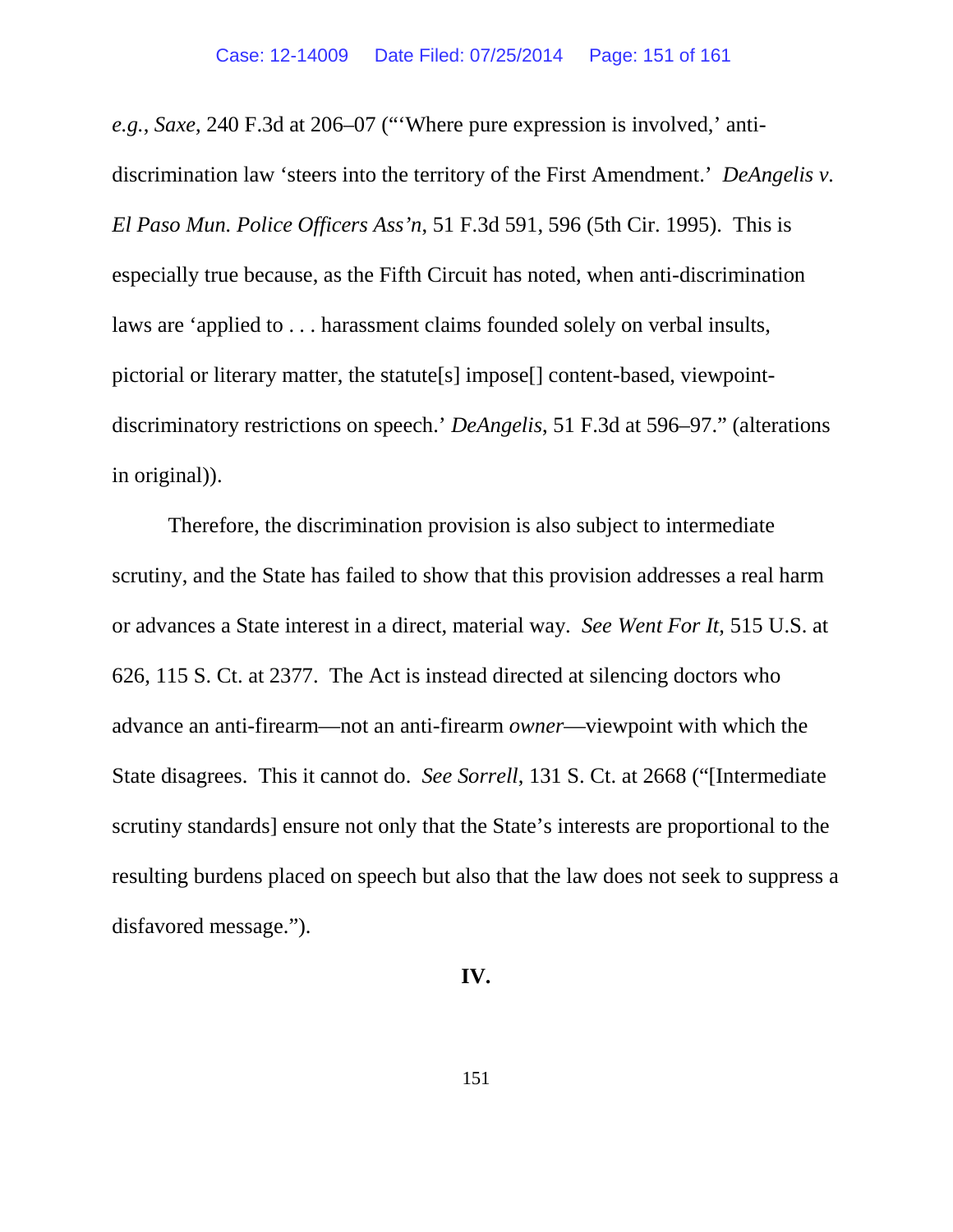I also believe the Act to be void for vagueness. At the outset, because this "law interferes with the right of free speech . . . , a more stringent vagueness test should apply." *Vill. of Hoffman Estates v. Flipside, Hoffman Estates, Inc.*, 455 U.S. 489, 499, 102 S. Ct. 1186, 1193–94 (1982); *see also Reno v. ACLU*, 521 U.S. 844, 871–72, 117 S. Ct. 2329, 2344 (1997) (explaining that the "vagueness of [a speech-related] regulation raises special First Amendment concerns because of its obvious chilling effect on free speech"). The Majority does not find this more stringent test applicable because it does not believe that the First Amendment is implicated at all by the Act. Based on the foregoing, it is clear that I disagree, so I would apply that more stringent vagueness standard.

Under this standard, based on the Majority's own interpretation of the Act, the Act is vague as to one of the most common firearms-related practices doctors actually engage in—namely, the practice of asking patients about firearm ownership in questionnaires that are given as a matter of course before the doctor and patient ever meet. Many doctors claim that such inquiries are always potentially relevant and that making them is part of the practice of good medicine. Consequently, doctors need to know if they can continue to ask patients about firearm ownership as a matter of course by using intake questionnaires.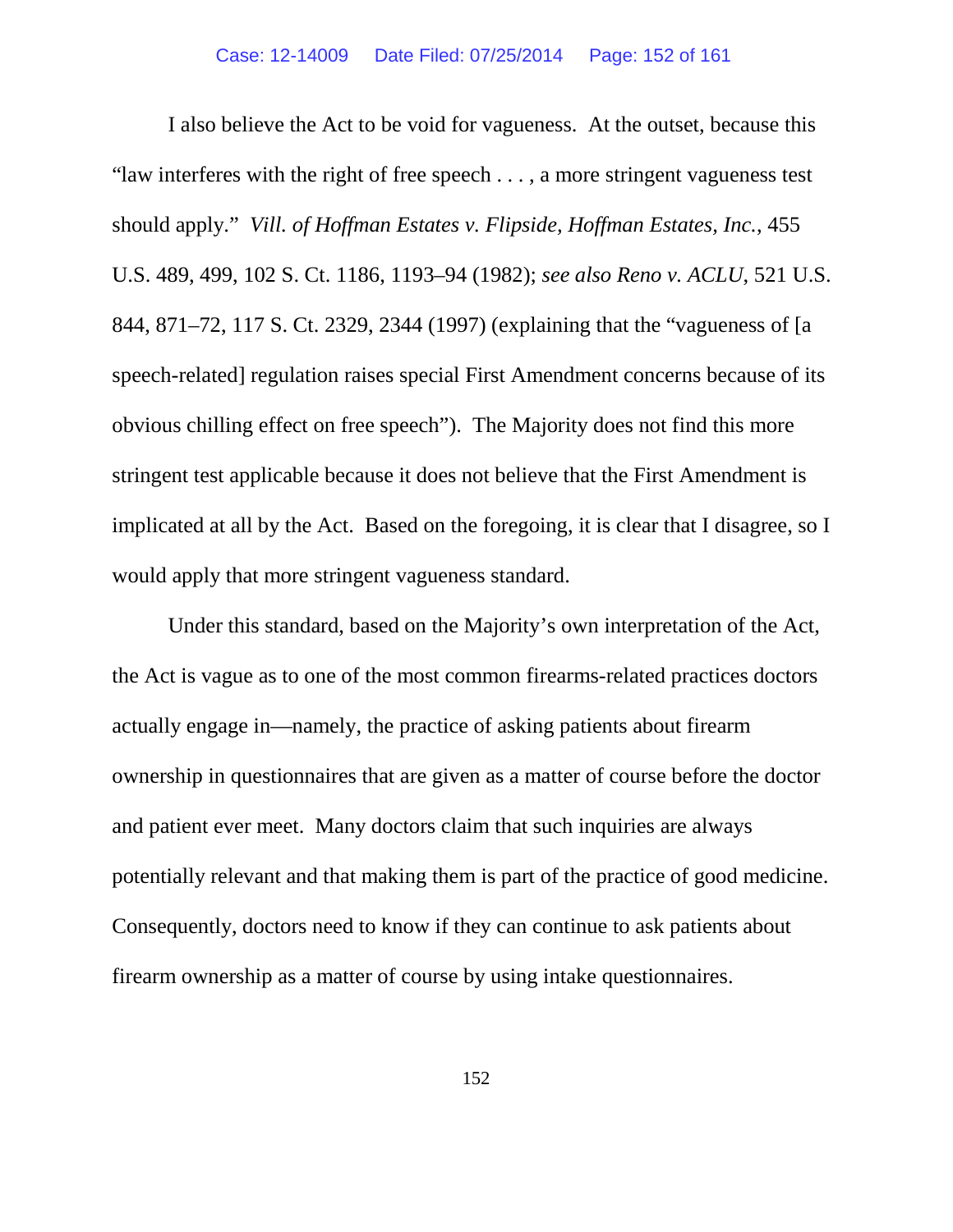Because the inquiry provision is written "in terms so vague that persons of common intelligence must necessarily guess at its meaning and differ as to its application, [it] violates the first essential of due process of law." *Harris v. Mexican Specialty Foods, Inc.*, 564 F.3d 1301, 1310 (11th Cir. 2009) (internal quotation marks omitted). One might think that when doctors ask questions about firearm ownership as a matter of course, they do not "know" the questions to be irrelevant, nor is the record (the questionnaire itself is a record) kept in the absence of a "good faith" belief that the record is relevant. Some might conclude from this that doctors are free to continue asking all patients about firearm ownership as they did before the Act's passage. On the other hand, the legislative history suggests that such questioning, absent patient-specific information, is exactly the type of speech the Act was designed to prohibit. The Act itself is not clear on this point.

As far as I can tell, the Majority believes that doctors who continue to ask about firearm ownership as a matter of course will be in violation of the Act. The Majority says that "a physician may make firearms inquiries of any or all patients, so long as he or she does so with the good faith belief . . . that the inquiry is relevant to the patient's medical care or safety, or the safety of others." Maj. Op. at 63. But the Majority adds the following caveat: the good faith belief must be "based on the specifics of the patient's case." Maj. Op. at 63. That requirement is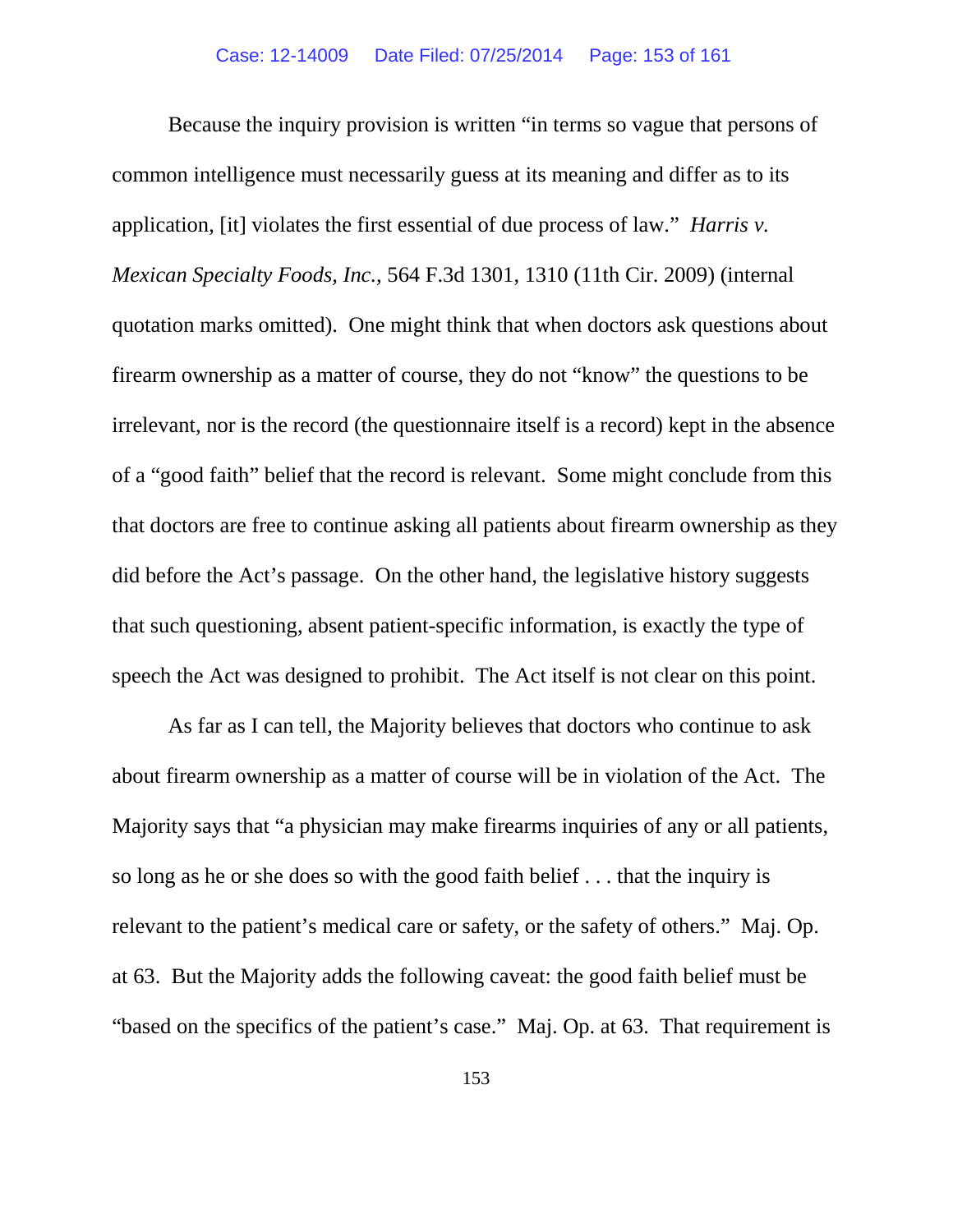not in the Act itself, and many doctors do not believe that such specificity is necessary to make the inquiry and record relevant. However, the Act's purposes would not be achieved without such a requirement. Therefore, I do not know whether the Majority is right or wrong to add that requirement, nor do I know whether state courts would agree. It is also unclear to me how doctors could ask the question of all patients, as the Majority states they may, if doctors must also base inquiries on the specifics of each patient, as the Majority suggests they must. The Act itself gives no indication as to whether or not that specificity is required to shield doctors from discipline. People of common intelligence are left guessing.

Further highlighting the Act's vagueness, the State is not even clear on whether the inquiry provision is advisory or mandatory. Initially, the Board responsible for enforcing the Act informed doctors that it was mandatory. Then, the Board changed course and stated that it was advisory. Similarly, as discussed in Part I, the State's characterization of the inquiry provision is internally contradictory, describing it at times as advisory and at times as a proscription. Again, people of common intelligence are left guessing what the Act prohibits.

Not surprisingly, plaintiffs have responded to this Act in a variety of ways, further confirming that people of common intelligence do not know what the Act prohibits. *See* Maj. Op. at n.5. Some doctors have continued making inquiries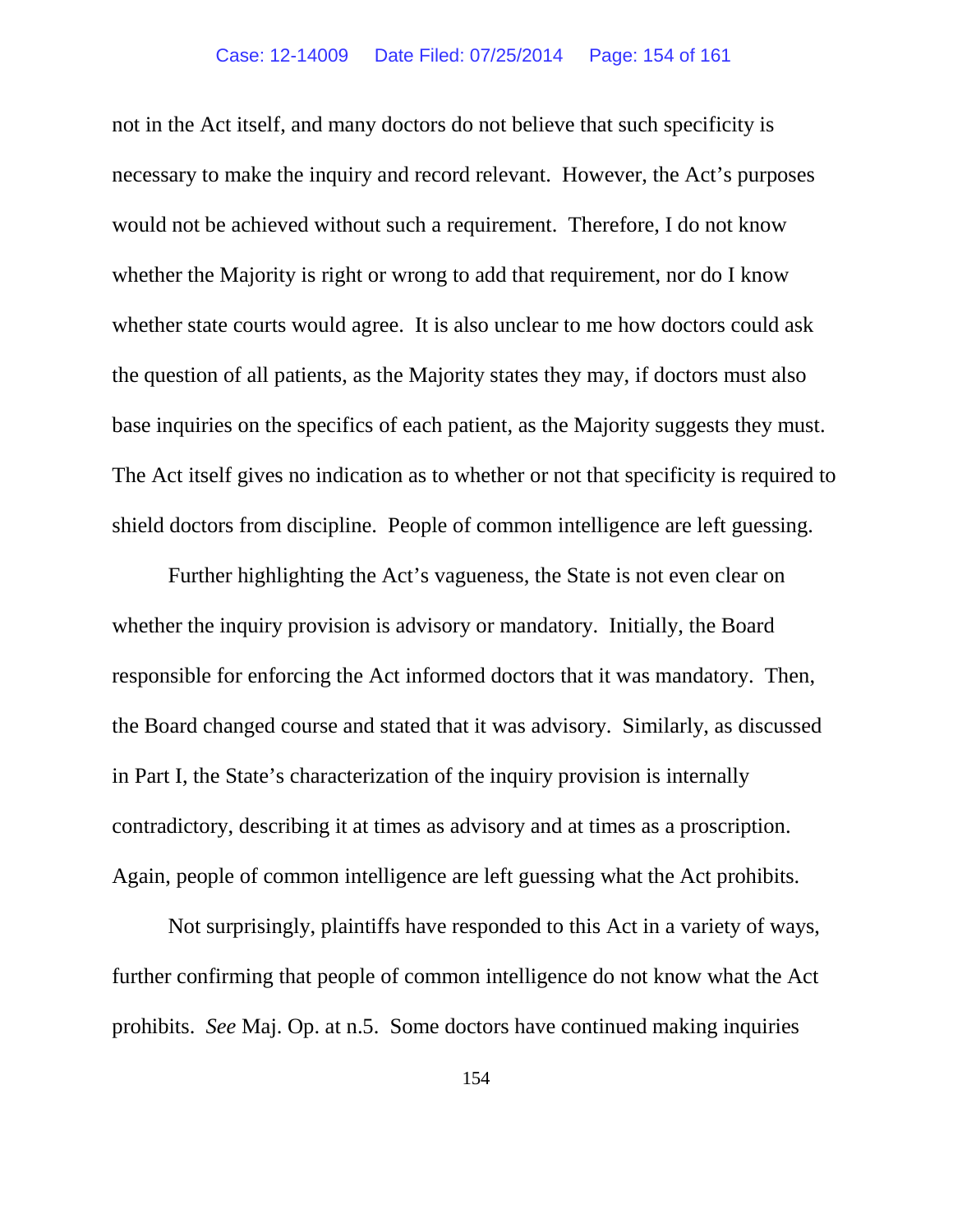about firearm ownership as a matter of course because they believe the Act allows them to do so. Others have stopped this questioning—even though they believe, consistent with AMA policy, that the inquiries are good for patients—because they believe the Act requires them to do so. Plaintiffs possess at least common intelligence, and they, too, are left guessing.

The Majority opinion and its rationale only add to the confusion. The Majority likens supposedly medically "irrelevant" questioning about firearm ownership to questioning about a patient's smoking habits, which is clearly medically relevant. Of course, the Majority could have likened the "irrelevant" questioning to questions about last night's baseball game, but that would actually prove that the Majority's chosen rationale is inapplicable here. Based on its argument that the Act regulates conduct and only incidentally burdens speech, the Majority had no choice but to liken questioning about firearm ownership to other medically-relevant inquiries because the Majority's entire argument hinges on equating questioning about firearm ownership to medical conduct. If the questioning is not at least arguably medically relevant, how can it possibly be considered medical conduct, subject to regulation without scrutiny? And if the questioning is (at least in many cases) so much like medical conduct that it is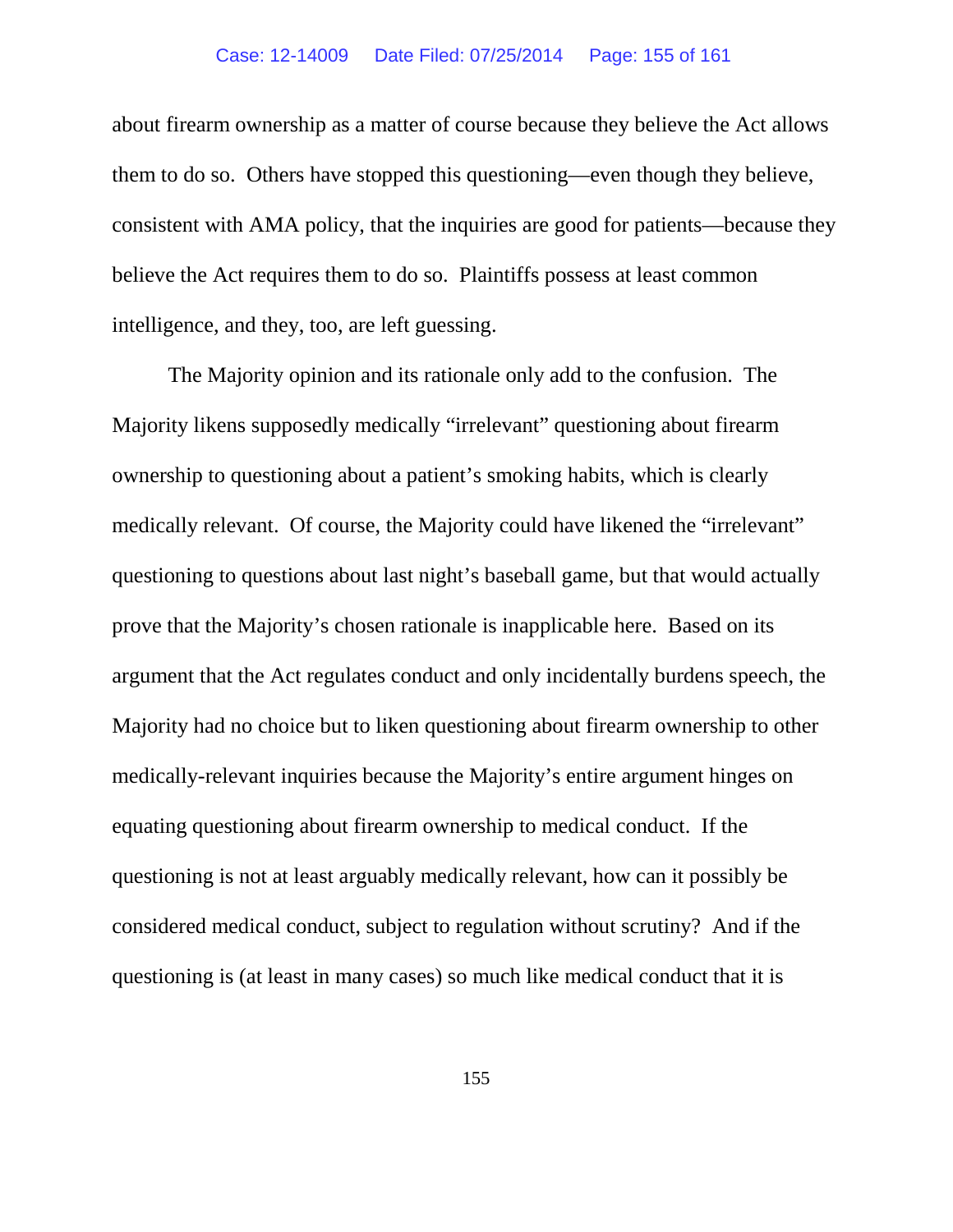always subject to regulation, how will doctors know when that medical conduct is not medically relevant?

Compounding this problem, the State suggests that doctors can and should continue to counsel patients on firearm safety. The Majority explains that they are free to do so—albeit briefly. So if it is good to give patients firearm safety instructions, how can it possibly be bad to ask questions of patients in order to specifically tailor those instructions? That, it seems to me, suggests that asking about firearm ownership is indeed always relevant. Assuming the Act is mandatory, however, I must confess that I myself am left guessing what the inquiry provision prohibits.

The harassment provision, which bans only unnecessary harassment, also leaves people of common intelligence guessing about how far doctors may go in counseling patients on firearm safety. Intuitively, when doctors are initially met with resistance from patients on a medically important subject, doctors should persist for the good of the patient. For example, if a doctor knows a patient smokes and advises him of the dangers of doing so, a patient may become irritated. While the doctor should perhaps take a different approach to his counseling, he certainly should not simply cease the counseling because the patient is irritated. Indeed, the doctor will likely have to be more persistent and irritating with this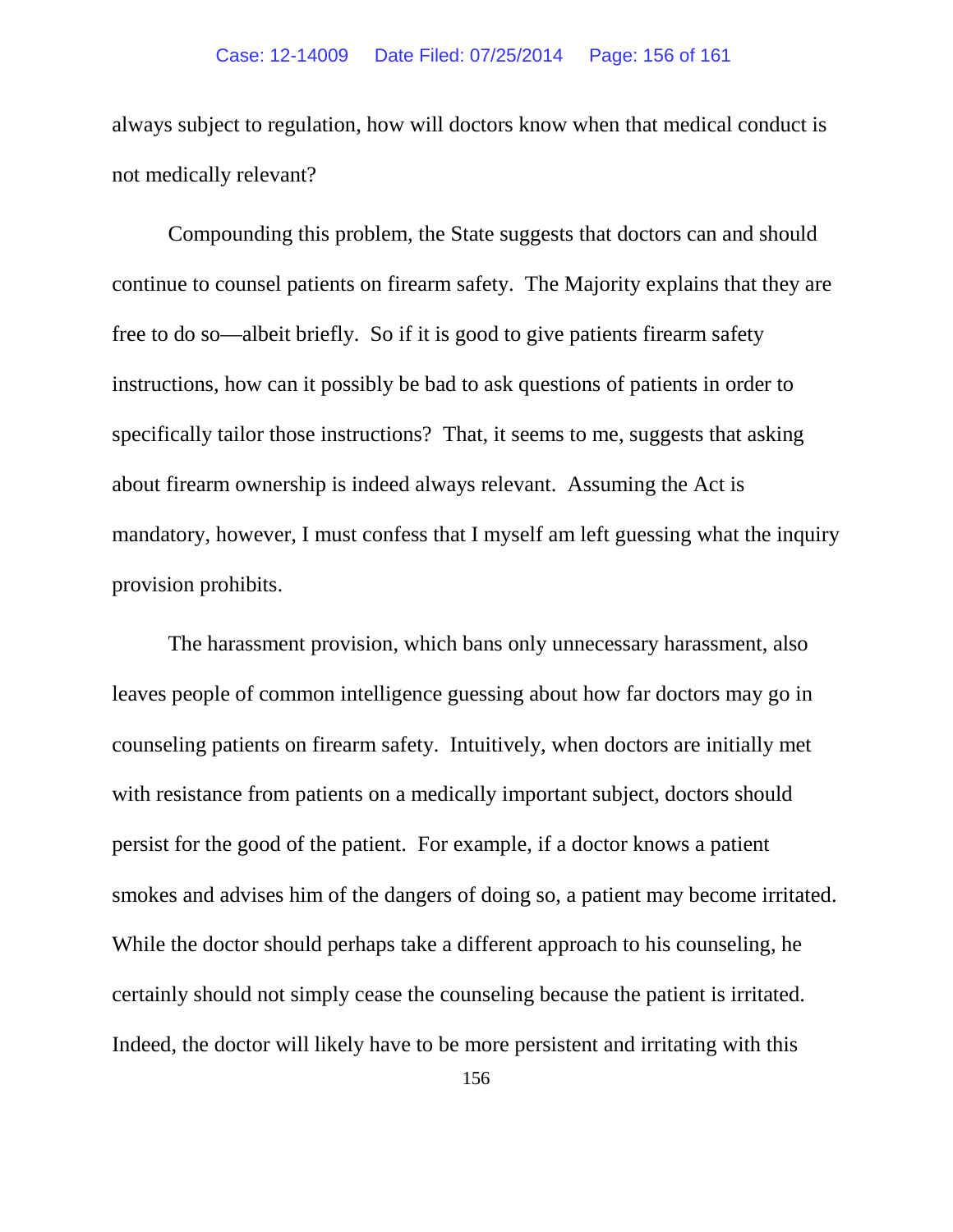# Case: 12-14009 Date Filed: 07/25/2014 Page: 157 of 161

smoker than with the smoker who responds favorably to the doctor's initial counseling, signaling that the doctor's message has been received.

One might think that the same is true of firearm owners. If a doctor's initial counseling is well-received by the patient, the doctor knows that the message has been received, so he need not broach the subject again. But if a doctor's initial counseling is met with resistance, intuition suggests that this patient may be—like the smoker resistant to counseling on the subject—the one most in need of further counseling. Here, the Act creates uncertainty. If the doctor persists, he is no doubt harassing the patient. The question is, however, is that harassment necessary?

Of course, the doctor does not know with any great precision because he cannot ask about firearm ownership, compounding the problem further. Medical intuition perhaps tells the doctor that persistence is necessary, but the doctor is left with no guidance on whether this intuition is sufficient to render persistence (i.e., harassment) necessary for purposes of the Act. Legislative history would suggest that this is exactly the point at which doctors are supposed to stop, but it simply is not clear from the Act what doctors may be punished for doing. The Majority's suggestion that doctors may engage in brief, generalized discussions does no good because the doctor may know, from the patient's reaction, that the initial discussion did no good whatsoever. The Majority's further suggestion that, in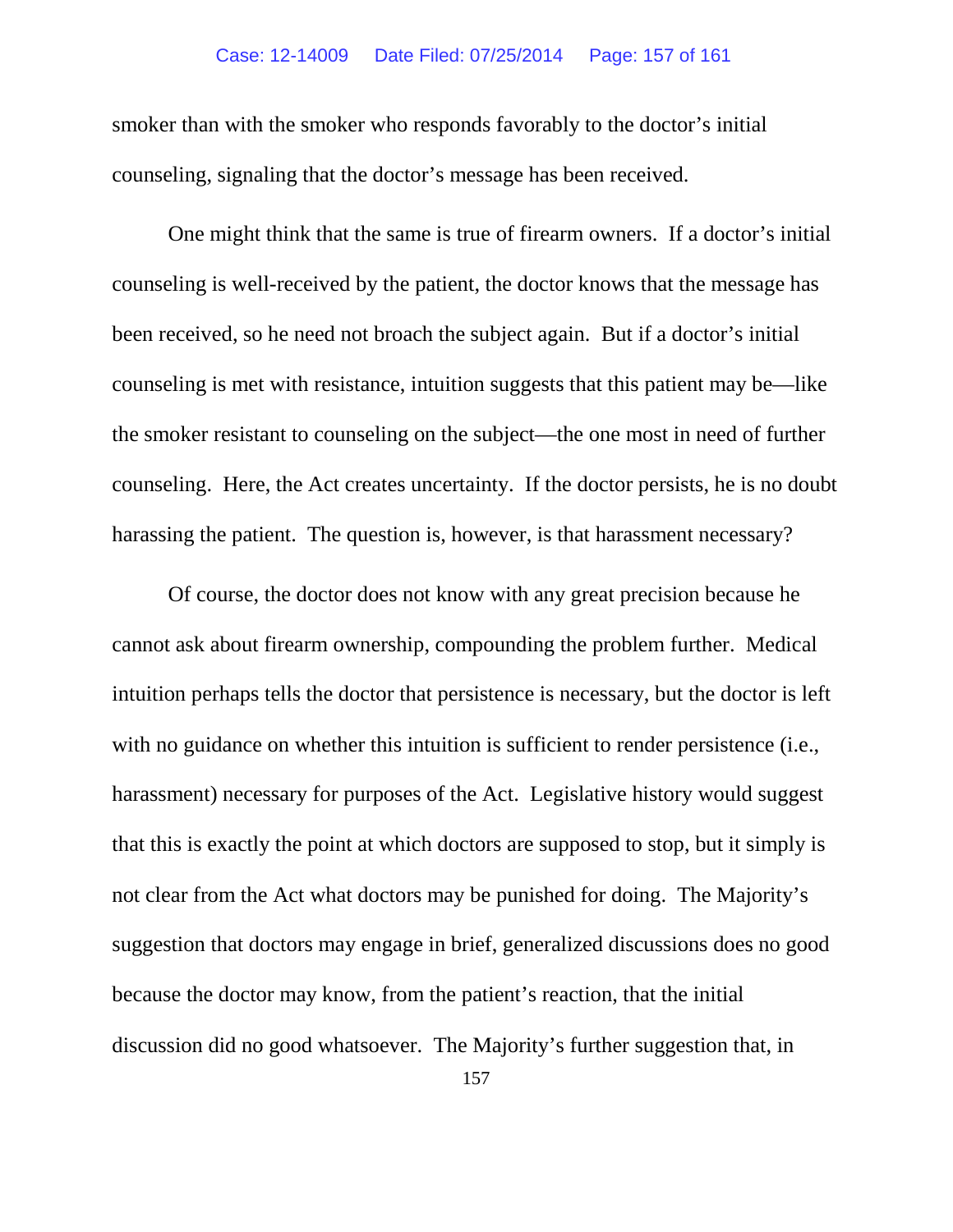# Case: 12-14009 Date Filed: 07/25/2014 Page: 158 of 161

some cases, the need to persist will be clear, also offers doctors no guidance on how to proceed in the vast majority of cases, where the need to persist will not be obvious. Yet again, people of common intelligence are left guessing.

Again, the uncertainty is compounded by the fact that the State claims firearm safety counseling is often, if not always, good for patients. If that counseling is good for patients, then it makes no sense to limit that counseling to the distribution of a pamphlet and a generic discussion that is likely to have little to no impact. Instead, if the counseling is good, common sense tells doctors that they ought to persist in that counseling, even past the point of irritation. It is anyone's guess whether doctors may continue doing so after today's holding, or whether they will instead lose their licenses to practice medicine.

The people who put forward these contradictory and at times internally inconsistent interpretations of the Act possess common, if not exceptional intelligence. If they are left guessing about what the Act prohibits, that all but proves that the Act is vague. Sadly, I suspect that some of the practices doctors have continued to engage in despite the Act will probably subject these wellintentioned doctors to discipline, but like them, I simply do not know.

158 Exacerbating the situation is the prospect of malpractice liability. If firearm safety counseling—whether brief of extended—is capable of reducing the prospect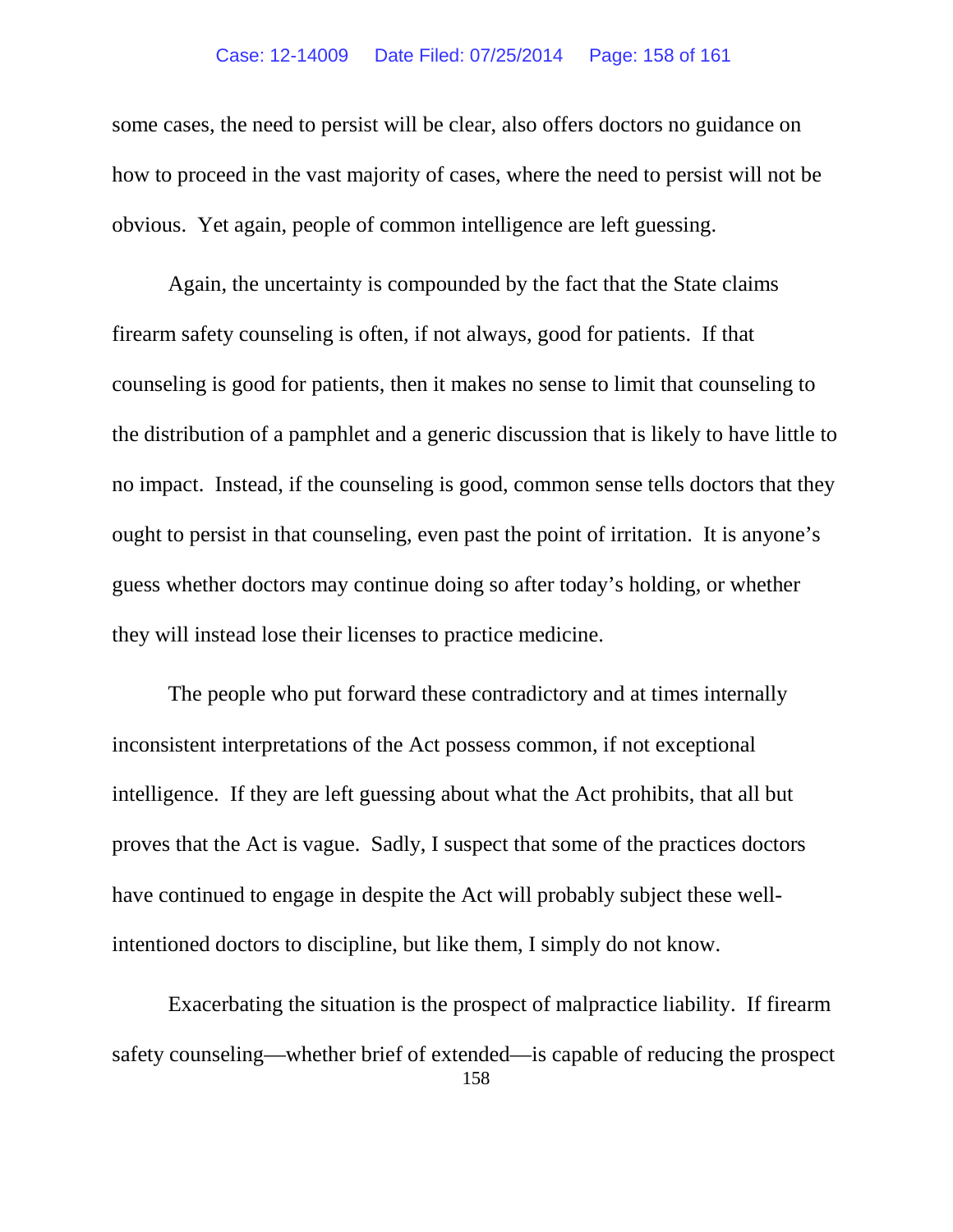# Case: 12-14009 Date Filed: 07/25/2014 Page: 159 of 161

of accidental firearm related injuries, as the AMA believes it is, then to avoid liability, doctors should provide firearm safety counseling. If that counseling is too brief or too generic—because a pediatrician sought to comply with the inquiry and harassment provisions of the Act—but it can be proven that more persistent, specifically tailored counseling would have prevented a child who found her father's loaded, unlocked firearm from accidentally shooting herself, I suspect a jury may well find the doctor liable. And regardless of whether malpractice liability attaches, I feel for that doctor who will have the death of a child on her conscience for the rest of her life.

Doctors' jobs are hard enough when the State does not enact laws that force them to think twice about asking questions and providing information that may save lives. Given how vague this Act is, thinking twice will not be nearly enough for doctors to figure out what to do to protect their patients, on the one hand, and to comply with the Act, on the other.

# **V.**

The Act silences a great deal of speech by one group of speakers on one topic. Precedent therefore directs us to subject the Act to at least intermediate scrutiny. The Majority's attempts to distinguish this case law are not persuasive, and its justifications for expanding a heretofore exceedingly narrow class of speech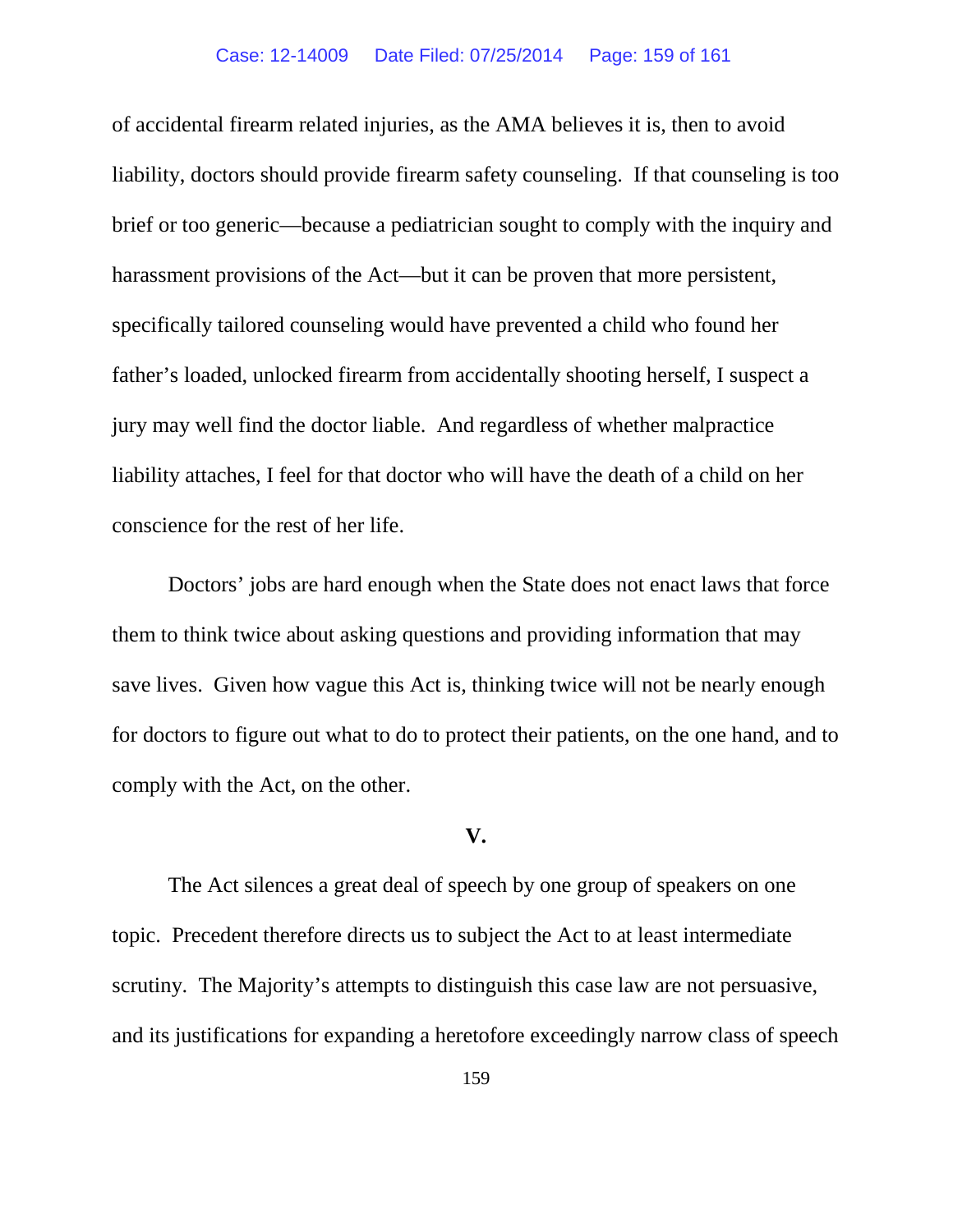# Case: 12-14009 Date Filed: 07/25/2014 Page: 160 of 161

that may be burdened without implicating the First Amendment are equally unavailing. The holding reached today is unprecedented, as it essentially says that all licensed professionals have no First Amendment rights when they are speaking to their clients or patients in private. This in turn says that patients have no First Amendment right to receive information from licensed professionals—a frightening prospect.

Had the Majority applied the appropriate level of scrutiny, we would have to affirm the district court's decision. This law is not designed to prevent irrelevant speech from harming the doctor-patient relationship, because it allows irrelevant speech within that relationship to continue much as it did before. Far from stopping irrelevant speech in a doctor's office, the Act instead allows virtually all irrelevant speech to continue while stopping virtually all speech—relevant and irrelevant alike—about a single topic: firearms. This law is not designed to improve healthcare because, as far as the medical community is concerned, this law will make healthcare worse. This law is not designed to protect privacy because privacy of the information at issue is already secured. This law is not designed to protect Second Amendment rights because doctors have no authority and have not used their private positions of power—to compel firearm owners to relinquish their weapons. This law is instead designed to stop a perceived political